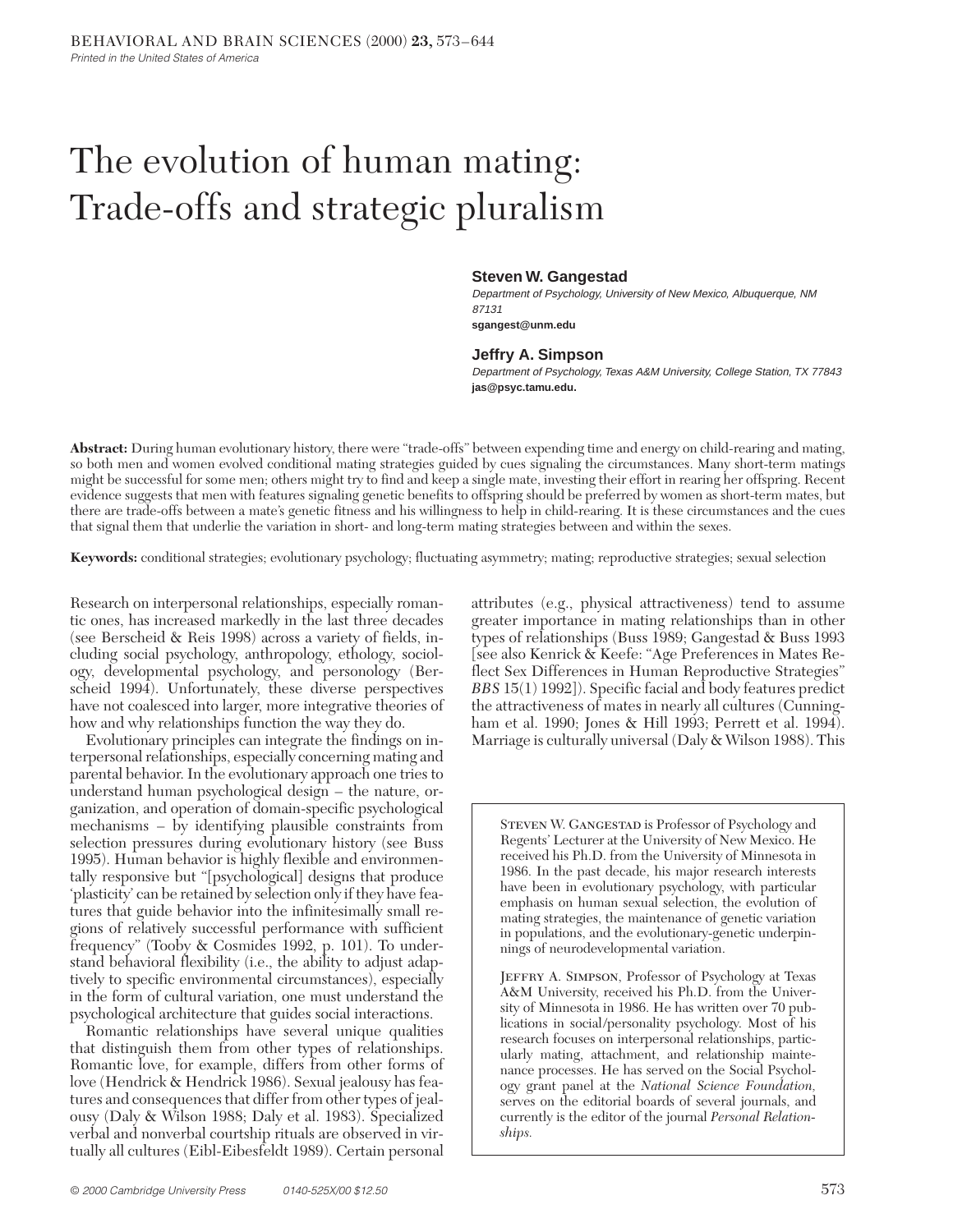#### Gangestad & Simpson: Evolution and human mating

all suggests that a specialized psychological architecture may underlie and guide romantic interactions. This would make sense considering the importance of mating, reproduction, and parenting throughout evolutionary history. The fact that the ties between mating and reproduction can now be severed by contraception does not imply that evolved psychological mechanisms no longer influence human mating (see Symons 1987; 1992; Thornhill 1991; Tooby & Cosmides 1992). [See also BBS multiple book review of Symons's *The Evolution of Human Sexuality, BBS* 2, 1980.]

Evolutionary theories of human mating have been heavily influenced by research on mating in other animals (see Campbell et al. 1999). These theories – especially Trivers's (1972) theory of sexual selection and parental investment – clarified the major (and slightly different) barriers that males and females in most species must surmount to increase their inclusive fitness. Trivers's work launched the strong theoretical and empirical focus on sex differences in human mating strategies, most of which has tried to explain why women, in comparison with men, tend to be more discriminating when choosing mates and more "restricted" in their sexual behavior. Recently, Buss and Schmitt (1993) have applied and extended many of Trivers's ideas in developing their Sexual Strategies Theory (SST). The focus on sex differences in human mating has been criticized, however, for not explaining why there is more variation in mating-related behaviors within sexes than between (see Gangestad & Simpson 1990) and for not considering how women's control of resources may have influenced the mating strategies of both sexes (see Gowaty 1992a; 1992b; Hrdy 1997).

In this target article, we show how evolutionary principles can extend and deepen our understanding of human mating, and how and why both sexes display both short- and long-term mating tactics in certain contexts. SST (Buss & Schmitt 1993) tries to explain why men tend to adopt shortterm mating tactics more often than women. SST also emphasizes that both men and women have evolved mixed strategies involving both long- and short-term matings. After reviewing SST, we will argue that selection produced mixed strategies that depend on environmental circumstances and their cues. Men and women accordingly shift between short- and long-term mating, with considerable variation *within* each sex.

The target article has six major sections. In the first, we discuss basic concepts in evolutionary biology that are relevant to mating, paying particular attention to trade-offs and their adaptive role. In section 2, we summarize previous theoretical claims about sex differences in short-term mating in humans, including Sexual Strategies Theory. We discuss how existing theories fail to incorporate trade-offs to explain fully within-sex variation in mating tactics. In section 3, we discuss how and why genetic fitness and models of good-gene sexual selection should affect mating decisions and behavior. In the fourth section, we review recent evidence concerning good-gene sexual selection in humans. In section 5, we discuss how good-gene and goodprovider sexual selection should affect how men and women make trade-offs and hence why individuals engage in different mating tactics. We also discuss how different environmental factors should affect the expression of shortand long-term mating tactics within each sex. Section 6 is a short summary of the target article.

## **1. Basic evolutionary concepts**

## **1.1. Sexual selection**

Sexual selection refers to discrepancies in reproduction rates among individuals resulting from the various "advantages" in mating, independent of advantages resulting from differential survival. Evolutionary biologists have traditionally studied the effects of sexual selection on two kinds of adaptations: (a) intrasexual competitive abilities, and (b) specialized signals that appeal to members of the opposite sex (Andersson 1994). In many species, the number of different mates that one sex can obtain is related directly and strongly to reproductive success, whereas this is less true of the other sex. In most mammals, the former sex is male, and the latter, female (whose reproductive output is limited by internal gestation and lactation). Thus, in most mammals, females are a limited reproductive resource for males, who compete to attract mates. Given this disparity, sexual selection pressures should have acted more strongly on the male intrasexual competitive abilities and the specialized signals appealing to female preferences than vice versa (see Cronin 1991; Trivers 1972). Empirical evidence supports these predictions in many different species (see Trivers 1985).

Theories about the signals or cues that females prefer in mates have focused on two types: (a) attributes that tend to signal qualities of a "good parent" (or a "good provider"), and (b) attributes suggesting that an individual may have "good genes" (Cronin 1991; Gangestad 1993; Miller 1998). Theories of good parenting have been fairly uncontroversial. Those involving good genes, on the other hand, have been debated extensively (see sect. 3). Consequently, most applications of sexual selection to human mating have *not* seriously considered good-gene sexual selection. Recently, however, theoretical and empirical research has indicated that both good-parenting and good-gene selection could have operated on many species (Kirkpatrick 1996; Møller 1994b), particularly those in which males provide substantial parental care (as is true of humans). In what follows, we will argue that these selectional processes are likely to have produced differential mating tactics *within* each sex.

Natural selection also has important implications for human mating. In many species, parental care by males might have evolved to increase offspring fitness directly and, thus, could have evolutionary benefits (Clutton-Brock 1991), particularly in humans (Lancaster & Lancaster 1985). Natural selection could also have led females to obtain the resources necessary to reproduce and compete for additional resources (Gowaty 1992a; Hrdy 1981). Moreover, mating can have benefits that are indirectly derived from reproduction and are not associated with sexual selection. For example, females may induce paternity uncertainty by having multiple mates, possibly leading to more protection or greater tolerance of offspring by different men (Hrdy 1981).

## **1.2. Adaptations**

Adaptations are traits that gave individuals a gene-transmitting advantage over other individuals who had different variants of the traits found in the original environments in which the traits evolved (i.e., in the "environment of evolutionary adaptedness" or EEA; Alcock 1993). They are identified by showing that specific traits or behaviors meet the requirements of "special design" (Williams 1966), evidence that a trait shows specificity, efficiency, and economy for produc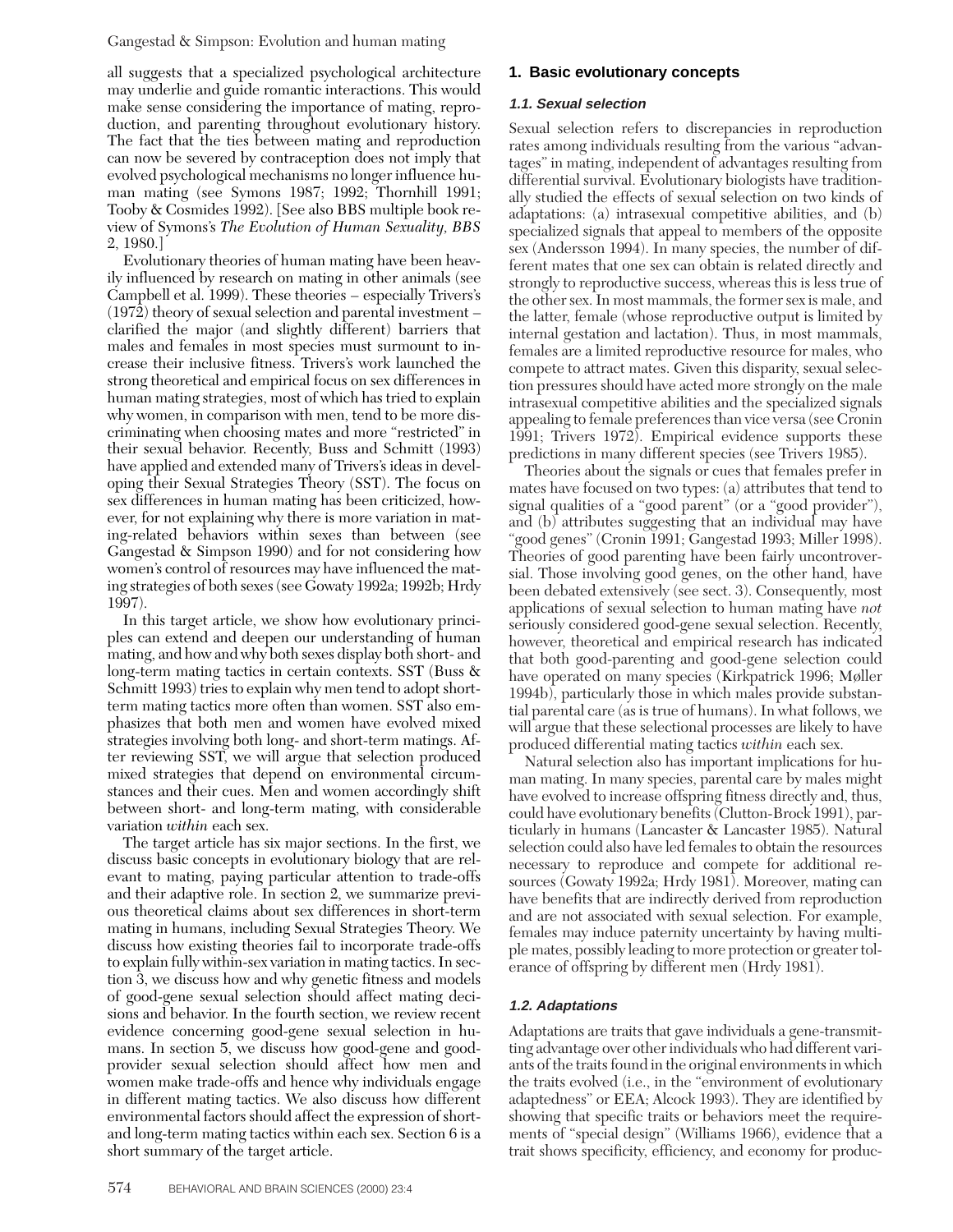ing a particular beneficial effect (the "function" of the trait). In many instances, adaptive behavioral flexibility should be facilitated by domain-specific psychological mechanisms (Tooby & Cosmides 1992). These mechanisms should operate according to specific decision rules that are activated by certain environmental cues and that produce efficient, stable, persistent, and finely tuned responses (e.g., specific perceptions, arousal, behavioral reactions) designed to solve specific adaptive problems (e.g., choosing or attracting mates). These decision rules do not have to be consciously formulated or under deliberate control. During puberty, for example, individuals' physiological adaptations "decide" to produce secondary sexual characteristics. Likewise, the basis of attraction to a potential mate, suspicions about a mate's infidelity, or interpretations of flirtatious glances are all responses to specific environmental cues that are likely to be governed by implicit, unconscious decision rules.1

## **1.3. Evolutionary functional analysis and trade-offs**

Evolutionary theory existed for more than a century before Williams's (1966) groundbreaking work on adaptations. This lag occurred because "classical Darwinists" viewed adaptations almost exclusively in terms of the benefits they bestowed on organisms; associated costs were not fully considered (Cronin 1991). Individuals must invest considerable time, effort, and energy to accomplish the major tasks that most directly affect their inclusive fitness: surviving to reproductive age, reproducing successfully, and rearing offspring to reproductive age. These factors are important not only because they put individuals at risk (and, hence, can decrease their future reproductive success, despite immediate benefits), but because individuals could have used these resources differently. Thus, adaptations have "opportunity costs" associated with them – costs that accrue from lost fitness benefits that might have been achieved by using resources in different ways. A major "modern Darwinian" insight was that one must weigh the benefits *in relation to* the costs to appreciate whether and how adaptations evolved during evolutionary history (using cost-benefit analyses: Parker & Maynard Smith 1991). The fundamental goal of evolutionary analysis is to specify the costbenefit "trade-offs" that led individuals to allocate their time, energy, and effort to activities in ways that increased their ancestors' inclusive fitness.

**1.3.1. Parenting effort versus mating effort.** Trade-offs are illustrated by the differential allocation of effort to parenting versus mating activities. Trivers (1972) defined parental investment as "any investment by the parent in an individual offspring that increases the offspring's chance of surviving (and hence reproductive success) at the cost of the parent's ability to invest in other [*including future*] offspring" (p. 139, emphasis ours). This definition implies a basic trade-off. Parental investment can increase the probability that offspring will survive and subsequently reproduce, yielding greater fitness. However, parental investment also has costs. Indeed, according to Trivers (1972), the amount of investment is measured in units of lost benefits of alternative investment (i.e., lost opportunities to invest in other offspring). Individuals who engage in parental effort (the sum total of parental investment in all offspring; Low 1978) could be doing other things with their limited time and energy, such as devoting greater effort to mating (e.g., attempting to attract additional mates). Thus, costs include the lost benefits of potentially productive yet foregone activities (Gross & Sargent 1985).

If fitness gains arising from mating effort (through increased access to more mates) are greater for one sex, selection should tilt the balance toward more mating than parental effort in that sex compared to the other (see Low 1978). Because obtaining more mates (a component of mating effort) cannot produce large fitness gains for females in many species (e.g., Bateman 1948), the average females in those species should devote more time and energy to parental investment than the average male.2 Conversely, most males in these species should devote a greater portion of their time, energy, and effort to finding and attracting mates than most females. Hence, trade-offs are implicit in the prediction that males and females should, on average, differ in the total reproductive effort they devote to mating, a prediction that is central to many theories of human mating. These same notions about trade-offs also lead to the expectation that males should *differ from one another* in the total amount of reproductive effort devoted to mating.

As an illustration, consider Burley's (1986) innovative research on zebra finches. She found that when females mated with males who were experimentally manipulated to be more "attractive," females increased their parental investment in the resultant offspring. As a result, males actually decreased the amount of parental effort they exerted and, at the same time, experienced greater success in extrapair matings. Thus, when a male's mating effort was more productive, he exerted more mating effort at the expense of reduced parental effort. This notion has not been fully incorporated into existing theories of human mating.

## **2. Existing theories of sexual strategies**

## **2.1. The concept of sexual strategies**

Sexual strategies (or mating strategies) are integrated sets of adaptations that organize and guide an individual's reproductive effort. They influence how individuals select mates, how much mating effort they expend, how much parental effort they expend, and so on. As discussed in section 1.2, sexual strategies are not necessarily formulated consciously or even accessible to awareness.3 Strategies typically are defined as genetically based programs (i.e., decision rules) that individuals use to allocate their somatic and reproductive effort to specific alternative phenotypes (i.e., mating tactics) in adaptive ways. Tactics in turn are the specific actions and behaviors in which individuals engage when pursuing a given strategy. A mating strategy often involves multiple behavioral tactics (Dominey 1984).

Consider, for example, Trivers's (1972) hypothesis that males in many biparental investing species may invest heavily in offspring, yet remain open to low-cost mating opportunities with other females. This is a *mixed* mating strategy involving multiple behavioral tactics in which each tactic is displayed with a certain frequency. If each tactic is cued by specific environmental stimuli (e.g., the prolonged absence of a mate, having short-term sex only with mates who have certain attributes, seeking short-term sex only when such efforts have paid off in the past), the strategy is *conditional.*

**2.1.1. Conditional strategies**. In the last two decades, evolutionary theorists have begun to acknowledge that selec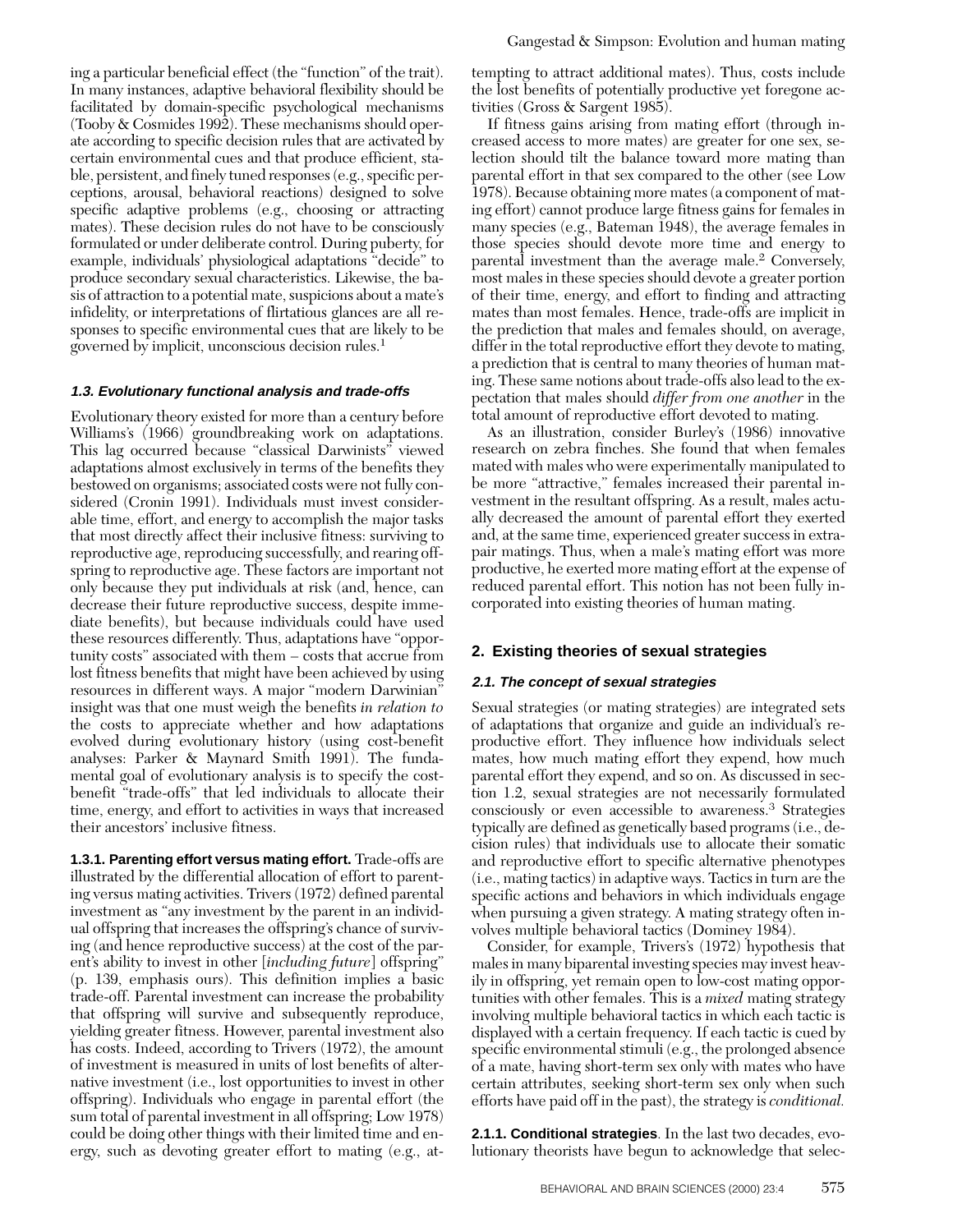tion pressures should not have produced a single "best" mating tactic (or mixture of tactics) for males and females in most species. Instead, selection should have fashioned considerable phenotypic diversity in mating (Gross 1996). Guided by concepts from game theory (Maynard Smith 1982 [see also Maynard Smith "Game Theory and the Evolution of Behaviour" *BBS* 7(1) 1984]) and the theory of evolutionarily stable strategies (Dawkins 1980; Parker 1984), evolutionary biologists are now documenting how having alternative mating tactics gives individuals of each sex differential reproductive fitness in various species. Although relatively little theory and research have focused on the mating behavior of human beings, hundreds of studies have confirmed that males and females in a wide range of species display alternative mating tactics that reflect conditional strategies (Gross 1996). Burley's (1986) finding that male zebra finches' relative allocation of parental effort and extrapair mating effort is contingent on their attractiveness is a good illustration of a conditional strategy.

Conditional strategies have five main properties (see Gross 1996): (a) They involve different behavioral tactics that are consciously or unconsciously "chosen" by an individual; (b) the choices between tactics are "made" in response to specific features or cues in the environment, often an individual's status or attractiveness relative to other individuals; (c) all individuals are genetically monomorphic (i.e., they are are genetically designed to enact the same tactics); (d) during their evolution, the average adaptive values of different tactics were not equal except at a "switchpoint" on a continuum of environmental input (e.g., individuals' relative status) where the costs and benefits of each tactic balanced out; and (e) during their evolution, the chosen tactic tended to yield higher fitness for the individual than other tactics given current environmental conditions. Thus, the environmental conditions moderate the fitness gains of pursuing different tactics (e.g., exerting parental effort, pursuing short-term matings), thereby affecting the optimal allocation of effort to different tactics.

If males differ in the conditions under which they engage in different tactics, they are enacting *alternate conditional* strategies. Although alternate strategies can be noncontinuously distributed in a population (e.g., if certain males never invest in offspring and always seek short-term mates), they are usually distributed continuously. This should occur if males differ in how long they tolerate their mate's absence before pursuing other mates, or if males differ in the degree to which they expect extra-pair mates to have certain desirable attributes (Dominey 1984). Alternate strategies can reflect genetic polymorphisms (see Gross 1996). Although such polymorphisms exist in nature and may underlie certain variations in human mating strategies (see Gangestad & Simpson 1990; Wilson 1994), we focus on conditional strategies in this article.

#### **2.2. Sex differences in sexual strategies**

Most evolutionary theories of mating have focused on the different strategies purportedly adopted by men and women. Based on Trivers's (1972) theorizing, Wilson (1978) suggested that men and women differ along an assertiveness-coy dimension:

The . . . conflict of interest between the sexes is a property of not only human beings but also the majority of animal species. Males are characteristically aggressive, especially toward one

576 BEHAVIORAL AND BRAIN SCIENCES (2000) 23:4

another and most intensely during breeding season. In most species, *assertiveness is the most profitable male strategy.* During the full period of time it takes to bring a fetus to term, from the fertilization of the egg to the birth of the infant, one male can fertilize many females but a female can be fertilized by only one male. Thus if males are able to court one female after another, some will be big winners and others will be absolute losers, while virtually all healthy females will succeed in being fertilized. It pays males to be aggressive, hasty, fickle, and undiscriminating. In theory it is more profitable for females to be coy, to hold back until they can identify males with the best genes. In species that rear young, it is also important for the females to select males who are more likely to stay with them after insemination. . . . Human beings obey this biological principle faithfully. [p. 129; emphasis ours]

More recent theories of sex differences in mating have incorporated similar notions. Perhaps the most ambitious of these new theories is Buss and Schmitt's (1993) Sexual Strategies Theory (see also Buss 1994b; 1998a; 1998b). Buss and Schmitt's theory emphasizes that both men and women should have evolved tactics for obtaining long-term mates and investing in offspring. Similar to Wilson's (1978) theory, however, SST predicts that men should have evolved to seek multiple mates in particular:

What specific adaptations should be expected in the evolved sexual psychology of men to solve the problem of gaining sexual access to a number of women? One first-line solution to the problem of number can be expected in desire: *Men may have evolved over human evolutionary history a powerful desire for sexual access to a large number of women* (cf. Symons, 1979). (Buss & Schmitt 1993, p. 208; emphasis ours.)

This prediction is based on an implicit cost-benefit analysis that involves trade-offs between different activities that were presumably optimal for men and women in evolutionary history. According to SST, men experienced, on average, a greater net benefit than women from attempting to attract multiple mates. This prediction has received empirical support in several recent studies. For example, men report desiring four times as many sex partners in the next five years as women do (Buss & Schmitt 1993).

## **2.3. A sex-specific universal?**

Evidence indicates that men do, on average, desire and seek short-term mates more than women do. Wilson (1978), however, makes an even stronger prediction about this sex difference. He claims that males should benefit by being "aggressive, hasty, fickle, and undiscriminating." This should hold true for *all* males in a species. Although Buss and Schmitt (1993) do not explicitly claim that all men have a "powerful desire for sexual access to a large number of women," they do not qualify their statement to indicate that some men may not. Clearly, a mean sex difference – even a large one – does not imply a near-universal propensity in each sex. Indeed, a mean sex difference could exist even when the modal response of each sex is similar (e.g., when the distribution for one sex is more variable and skewed than for the other sex).

Sex differences in the desire for multiple sex partners and interest in engaging in short-term mating are moderate in magnitude. Buss and Schmitt  $(1993)$  report  $\gamma s$  (i.e., the number of within-sex standard deviations on which the means of the two sexes differ) for each effect they found. We converted this statistic to percentages of variance accounted for on each variable by sex. Sex accounts for 16%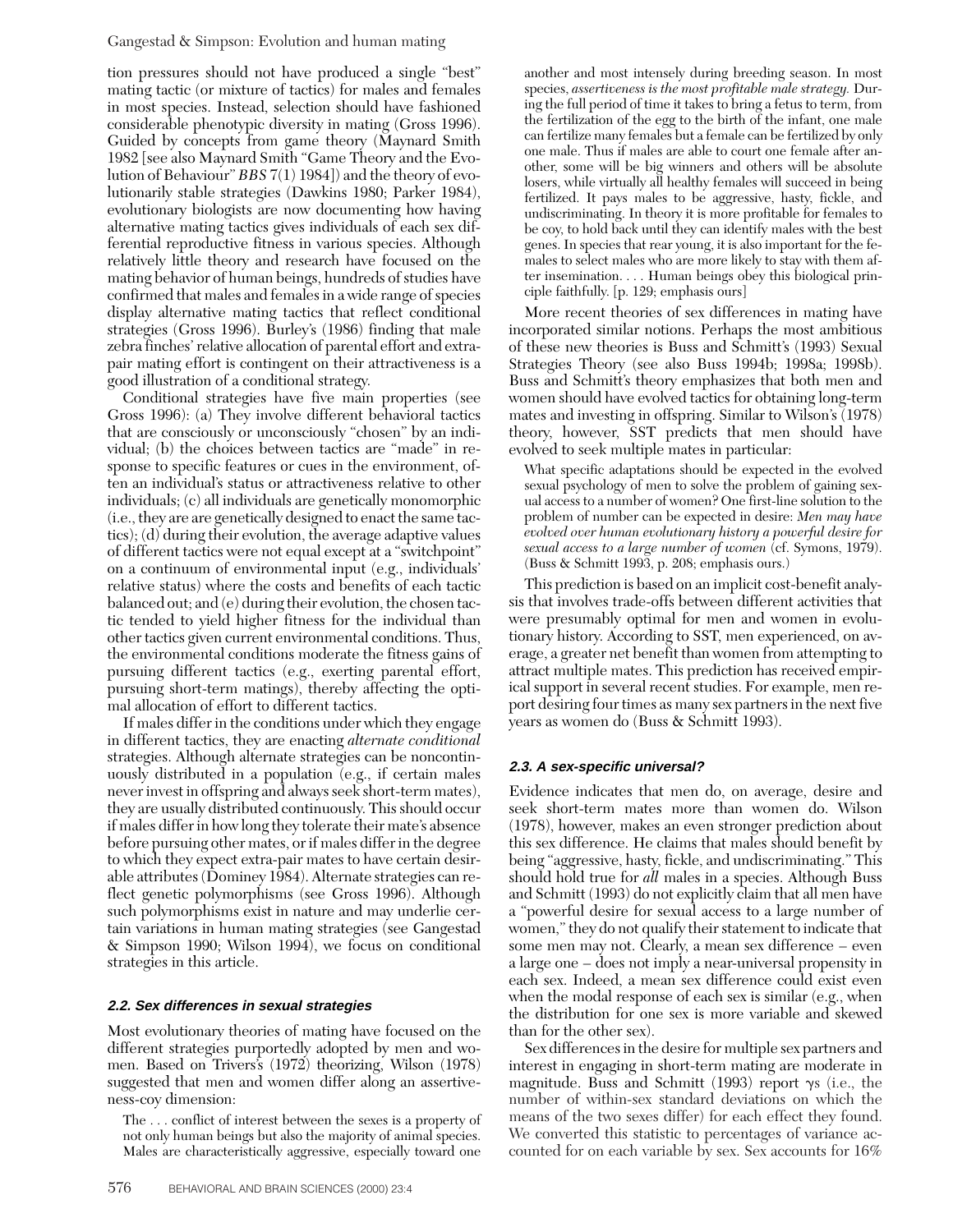of the variance in seeking short-term mates, 9% of the variance in the number of sex partners desired within a specified time, and 20% of the variance in the probability of consenting to sex after knowing an attractive, opposite-sex person for a given length of time. In a recent meta-analysis, Oliver and Hyde (1996) found that the mean sex difference in interest in casual sex accounted for 25% of the variance. Across different college samples, we have found that sex accounts for 8%–20% of the variance in expressed interest and willingness to engage in sex without commitment (Simpson & Gangestad 1991a).

Although these effect sizes are fairly large by conventional standards (Cohen 1977), substantial amounts of within-sex variation and overlap exist between the distributions of women and men. For example, despite the mean sex difference in the desire to have sex without commitment (Simpson & Gangestad 1991a), approximately 30% of men express *less* favorable attitudes about casual sex compared to the median attitudes of women. Substantial overlap also exists for many other measures, including interest in sex with multiple partners and optimal time before having sex (see Miller & Fishkin 1997). Generic claims that women desire certain mating arrangements whereas men desire others raise the questions "which men?" and "which women?" (Gowaty 1992b). If the within-sex variation in mating strategies is adaptive, the environmental contingencies in the EEA that led men and women to adopt shortterm versus long-term mating tactics must be specified.

Sexual Strategies Theory acknowledges that both sexes can and do exhibit short-term and long-term mating tactics (i.e., that human mating strategies are mixed); indeed, this is one of SST's defining features. Buss and Schmitt (1993) also explicitly note that within-sex variation in mating tactics may be adaptive. Nonetheless, within-sex variation has received less theoretical attention than sex differences have and it remains an "unresolved issue" (Buss & Schmitt 1993) within SST (see also Buss 1998a). Moreover, to state that "[m]en who lack mechanisms such as a desire for a variety of partners . . . would have been out-reproduced by men who successfully solved [the problem of partner number] entailed by the pursuit of a short-term mating strategy" (Buss 1998a, p. 24) is to imply that evolution would not have favored a male strategy entailing *little* desire for multiple mates. However, as we shall see, *most* men may have benefited reproductively by having little interest in pursuing multiple mates. Both the desire for multiple mates and the lack of this desire should have been beneficial under certain conditions.

#### **2.4. Cost-benefit considerations**

If aggressiveness and interest in short-term mating is the "most profitable" strategy for men, why do only some men pursue short-term mates? Differential cost-benefit tradeoffs should have led men to pursue more mates *on average* than women. Consequently, men should, on average, dedicate more time and energy to mating effort than women. These premises, however, do not lead to the conclusion that the best strategy for most males would involve high mating effort, whereas the best strategy for most females would entail high parental effort. A consideration of trade-offs suggests that the best strategy for men may not always – or even usually – be to devote effort to pursuing short-term mates (see Kitcher 1985 [see also BBS multiple book review of Kitcher's *Vaulting Ambition: Sociobiology and the Quest for Human Nature, BBS* 10(1) 1987]; Maynard Smith 1982). Similarly, the best strategy for women may not always be to devote less effort to pursuing short-term mates than the average male.

From our perspective, the basic notion that men, on average, evolved to engage in greater mating effort than women correctly assumes that some ancestral males *could* have increased their fitness by trying to attract multiple mates. However, the more stringent notion that the best evolutionary strategy for most men should have been to pursue multiple mates assumes that most men were successful at short-term mating. This is a dubious assumption. Men's short-term mating success should have depended partly on which attributes women preferred and desired in short-term mates. Relatively few men are likely to have satisfied these preferences. Thus, for some men, one cost of engaging in short-term mating would have been the loss of opportunities to engage in parental investment (which human males also evolved to do: see Alexander & Noonan 1979; Lancaster & Lancaster 1985). If short-term mating effort generated poor payoffs for men who did not have the attributes most women desired in short-term mates, these costs should have outweighed the benefits of pursuing short-term mating. Hence, the most profitable mating strategy for the *typical* man may have been to devote most of his reproductive effort to enhancing the phenotypic quality of his offspring by investing heavily in a single mate's offspring, despite the fact that a few men with certain desirable attributes were even more successful when they adopted short-term tactics.

Consider a parallel example where the currency of profit is money rather than fitness. Suppose that brain surgeons make more money than everyone else does. Clearly, it is not the "most profitable" money-making strategy for everyone to decide to become a brain surgeon. Only so many people can become brain surgeons; hence, most people would be bound to fail. Instead, the most profitable strategy for most people would be to select careers that provide them with the most money, given their abilities and, in competitive markets, their chances of success.

If the most evolutionarily profitable strategy for men depended in part on the attributes each man possessed (e.g., his ability to attract multiple, short-term mates), what sexual strategy should have evolved in men? The answer is a conditional mating strategy (see Gross 1996; Trivers 1972). Most men would probably have profited from substantial investment in a primary mateship (or small set of mateships), investing fairly heavily in subsequent offspring. When men could obtain short-term, opportunistic matings with other women (often other men's primary mates), they could have profited by pursuing the sex-typical strategy outlined by Wilson (1978) and Buss and Schmitt (1993). However, when they could not, men should have shifted greater amounts of time, energy, and other resources to long-term mating (including mate guarding) and parental investment to attract and retain one mate and derive the benefits of parental investment. Although men may have "evolved over evolutionary history [*the capacity for*] a powerful desire for sexual access to a large number of women" (Buss & Schmitt 1993, p. 208; our addition and emphasis), the desire for short-term mating should be expressed conditionally, and it should be observed infrequently under conditions when only a few men are able to attract short-term mates. The key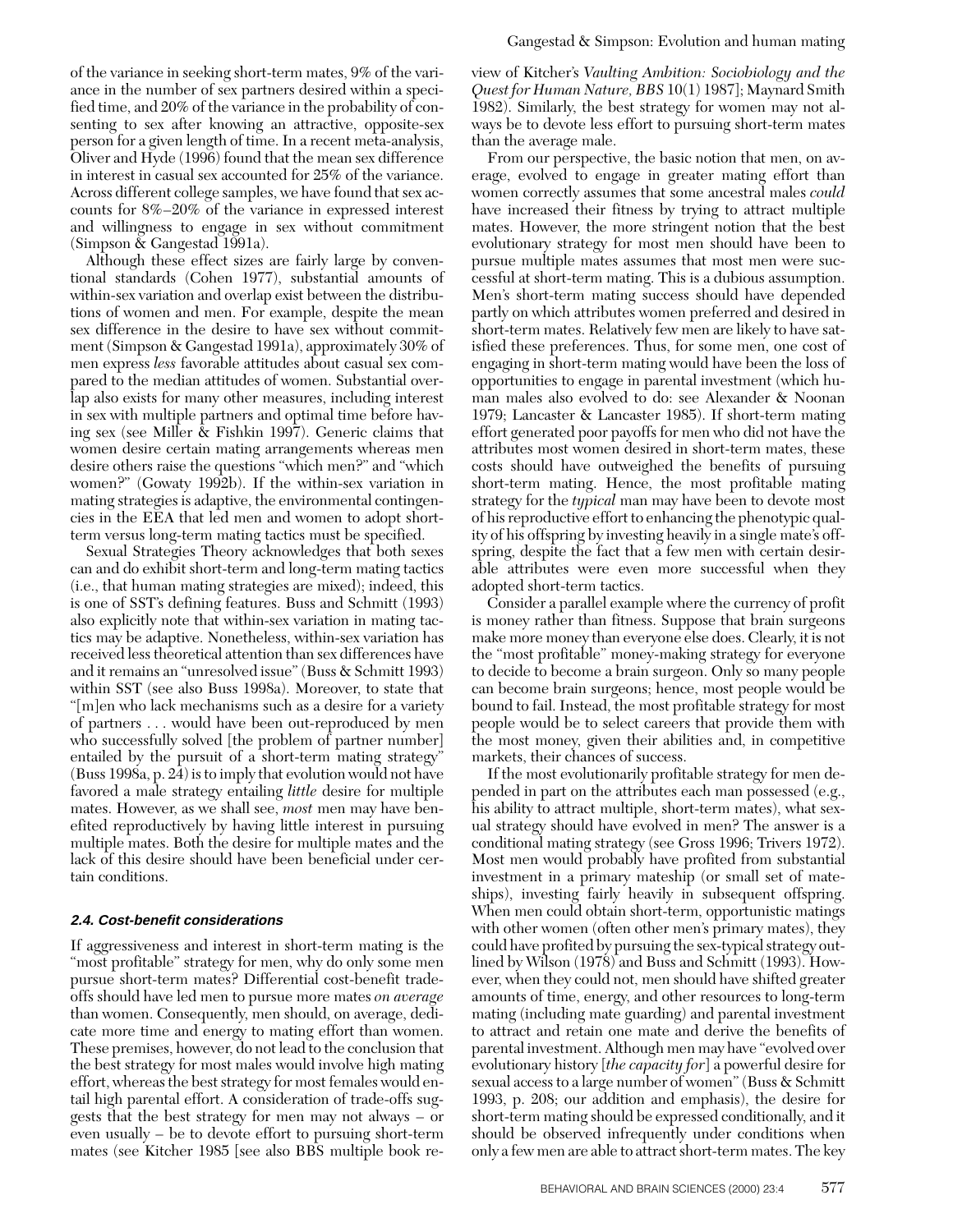#### Gangestad & Simpson: Evolution and human mating

adaptation should be a set of decision rules about when and how to allocate reproductive effort wisely and contingently, rather than a universal desire for short-term mating. As noted above, this is not a novel notion. Conditional strategies are a central topic in behavioral ecology (see Krebs & Davies 1993, on "making the best of a bad job"; see also Dawkins 1980; Gross 1996). However, the possible role of conditional strategies in human mating has received relatively little attention (see Buss 1998a; Buss & Schmitt 1993). We accordingly propose that evolution generated conditional strategies in *both* sexes, resulting in a plurality of mating tactics.

Trivers (1972) also noted that "the optimal [mixed strategy] is likely to differ for different males" (p. 146). Trivers was in fact the first evolutionary theorist to acknowledge that selection could have favored adaptations that led some males to devote very little time and effort to short-term mating. It is ironic that his classic article is often cited as suggesting that the most profitable strategy for males should be to pursue short-term mating almost universally.

What attributes have women evolved to desire in shortterm mates? It is important to identify these attributes because they should moderate strategy choice in men. In the next section, we suggest that good-gene sexual selection may be central to answering this question. As we shall see, these selection pressures may also have important implications for understanding variation in women's interest in short-term mating.

#### **3. Genetic fitness and sexual selection**

In many species, males provide little or no parental investment. Yet even in these species, females are selective and consistently prefer certain males over others as mates. Good-gene sexual selection (GGSS) can explain female mate preferences in species that do not have much paternal investment (Cronin 1991). According to models of "good gene" selection, females have evolved to prefer males who possess indicators of viability and good condition, that is, adaptive attributes that might be passed on to their offspring through genetic inheritance.

#### **3.1. Genetic variation in fitness**

For mate preferences based on indicators of heritable fitness to evolve, additive genetic variance must underlie fitness (i.e., fitness must be transmitted genetically across generations). Historically, GGSS has been controversial because population geneticists have assumed that selection typically reduces the heritability of fitness to nearly zero (e.g., see Kirkpatrick's [1985; 1986] arguments against the "sexy son" [Weatherhead & Robertson 1979]). Recent empirical and theoretical developments, however, have led even the harshest critic to acknowledge that GGSS can and probably has occurred in a variety of species (see Kirkpatrick 1996).

The new empirical development is the ability to estimate the actual amount of genetic variation in fitness (or fitness components) in natural populations. The most relevant measure of genetic variation is the additive genetic coefficient of variation  $(CV_a)$ , the genetic standard deviation of a trait, standardized by the trait mean and multiplied by 100 (Houle 1992).<sup>4</sup> Houle has argued that the  $CV_a$ s of fitness traits (e.g., longevity, fecundity) in natural populations are typically *greater* than those of ordinary morphological traits (e.g., height). Human fecundity, for example, has a  $CV_a$  of 15 to 20 (Burt 1995), 4 to 5 times *greater* than that of human height. Values exceeding 10 have been estimated for fitness traits in other organisms (Burt 1995; Houle 1992), compared to values around 5 for ordinary traits or traits under stabilizing selection (Houle 1992; Pomiankowski & Møller 1995). Fitness itself has been estimated to have a  $CV_a$  of between 10 and 30 in natural populations of many species (Burt 1995).

New theoretical developments are based on the notion that the amount of genetic variance in fitness within a population is the result of two opposing forces: natural selection (which removes genetic variation) and forces that degrade an organism's fitness, such as mutations and environmental change (both of which enhance genetic variation: Fisher 1958). As long as deleterious mutations and environmental change are negligible, natural selection should keep genetic variance near zero. Recently, population geneticists have begun to model and estimate the amount of genetic variance in fitness that can be maintained by mutations alone. The genome-wide mutation rate (i.e., the number of new deleterious mutations per organism) is about 1 in Drosophila, a rate that explains at least half of its estimated genetic variance in fitness (a  $CV_a$  of 6–17; Charlesworth 1990; Charlesworth & Hughes 1998). The genomewide mutation rate in humans is probably higher, given our larger genome (Charlesworth 1990). Thus, mutations probably account for a human  $CV_{\text{ao}}f$  fitness of 10 or more. Hence, mutations alone might produce more genetic variance in fitness than is observed in most ordinary traits.

Recent theory has also drawn attention to phenomena that induce rapid change in the selective environments of organisms. Pathogens are one set of the strong selective forces operating on long-lived organisms such as humans. Because parasites evolve in response to their hosts' defenses against them, no set of host defenses is evolutionarily stable; these defenses are always being challenged by changing parasites. These rapid shifts in the selective environments of hosts ensure not only that hosts will never be free of maladaptations caused by parasites, but that they will vary in their ability to resist parasites. Hence, hostparasite coevolution maintains genetic variance in host fitness (Anderson & May 1982; Haldane 1949; Hamilton 1982; Tooby 1982).

It is important to emphasize that alleles that are good genes at one point in time need not be intrinsically better than alternative alleles. Host-parasite coevolution imposes changing selection pressures on host genes, maintaining heritable fitness in individuals. Thus, an allele that is a good gene today might be selected against in future generations, and an allele that is currently selected against could become a "good gene" in the future. Because no gene is inherently better than an alternative one, the population does not become more fit through selection.

In combination, mutation and host-parasite coevolution can maintain a substantial amount of genetic variance; as a result, fitness traits contain relatively large amounts of genetic variance in natural populations. Moreover, recent theoretical models indicate that large amounts of genetic variance in fitness not only can but *do* produce GGSS (Kirkpatrick 1996; see also Andersson 1986; Charlesworth 1988; Grafen 1990; Heywood 1989; Iwasa et al. 1991; Pomiankowski 1987).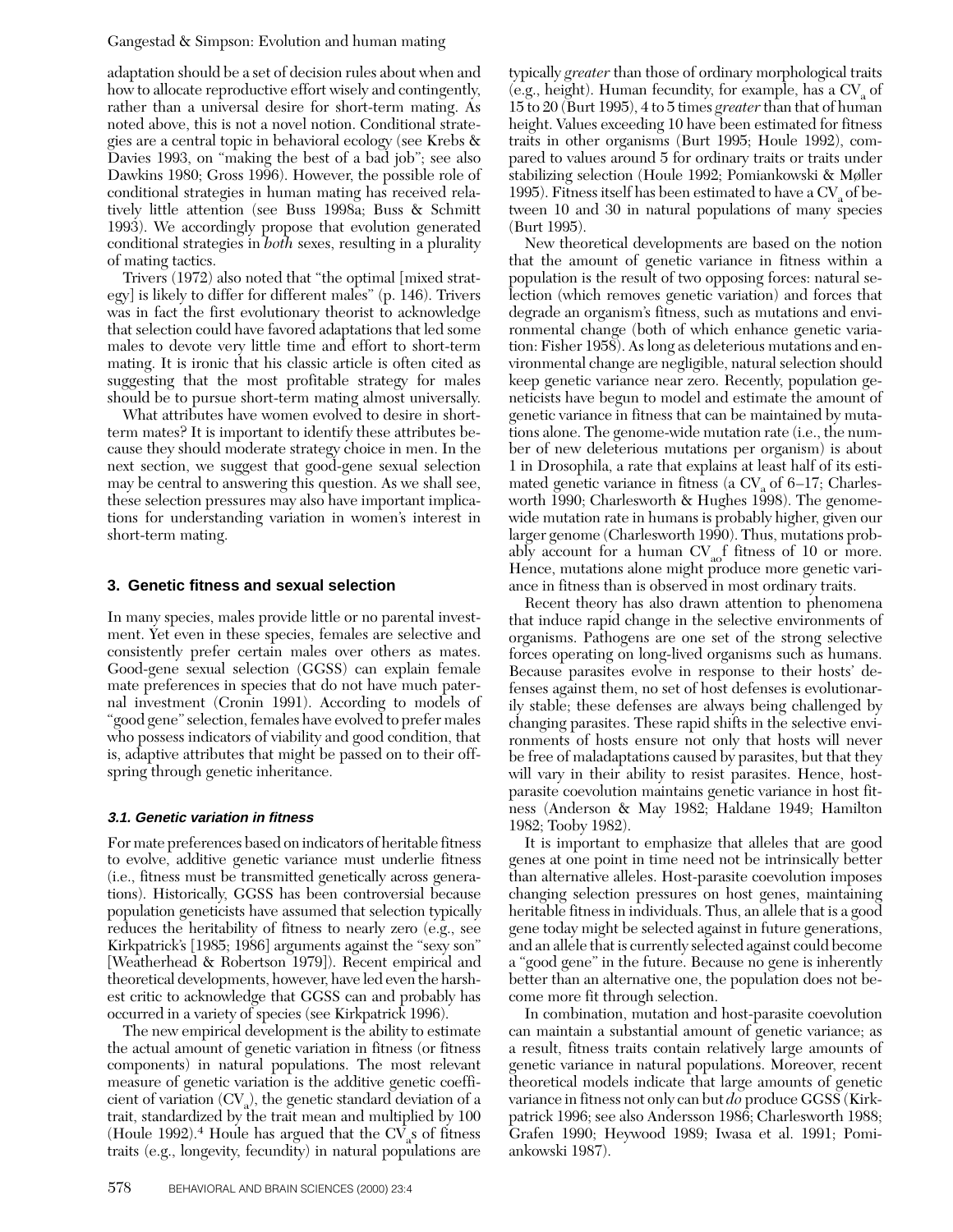## **3.2. Markers of heritable fitness**

The degree to which individuals harbor mildly deleterious alleles or are less pathogen-resistant must be inferred from phenotypic markers (e.g., "advertisements": Zahavi 1975). GGSS must operate through honest signaling, which explains why only certain features tend to be valid indicators of individuals' underlying conditions and, potentially, their genetic fitness (Grafen 1990; Zahavi 1975). If an attribute is a marker of heritable fitness, sexual selection should favor new genes that simulate the valued feature, even in individuals who do not actually have high fitness. Thus, "cheaters" – individuals who display the selected phenotypic traits or behaviors but do not have high fitness – may invade the population. Over time, selection should eliminate these attributes as valid cues of heritable fitness, and preferences for them should diminish. Under certain conditions, however, an attribute's link with heritable fitness can remain honest and stable. In particular, an attribute can remain an "honest" advertisement when individuals who have deleterious alleles or who are less pathogen-resistant cannot develop or maintain the attribute without incurring substantial costs. Attributes that meet this criterion are those that conditionally "handicap" individuals who have mutations or are less pathogen-resistant.

Both mutations (Pomiankowski et al. 1991) and pathogens (Hamilton & Zuk 1982) divert an individual's energy and resources. Hence, honestly advertised traits tend to be energetically costly because individuals who have mutations or are less pathogen-resistant cannot develop such traits without diverting valuable resources from competing demands (e.g., sustaining their immune systems: Folstad & Karter 1992). In peacocks and other birds with extravagant features, costly handicaps include exaggerated sexual ornaments and colorful plumage (Zuk et al. 1990). In many mammals, they include large size and increased musculature resulting in sexual dimorphism for size in polygynous species, including primates (Alexander et al. 1979).

This type of selection can be understood in terms of costbenefit analysis. A costly trait confers certain benefits. For example, males who have the trait may be preferred as mates. However, having such a trait also involves costs because the resources used to develop the trait could have been used for other purposes. At some point, the marginal gains of investing in the costly trait begin to diminish, and individuals should no longer be selected to invest in the trait beyond that point. The benefits of sexual selection can be maintained if males with different levels of heritable fitness maximize their benefits relative to their costs (i.e., maximize their outcomes) at different levels of the costly trait (Grafen 1990).

Trivers (1972) proposed that intrasexual competitive abilities may have evolved to be valid cues of heritable fitness. Successful intrasexual competition, such as winning physical fights, requires developing the potentially costly attributes used in competition (e.g., muscularity) and the expenditure of considerable energy during competition. Just as highly viable males should be more capable of enduring "handicapping" traits than less viable males, they should also be able to devote more energy to developing the physical tools needed for successful intrasexual competition. Females may in turn may have evolved to pay attention to the outcomes of intrasexual competition to assess male fitness (Andersson 1994).

## **3.3. Tests of good-gene sexual selection**

To test GGSS, researchers should show that direct indicators of individuals' genetic fitness are associated with their attractiveness as a mate (particularly as a short-term mate). Unfortunately, perfect indicators of fitness do not exist. Tests of good-gene selection must therefore rely on indirect, fallible markers of genetic fitness. The best available measure may be fluctuating asymmetry.

Fluctuating asymmetry  $(FA)$  reflects the degree to which individuals deviate from absolute perfect symmetry on bilateral features (e.g., in humans, both ears, both feet; in other species, bilateral fins, bilateral tail feathers) for which the signed right versus left differences have a population mean close to zero and are nearly normally distributed (Møller & Swaddle 1997; Van Valen 1962). Asymmetry is believed to reflect deviations in developmental design resulting from the disruptive effects of environmental or genetic abnormalities encountered during the lifespan (i.e., developmental instability: see Lerner 1954; Palmer & Strobeck 1986; Parsons 1990; Soule 1982; Thoday 1955; Waddington 1957). Because these disturbances lower reproductive fitness, pronounced asymmetry reflects maladaptation (Møller & Swaddle 1997). Recent meta-analyses and reviews have shown that greater asymmetry is associated with lower fecundity, slower growth, and poorer survival in many species (Leung & Forbes 1996; Møller 1997; Thornhill & Møller 1997; see also Clarke 1998, and a subsequent analysis by Møller 1999). FA should be a good marker of genetic fitness because an individual's degree of asymmetry should be affected primarily by (1) mutations (that cause lower metabolic efficiency and imprecise development), and (2) diseases (that reflect an individual's pathogen-resistance; Møller 1992). Consequently, FA probably reflects both genetic and nongenetic variation in fitness. Because sexual selection should lead females to mate with males who have phenotypic traits that signal greater fitness, the association between FA and mating success has been studied in many species. A recent meta-analysis of these studies reveals that, on average, more symmetrical individuals have greater mating success (Møller & Thornhill 1998a).

GGSS is of course not the only form of selection that could explain these findings. In some species, more symmetrical males may provide greater material benefits (e.g., more direct and better parental care or more physical protection of young). In addition, females may find less symmetrical males less attractive to avoid contracting infectious diseases from them. However, three novel sets of findings suggest that GGSS may have occurred in humans.

First, a recent meta-analysis indicates that, across many species, symmetry is partly heritable (Møller & Thornhill 1997). Modeling the relationship between asymmetry and underlying developmental imprecision in these data, Gangestad and Thornhill (1999a) have estimated that the additive genetic coefficient of variation of developmental imprecision is approximately 15 to 20, about the same size as other fitness traits and much *greater* than ordinary morphological traits (e.g., height: see Houle 1992). If part of this genetic variance is associated with fitness, the favored status of symmetrical males may in part reflect the operation of good-gene selection (Kirkpatrick 1996).5

Second, in some species in which symmetry predicts male mating success, more symmetrical males are favored as extra-pair mates, even when they provide little or no ma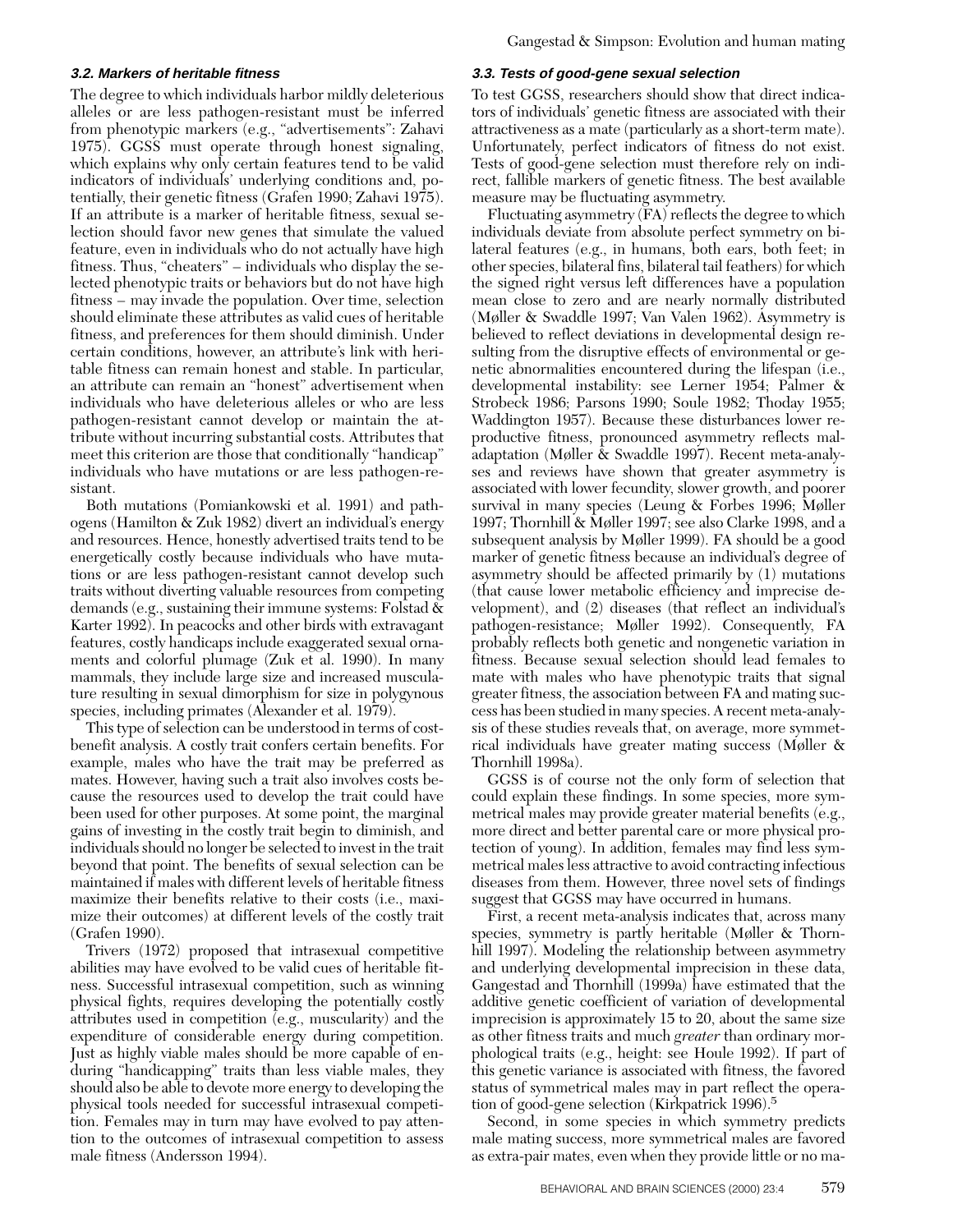terial benefits. For example, although male and female European barn swallows mate seasonally and rear offspring together, their rate of extra-pair paternity is approximately 35% (Møller 1994b). More symmetrical male barn swallows are the main beneficiaries of extra-pair mating, yet they do not provide material benefits that enhance the reproductive success of their female mates (see Møller 1994b).

Third, in some species, more symmetrical males also provide fewer material benefits to their primary mates. For example, more symmetrical male barn swallows spend less time feeding their offspring than do less symmetrical males, and they do not compensate for their lack of time with greater feeding efficiency. In a recent review of 18 bird species, Møller and Thornhill (1998b) have documented an association between extra-pair paternity and the extent to which attractive males engage in direct parental care. Specifically, when the rate of extra-pair paternity is high (and, thus, when males can benefit more from trying to attract extra-pair mates), attractive males perform a smaller proportion of offspring feedings than less attractive males. Exerting greater extra-pair mating effort should yield larger payoffs for more attractive males, and this is evident in the time they fail to spend engaging in a competing activity: providing direct parental care. We suggest that this type of trade-off also occurs in humans. Over evolutionary history, men who had indicators of genotypic quality should have experienced larger gains in fitness payoffs than men who lacked these indicators. Moreover, men should have evolved to "decide" conditionally to allocate more versus less effort to mating or parenting, depending on the degree to which they possess these features.

## **4. GGSS in humans?**

New evidence indicates that GGSS might have operated on ancestral humans. Most of this evidence indicates that FA is systematically associated with male mating success in humans. Although FA is not the only valid marker of heritable fitness, it currently appears to be the best marker. As we discuss below, other, more visible features (such as physicality, social dominance, and intrasexual competition tactics) are likely to be the proximate cues that "advertise" an individual's genetic fitness. We focus on FA because rival models of selection do not capture the complex relations predicted from developmental imprecision.

## **4.1. FA and sexual behavior**

If women evolved to prefer men who exhibited indicators of genetic fitness, more symmetrical men should have more lifetime sexual partners (see also Perusse 1993; 1994). Thornhill and Gangestad (1994) measured the symmetry of men and women on seven bilateral features (foot, ankle, hand, wrist, elbow, ear width, and ear length) using digital body calipers. They then aggregated these measures (each standardized by feature size) to form a global index of FA. With the effects of age partialed out, more symmetrical men reported more lifetime partners than less symmetrical men,  $r = -.32$ . Controlling for potential artifacts (e.g., height, ethnicity, marital status) strengthened this effect, partial  $r = -.38$ . These effects have also been estimated in several other studies. The weighted correlation in a sample of more than 500 men is  $-.21$  ( $p < .0001$ ), and the latent

correlation between developmental imprecision and male partner number is approximately -.38 (Gangestad & Thornhill 1999a). Waynforth (1998) has found a similar correlation  $(-.23)$  in a sample of Mayan men in Belize and has also documented that more symmetrical men have higher fertility. Because women should be less inclined to convert intrasexual competitive advantages into increased numbers of mates (see Trivers 1972), no relation between women's FA and their number of lifetime sex partners was predicted, and none has been consistently found in several studies (see Gangestad & Thornhill 1997a).

Given that these studies are based on self-report data, the findings could be explained by a tendency for more symmetrical men to exaggerate their past sexual behavior. In one study, therefore, men's scores on narcissism (a measure that reflects self-aggrandizement tendencies: John & Robins 1994) were partialed out. Controlling for narcissism did not attenuate the relation between men's FA and their number of lifetime sex partners, partial  $r = -.27$  (Gangestad & Thornhill 1997b).

## **4.2. Men's extra-pair sex and FA**

Extra-pair sex (i.e., sex outside a current, ongoing relationship) is one form of short-term, opportunistic mating. If women evolved to desire men with greater heritable fitness (independent of the investment and resources these men provided), more symmetrical men should have more extrapair partners (see Benshoof & Thornhill 1979; Smith 1984). Gangestad and Thornhill (1997b) found that men's FA does predict their number of extra-pair sex partners,  $r = -.17$ (reflecting a latent correlation between extra-pair partners and developmental imprecision of about  $-.3\overline{6}$ ; Gangestad & Thornhill 1999a). Once potential artifacts were controlled (e.g., social status, socioeconomic status [SES] in family of origin, anticipated future salary), the correlation between FA and extra-pair sex increased slightly. Neither men's social status nor their resources (as indexed by their SES and their anticipated future salary) predicted their frequency of extra-pair sex. Although Perusse (1993) has found that men with higher status report having more sex partners than men with lower status, this effect did not hold for married men in his sample. Thus, it is unclear whether men with higher status (e.g., wealthier men) have more extra-pair mates than men with lower status.

## **4.3. Women's extra-pair sex and FA**

More symmetrical men should also be preferred as women's extra-pair mates (i.e., mates chosen by women who already have primary mates, regardless of whether the man has a primary mate). Gangestad and Thornhill (1997b) found that men's FA predicted the number of times they were chosen as extra-pair partners by women who were simultaneously involved in other, ongoing relationships,  $r =$ 2.26 (reflecting a latent correlation between developmen-

tal imprecision and these partners estimated to be  $-.60;$ Gangestad & Thornhill 1999a).

#### **4.4. FA and associated traits**

What personal attributes should mediate the link between men's FA and their number of lifetime sex partners? One possibility is physical attractiveness (Feingold 1990), which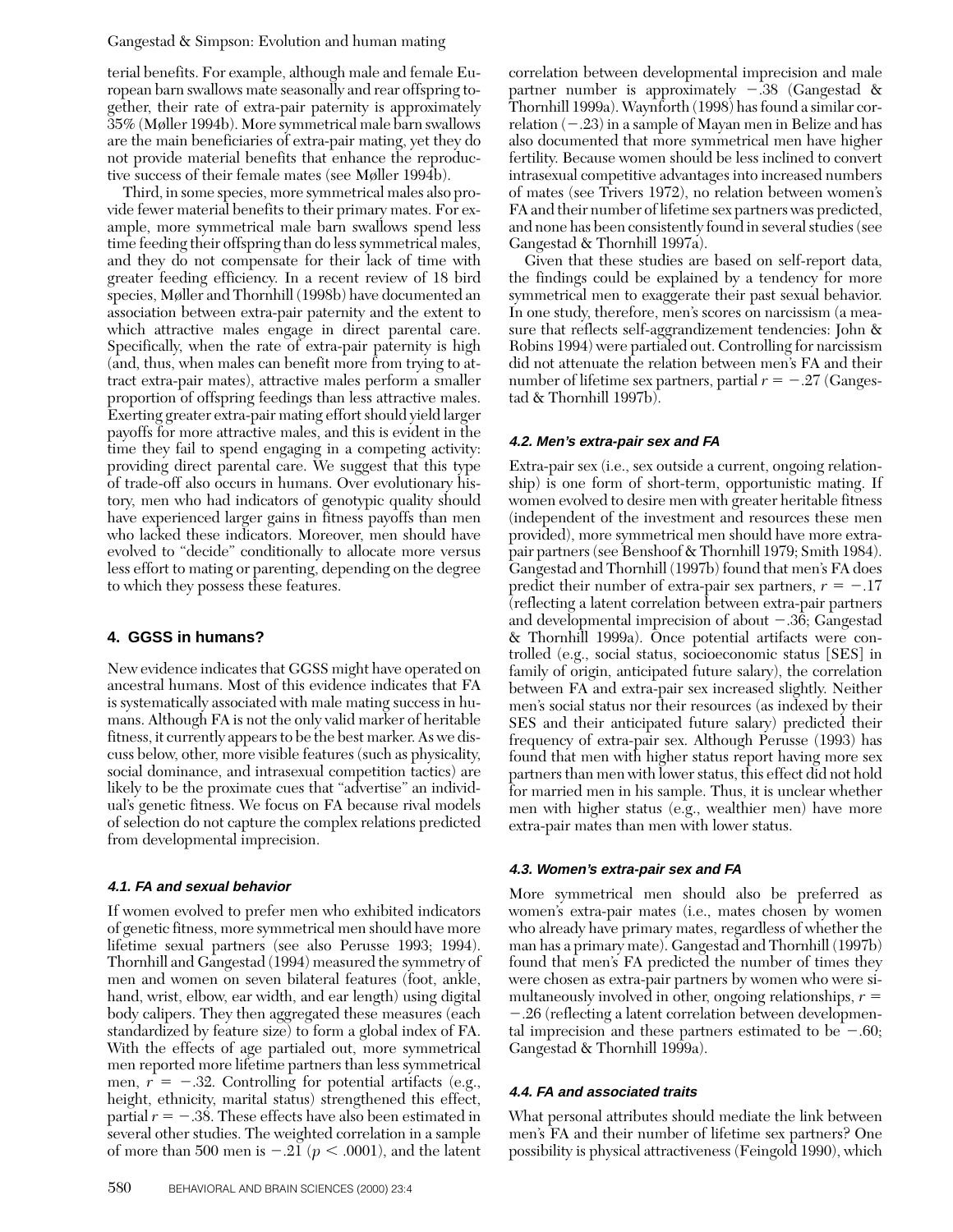Buss and Schmitt (1993) have found is important to women when they evaluate short-term mates and Scheib (1999) has found is particularly important to women choosing extrapair mates. In fact, a man's attractiveness in short-term mating contexts is just as important to women as a woman's attractiveness is to men when men evaluate long-term mates. Buss and Schmitt (1993) claim that this finding is consistent with the notion that attractiveness might have been an indicator of genetic fitness in ancestral environments, but they say little about this possibility.

If preferences for attractiveness evolved in response to GGSS, attractiveness should be correlated with markers of heritable fitness (such as FA). Gangestad et al. (1994) measured individuals' FA and then had coders rate their physical attractiveness from facial photographs. After controlling for potential artifacts (e.g., age, height), FA significantly predicted men's facial attractiveness,  $r = -.33$ , but not women's,  $r = -.17$ , *ns.* That is, more symmetrical men were rated as more physically attractive. This sex difference has been replicated (Thornhill & Gangestad 1994), but has not been found consistently (Gangestad & Thornhill 1997a). Across several studies, the correlation between facial attractiveness and body FA is significant but rather small (see Gangestad & Thornhill 1997a). Studies of the association between facial symmetry and facial attractiveness have similarly yielded mixed but positive results overall (e.g., Grammer & Thornhill 1994; Kowner 1996; Mealey et al. 1999; Scheib et al. 1999; see also Møller & Thornhill 1998). Gangestad and Thornhill (1999a) have estimated that the latent correlation between developmental imprecision and male facial attractiveness is about  $-.28$ .

Because facial attractiveness mediates only part of the relation between men's FA and their sexual history, Gangestad and Thornhill (1997a; 1998a) tested three other potential mediators, namely, three sexually dimorphic traits involved in intrasexual competition: (1) *Body mass* – Humans show moderate sexual dimorphism, consistent with their purported ancestral polygyny (Alexander et al. 1979); (2) *Physicality –* A measure of men's muscularity, robustness, and vigor, as rated by both men and their romantic partners; and (3) *Social dominance –* A measure based on the California Adult Q-Sort. Once again, a relation was found between men's FA and their number of lifetime partners,  $r =$ 2.29 (estimated by causal modeling). In addition, all three traits associated with intrasexual competition were predicted by men's FA, estimated  $rs = -.31, -.39, and -.39,$ for body mass, physicality, and social dominance, respectively. The indirect effects mediated through these traits accounted for more than 70% of the total effect of FA on the lifetime number of partners. As expected, women's FA did not predict their number of lifetime partners, and it did not correlate with any of the 3 intrasexual competitive traits, average  $r = -.06$ .

The fact that men's FA covaries with traits that should have facilitated intrasexual competition in ancestral environments (i.e., physical intimidation of competitors) is consistent with other research showing that more symmetrical men engage in fights with other men more often, particularly fights they initiate (Furlow et al. 1998). Besides affecting the outcomes of intrasexual competition, these traits may serve as cues that women use to evaluate men as potential short-term mates. This would explain why all three traits mediate the link between men's FA and their sexual history.

Because men who have traits that facilitate intrasexual competitive success should benefit by comparing themselves directly with their competitors, Simpson et al. (1999) predicted that, when competing for a woman, more symmetrical men would use direct competition tactics (e.g., directly comparing themselves with, and derogating, their competitors). After measuring their FA, Simpson et al. had men compete with other men for a lunch date with an attractive woman. Each man was asked a series of questions over a video system by a female interviewer (actually a videotaped experimental assistant) located in another room. After the interview was finished, the female asked each man to tell the "competitor" (ostensibly located in a different room) why she should choose him instead of the competitor. Each interaction was videotaped and coded for specific intrasexual competition tactics. Relative to less symmetrical men, more symmetrical men were more likely to directly compare themselves with and belittle the competitor,  $r = .49$ . These results support the hypothesis that more symmetrical men should engage in direct intrasexual competition tactics. They also provide further evidence about the proximate cues that may "advertise" genotypic quality (indexed by men's FA).

Finally, intellectual ability may be a marker of developmental precision and health. In two studies, Furlow et al. (1997) found an association between a measure of fluid intelligence (Cattell's Culture-Fair Intelligence Test) and FA, mean  $r = -.23$  (the estimated latent correlation with developmental imprecision was  $-.56$ ; Gangestad & Thornhill 1999a). The size of this effect did not differ across the sexes.

## **4.5. Evidence for women preferring symmetrical men for their gametes**

The fact that more symmetrical men have more mates might not be explained by GGSS exclusively. More symmetrical men could be advantaged because of the superior material benefits more viable males typically provided in the EEA or because they have success in intrasexual competition (Kirkpatrick & Ryan 1991). However, additional evidence (reviewed in sects. 4.5.1–3) suggests that these alternative selectional processes cannot fully explain the greater short-term mating success of more symmetrical men. This evidence suggests that women's preferences for more symmetrical men may be specifically "designed" to favor their gametes.

**4.5.1. Female orgasm and sperm retention.** Baker and Bellis (1995) have conjectured that women's orgasms evolved to manipulate sperm competition via differential sperm retention. If male extra-pair mates in the EEA provided advantages to offspring above and beyond the investment and tangible resources they offered (through good genes or genetic diversification: see Smith 1984), selection could have favored adaptations that biased sperm competition in favor of conceptions with extra-pair mates who had higher genetic fitness. Baker and Bellis (1995) report that women who have both an in-pair (primary) partner and an extra-pair partner have patterns of orgasms that facilitate the retention of sperm from the extra-pair partner.

If Baker and Bellis are right, indicators of a partner's genetic fitness should be cues that lead women to have more frequent sperm-retaining orgasms during extra-pair sex. Thornhill et al. (1995) correlated women's frequency of or-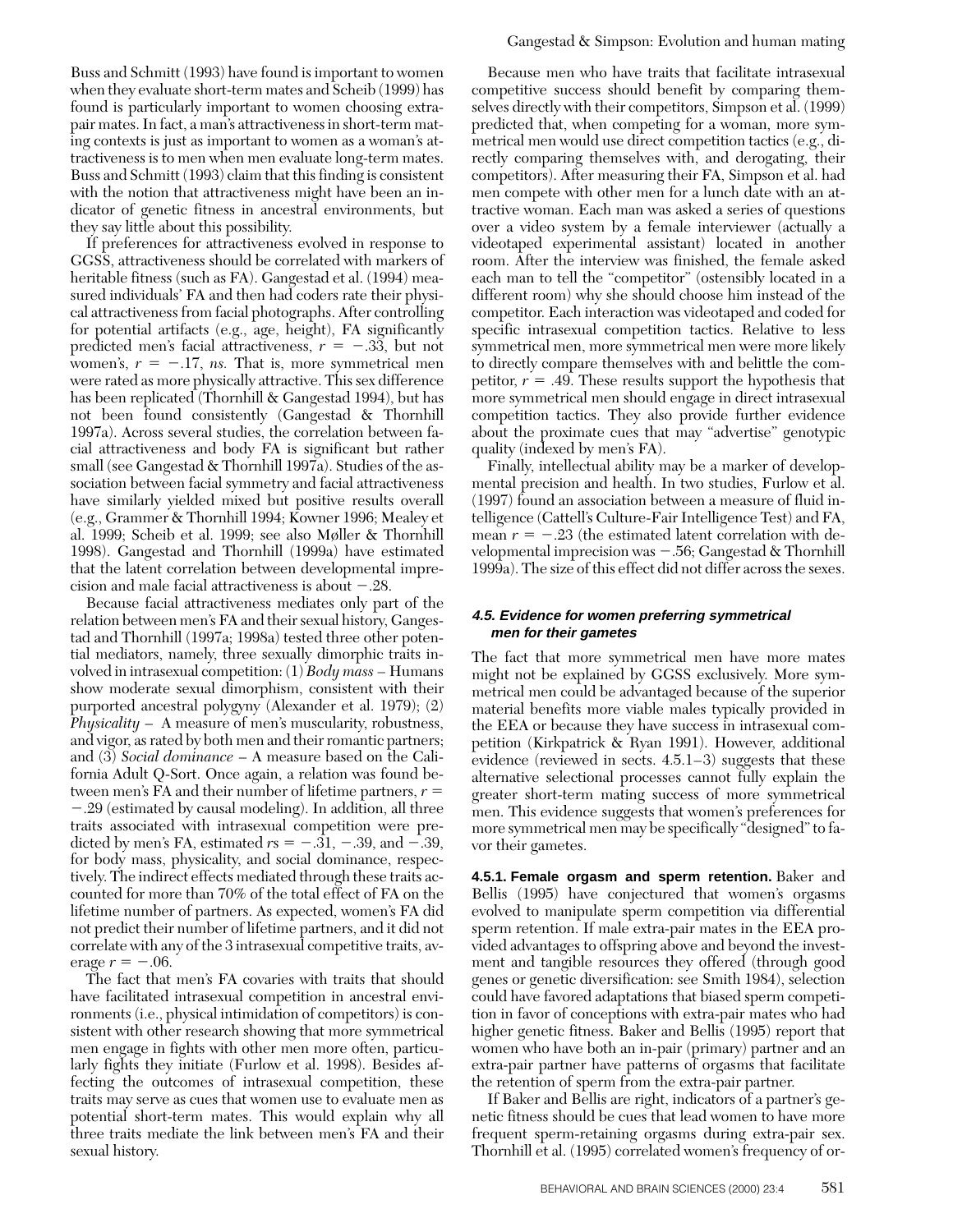#### Gangestad & Simpson: Evolution and human mating

gasm during sexual intercourse with their current mate's FA, while controlling for his SES, anticipated future salary, age, and observer-rated physical attractiveness. Women experienced more orgasms if their partner was more symmetrical,  $r = -.27$ . More important, high sperm-retention orgasms (i.e., those occurring close to ejaculation; Baker & Bellis 1995) were significantly correlated with the men's degree of symmetry. Aside from their partner's physical attractiveness, no other male feature correlated with the frequency of female orgasms. Analyses on a larger sample have replicated this effect (Møller et al. 1999). These findings are consistent with GGSS and difficult to explain in terms of other theories. (For evidence that female orgasm favors dominant males in Japanese macaques, see Troisi & Carosi 1998.)

**4.5.2. Women's olfactory preferences across their reproductive cycle.** If women tend to choose extra-pair partners for their gametes, compared to sex with their primary partners, women's extra-pair sex should occur during the most fertile time of their reproductive cycles. Bellis and Baker (1990) found preceisely this pattern in a sample of British women. If women's patterns of extra-pair sex thus favor the sperm of extra-pair mates, this effect might be mediated by women's preferences for specific attributes valued in extrapair partners, especially those associated with symmetry.

Olfactory cues affect mate preferences strongly in many species (Alcock 1993). Based on evidence that women's olfactory sensitivities and preferences change across the menstrual cycle (Grammer 1993), Gangestad and Thornhill (1998b) hypothesized that women should find the smell of more symmetrical men more appealing during ovulation. Men were measured for FA and then asked to wear a nonscented T-shirt for two nights. Women smelled each shirt (blind to all other characteristics of the men), and rated how attractive they found the odor of each shirt. Women's fertility was estimated from their probability of conception when they participated in the study, based on medical data (Jöchle 1973). Women taking oral contraceptives were excluded from the analyses. The shirts worn by more symmetrical men were rated as smelling better than those worn by less symmetrical men, but only among women who were in the fertile phase of their reproductive cycle,  $r = -.30$ . Indeed, women's probability of fertility correlated .54 with their preferences for the scents of more symmetrical men. This effect has been replicated in a larger, separate sample (Thornhill & Gangestad 1999), where the correlation between fertility risk and preference for the scents of symmetrical men was .42. Statistically controlling for a number of factors (e.g., men's number of showers) increased the effect size.6 These results confirm a very specific prediction that can be derived only from GGSS and provide further evidence about the proximate cues that may "advertise" male symmetry.

**4.5.3. Women's long-term and short-term mate preferences.** Buss and Schmitt (1993) claim that the characteristics women prefer in long-term and short-term mates are quite similar. According to SST, women use short-term mating to evaluate men as potential long-term partners or for mate-switching. Women's long-term and short-term mate preferences are *not* identical, however. As discussed earlier, even Buss and Schmitt (1993) have found that women place greater emphasis on men's physical attractiveness and physical prowess when evaluating them for possible short-term relationships. Scheib (1999) found that women place greater emphasis on physical attractiveness when evaluating men as extra-pair partners.

Gangestad et al. (1999a) examined women's mate preferences by asking them to rate men who had been videotaped during an interview conducted by an attractive woman. After observing each man, women rated his attractiveness as a potential long-term mate and short-term mate (either as a one-time sex partner or as an extra-pair mate). Women's sociosexual orientation (based on their Sociosexual Orientation Inventory [SOI] score; Simpson & Gangestad 1991a) was measured as well. Women with an unrestricted sociosexual orientation are more willing to have short-term relationships (i.e., they are more interested in short-term mating). Women with a restricted sociosexual orientation, in contrast, are less willing to have sex without commitment and emotional closeness (i.e., they are more interested in long-term mating; see Simpson & Gangestad 1991a; 1992).

Compared to restricted women raters, unrestricted women raters preferred more symmetrical men, particularly for short-term relationships. Indeed, unrestricted women's short-term mate attractiveness ratings correlated .40 with men's symmetry. Correlations between restricted and unrestricted women's ratings of long-term mate attractiveness and men's symmetry, as well as correlations between restricted women's ratings of short-term mate attractiveness and men's symmetry, were all nonsignificant. These findings indicate that more symmetrical men have (or display) features that are preferred in short-term mates by those women who are most willing and likely to engage in short-term mating – unrestricted women. They also clarify how women's preferences may produce greater sexual success in more symmetrical men. These results would not be expected if more symmetrical men offered superior material benefits in long-term relationships.7

## **5. Strategic pluralism**

According to the model we have presented, men's allocation of effort to short-term mating during evolutionary history should have been contingent on their ability to satisfy the short-term mate preferences of women. Women's short-term mate preferences, in turn, should have been influenced by GGSS. Thus, men's tendency to engage in short-term mating should be a direct function of their genetic fitness (indexed by FA), whereas men's propensity to invest in single, exclusive long-term relationships should be inversely related to their genetic fitness.

## **5.1. FA and attitudes toward engaging in casual sex**

Simpson and Gangestad (1991a) developed the Sociosexual Orientation Inventory (SOI) to measure individual differences in willingness to engage in sex without closeness and commitment. If asymmetrical men have less desire to engage in short-term sex, as our model of conditional strategies predicts, men's FA should correlate negatively with the SOI. As predicted, the mean correlation across several samples is  $-.20$ . Men's SOI scores do not correlate with either the SES of their family of origin or their expected salary in five years.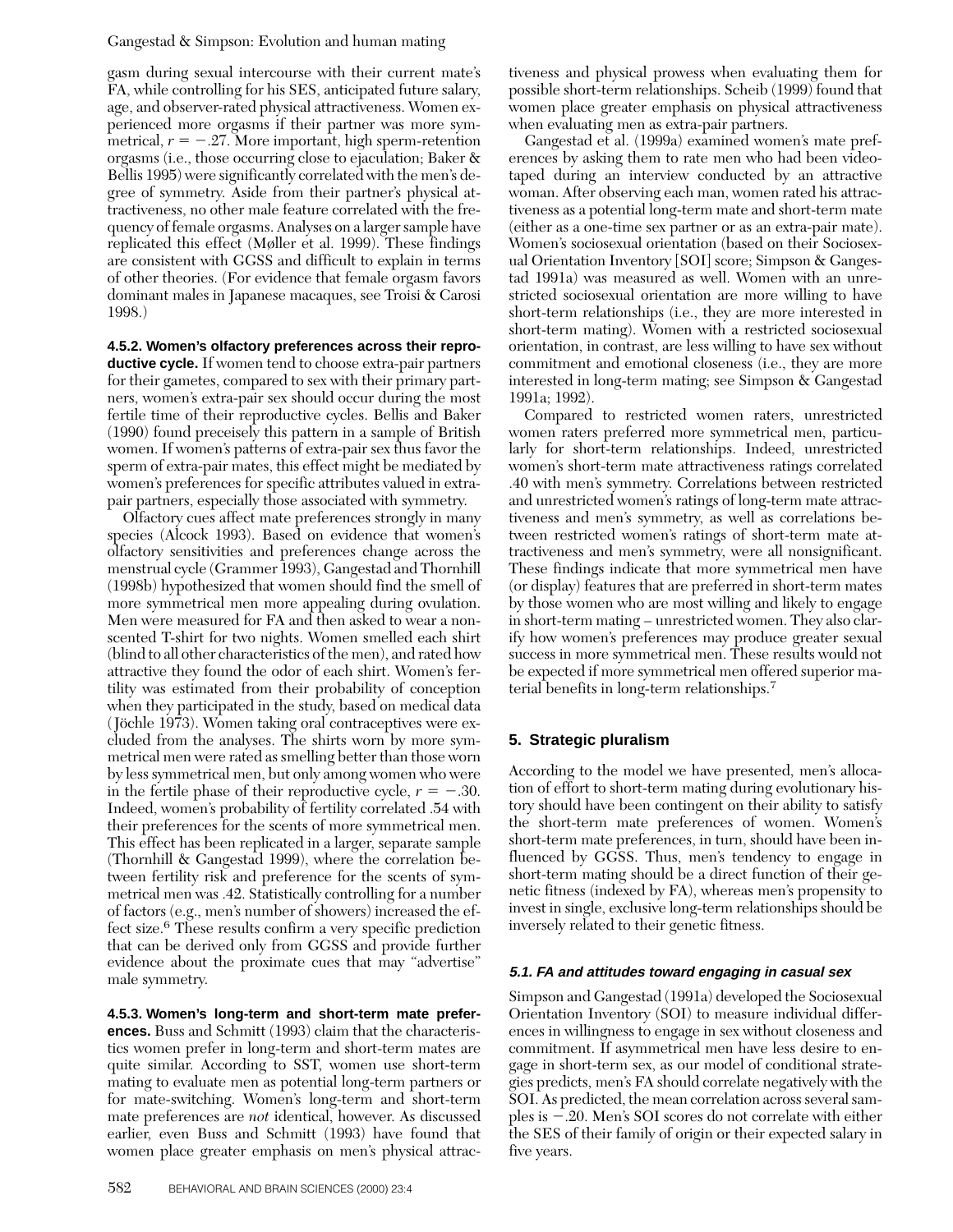#### **5.2. FA and investment in an exclusive relationship**

In a sample of long-term dating couples, Gangestad and Thornhill (1999b) tested whether more symmetrical men tend to make less of an investment in their ongoing relationships. Partners answered questions about their own and their partners' behavior in their relationships and then completed the Relationship-Specific Investment Inventory (RSI: Ellis 1998). The RSI measures 10 sets of acts pertinent to the partner and relationship maintenance: Being Expressive/Nurturing, Being Committed, Giving Time, Being Sexually Proceptive, Investing Money, Being Honest, Providing Physical Protection, Being Attentive in Social Contexts, Having a Good Relationship with the Partner's Family, and Not Sexualizing Others. Some of these acts (e.g., giving time and attention to the partner) detract from mating efforts outside the relationship. These acts, therefore, should correlate negatively with men's symmetry.

Path analyses tested models in which both self-reports and partner reports were treated as markers of men's investment. When men's resource potential (indexed by their anticipated future salary), women's rated physical attractiveness, and women's level of investment in the relationship were controlled, more symmetrical men provided less investment than did less symmetrical men,  $\beta = .26$ . More symmetrical men were particularly less honest with their partners, sexualized other women more, and spent less time with their partners. This pattern of lower investment should facilitate efforts to mate with women outside the current relationship.

The one component of investment that symmetrical men provided more of was physical protection, particularly their reported ability (as opposed to their reported willingness) to provide their current partner with greater physical protection. Because the ability to provide physical protection may involve the development of attributes that are also useful in intrasexual competition, providing this form of investment is not likely to interfere with men's short-term mating. If men who possess markers of good genes do "compensate" their partners with some kind of material benefits, the most likely candidate is physical protection. Hrdy (1981) and Smuts (1985) have claimed that physical aggression from men other than fathers may have been one of the major dangers to offspring in the EEA . To reduce these threats, women may have either mated with multiple partners to confuse paternity or developed male-female friendships, particularly with socially and physically dominant men. Mesnick (1997) and Wilson and Mesnick (1997) have recently argued that women may have evolved to prefer protective males primarily to receive protection from other aggressive males, which could have enhanced women's fitness directly.

#### **5.3. Variation in women's mating strategies**

Thus far we have concentrated on adaptive variation in men's sexual tactics. However, women also vary considerably in their openness to, and willingness to engage in, short-term mating (Simpson & Gangestad 1991a). We now address adaptive reasons for this variation.

According to the model we have presented, the attributes that made men valuable as short-term mates in the EEA may have differed from those that made them valuable as long-term mates. Short-term or extra-pair mates should have offered genetic benefits that were often un-

available from long-term mates. Moreover, long-term mates who offered more genetic benefits may have provided fewer material benefits. Because of variation in their circumstances (discussed in sects. 5.6 and 5.7), women should have differed in the extent to which they could have benefited from obtaining genetic versus material benefits. If some women could have appreciably improved their fitness by mating with men who offered better genetic benefits, these women should either have preferred long-term mates who had markers of genetic fitness or they should have engaged in short-term mating (especially opportunistic extra-pair matings) with males who had such indicators, even if it meant "trading-off" or risking the loss of material benefits they could have garnered from a long-term mate. Conversely, if other women could have enhanced their fitness by obtaining mates who provided (or could provide) superior material benefits, these women should have pursued long-term mates who were able and willing to provide the material benefits they most needed. Such women should have refrained from extra-pair mating, sacrificing some genetic benefits they might otherwise have obtained. The differential value of genetic versus material benefits across women should accordingly have produced adaptive variation in women's mating tactics.8 (For a related discussion on avian mating, see Petrie & Kempanaers 1998.)

#### **5.4. Evidence that differential valuation of men's attributes predicts women's mating**

In section 4.5.3 we described a study examining women's preferences for men's symmetry in long-term and shortterm mating contexts (Gangestad et al. 1999a). It showed that women with a less restricted sociosexual orientation (i.e., more willing to have short-term sexual relationships) found symmetrical men more attractive, particularly as short-term mates. These results indicate that variation in women's willingness to engage in short-term mating is associated with – and perhaps driven by – their stronger preference for indicators of genetic fitness in men.

Several additional lines of evidence also suggest that women who engage in short-term mating especially prefer men who display indicators of genetic fitness. First, women who are willing to engage in short-term mating (i.e., unrestricted women) care more about a man's physical attractiveness than do women who are less willing to engage in short-term mating (Simpson & Gangestad 1992). Second, when given a choice between dating a romantic partner who is very attractive but not highly reliable/loyal versus one who is highly reliable/loyal but only average in attractiveness, women who are more willing to engage in shortterm mating (unrestricted women) tend to choose the more attractive/less reliable male, whereas women who are less willing to engage in short-term mating (restricted women) tend to choose the less attractive/more reliable one (Simpson & Gangestad 1992).

#### **5.5. Environmental factors and sexual strategies**

Our model suggests that women should vary in their "exchange rate" between a partner's genetic fitness (indexed by FA) and his investment, whereas men should vary in their "exchange rate" between short-term mating effort and long-term parental investment. Environmental factors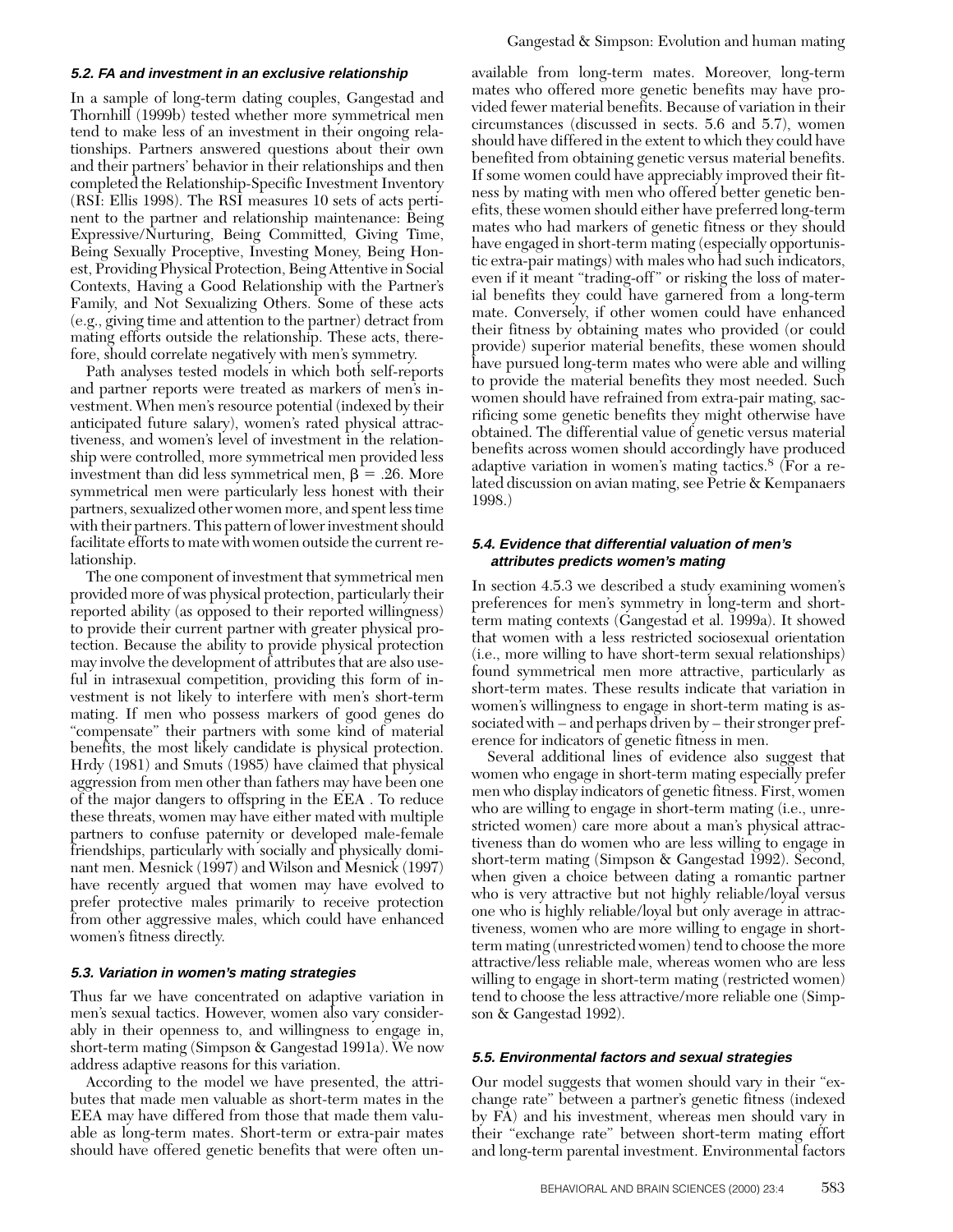should influence women's assessments of the exchange rate between a prospective male's parenting qualities and his heritable fitness. In environments where biparental care was crucial to infant survival, male parenting qualities should have had more beneficial effects (Andersson 1994) Conversely, in environments with prevalent pathogens, male genetic fitness may have had more beneficial effects (because of both the importance of pathogen resistance and the decreased marginal value of heavy parental investment when mortality rates are high; see Kaplan 1996). If ancestral women were repeatedly exposed to these contrasting environments, they should have evolved to make trade-offs between investment qualities and indicators of good genes contingent on specific environmental conditions. Factors that influenced this exchange rate may have differentiated (a) populations of individuals, producing differences in the mating systems across different groups of women (i.e., within different cultures; see Tooby & Cosmides, 1992, on "evoked culture"), and (b) women within a population, producing differences in the mating preferences and behaviors of women in a given group of people.9

## **5.6. Environmental factors producing differences between populations**

**5.6.1. Factors influencing the value of men's genetic quality.** Several factors may have affected the value of men's genetic fitness. According to principles of host-parasite coevolution (Hamilton 1982), pathogen prevalence should have been one critical factor. In environments where pathogens were prevalent, women should have benefited more from mating with men who had good genetic qualities that made them more pathogen resistant. Although additional work is needed, several lines of research are consistent with this notion.

First, besides conveying information about female fertility, physical attractiveness may also contain cues about a person's health, pathogen resistance, and perhaps genetic fitness (Symons 1979). Gangestad and Buss (1993) tested whether preferences for attractive mates might have evolved through parasite-driven sexual selection. Men and women from 29 countries around the world rated the importance of several mate attributes, including their preference for a "good-looking" mate (see Buss 1989). Pathogen pressure at each geographical location was estimated from information about the prevalence of eight different parasites (see Low 1990a). Across the 29 countries, both men and women in regions containing more pathogens placed greater importance on a prospective mate's attractiveness, even when latitude, geographical region, and mean income were controlled, partial  $r = .76$ . This finding does not of course demonstrate that host-parasite coevolution necessarily influenced sexual selection in humans. Attractiveness could have been more important in regions with more parasites because of direct selection against mating with diseased individuals (Kirkpatrick & Ryan 1991).

Second, women in pathogen-prevalent environments should be more willing to trade off features associated with exclusive parental care. Indeed, across the 29 cultures, parasite prevalence correlated negatively with the mean ranked importance of 4 attributes relevant to direct and exclusive parental care: "dependable character," "pleasing disposition," "emotional stability and maturity," and "desire for home and children,"  $r = -.41$  (Gangestad 1993). Thus,

individuals place less weight on these attributes in environments containing more pathogens. Whether these findings reflect the increased value of physical attractiveness or an independent devaluation of these male attributes remains unclear.

Third, in environments where pathogens are more prevalent, women should trade off indicators of good genes for exclusive paternal investment. In other words, a higher degree of polygyny should be seen in pathogen-prevalent environments (see Gangestad 1993). Low (1990a) correlated the degree of polygyny with parasite-prevalence in nearly 200 societies of the Standard Cross-Cultural Sample (Low 1988; 1990a; Murdock & White 1969). With latitude and geographical region held constant, polygyny was more common in societies where pathogens were more prevalent.10 Hence, variation in parasite prevalence might be partially responsible for the variation in desired mate attributes and associated mating strategies across cultures (see Tooby & Cosmides 1992).

**5.6.2. Factors influencing the value of men's parental effort.** Several factors should also have played a part in determining the influence of men's parental effort on infant mortality and their later reproductive success. For example, in environments where the primary causes of infant mortality were infectious diseases (rather than inadequate parental care), paternal effort should have had less impact on offspring fitness. In contrast, when infant viability was strongly tied to biparental care (e.g., when women could not provide for all the nutritional needs for their offspring), paternal care should have had a greater impact on offspring fitness.

Women's access to resources should also have influenced their need for – and the value of – male parental investment (Gowaty 1992a; 1992b). Because parental investment often has diminishing marginal returns (see Cashdan 1993), men's resources may have been less important when women had sufficient resources of their own. Hence, polygyny should be more prevalent in societies in which women have more access to resources. Low (1990b) correlated indicators of women's ability to care for both themselves and their infants independently with measures of polygyny across nearly 200 cultures in the Standard Cross-Cultural Sample. As predicted, polygyny is more common in cultures where women have more control over resources.

We do not know how women's control over resources in ancestral environments affected their mate preferences, but their participation in current economies does predict the importance women place on physical attractiveness in men. In the cultures surveyed by Buss (1989), women's mean preference for physical attractiveness in a mate was positively correlated with the proportion of women who were involved in the economy. However, women's preferences for qualities related to parental care did *not* correlate with their economic participation (Gangestad 1993).

Across the cultures surveyed by Buss (1989), Eagly and Wood (1999) have found that women's preference for men's earning potential is predicted by a measure of women's "empowerment" (United Nations Gender Empowerment Measure; United Nations Development Programme 1995). As women's empowerment (indexed by their earnings, their representation in legislative government, and their involvement in professional positions) increases relative to men in cultures, women place increasingly less value on the earn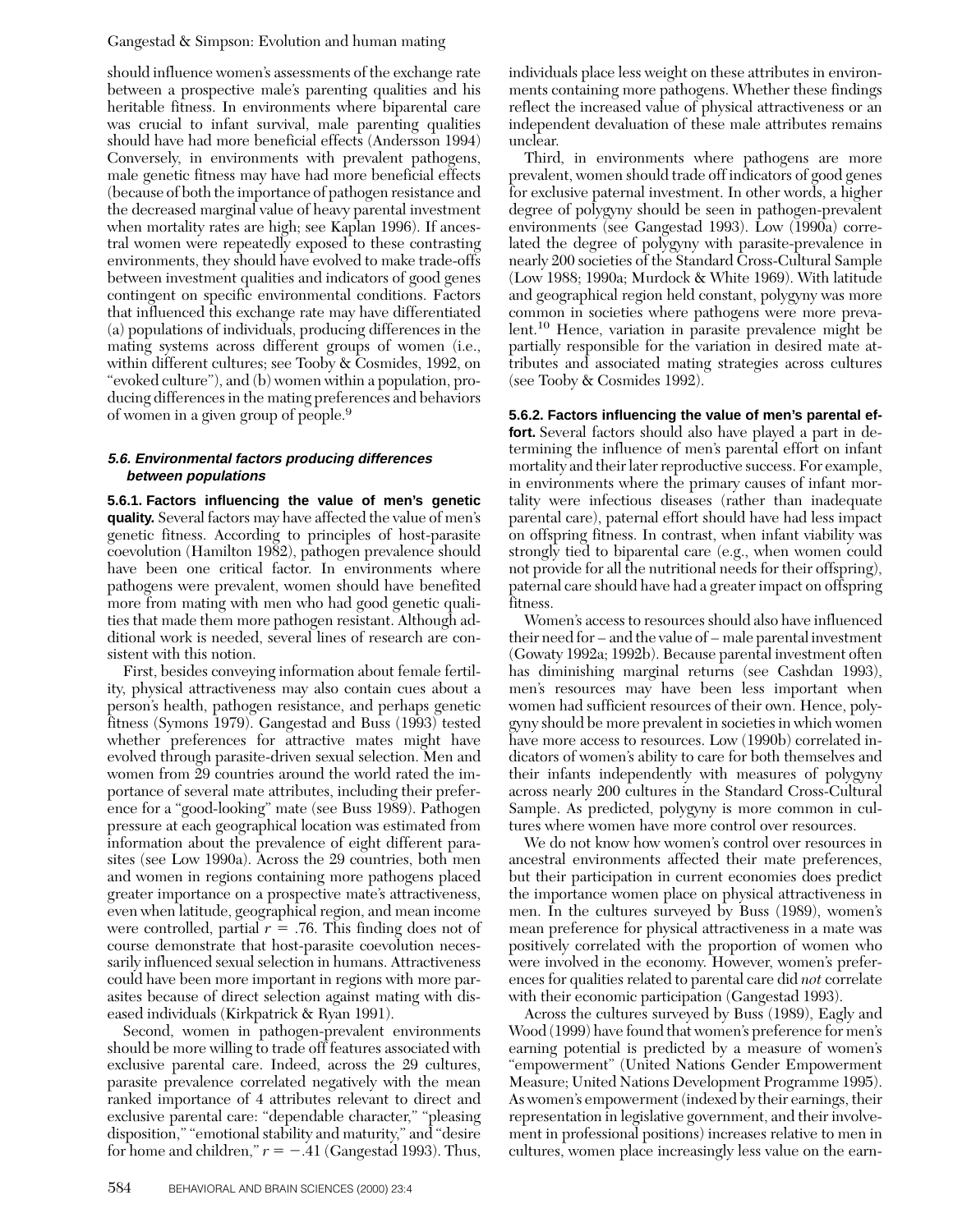ings of a mate. However, women do not place less emphasis on men's physical attractiveness (nor do men place less emphasis on women's attractiveness) as women's empowerment increases. Although Eagly and Wood interpret these findings in terms of domain-general behavioral processes and responses to gender roles, they are also consistent with an ecologically contingent, conditional mating strategy in which women moderate their mating tactics and preferences in response to specific environmental inputs (e.g., women's control of resources; see Low 1990b).

**5.6.3. Effects on men's tactic choice.** How women evaluate men and how they make trade-offs should influence which mating tactics men adopt. In environments where male parenting qualities are needed and valued, women should be less likely to engage in short-term and extra-pair mating. In response to this, men should devote greater effort to parental investment, and variance in men's reproductive success should be reduced (i.e., a larger proportion of men should have offspring). On the other hand, in environments where men's genetic fitness is needed and valued, women should be more willing to pursue short-term mating. Consequently, men should devote greater effort to short-term and extra-pair mating, and variance in men's reproductive success should increase (see Low 1990a; 1990b).

In environments where biparental care is not as crucial, even men with lower genetic fitness might benefit from channeling some of their effort to short-term and extra-pair mating (perhaps by attempting to "deceptively" advertise genetic quality). Under these circumstances, men's increased efforts to display their "quality" could result in an escalated war of attrition (Maynard Smith 1982), which could be facilitated by testosterone-based somatic growth and aggressive behavioral displays. Thus, the fiercest intrasexual competition among men may not occur over resources relevant to parental investment, as SST might predict. Rather, it may occur when status displays that signal a male's genetic fitness are contested (see Daly & Wilson, 1988, for a discussion of how men's face-saving tactics often lead to homicide).

## **5.7. Environmental factors producing differences within populations**

**5.7.1. Differences caused by differential exposure to cues signaling the value of parenting.** If some women are exposed to environments that require paternal investment whereas others are not, within-population differences in mating preferences and tactics should emerge. Belsky et al. (1991) have proposed that patterns of parental care experienced during childhood may affect adult mating tactics (see also Chisholm 1996; Simpson 1999). Insufficient parental responsiveness to their needs as infants (possibly caused by harsh, demanding environments) should lead individuals to adopt short-term mating tactics better suited for environments in which stable pair-bonds are not needed or anticipated. Conversely, adequate parental responsiveness should result in long-term adult mating tactics more appropriate for environments in which biparental care and stable pair-bonds are needed and expected.

#### **5.7.2. Differences due to women's phenotypic qualities.** Women's personal characteristics may also lead them to

value different qualities in mates. In many circumstances, parental investment has decreasing marginal returns: the more investment an offspring has received, the less beneficial the next "dose" (see, e.g., Cashdan, 1993; for important exceptions, see Kaplan 1996). Especially when men's and women's investments in offspring are similar (rather than complementary) in form, women who can make more of an investment on their own show less of a need for additional paternal investment. Consequently, women may have evolved to focus more on a man's genetic fitness when their own access to independent resources increased (Gowaty 1992a), making them more willing to engage in short-term mating.

Correlations between women's sociosexual orientation and their personality traits provide indirect support for these conjectures. Unrestricted women (who are more likely to engage in short-term mating) tend to be more socially dominant, more extroverted, and less harm-avoidant (Gangestad & Simpson 1990). Each of these traits should facilitate the acquisition and maintenance of independent resources. Hrdy (1981) and Gowaty (1992a) have suggested that women's access to resources through cooperation, competition, and social influence should have been an integral component of their fitness in the EEA. These personality traits may have helped unrestricted women acquire their own resources and, thus, pursue short-term mating tactics.

Based on these notions, one might expect the value women ascribe to their mates' resources to diminish as their own access to resources increases. This association has not been found: Women with high-paying jobs tend to value resources as much as or more than women with lower paying jobs do (e.g., Buss 1989; Townsend 1989; Wiederman & Allgeier 1992). These findings contrast with those of Eagly and Wood (1999), who found that, across cultures, women's access to resources and power is associated with a lower rated importance of mates' financial success. Because what women learn about the value of a mate's resources is shared within a culture, the effects of women's access to resources within a culture may differ from the effects of women's access to resources across cultures (see Eagly & Wood 1999). Another possibility is that Eagly and Wood's finding is not the result of women's access to monetary resources (only one component of the Gender Empowerment Measure they used) but to their access to power. Power and the ability to affect outcomes through social influence may have been important facets of women's circumstances for which they evolved contingent strategies, whereas their ability to accumulate wealth in modern cash economies may not have been.

In sum, environmental factors should influence women's mating tactics. Pathogen prevalence, for example, should increase the value women place on men's genetic quality, whereas the need for biparental care should increase the value they place on men's parental effort, particularly for women who do not have independent access to resources. Depending on environmental conditions, therefore, women should make trade-offs between male genetic quality and parental investment in adaptive, ecologically contingent ways. Women should vary in the exchange rate between men's genetic quality and their long-term investment, whereas men should vary in the exchange rate between short- and long-term mating. As a result, most men should adjust their mating strategies in response to what women value.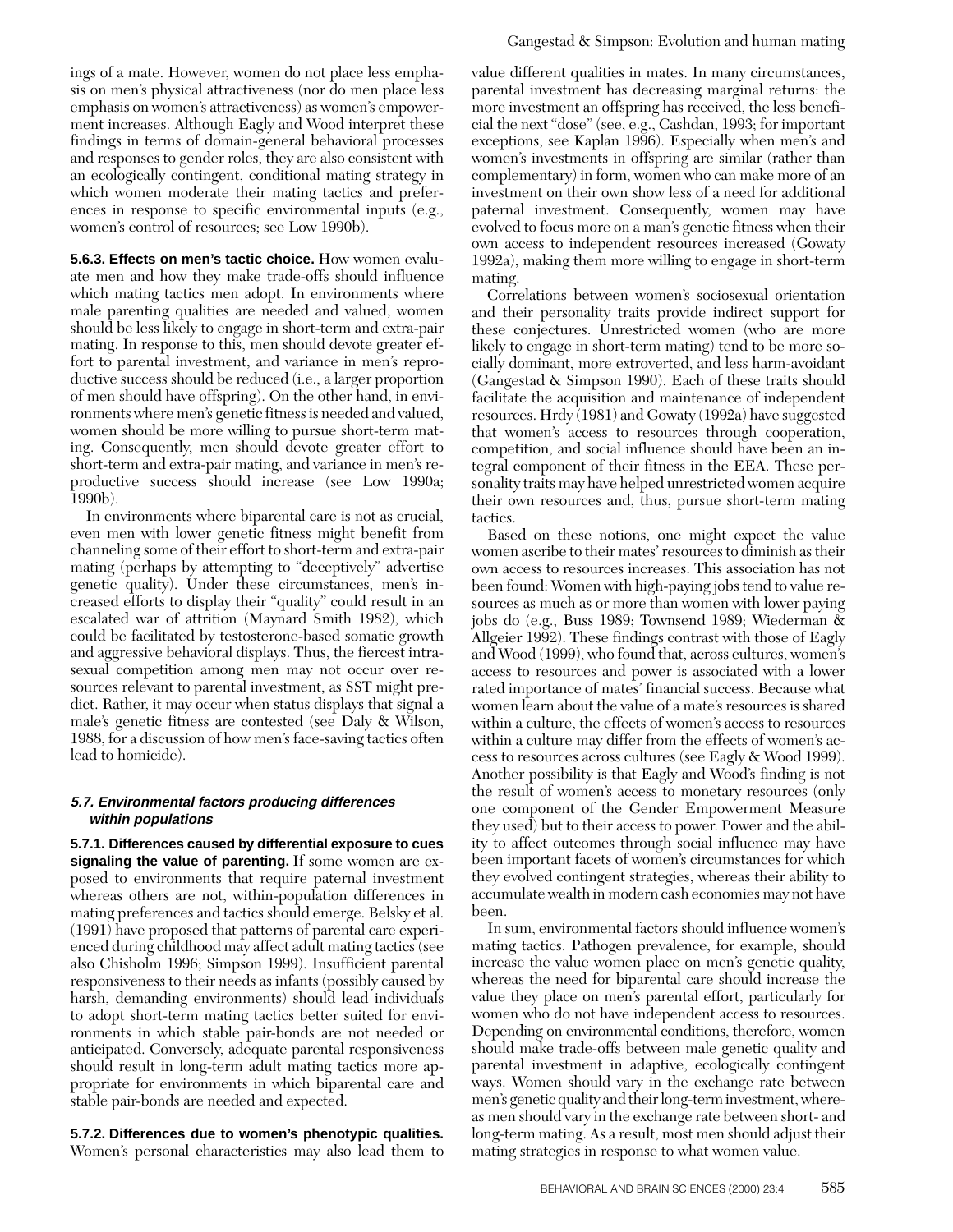Gangestad & Simpson: Evolution and human mating

#### **6. Summary and conclusions**

Mating tactics are highly variable in both men and women and have evolved to be contingent on environmental factors. Complete theories of mating strategies must account for these individual differences and contextual effects. We have proposed that these phenomena cannot be fully understood without considering the nature of the trade-offs that underlie mating decisions in humans. We suggest that good gene sexual selection, in concert with good-parenting sexual selection, may have generated the variation and contextual effects associated with the short- and long-term mating tactics witnessed in both sexes.

Given the demands of biparental care during evolutionary history, both men and women were selected to use long-term mating tactics and invest in offspring. However, they were also selected to use ecologically contingent, conditional mating strategies, dedicating some effort to shortterm and extra-pair mating under specific conditions. Women may have evolved to trade off evidence of a man's genetic fitness for evidence of his ability and willingness to invest in offspring. The specific mating tactics and preferences women adopted, however, depended on the nature and quality of their local environment. If the local environment was difficult and demanded biparental care, women placed more weight on the investment potential of prospective mates and less weight on indicators of their genetic fitness. As a result, a larger proportion of women adopted long-term mating tactics almost exclusively. If, on the other hand, the pathogens were prevalent in the local environment (or the environment signaled the importance of the genetic fitness of offspring), women placed more weight on indicators of the genetic fitness of prospective mates. In such environments, a larger proportion of women were willing to engage in short-term, extra-pair matings, allowing them to gain genetic benefits from men who provided less parental investment at the risk of losing parental investment from their primary mates. The mating tactics and preferences of women accordingly reflected the nature and quality of the environments in which they lived.

Whereas women "tracked" their environment, men tracked and adjusted their mating tactics and preferences to the behavior of women (Thiessen 1994). If most women expected heavy paternal investment, most men (especially those who displayed less fitness) offered more and perhaps exclusive parental investment, dedicating a greater portion of their effort to long-term mating tactics and parental investment. As a result, variance in men's mating success was reduced. If women's "demand" for genetic benefits increased, some men (especially those advertising such benefits) dedicated more effort to short-term, extra-pair mating tactics, thereby increasing variance in mating success among men. Only a small proportion of men (i.e., those who displayed the most fitness) were able to carry out short-term tactics successfully at all times, regardless of the environmental factors to which women were responding.

Many of the unique predictions derived from this model have been supported by recent empirical data. Although our notions extend our understanding of the strategic plurality of human mating in many ways, this account of the ties between evolutionary theory and human mating strategies remains far from complete.

#### **NOTES**

**1.** Not all environment-response linkages are evolved. Many are learned. Learning, however, can reflect a set of implicit, evolved decision rules (see Mayr 1974).

**2.** In certain species, males engage in more parental effort than females, in which case sexual selection pressures operate more strongly on females than males (Trivers 1972). The selection pressures that lead to different amounts of parental effort for the sexes are not yet fully understood (for one treatment, see Parker et al. 1972). Moreover, as we will discuss, there are circumstances in which mating with multiple mates can benefit females even in species in which they invest in offspring more than males do (see also Hrdy 1981).

**3.** These effect sizes may be attenuated by unreliable measurement, particularly for single-item measures. Our 3-item measure of attitudes toward casual sex has a reliability of nearly .8 (Simpson & Gangestad 1991). If sex accounts for 8%–20% of the variance in this measure, it should explain 10%–25% of the variance in an error-free measure. Single items in this domain may have as little as 50% reliable variance (estimated using the Spearman-Brown formula; Anastasi & Urbani 1998). Hence, sex may account for 20%–40% of the reliable variance underlying single-item measures of optimal number of future sex partners and willingness to have sex with an unknown partner. Naturally, the reliable variance in these measures may not all be valid, as some may reflect differences in social desirability responding. The sex difference in Clark and Hatfield's (1989) naturalistic field study of willingness to engage in unsolicited sex with a stranger (using a measure less susceptible to social desirability than lab measures) was one of the largest effects ever documented, accounting for about 60% of the variance. One possible reason this sex difference is so large is that men are willing to accept unsolicited sex even when they are not exerting effort to obtain short-term mates. The robustness of this result needs to be replicated, however. Moreover, this sex difference may partly reflect differences between men and women in the fear of physical harm from opposite-sex strangers rather than differences in interest in short-term mating per se (see Hrdy 1997). Overall, although sex accounts for a large amount of the variance in measures of interest in and willingness to actively pursue short-term mating, it appears to explain less variance – in some cases substantially less – than occurs *within* each sex. (For comparison purposes, sex accounts for about 50% of the variance in adult height.) Moreover, the distributions of men's and women's interest in pursuing short-term, opportunistic matings appear to overlap substantially.

**4.** The CV<sub>a</sub> is evolutionarily relevant because the potential rate of evolution ("evolvability" or the proportionate change in a character's mean in the population per generation) is a function of the absolute amount of genetic variance (specifically, the square of the CVa ). The sheer amount of environmental variance in a trait does not affect the rate of the trait's evolution. The heritability of a trait is its genetic variance divided by total (genetic plus environmental) variance. Because this measure standardizes a trait's genetic variance (relevant to its evolvability) in relation to its environmental variance (not relevant to its evolvability), heritability is a less evolutionarily relevant index than the  $CV_a$ . Fitness characters tend to have lower heritabilities (around .25 on average; Mousseau & Roff 1987) than ordinary morphological traits do, but not because they have low genetic variance. Rather, they tend to have very high genetic variance, as well as very high environmental variance. Because fitness characters have very high genetic variance, they have more potential to evolve than ordinary morphological traits do, despite lower heritabilities (Houle 1992).

**5.** The fluctuating asymmetry of an individual trait (e.g., ear width) is often a very weak indicator of underlying developmental imprecision (Gangestad & Thornhill 1999a). Even the composite FA measure (which consists of 10 aggregated traits, and was used in many of the human studies we cite) is estimated to correlate only about .5 with underlying developmental imprecision. This makes the modest associations between FA and other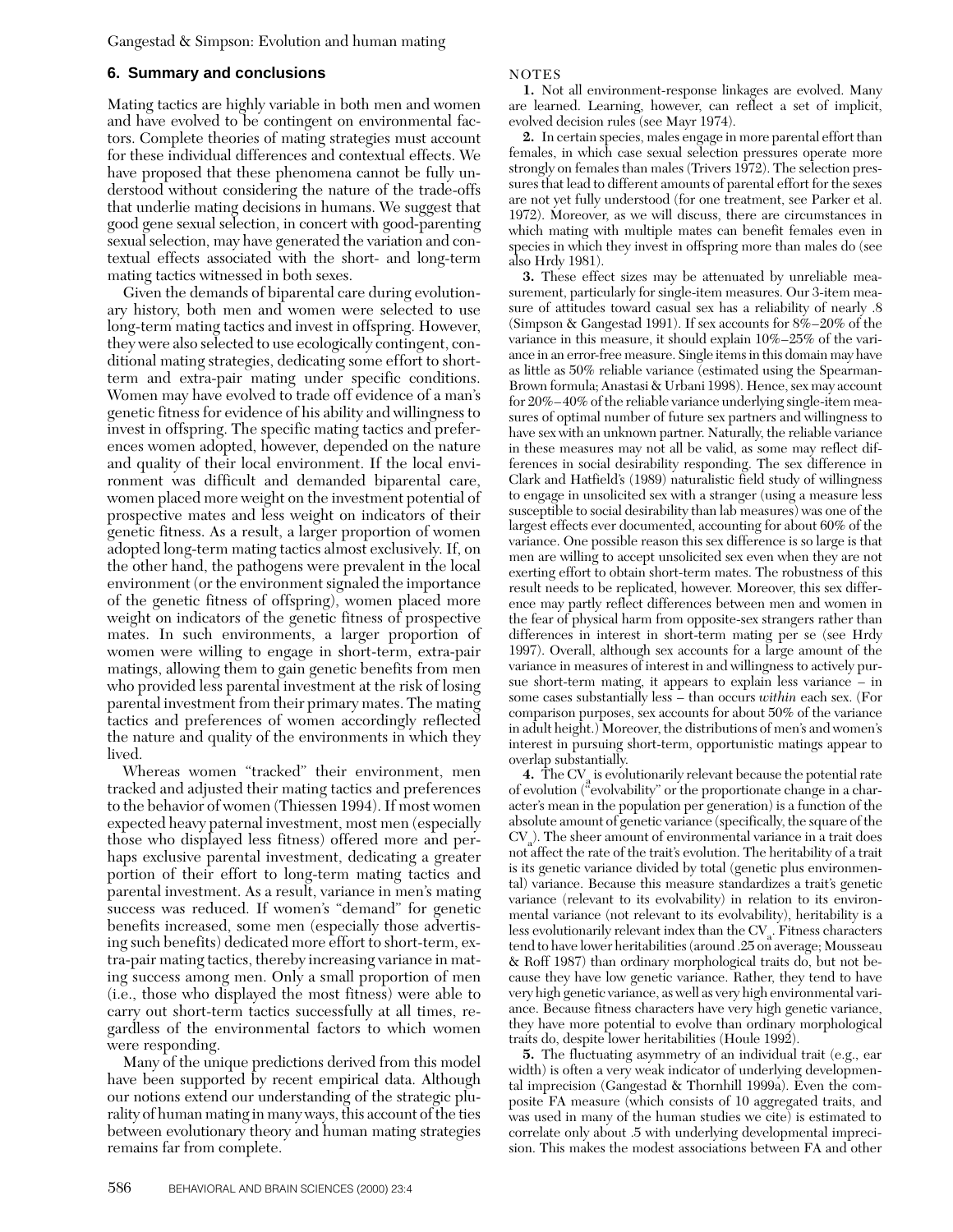traits (e.g., mating success; Møller & Thornhill 1998) all the more impressive.

**6.** It could be argued that women find more symmetrical men more appealing because they are looking for long-term mates who will provide them (and subsequent offspring) with greater material benefits. Even though more symmetrical men may be more capable of providing certain benefits (e.g., physical protection), the reproductive cycle studies indicate that women find the smell of more symmetrical men more desirable *primarily* when they are ovulating (that is, when gaining material benefits is not an issue). From the standpoint of adaptive design, these data strongly suggest that women find symmetrical men more attractive than less symmetrical men for reasons beyond potential resource acquisition.

**7.** We are not suggesting that obtaining "good genes" from certain men is the *only* possible fitness benefit of short-term mating available to women. Buss and Schmitt (1993), for example, have proposed that some women may use short-term mating to evaluate and attract long-term mates. The evidence we present, however, provides support for the former function.

**8.** Because women also vary in their relative mate value, they should differ in the amount of benefit they receive from men. Certain highly valued women may be able to obtain both high material benefits and high genetic benefits. For most women, however, the genetic benefits and exclusive investment benefits that can be obtained from mates should correlate negatively within the most desirable set of mates a women can attract (Gangestad 1993).

**9.** Previously, we suggested that women's relative evaluation of genetic benefits and material benefits may partly reflect genetically polymorphic, alternate strategies (see Gangestad & Simpson 1990). Although this possibility remains plausible, variation in women's mating strategies may be more strongly governed by environmental conditions that moderate the relative value of genetic versus material benefits.

**10.** Low (1990a) suggests that healthy men in pathogenprevalent regions may have multiple mates because they can provide better paternal care. We suggest that men who have better fitness indicators should invest less in their offspring than men with poorer indicators.

## Open Peer Commentary

*Commentary submitted by the qualified professional readership of this journal will be considered for publication in a later issue as Continuing Commentary on this article. Integrative overviews and syntheses are especially encouraged.*

## **Variation in optimal human mating strategies: Effects of individual differences in competence and self-regulatory mechanisms**

Thomas R. Alley

Department of Psychology, Clemson University, Clemson, SC 29630 **alley@clemson.edu**

**Abstract:** Several suggestions are made for revision of Strategic Pluralism Theory (SPT). One revision requires recognition of the impact of individual differences in cognitive and behavioral competence on optimal mating strategy. In addition, SPT may need to incorporate certain self-regulatory processes such as the impact of widespread valuation of mates with one trait on their availability.

Strategic Pluralism Theory (SPT) provides a much needed correction for the overly simple idea that evolution will have a predictable and consistent effect on human mating strategies. Under this simplistic view, men are expected to be promiscuous and to compete for women, whereas women should select mates from numerous competitors and value monogamy. Instead, SPT proposes that mating strategies will vary according to environmental conditions. Such variation accounts for a range of mate preferences and mating strategies being used by both men and women, and leads us to expect women to compete for men as well as vice versa. I believe the authors make a convincing case for SPT, providing evidence that is particularly remarkable when one considers that cultural influences on mating are certain to overlay, and could mask, any evolutionary tendencies. Still, there are additional complexities that, if incorporated within SPT, may make this theory an even better predictor of mating tactics and preferences.

As a prelude to these comments, it should be noted that sexual selection should not always be biased towards either "goodparenting" or "good-genes," in part because these are not negatively correlated traits. For instance, size and strength are cues to good-genes in males but also indicate good-parenting as in the greater ability to defend infants. It appears that there are two somewhat distinct sets of "signs" or "cues" that can be used to evaluate these traits (e.g., fluctuating asymmetry for good-genes but not for good-parenting) and would suffice to allow a pluralism of strategies. Nonetheless, males should always value *both* traits, to some extent, since both signal increased probability of genetic transmission (i.e., more viable offspring and better parental care). While good-parenting cues may be irrelevant to a female pursuing short-term mating, the ideal long-term partners would be high on both traits.

Whereas SPT is quite cognizant of individual differences in potential mates (especially their genetic fitness and, in the case of males, their likely parental investment), the theory as presented is insufficiently attentive to important individual differences among the "selectors" (i.e., the individuals expressing mate or mating preferences). Specifically, the competence of "selectors" should modify the valuation of traits in potential mates and the strategy pursued. "Competence" is used here in a broad sense to refer to health, physical prowess, cognitive ability, and other traits that determine individuals' ability to fend for themselves and their offspring. The more competent a woman is in this sense, the more risk she can take in the form of extra-pair mating, because losing a mate due to detection of infidelity is less likely to harm her children. Likewise, the parental contributions of mate(s) will have less value for more competent women, so such women are likely to place a relatively high value on genetic fitness rather than on goodparenting. More competent males, by virtue of being able to be good providers with less cost (e.g., proportionately less expenditure of resources) and/or being better at deception, may be more likely to pursue short-term mates while at the same time maintaining long-term mating(s). Similarly, in good environments, males with highly competent female partners will be able to put more effort towards additional sexual relationships without reducing overall parental investment to a harmful level (cf. Cashdan 1993).

Age is a detectable factor that will be correlated with competence. Given the very long period of dependency in human offspring, younger women are more likely to live long enough to raise a child. Older women become increasingly less likely to survive childbirth and to have various reproductive complications (cf. Ales et al. 1990). In addition, older women and men are more likely to have reduced competence due to a longer period of exposure to parasites, accidents, and other risks. Thus, aging should tend to modify the optimal mating strategy of women, making them increasingly concerned with paternal ability and investment. More generally, the fewer additional offspring a woman can, or is likely, to produce, and the more challenging the conditions for successfully rearing children, the more that woman should be concerned with the good-parenting indicators in potential mates. This shift is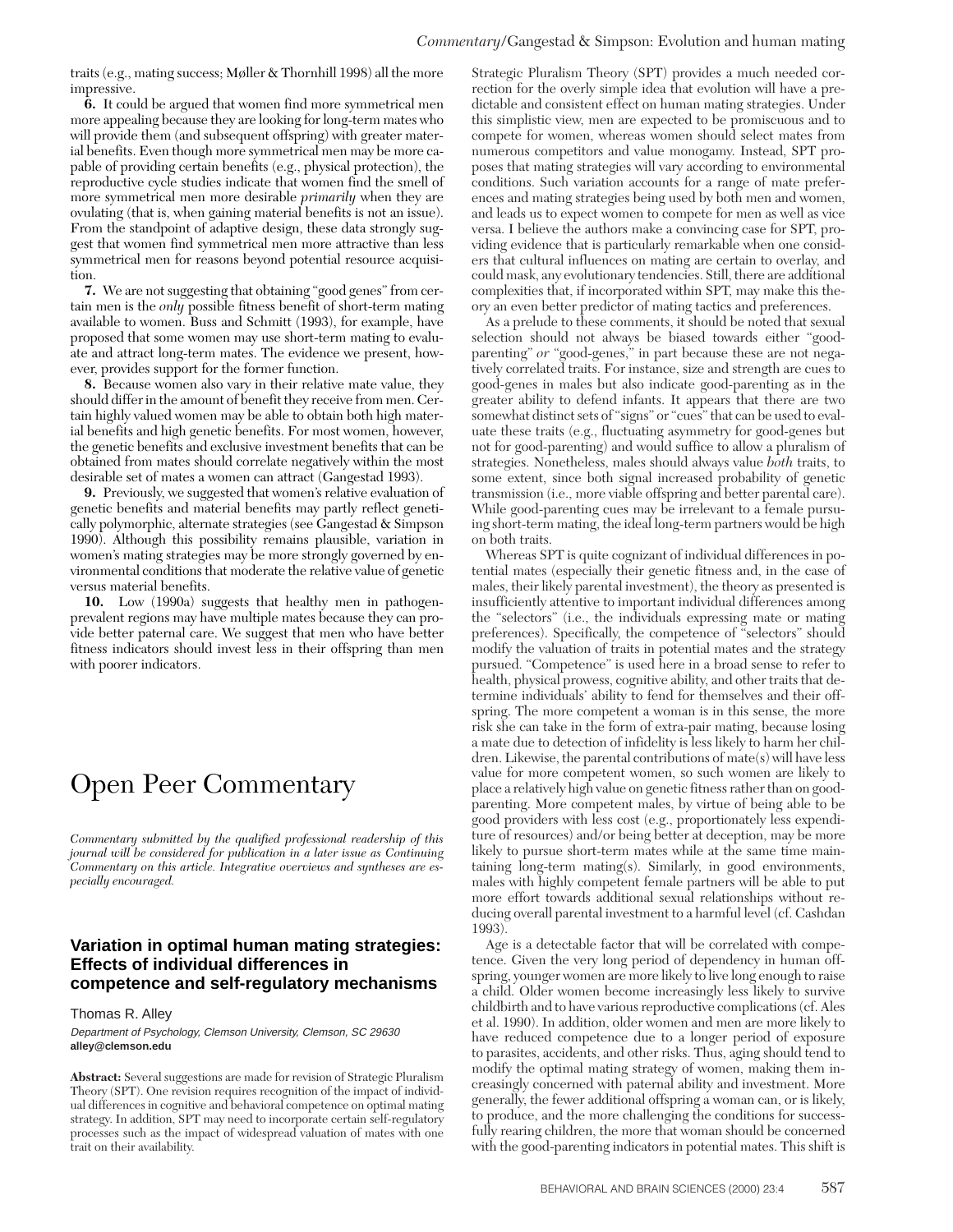analogous to that seen along the continuum of *r-* to K-selection in inter-species comparisons (Pianka 1970).

In addition to the variations in individuals' competence, other factors should be added to SPT as presented in the target article. One such factor is the support/resources provided by one's social web. For instance, females with additional support for child-care from their mothers or others may safely reduce the time and effort expended on child rearing (Fairbanks 1993) or, perhaps, place reduced value on good-parenting when selecting mates.

Another missing factor is the self-regulatory processes that are likely to influence optimal strategies. For example, if adverse environmental conditions increase the desirability of men with signs of good-parenting, there will be more competition for such men. Assuming a balanced sex ratio in the population, men high on parental caregiving will become scarce (already mated) while there should be lowered competition for men with apparently good genes. Consequently, the optimal strategy for some women will change as the population of unmated males shifts, with men higher on good-genes becoming more available. The end result for SPT, however, is unclear. For one thing, these self-regulatory mechanisms are likely to affect behavior but should not alter preferences. Women should still *prefer* men high on good-parenting but may not be able to *select* ("catch" or find) one. More important, the strategy pursued by one sex should tend to alter that used by the other. In this case, if most women are putting a high valuation on good-parenting, more males can be expected to display good-parenting since for many males this will be a more effective mating strategy. (For the opposite case, note that it is not possible to alter one's signs of good-genes, with the exception of grooming and related activities that have limited effectiveness.) Certainly some complex web of self-regulatory processes can be expected that includes both intra- and inter-sexual adjustments.

As Gangestad & Simpson conclude, SPT is incomplete. The fact that they were able to find a wide variety of empirical data to support their version of SPT may indicate that their model tends to incorporate at least some of the most powerful operative forces. Nonetheless, the future will produce more complex models with better empirical support.

## **Strategic pluralism: Men and women start from a different point**

John Archer and Mani Mehdikhani

Department of Psychology, University of Central Lancashire, Preston, PR1 2HE, United Kingdom. **{j.archer; m.mehdikhani}@uclan.ac.uk www.uclan.ac.uk/facs/science/psychol/ja.htm**

**Abstract:** Gangestad & Simpson's (G&S's) analysis of strategic pluralism is welcomed as a balance to the current emphasis on between-sex variation. It could have been clarified by acknowledging the extent to which males and females represent fundamentally different mating strategies, since this affects how we view within-sex strategic variation. The distinction between conditional and alternative strategies could also have been highlighted.

Both evolutionary and standard social science accounts of sex differences in social behavior (e.g., Archer 1996; Eagly 1995) tend to overlook within-sex variations. Gangestad & Simpson's (G&S's) target article provides a welcome counterweight to this by considering variations among men and women as alternative or conditional reproductive strategies. It is an important contribution that has implications for a number of research areas, such as personality, mate selection, and psychological sex differences. This commentary concerns three points: the emphasis on between versus within sex variations; the distinctions between types of alternative strategy; and the characterization of reproductive strategies as short or long-term.

To highlight within-sex variation, G&S sought to play down sex

differences. For example, the effect sizes quoted for sex differences in preference for multiple sex partners were expressed as proportions of the variance accounted for. Meta-analysts (e.g., Eagly 1995; Rosenthal 1990) have argued that this is a misleading way of expressing magnitude of effects, not only because it is (as indicated in note 3) subject to measurement error, but also because relatively small proportions of the variance in important attributes can have large effects in practice. When converted into the statistic more commonly used in meta-analyses, effect size (*g*), the differences cited ranged from .58 to 1.01, all of which are regarded as large effects for the social sciences generally (Cohen 1988). As acknowledged, these effect sizes were found in questionnaire studies, where they are likely to be attenuated by social desirability and measurement. Again, as acknowledged (in note 3), the more ecologically valid study of Clark and Hatfield (1989) found a massive sex difference in preference for multiple sex partners. In order to emphasise within-sex variation, it is not necessary to play down sex differences by citing them in terms of proportion of the variance accounted for. Sex is after all another alternative reproductive strategy, and there are clear principles why we would expect men and women to be different in their reproductive and social behavior.

The answer to the question posed in section 2.4 (why all men do not pursue short-term matings) was answered by Symons (1979) thus: because women do not let them. On this view, it is not that most men adopt a long-term strategy in preference to a shortterm strategy; it is that most men do not have the opportunity to pursue short-term strategies, but they would if they could. The brain surgeon analogy does not fit this example, since being a brain surgeon requires talent and training, whereas switching from a long to a short term strategy only requires opportunity.

In G&S's discussions of within-sex strategies, it was not always clear whether these were situation-dependent (conditional) strategies, or – as their brain surgeon analogy implied – stable individual differences (alternative strategies). Alternative strategies include the two sexes, and the morphological specializations found within the male sex in some species (such as ruffs: van Rhijn 1974). It would have been helpful to have distinguished between the two at all times. For example, it was clear that women's short-term mating strategies were considered as conditional strategies, as was men's FA, but in other cases alternative, situation-dependent, strategies seem to have been intended.

G&S refer to long and short term strategies as if these are equivalent in the two sexes. The use of these terms also suggests that it is only the duration of staying with the mate that is important, whereas time is only relevant because it is associated with parental investment. It is the degree of parental investment that distinguishes reproductive strategies (Trivers 1972). Therefore high and low investing strategies would be more appropriate labels than short and long term. When considered in these terms, it is clear that the two sexes cannot be regarded as equivalent. A female mammal may be able to engage in a short-term mating in the sense that she can then have nothing further to do with the male, but this does not necessarily represent low parental investment by this female. If she is impregnated, it will have been a mating with a high future parental investment. In this sense, only a male can truly walk away cost-free. By referring to such matings as shortterm for the female, G&S were defining the female's strategy in terms of the investment of the male with whom she is mating. Perhaps this was intended; if so, it is worth further exploration, because it represents an important way in which the two sexes differ that would have implications for characterising within-sex variations. Male and female are themselves specialised reproductive strategies, and any consideration of further specializations within each sex would benefit from using this as a starting-point.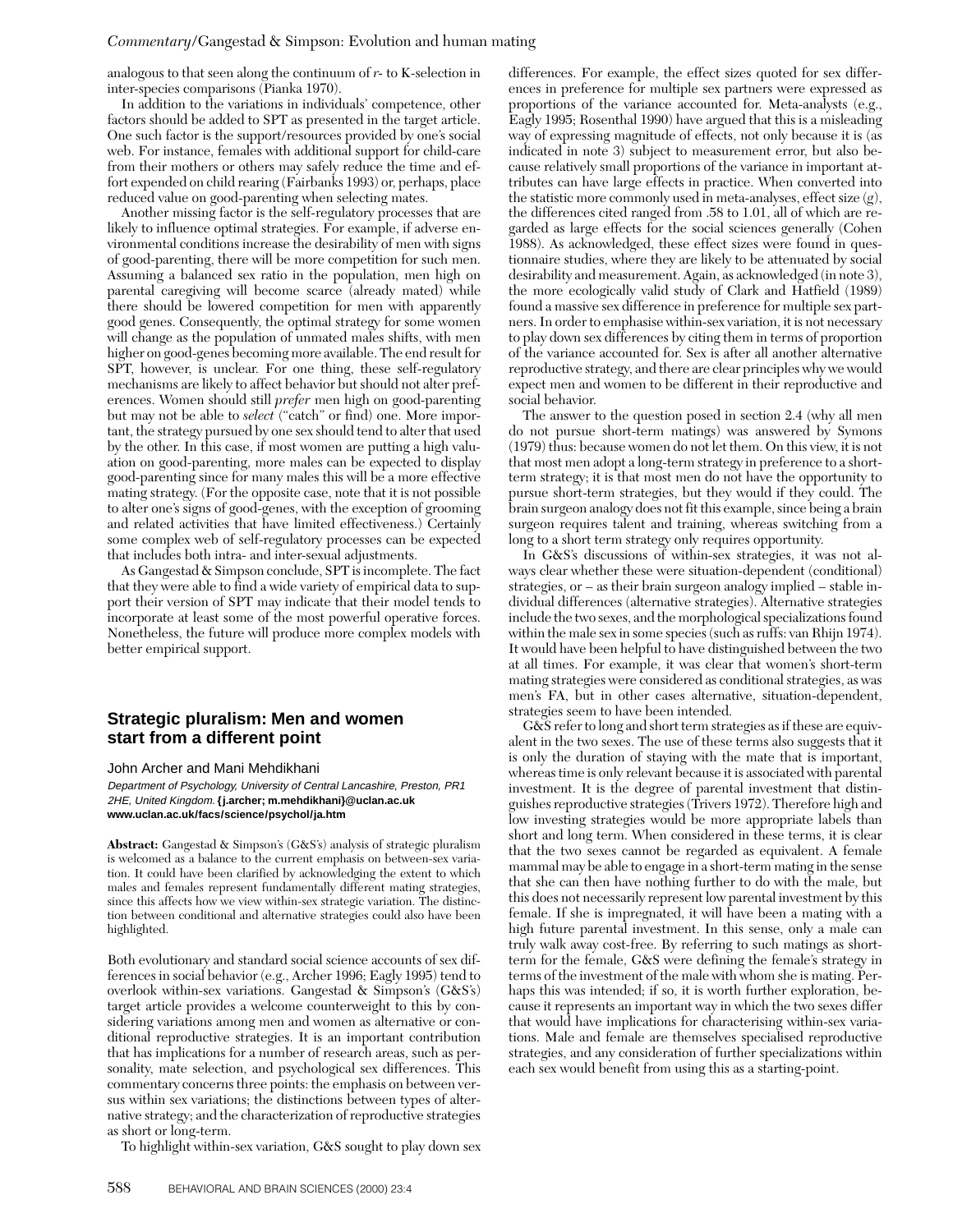## **Accounting for female strategic variation**

#### J. Michael Bailey

Department of Psychology, Northwestern University, Evanston, IL 60208 **jm-bailey@nwu.edu**

**Abstract:** Gangestad & Simpson's theory accounts for the existence of male strategic variation admirably well, although it does not specify the precise nature of the adaptation linking male developmental stability to strategic pluralism. In contrast, female strategic variation remains elusive. Empirical data suggest that genetic variation partly underlies such variation, but the causes of female strategic differences largely remain unexplained.

Gangestad & Simpson (G&S) offer a compelling but ultimately incomplete theory of strategic variation in human sexual life histories. The theory is particularly well explicated for men: Men vary in their genetic quality, largely due to mutational pressure in the context of parasite resistance dynamics, which impede allelic fixation. Men with good genes have low levels of developmental instability, and some indicators of developmental instability are detectable. Women prefer men with low levels of developmental instability, and hence such men have more mating opportunities and can invest less in particular women. By G&S's theory, then, genes do not influence strategic variation via direct pathways (i.e., by affecting the neural substrates of sociosexuality independent of developmental instability). Such "direct pathway" genes may exist, but they are not the kind of genes that G&S are concerned with. Indeed, much of the genetic variation implicated by their theory can in different contexts cause either lesser or greater developmental instability, and hence can lead to either greater or lesser mating effort.

Although the theory is impressive in its demonstrated ability to link ideas from evolutionary genetics with individual differences psychology, it leaves unanswered important questions about sexual strategies. For example, the theory does not provide much guidance about the ontogeny of male strategic differences. Men must possess an evolved program that allows them to adjust their sexual strategies on the basis of information that is correlated with developmental instability. The specific content of the program is unclear, however. For example, the program might run only once, prior to birth, with the brain somehow inferring developmental stability and directing development accordingly – males with developmental stability directed toward mating effort and those with developmental instability directed toward investment in their partners. A more plausible alternative is that males continuously and unconsciously monitor their ability to succeed in a high matingeffort strategy. If so, then we would expect men's psychology and behavior to track relevant changes. For example, when men win lotteries or earn millions on the stock market, their mating opportunities surely increase. Do their psychological preferences change accordingly? The inability of G&S's theory to answer such questions does not make the theory less likely to be true, because the theory appears to be mute with respect to ontogeny. Nevertheless, it is an important limitation of the theory.

Another limitation of the theory is its inability to explain female strategic variation. According to the theory, women seek both investment and good genes. However, men with the best genes offer less investment than other men do, and most women are thus forced to make trade-offs. This fits in well with their theory of male strategic variation – so far so good. However, this observation does not necessarily lead to female strategic variation. For example, women might have evolved a uniform mechanism to assess men's investment ability and genetic quality, to calculate strategic trade-offs, and to place men on a single dimension of mate value. By this scenario, all women would have similar preferences and would not vary in their willingness to trade investment for genetic quality.

This is not our world, however. With respect to sociosexuality, or willingness to engage in casual sex (Simpson & Gangestad 1991a), women appear to be specialists rather than generalists.

For example, we recently compared Australian women in the top and bottom quintiles of a measure of sociosexuality (Bailey et al., in press). Those in the top quintile were much more likely than those in the bottom quintile to have had sex with someone they had met the same day (59% versus 6%), and they were also much more likely to have been sexually unfaithful to a steady partner (48% versus 3%). Furthermore, women who require less emotional commitment from their sex partners are more demanding in other respects, such as partners' physical attractiveness (Mikach & Bailey 1999; Simpson & Gangestad 1992). This observation is consistent with the idea that some women trade commitment for good genes, but it leaves unanswered the question of why women vary in the trade-offs they are willing to make.

According to G&S's theory, male sociosexual variation is inevitable, because not all men can win the genetic lottery. But an analogous account of female sociosexual variation – which G&S do not attempt – is neither theoretically coherent nor empirically supported. It is unclear whether the optimal strategy of women with good genes should differ from that of other women, and no correlates of women's FA have been established. In their target article, G&S focus instead on environmental explanations of female sexual strategies. However, the most sensible hypothesis, that women with adequate resources can best trade investment for good genes, is not supported by their review.

In an earlier article, Gangestad and Simpson (1990) proposed that female sociosexual variation is maintained via frequencydependent selection. By this account, women with unrestricted versus restricted approaches to casual sex have specialized to exploit different niches. Furthermore, the value of pursuing each strategy plausibly depends on the relative frequency of women who also pursue it. Consistent with this hypothesis, female sociosexuality appears to be moderately heritable (Bailey et al., in press). The likelihood of strategic heritable variation is controversial, however, because recombination prevents fortuitous combinations of genes from persisting long enough for polygenic morphs to evolve (Tooby & Cosmides 1990a). A two-strategy system with a binary genetic switch can evolve more easily. Such a system implies that restricted and unrestricted strategies should be typologically distinct, but this has not yet been demonstrated.

My focus on the incompleteness of G&S's theory should not obscure the fact that the theory is an important advance. The theory is well articulated and has generated some surprising findings. Furthermore, it helps resolve a paradox that has been embarrassing for evolutionary psychology, namely, the existence of heritable variation in sexual strategies (Bailey 1997). This resolution is more successful for men than for women, however.

## **Choice of mating tactics and constrained optimality**

#### William M. Baum

Department of Psychology, University of New Hampshire, San Francisco, CA 94108. **wm.baum@unh.edu**

Abstract: Gangestad & Simpson's arguments may be rendered more substantial and precise by capitalizing on research and theory on choice between reinforced response alternatives. An analysis in terms of feedback functions shows that the effects of individual differences in attractiveness may be understood as constraints on optimality and may be reconciled with the previous research and theory that the authors criticize.

Gangestad & Simpson (G&S) present a lucid and persuasive argument that male and female mating strategies should vary with individual differences and environmental differences. Although their general argument is well made, they could improve the characterization of the factors affecting mating strategy by: (1) distinguishing more carefully between the effects of individual differences and environmental variation; (2) capitalizing on research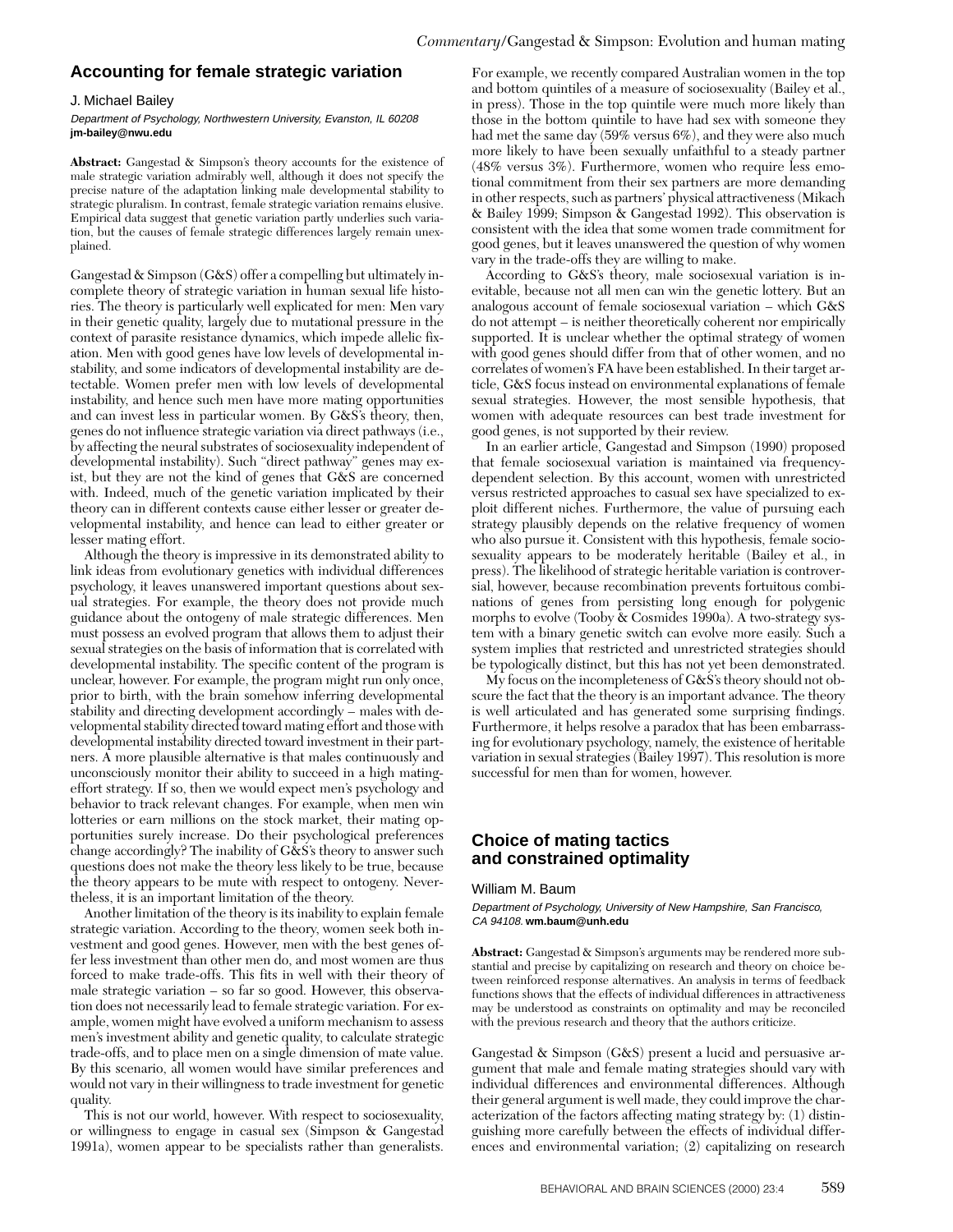and theory concerning the type of choice entailed in mating strategies, and (3) reconciling their view with other views within the context of optimality theory.

Although one may treat individual differences and environmental differences in ways that look equivalent mathematically, that is only true when one examines the behavior of individuals. In the explanation given below, which focuses on individuals, the various factors determining possible fitness could all be incorporated into one multivariate function. Since environmental variation is also important to understanding the behavior of groups, however, the two should be treated separately. Given a particular environment, one still may expect variation in individual behavior because of individual differences, particularly in attractiveness.

G&S appear to be unaware of a large and rich body of research and theory on choice that applies to their conception of mating strategies (see Williams 1988, for overview; Baum 1981). If, as they suggest, a strategy consists of a mix of tactics, with different mixes providing different payoffs, this is modeled by concurrent reinforcement of two response alternatives. In research on concurrent performance, two response alternatives produce reinforcement and the relative frequency of choosing the two is related to the relative reinforcement obtained from the two (Baum 1979; Herrnstein 1961). G&S's account parallels such a situation, with the two alternatives being the two types of tactics and the payoffs being in reproductive success.

If L and S are the frequencies of an individual's pursuing longterm tactics and short-term tactics, then the possibilities for a given environment (prevalence of parasites, climate, etc.) still depend on the individual's attractiveness. Figure 1 shows the way an individual's reproductive success might vary depending on strategy, defined as the proportion  $(p)$  of L out of all mating effort, L  $+$  S. If all mating effort is directed toward long-term tactics ( $p =$ 1), reproductive success attains the value shown to the extreme right. If all the effort is given to short-term mating  $(p = 0)$ , reproductive success attains the value shown to the extreme left, assumed here to be less than the other extreme, in keeping with the authors' hypotheses. A mix, however, produces higher reproductive success than either extreme, because the highest points on the curves lie between the extremes. Two curves are shown, one for a more attractive individual and one for a less attractive individual. The curve for the more attractive individual attains its optimum at a lesser proportion of long-term tactics, as theory and research would predict. The curve for the more attractive individual also reaches greater reproductive success at its optimum. These curves, also known as feedback functions (Baum 1973; 1981), show what is possible in the environment. An individual's actual performance would appear as a point on one of the functions. Theory predicts the point will be close to the optimum.

Two features emerge from Figure 1. First, attractiveness functions as a constraint. Each feedback function is the result of cutting through a three-dimensional surface at a certain level of attractiveness. The possibilities for the less attractive individual differ from the possibilities for the more attractive individual. Second, the more attractive individual's feedback function cuts closer to the global optimum for the entire surface, allowing that individual to attain an optimum close to that overall optimum for the environment. That global optimum includes more short-term mating than the less attractive individual optimally engages in. Thus, G&S's ideas may be reconciled with those of Trivers and others in that the overall optimum still tends toward a higher proportion of short-term tactics for attractive males. The authors' point is just that less attractive males' possibilities are constrained to make more long-term mating optimal.

A similar analysis would apply to females. If the possibilities shown in Figure 1 were for two females, particularly human females, they might tell a qualitatively similar story to that for males. If two females behaved optimally, the more attractive female might attain higher reproductive success in a certain environment (say, a parasite-ridden environment) than a less attractive female and might attain that success at a lower proportion of long-term



Figure 1 (Baum). Reproductive success as a function of strategy, expressed as proportion of long-term tactics (L) relative to longand short-term (S) mating effort overall. The curve labeled "High" shows the possibilities for a more attractive individual. The curve labeled "Low" shows the possibilities for a less attractive individual. Crosses indicate optimal strategies. The optimal strategy for the more attractive individual includes more short-term tactics and is higher overall than that for the less attractive individual.

mating tactics. Males and females would differ quantitatively, however, because more short-term mating tactics would always be better for males than females. Males' feedback functions would lie to the left of those for females.

In summary, although G&S's points are well taken, they may be represented more precisely and reconciled with earlier research and theory if they are seen within the larger context of optimality theory and particularly constrained optimization.

## **Mating and marriage, husbands and lovers**

#### Stephen Beckerman

Department of Anthropology, Pennsylvania State University, University Park, PA 16802. **stv@psu.edu**

**Abstract:** Human mating strategies are contingent on individual prospects. Gangestad & Simpson provide a useful framework to explore these differing prospects, but do not take sufficient account of what is known ethnographically about mating decisions. Women often do not select their own long term mates. Men often have two or more long term mates, and can invest in the offspring of short term matings also.

Gangestad & Simpson's (G&S's) insistence that there is not one best male and one best female mating strategy in human beings, but instead a range of optimal strategies, contingent on individual characteristics and on the natural and social environment, is important and timely. However, although this sophisticated target article organizes a large number of data from several domains, there remain other domains whose findings are relevant to its model that "suggests that women should vary in their 'exchange rate' between a partner's genetic fitness (indexed by FA [fluctuating asymmetry]) and his investment, whereas men should vary in their 'exchange rate' between short-term mating effort and long-term parental investment" (sect. 5.5, first sentence). I concentrate here on two ethnographic considerations pertinent to the model, and particularly to its assumptions (1) that a woman's choices govern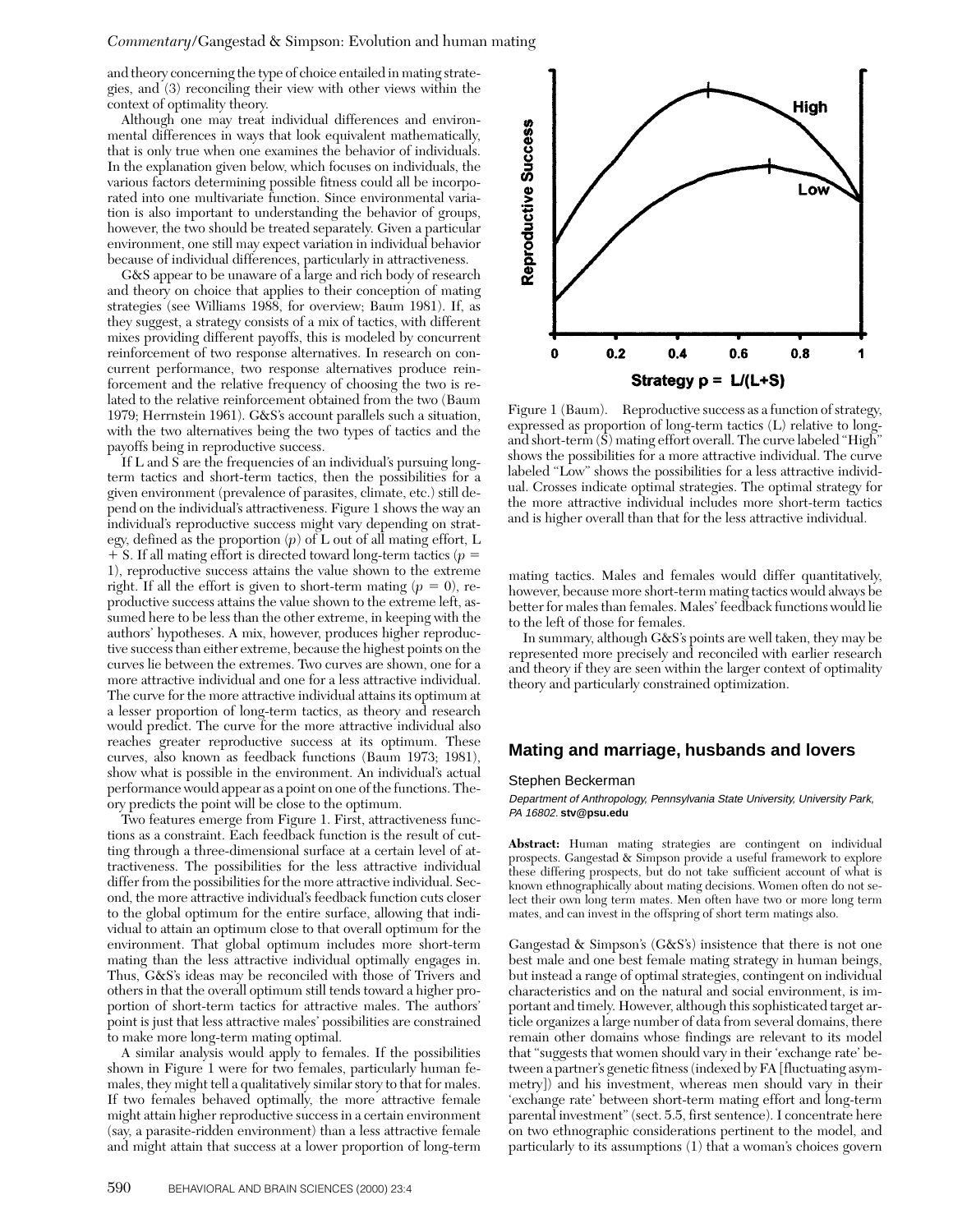who her long term mate will be; and (2) that a man is either a long term investor in a single woman and her children or a short term mate of many women, and that these strategies are mutually exclusive. The ethnographic findings are: (1) that humans do not only mate; they marry; and (2) that there is a complicated relationship between long term and short term mating tactics, particularly for men, rather than a strict tradeoff.

1. *Marriage:* With one possible exception (Cai 1997), all known human societies have the institution of marriage. There is every reason to believe that it is a very old custom, relevant to our evolution. In all but a few ethnographically famous but statistically unimportant cases, this institution links one or more men with one or more women in a socially sanctioned relationship that includes rights of sexual access and some obligations of support for the children born to the marriage. The importance of this support is culturally variable.

The greatest difficulty for the G&S thesis relating male FA to female mate preference is that in many, probably most tribal societies – those societies most similar to the social EEA in which our mating preferences evolved – ethnographers repeatedly record that women alone do not choose their husbands. Their parents choose for them to a greater or a lesser degree. Although it would probably be possible to construct a scale ranging from complete parental control of marriage choices to complete autonomy of the marrying woman, and to locate a large number of tribal societies along this continuum, that useful task remains to be done. If it were done we could begin to ask which circumstances lead to parental control and which to bridal autonomy. What we do know now is that the selection of the husband, the long term mate who has primary responsibility for provisioning the children (except in some matrilineal, matrilocal societies, where that responsibility may fall primarily on the woman's father and brothers) is often made without regard to the woman's perception of the desirability of her new husband, or at least without primary regard for her opinion.

To my knowledge, no one has yet attempted a study of the preferences of the parents of nubile women for the long term mates of their daughters with respect to FA, but such a study is clearly called for. Because tribal parents typically have several children to marry off, and because a marriage is usually a political event, with each marriage altering the marital possibilities of the unmarried siblings of the bride, it is not clear that a woman's parents, maximizing their fitness summed over all their offspring, would optimally have the same preferences as any individual daughter, even if they attended to all the same cues.

There is an additional attribute of marriage underdeveloped by G&S. The majority of societies regard polygyny (multiple wives) as the ideal form of marriage. Most men never achieve it, but the major mating strategy tradeoff in polygynous societies is not between a "single, exclusive long-term relationship" (sect. 5) with substantial paternal investment and many short term matings with little or no investment; but rather between a single long-term relationship with substantial paternal investment and two or more such relationships.

To put it baldly, the presumption that matings with multiple women exclude long-term relationships with substantial investment in both the women and the children is inadequate – as is the idea that a man's investment in his children is a simple reflection of the exclusivity of his "investment" in his relationship with his wife. The Relationship-Specific Investment Inventory is a catalog of contemporary American middle class fashions in "relationship counseling" that does not speak to the question of men's investment in children, even in our own culture.

2. *Relationship between long term and short term matings:* In general in the tribal world, long-term mates are husbands and short-term mates are lovers. Although a woman's parents often choose her husband, the woman herself, with only sporadic exceptions, chooses her lovers. It is an important difference. It is also important to recognize that in the great majority of tribal societies, the great majority of fertile women and mature men are married

most of the time. A woman does not choose between one longterm and one or more short-term mates; she has a husband and chooses among potential lovers. A man does not decide whether to be a long-term or a short-term strategist; he has a wife or wives and decides how much effort to put into courting additional (mainly married) women.

Among the Bari of Venezuela (where, in general, a woman chooses her husband subject to a veto by her parents) most married women take lovers around the time of at least one of their pregnancies (Beckerman et al. 1998). These lovers are acknowledged as secondary fathers of the children born of those pregnancies and are supposed to give them fish and game. Children with secondary fathers have higher survivorship to age 15 than children with only a single father. In field interviews, older Bari women repeatedly volunteered that in traditional times "the girls always fell in love with the best hunters." They were speaking of both husbands and lovers. The two points here are that being a good hunter (almost certainly an indication of superior health, stamina, and sensory acuity) was a trait desired in both long- and short-term mates; and that in this case the short-term mates also often supplied resources. This situation appears to have been rather common among lowland South American peoples. In such cases, men who were secondary fathers for other men's wives' children did not usually give up their long term investment in their own wives and primary children.

Although clearly there must be limiting conditions where so much time, effort and resources goes into short-term mating that nothing is left over for long-term investment, and vice versa, the more common situation may be the one sketched here, in which well favored men pursue both strategies successfully. One would expect that this dual strategy would become even more common in the presence of resources that can be accumulated and inherited.

## **Fixed versus flexible strategists: Individual differences in facultative responsiveness?**

#### Jay Belsky

Department of Psychology, Birkbeck College, University of London, London WC1E 7HX, United Kingdom. **j.belsky@psychology.bbk.ac.uk**

**Abstract:** Gangestad & Simpson's central premise regarding individual differences is applied to their facultative-argument based on matingstrategy, for individual differences in susceptibility to contextual effects. Some individuals may be relatively fixed strategists who are rather unresponsive to context when it comes to mating, whereas others, perhaps most, may be, as G&S propose, flexible strategists.

Individual differences in mating, like so much other behavior, most certainly exist, as Gangestad & Simpson (G&S) convincingly argue in their target article. But perhaps the implications of the ubiquity of individual differences in general have not been sufficiently considered in their target article. That is, although G&S make a compelling case for the contingent nature of mating behavior with respect to both males and females, they seem to have failed to entertain the possibility of individual differences in susceptibility to the very conditional effects around which they base their argument. In advancing this proposition, it is my intent not so much to criticize G&S as stand on their shoulders to extend their insightful analysis.

On average, it may make good evolutionary and biological sense for males and females to respond facultatively to variation in mating context, but such an average effect could mask underlying variation in responsiveness to contextual conditions, a possibility that goes unmentioned in G&S's otherwise thoughtful target article. In advancing this proposition, I mean to apply to their analysis the very argument which G&S used to appreciatively critique existing models of mating. That is, just because there exist mean differences in mating strategies across contexts, it does not follow that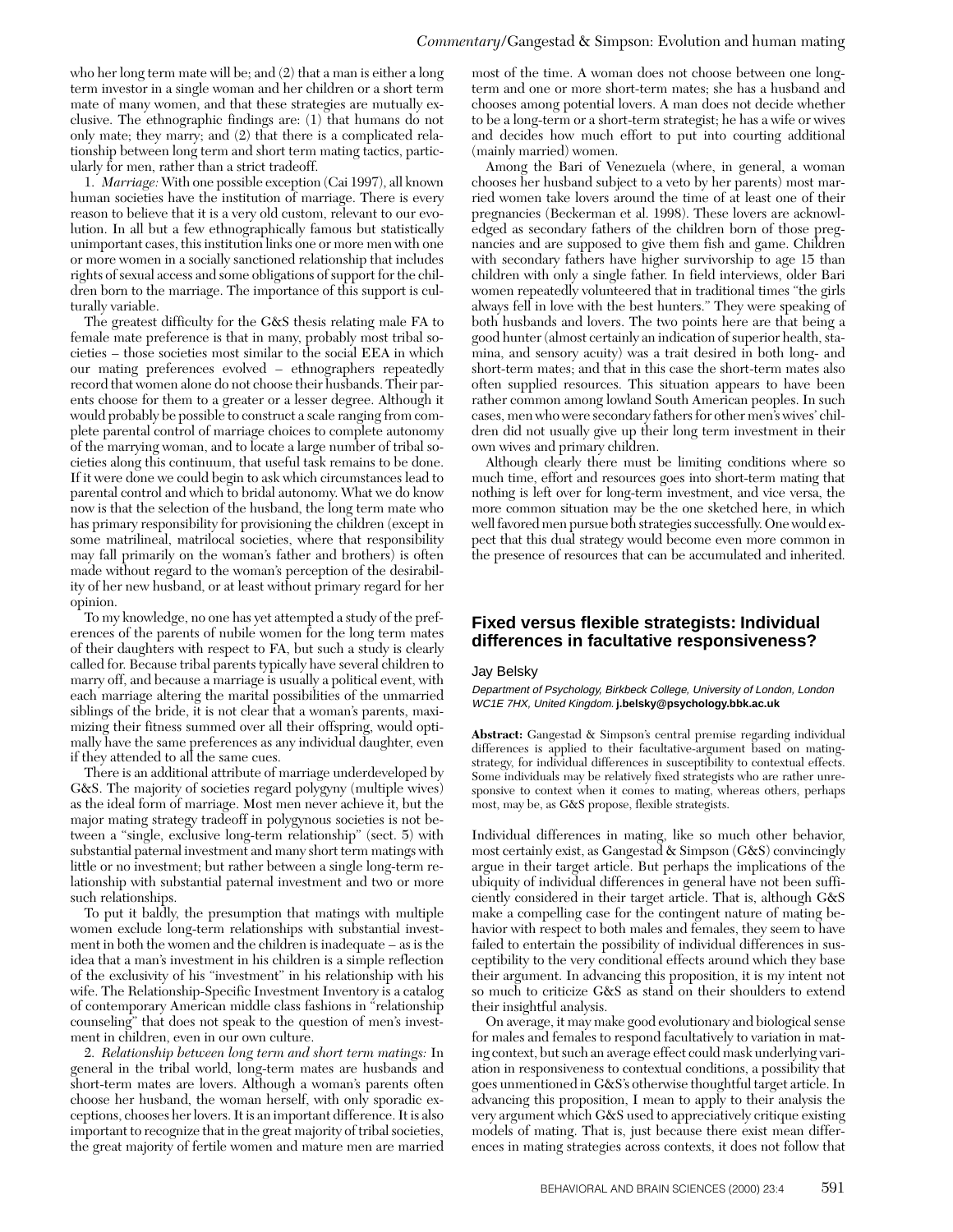there is no variation in the degree to which individuals prove responsive to contextual conditions.

It could be useful to think in terms of fixed and flexible strategists or, at least, in terms of variation in flexibility of strategy. Whereas some males or females, perhaps even most, may inherit the capacity to adjust their mating strategy flexibly, in line with G&S's analysis, others may have inherited a far less flexible and more fixed mating strategy. It may be problematic to assume, as G&S implicitly appear to do, that all males and females are flexible strategists, or at least equally flexible strategists in the domain of mating. As I have argued elsewhere with respect to the effects of rearing on infant-mother attachment security (Belsky 1997b), early problem behavior (Belsky et al. 1998), and mating and parenting in adulthood (Belsky 1997a), it might be useful to think in terms of variation in susceptibility to contextual effects in the case of facultative mating strategies. Thus, some individuals may be less facultatively responsive than others – and for just the same reason that G&S argue in favor of facultative responsiveness in general – namely, reproductive fitness.

I take no issue with the notion that mating strategy should vary with contextual conditions, whether those conditions be defined in terms of men's genetic quality or capacity for long-term parental investment in the case of women or, in the case of men, in terms of women's long- or short-term mating strategy. But it would seem that in some cases at least, reproductive payoffs would be greater (on average) across generations when particular individuals stick to a single, inflexible (or relatively inflexible) strategy. Consider in this regard the male who inherits the very developmental stability that G&S argue is central to female mating strategy. Were highly stable males who were heritably resistant to environmental threats to their low fluctuating asymmetry genetically committed to a short-term mating strategy, it is not difficult to envision that across generations such fixed strategists would experience greater reproductive success than if they varied their mating tactics in accord with contextual conditions. Although there certainly would have been times when such a fixed strategy did not pay off, those may be the exceptions rather than the rule. In the case of some men, behaving facultatively would not have been adaptive on average, and so for men with the genes in question, a fixed rather than flexible strategy would be persistently practiced. In other words, evolution may have maintained in the gene pool, genes that promote fixed – or relatively fixed – as well as flexible mating strategies.

Can a similar argument be advanced in the case of women? It is certainly not difficult to imagine that a female of high mate value due principally to genetic factors could also have inherited genes that reduced her facultative responsiveness to mating conditions because across time the payoff of a fixed (long-term) mating strategy may have been so great as to outweigh the rare, periodic gain achieved by varying such usually sound mating tactics. Indeed, attractive healthy women might have been so assured of securing high value mates across human evolutionary history that the rare costs associated with not engaging in short-term mating under propitious conditions would not outweigh the much larger and highly reliable (even if not perfect) gain from always seeking longterm investment. Were that the case, one might again expect genes that fostered fixed mating strategies as well as facultative ones.

To summarize, in the same way that mean differences in malefemale mating strategies most assuredly mask the within-gender variation that, as Gangestad & Simpson compellingly argue, has evolved due to its adaptive value, mean male and female differences in mating behavior across context may mask variation in the degree to which both males and females show facultative responsiveness to mating conditions. In the case of some and probably most males and females, facultative responsiveness makes great evolutionary sense. But in the case of others, a fixed or at least less flexible strategy may be the order of the day, week, life, and even lineage. When average reproductive payoffs for flexibility were less, as they may have been for extremely symmetrical men or extremely healthy and beautiful women, fixed rather than flexible mating tactics should have evolved. It is accordingly useful to consider for whom the flexibility would, on average, have been more expensive reproductively, in addition to the average benefits of flexible mating behavior.

## **Individual differences in evolutionary perspective:The games people play**

#### Diane S. Berry<sup>a</sup> and Stan A. Kuczaj<sup>b</sup>

aDepartment of Psychology, Southern Methodist University, Dallas, TX 75275-0442; **dberry@mail.smu.edu; bDepartment of Psychology, University** of Southern Mississippi, Hattiesburg, MS 394-6-5025. **skuczaj@ocean.otr.usm.edu**

**Abstract:** The emphasis on individual differences in evolutionary theories is important and has not received adequate attention. Strategic Pluralism makes a major contribution by addressing these issues, but like other evolutionary models (e.g., game theory) does not articulate the specific mechanisms underlying strategy selection. Specification of such mechanisms is an essential next step in the development of these models.

Gangestad & Simpson's (G&S's) Strategic Pluralism model provides a thoughtful account of individual differences from an evolutionary perspective. As argued elsewhere, the assumption that evolutionary approaches predict strict universals in preferences and behaviors is simplistic and at odds with the well-documented variability in human behavior (Berry 2000; Buss & Greiling 1999). The target article provides a sophisticated account of individual differences via the concept of evolved conditional adaptations – evolved preferences that shift as a function of characteristics of the environment. For example, G&S note that highly attractive men are more successful in short-term mating contexts than are less attractive men. Men's conditional adaptations, they argue, therefore alter their preferences and behaviors as a function of their own attractiveness. Highly attractive men put relatively more effort into short-term mating, whereas less attractive men devote relatively more effort to long-term strategies. Such "conditional strategies" seem likely to produce individual differences in human behavior.

What exactly is a conditional strategy? If such strategies reflect conscious decisions that individuals make to enhance reproductive success, a more complete understanding of these strategies will depend on a clearer picture of the evolution of human cognition. However, if such strategies are not conscious choices, they are reminiscent of explanations of nonhuman animal mating strategies based on game theory (Dawkins 1980; Maynard Smith 1974). These explanations assume an individual's reproductive success depends on the behaviors of other members of the population. For the example of male attractiveness considered here, game theory might assume that all males are predisposed to seek short-term mating strategies, but only attractive males will succeed with this strategy. Attractive males succeed with this approach because women are more likely to seek short-term mating situations with attractive men. After all, if women did not also engage in short-term matings, men should have evolved strategies that would procure the best long-term mates, regardless of whether the men are attractive or not. Thus, the strategies that men evolved were undoubtedly influenced by the strategies that evolved in women (and vice versa). Given a short-term strategy is less likely to work for unattractive males, they adopt a long-term strategy that is more likely to produce successful results. Game theory supposes that these conditional strategies are inherited programs that influence mating behavior by providing alternative strategies for different situations. Alternative strategies allow less fit individuals (in our case, less attractive males) to increase their chances of reproductive success.

G&S's model is similar to game theory explanations of mating behavior in another respect. Neither theory adequately specifies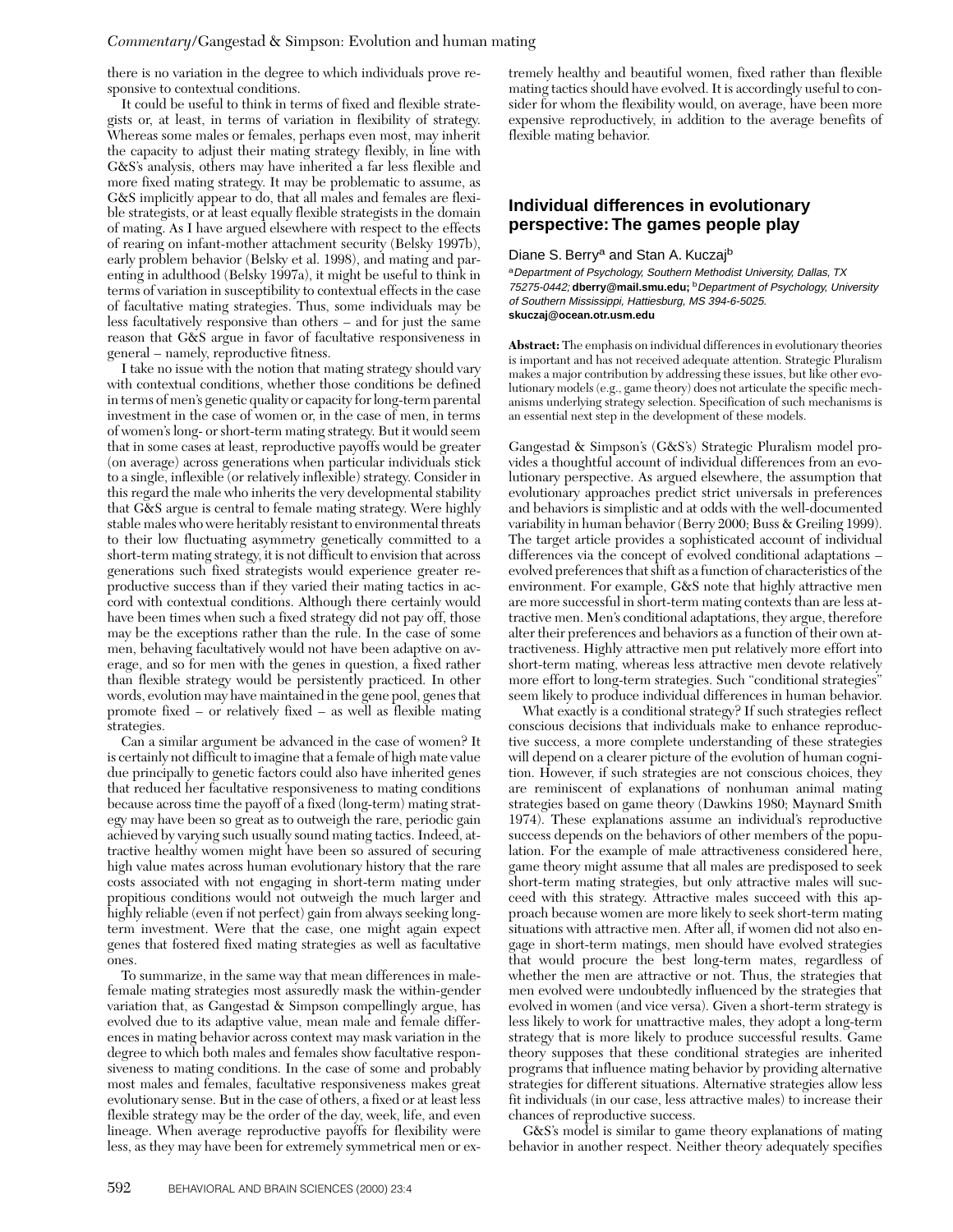the nature of the underlying mechanisms involved in strategy selection. The concept of conditional adaptation could benefit from greater attention to the underlying mechanisms that evaluate characteristics of the environment and shift a person's desires and preferences as a function of those characteristics. G&S do not fully articulate how contextual factors produce these shifts in mating strategies. One might argue that until intervening processes are proposed and described in deeper detail, the term "conditional strategy" is reduced to a description of behavior, rather than an explanatory concept. We hasten to add that most discussions of evolutionary bases of human behavior – including our own (Berry 2000; Kuczaj 1998) – have been vague about underlying mechanisms. The field of evolutionary psychology could benefit greatly from more attention to this issue.

How might a man's attractiveness as a mate become linked with his preferred mating strategy? If attractive men can increase reproductive success via short-term strategies, and less attractive men attain the greatest reproductive success via long-term strategies, one possibility is that selection yielded two types of men: Attractive men who prefer short-term approaches, and unattractive men who prefer long-term strategies. (This is analogous to Gangestad & Simpson's [1990] proposed explanation of individual differences in female sociosexuality.) If we assume that attractiveness, fitness, and strategies are inherited in such a way that attractive men possess one strategy and unattractive men another (and this is, of course, a big assumption), then evolution has produced individual differences in men's mating preferences that are linked to their attractiveness. However, note that this really is not an example of a conditional adaptation – a single adaptation that produces different preferences as a function of other variables. Instead, this explanation posits the evolution of different adaptations in different individuals. The mechanism of strategy choice in such a case is genetic, with one's attractiveness being paired with a strategy that optimizes mating success for one's appearance. Strategy choice, then, is neither conscious nor a function of the environment, but instead genetically determined.

There are, of course, alternative possibilities. Perhaps all men desire many low-investment sexual partners. However, attractive men typically attract such partners, whereas unattractive men rarely do. Thus, attractive men are likely to succeed via this strategy, but unattractive men are not. If unattractive men can successfully secure one sexual partner by adopting a long-term strategy, and they adopt such an approach, they will have at least one partner. In contrast, if unattractive males adopt a short-term approach, they are more likely to have no partners (unless, perhaps, there are no attractive males available). Thus, in this scenario, unattractive men adopt a long-term strategy not because they prefer one partner to many, but because one is better than none. This explanation predicts a pattern of behavior identical to what has been documented empirically. However, it does not describe a conditional adaptation as described by G&S, who posit actual differences in *preferences* as a function of a man's attractiveness. Instead, this is an example of a single sex-typical evolved preference – a desire for many partners – the realization of which is constrained by women's reactions to a man's attractiveness, and is more consistent with the notion of conditional strategies in game theory.

As this brief description illustrates, it is difficult to specify the underlying processes that are involved in strategy selection. However, continued efforts to do so are imperative if we are to move from describing behaviors to explaining them.

## **A comprehensive theory of human mating must explain between-sex and within-sex differences in mating strategies**

## April L. Bleske and David M. Buss

Department of Psychology, University of Texas, Austin, TX 78712; **bleske@mail.utexas.edu**

**Abstract:** Gangestad & Simpson make a major contribution by highlighting the importance of mate choice for good genes, the costs of alternative strategies, and tradeoffs inherent in human mating. By downplaying sex differences and ignoring the nongenetic adaptive benefits of short term mating, however, they undermine their goal of "strategic pluralism" by presenting a theory devoid of many documented complexities of human mating.

We concur with Gangestad & Simpson's (G&S's) central claims that good genes are important in human mate selection and that there are tradeoffs in human mating – ideas present in prior theories of human mating, although not as explicitly as they deserve to be. Their work on fluctuating asymmetry is innovative and makes a substantial contribution to knowledge.

Despite our admiration for their work, we found several problems with their current formulation – their distorted presentation of Sexual Strategies Theory (SST), their treatment of sex differences in human mating strategies, and their neglect of potential nongenetic adaptive benefits of short-term mating.

**Sexual strategies theory.** In setting up the foundation and background for their own formulation, G&S appear to downplay the widely documented sex differences in human mating. They do this in part by presenting a distorted and selective depiction of SST (Buss 1994b; 2000; Buss & Schmitt 1993), using a double standard when comparing sex differences to within-sex effects, and failing to acknowledge explicitly the profoundly sex-differentiated nature of their own proposal.

Although G&S occasionally insert a qualifier, most readers will come away from their article believing that SST is all about men pursuing short-term and women pursuing long-term mating strategies. In contrast, SST proposes that both men and women have evolved a complex menu of mating strategies, including both shortterm and long-term strategies, and that the combination each individual selects from this menu depends on a variety of contexts, such as operational sex ratio, mate value, physical attractiveness, quality of available alternatives, parental and kin influences, local cultural norms, reputational consequences, and many others (Buss 1994b; 2000; Buss & Schmitt 1993; Greiling & Buss, in press). G&S's version of "strategic pluralism," as we elaborate below, turns out to be considerably narrower than that of SST.

**Double standard of evaluating results.** To set the stage for their theory, G&S attempt to minimize the existence of empirical findings of sex differences. They do this by converting effect sizes into indices of explained variance. To take one concrete example, Buss and Schmitt (1993) found an effect size of 1.00 for sex differences in how much time would elapse before seeking sexual intercourse. Men and women differ by a full standard deviation, which greatly exceeds the magnitude of the vast majority of the "strongest" findings in psychology. In an apparent effort to diminish the importance of sex differences, G&S translate the effect size into a percentage of variance accounted for of 20%. When it comes to their own key findings, however, they choose to report correlations instead, and fail to report the percentage of variance accounted for. For one of their key theoretically predicted findings – the link between FA and attractiveness – they report a mean correlation across studies of  $-.20$ . This translates into merely  $4\%$ of the variance accounted for! A key sex difference that the authors take pains to minimize, in other words, accounts for *five times more variance* than does an effect that appears to be a theoretical lynchpin of their theory. We find this "double standard," using one set of statistical indicators for findings they try to downplay and a different set for their own preferred findings, to be of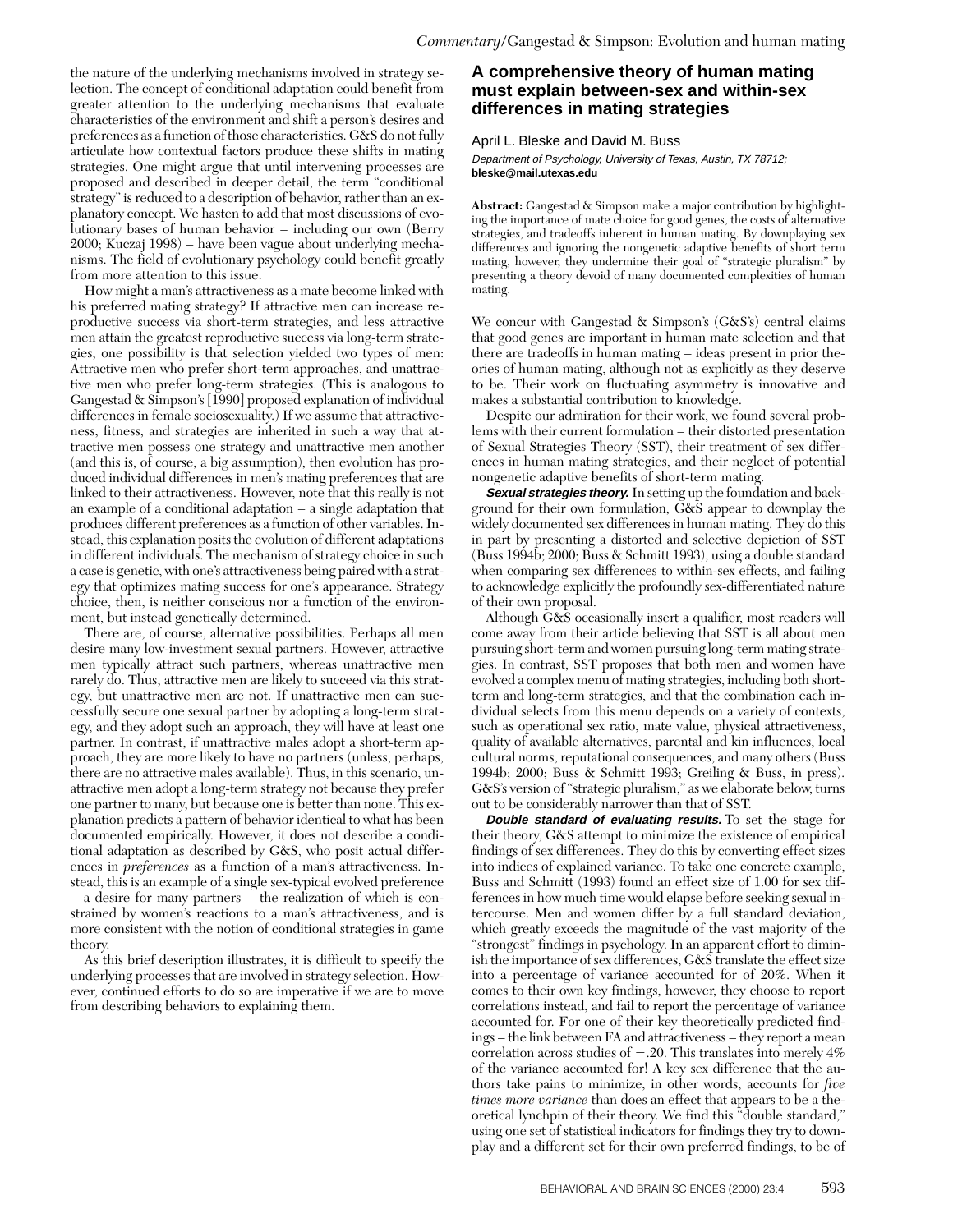dubious merit for the goal of a balanced portrayal of the empirical evidence.

**Within-sex and between-sex differences.** Perhaps more important, it is not necessary to minimize the existence of well documented sex differences in human mating to highlight the importance of within-sex variation. Both can be, and are, important. Men have roughly ten times the circulating testosterone as women, for example, but within-sex variation in testosterone is large and covaries with an important suite of psychological variables within each sex (Mazur & Booth 1998). Similarly, men and women differ profoundly in certain mate preferences and in their desires for partner variety, yet there are also substantial within-sex variations in these qualities. It is not necessary to downplay one in order to make an argument for the other.

Minimizing sex differences may play well to a politically correct crowd, but G&S's own proposed theory is in fact highly sexdifferentiated. In essence, they propose that women seeking short-term mating pursue men with good genes, whereas men seeking short-term mating are going for increased opportunities to inseminate a variety of women. They further propose that women seeking long-term mating pursue men who will provide parental care, whereas men seeking long-term mating are portrayed as "genetic losers" who lack the genetic fitness to succeed in short-term mating (we concur with the former, but not the latter, contention). Eliding over these and other stark sex differences contained in their own theory may make it more palatable for some, but there is no getting around the fact that one cornerstone of their theory involves sex differences.

**Women's short-term mating.** Although G&S present their theory as one of "strategic pluralism," we find their proposal to be narrower or less pluralistic than is warranted. While focusing exclusively on the "genetic" benefits to women of short-term mating, they effectively ignore a host of other plausible hypotheses about the adaptive benefits to women. Studies of women's desires in short-term mating, women's perceptions of the benefits of shortterm mating, and the contexts in which women pursue short-term mating lend plausibility to several hypothesized functions: to acquire immediate economic benefits, enact mate switching, cultivate a potential back-up ("mate insurance"), or to evaluate potential long-term mates (Buss 2000; Greiling & Buss, in press). These studies, of course, are limited in a variety of ways and are by no means definitive. Nonetheless, we believe that a comprehensive theory of strategic pluralism must include these neglected components of women's short-term sexual strategies rather than focus narrowly on genetic benefits.

**Conclusion.** In sum, a theory that accounts for within-sex variation need not, and cannot, ignore the large and well-documented sex differences in sexual strategies. It must explicitly acknowledge the sex-differentiated functions of short-term and long-term mating contained in the theory. And it should not focus narrowly on good-genes benefits to the exclusion of a range of other plausible functions of short-term mating.

## **The trade-off between frequency of intercourse and sexual partner accumulation may reflect evolutionary adaptations**

#### Stuart Brody and Caterina Breitenstein

Center for Psychobiological and Psychosomatic Research, University of Trier, 54290 Trier, Germany. **brody@fpp.uni-trier.de members.xoom.com/stuartbrody**

**Abstract:** The adaptive trade-offs between long- and short-term matings may be mediated or at least reflected partially by the trade-offs between the relative reinforcement obtained through a greater frequency of intercourse (typically greater among cohabitants) versus a greater frequency of partner change. The differing correlates of each approach and meshing with the Sexual Strategies Theory of Gangestad & Simpson are discussed.

One means by which trade-offs between short- and long-term matings may be guided is through individual differences in the relative reinforcement value of a greater long-term frequency of intercourse (FSI; reportedly most easily obtained through relatively long-term cohabitation; Brody 1997) versus an accumulation of a greater lifetime number of sexual partners (LNSP) through a series of short-term matings. Mixed strategies are not uncommon, but for the purposes of this exposition the LNSP and FSI focussed approaches will be contrasted. Although FSI and LNSP were correlated in some studies (especially those using young samples in which age at first intercourse is an important factor), they have stronger associations with separate clusters of variables. LNSP is associated with novelty seeking, habituation or boredom proneness, and impulsiveness. FSI is associated with measures of physical sensitivity (consistent with a simple operant model of greater frequency of enjoyed activities), pairbonding, health, consistency of female orgasm, and hormonal/autonomic factors (reviewed in Brody 1997). Another factor is the individual relative appeal (or aversiveness) of the intimacy or social propriety associated with longer-term relationships. Thus, individual differences in personality and related psychophysiology may affect the relative behavioral reward of LNSP and FSI focussed strategies.

Gangestad & Simpson (G&S) found that women in their samples were more likely to report desiring men with low fluctuating asymmetry, and that those men were characterised by being more muscular, violent (and given the results of the Gangestad & Thornhill 1998b study, perhaps more redolent). One might conjecture that those women who are more attracted to pairings with such men might be less sensitive or cultivated (or more attuned to the dramatic and impulsive) and less inclined to the long-term FSI approach. Given that women who use oral contraception have greater mean FSI than those who do not, excluding pill users from Gangestad and Thornhill's (1998b) study of women's olfactory appraisal of the shirts of men of varying fluctuating asymmetry (though understandable given the endocrinologic variables that were utilized) may have biased the sample toward those women more inclined to a short-term relationship niche.

The one published study cited by G&S examining the relationship between sexual reward (orgasm) and fluctuating asymmetry (Thornhill et al. 1995) also gives rise to methodological concerns. The possibility of a bias in the direction of over-reporting (rather than actually experiencing) a greater rate of orgasm by the women with more symmetrical (more violent) partners must be considered, especially given that the correlation between partners reported FSI was quite modest. However, it is also possible a greater FSI (as noted above, FSI is associated with greater female orgasm consistency, at least in nonprostitute women) is experienced by women with more aggressive partners. Apt and Hurlbert (1993) found that abusive relationships involved a greater FSI than controls, an exception to the general association of greater FSI with better partnership (Brody 1997).

G&S posit that environments with a high level of pathogens may increase the drive to seek indicators of good genes and also encourage short-term mating strategies, whereas venues with low levels of pathogens favor long-term mating. When environments are compared at an international level, FSI is associated with life expectancy  $(r = .61)$ , per capita gross domestic product  $(r = .83)$ , and an index of political freedom ( $r = .75$ ; all  $p < .01$ ; Brody 1997). At least life expectancy is inversely related to pathogen prevalence (perhaps the pathogenic influences of a repressive regime or barren economy should be considered in addition to threats posed by microorganisms). There are many possible explanations for such correlations (such as the same strengths that make for superior technological development also facilitate a more enduring sexuality). However, the associations between FSI and measures of a less threatening environment are largely consistent with FSI being a proximal influence on the tradeoffs predicted by the Sexual Strategies Theory of Gangestad & Simpson.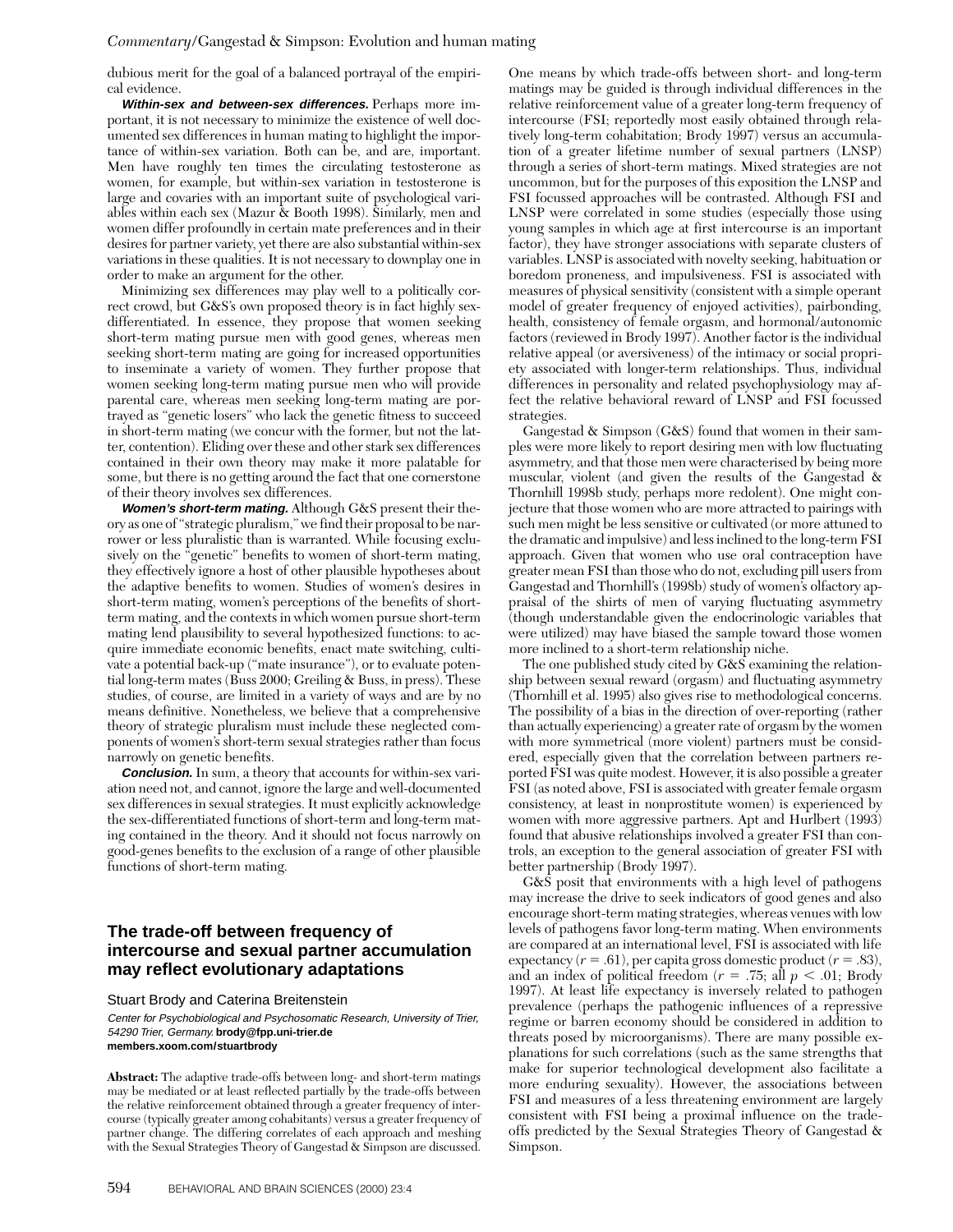## **Eating their cake and having it too: Or, how women maximize reproductive success by simultaneous mating and dating**

#### Gwen J. Broude

Department of Psychology, Vassar College, Poughkeepsie, NY 12604-0152. **broude@vassar.edu**

**Abstract:** Data support the claim from the target article that women, both cross-culturally and historically, have employed a variety of mating strategies, marrying but also engaging in short-term unions. But those strategies appear to be practiced simultaneously and not conditionally as Gangestad & Simpson propose, a finding consistent with assumed constraints on the potential reproductive success of females.

In their target article, Gangestad & Simpson (G&S) review a set of by now well publicized findings to the effect that both males and females are attracted to members of the opposite sex who display body symmetry. What is new here is the additional idea that men and women practice *mixed* or *conditional* mating tactics tailored to specific environmental circumstances. The key prediction is that females will shift from long-term to short-term mating tactics when environmental circumstances, especially the prevalence of pathogens, place a premium on the good genes (correlated with body symmetry) of the partner. In fact, both theory and data do support the general idea that women employ a variety of mating strategies and probably did so in our environment of evolutionary adaptedness (EEA). I wish to argue, however, that those strategies are not likely to be conditional in the way that G&S suppose.

The claim that females adopt a number of mating tactics is supported by the fact that, across time and place, women have married but also engaged in premarital and extramarital sex. Premarital sex is uncommon in only 20% of 113 cultures from the Standard Cross-Cultural Sample and extramarital sex is uncommon in only 28% of 52 Standard Sample cultures (Broude & Greene 1976). Buss (1999) reports that between 20% and 50% of women engage in extramarital affairs in the United States, and conservative estimates based on measures of genetic relatedness indicate that 10% of children are fathered by someone other than the mother's husband (Allman 1994). Indeed, short-term sexual activity on the part of females is a logical requirement of standard sexual selection theory. If males promote their fitness by engaging in short-term mating, then women must be engaging in the same kind of activity. Otherwise, with whom are the males mating? Further, human beings exhibit a variety of physiological characteristics viewed as consistent with the idea that neither men nor women are or have in the past been exclusively monogamous.

Both long-term and short-term mating, then, do appear on theoretical and empirical grounds to be female mating strategies. It is the idea that these are *conditional* mating strategies that I wish to question. Partly, the theory seems to me to be implausible on sheerly logical grounds. G&S are arguing that women make decisions about mating strategies on the basis of environmental cues. The strategy of engaging in short-term matings should kick in when the environment favors mating with men with good genes. The primary environmental cue that G&S emphasize is the prevalence of pathogens. The idea that behavior is triggered by environmental circumstances is entirely reasonable and has gained considerable currency since Barkow et al. (1992) introduced the notion of Darwinian algorithms into the evolutionary psychological literature. But how would seeking out a male with good genes count as a good mating strategy when pathogens are prevalent? Here is the problem: pathogen prevalence could, theoretically, be a one-shot short-term, a long-term, or a recurring environmental challenge. If pathogen prevalence is a one-shot short-term event, then the fitness-enhancing trait of disease resistance passed on to a woman's offspring will become obsolete, perhaps even by the time the baby is born if the pathogen threat is sufficiently transient. Short-term mating strategies in which women are choosing good-gene men, then, are only likely to promote inclusive fitness if pathogen prevalence is a chronic problem in the environment.

But if that is the case, then the strategy is no longer conditional in the sense that G&S mean it, any more than we would say that my breathing is conditional on the environment's providing air. If pathogens are always in the environment, the women should always be seeking good-gene matings. The same goes if pathogene presence is a fluctuating but recurring phenomenon. In this case also, women should be trying to mate with good-gene males throughout their reproductive lives.

The idea that women practice conditional mating strategies is also challenged by the data. The fact is that, cross-culturally and historically, virtually all women marry. Contemporary society is anomalous in this regard. Further, in a world-wide sample of 69 cultures, the mean age of marriage for females is 16.29 years (unpublished codes, Palfrey House, Harvard University). Long-term mating does not look like a conditional strategy. Rather, it looks like a universally practiced adaptation. But so are women engaging in short-term matings. As I have indicated, extramarital sex on the part of wives is common across cultures, in spite of the potential repercussions. Indeed, while G&S speculate that women might forego extra-mate pairings except as a conditional strategy because they fear risking disruption of the long-term pair bond with their husbands, wives across cultures appear to be willing to take the risk. This is reflected in the absence of a significant association between punishments for extramarital sex across cultures and actual incidences of extramarital sexual activity (Broude 1980).

The data, in short, are not consistent with the idea that women are adopting conditional mating strategies. Rather, it appears that they engage in a variety of mating strategies *simultaneously.* Across time and place, women tend to marry *and* have short-term affairs at the same time. This makes good sense from the perspective of evolutionary theory. Women benefit from the investment of a long-term mate but, because of the limitations on their reproductive capacity, cannot wait forever to attract G&S's prototypic good-gene male as a husband. Rather, they compromise and marry what is available. But a woman with an investing husband at home as her insurance policy can seek out short-term matings with a good-gene male. Thus, women seem to engage in mating strategies that allow them to eat their cake and have it too.

## **Scientific truth and perceived truth about sexual human nature: Implications for therapists**

Joseph A. Buckhalt and Erica J. Gannon

Department of Counseling and Counseling Psychology, Auburn University, Auburn, AL 36849. **buckhja@mail.auburn.edu www.auburn.edu/~buckhja**

**Abstract:** Therapists and their patients must deal with the negative sequelae of short term mating strategies. Implications for therapy of Gangestad & Simpson's strategic pluralism theory are compared with those of Buss's sexual strategies theory and Eagly's social role theory. Naive theories held by therapists and patients, as well as prevailing societal views, are posited as influential in determining the course and outcome of therapy.

John McPhee, in his collection of essays *The control of nature* (1990), provides several descriptions of attempts by civil engineers to control the physical environment; his documentation of the fragility of our successes is humbling. Although much of government, law, religion, and more recently, psychotherapy, is concerned with influencing human nature, including its sexual aspects, social engineers have arguably fared worse than have civil engineers.

Therapists are among the many who deal daily with the negative sequelae often associated with short-term mating strategies, including the birth of unwanted children, abortion, sexually transmitted diseases, rape, murder, and divorce. For many countries in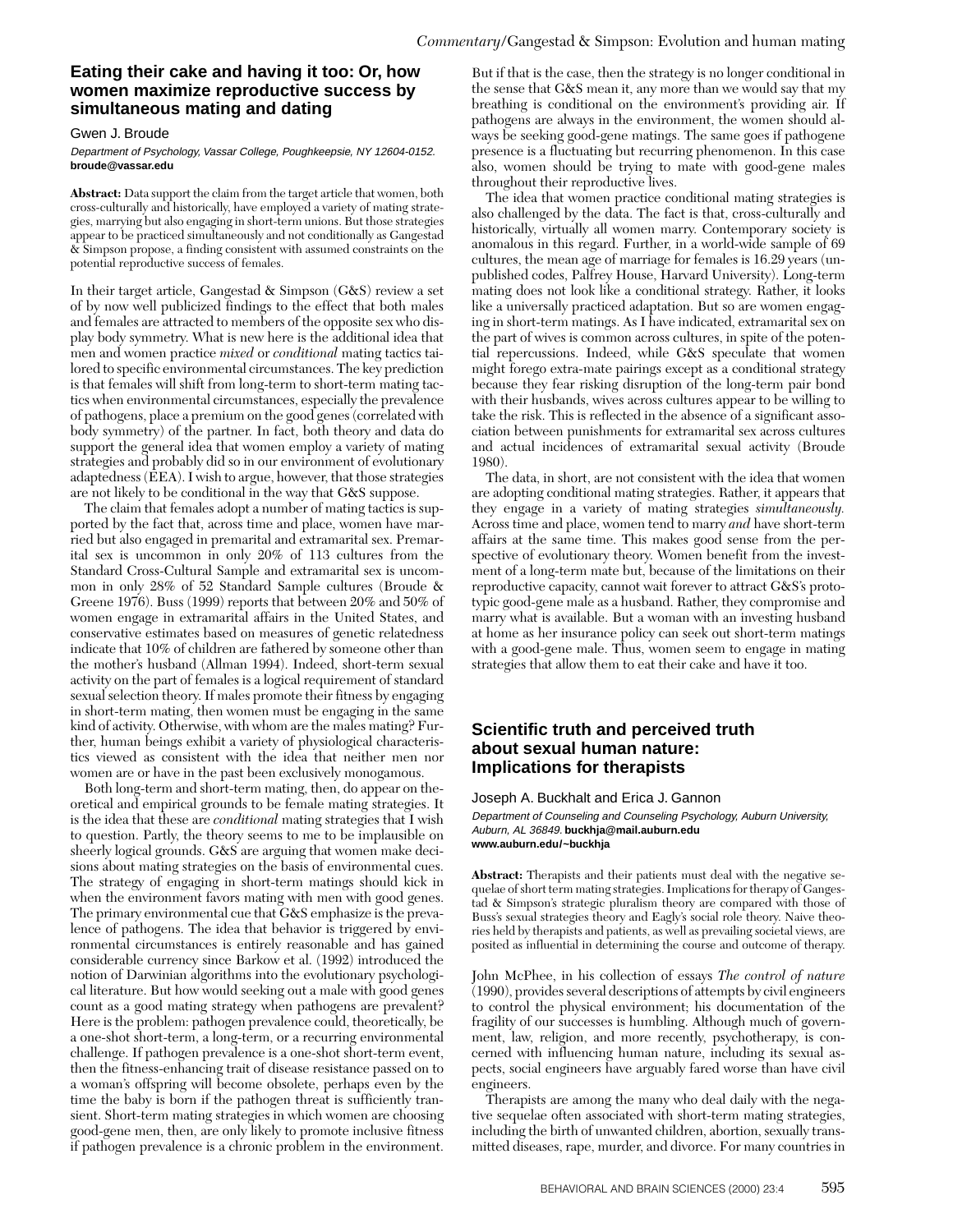## *Commentary/*Gangestad & Simpson: Evolution and human mating

Western societies, the dominant paradigm for understanding and controlling human sexuality derived from religion. Humans were assumed to have a base nature, and only through the socialization of religion could any semblance of order be maintained. In some contemporary cultures, this paradigm continues to guide attempts to control sexual behavior. In other cultures, religion-based control systems have been supplanted by secular legal, educational, medical, and psychological systems, all of which are fed by the theories and data of science.

From our perspective as professional applied psychologists, we are concerned with how alternative scientific theories may be useful in understanding sexual behavior, especially the kinds of behaviors that lead to negative consequences, and further, how therapeutic efforts may be affected. Gangestad & Simpson's (G&S's) account of how sexual strategies may have evolved is framed primarily as a modification and extension of Buss and Schmidt's (1993) Sexual Strategies Theory (SST) and both contrast with socialization theories such as Eagly's (Eagly 1987; Eagly & Wood 1999), who proposes that culture is largely responsible for the differences in how males and females act with regard to mating.

As therapists, we are often not as concerned with the actual mechanisms supporting sexual behavior, but how patients and therapists construe the causes of their behaviors. As Heider (1958) argued, we are all "naive" psychologists, and our informal theories may serve to guide (and justify) much of our behavior. A standard therapeutic assumption drawing from Eagly's work might be that sexual behavior is largely learned, responsive to contemporary social structures, and thus malleable to a great degree. Although the socialization that shapes the sexual behavior of males and females is extremely powerful, therapists and clients who view sexual behavior as largely socialized may nevertheless view aberrant sexual behavior as potentially amenable to treatment. On the other hand, as G&S emphasize, Buss and Schmitt's (1993) SST can lead to the conclusion that "men may have evolved over human evolutionary history a powerful desire for sexual access to a large number of women" (Buss & Schmitt 1993, p. 208). Although SST does acknowledge that both genders should possess evolved methods for finding long-term mates, "men, more than women, are predicted to have evolved a greater desire for casual sex" (Buss 1999, p. 162). Although Buss (1999) takes care to note that a characteristic's arising as a result of evolutionary processes does not preclude that characteristic from changing within an individual, a belief in SST would lead many therapists and clients to view sexual desires and sexual behavior as largely immutable, or at least highly resistant to modification. If men have "evolved a greater desire for casual sex," can society (or their female partners) blame them if they sometimes act upon that desire? And are efforts to modify that desire action a waste of time? G&S seem to offer a synthesis of the "strong nature" position of Buss and the "strong nurture" position of Eagly, in that although evolved mechanisms are the primary focus, their modification of SST does not polarize males and females to a high degree, and there is some recognition that contemporary environmental factors may be responsible for the engagement of ST and LT strategies in both sexes. As G&S acknowledge, there are many questions unanswered by the present version of their theory, including better specification of conditions that may call forth the mating logic they propose for each gender. These explications may eventually yield a theory that better informs the practice of therapy related to sexual behavior.

For therapy to be effective, considering the naive theories held by patient and therapist may be as important as knowing what actual mechanisms are responsible for the troubling behaviors in question. Concordance of theory between patient and therapist would seem to be crucial, and the prevailing views of society at large are also important. Pessimistically enough, for some kinds of sexual behaviors that concern us, none of this information may result in therapy being any more effective as a mechanism of prevention or damage control than anything else has been throughout recorded history.

## **Putting people before parasites and places**

#### Anne Campbell

Department of Psychology, Durham University, Science Laboratories, Durham DH1 3LE, England. **a.c.campbell@durham.ac.uk**

**Abstract:** The strategic pluralism model depends upon pathogen prevalence and environmental hardship being independent. Evidence is presented that they are positively correlated. The rise in short-term mating strategy in the United States is better explained by changes in the operational sex ratio than by increases in pathogen prevalence. Nonetheless, in highlighting the advantages of a high-investment strategy to less attractive males, Gangestad & Simpson's model helps to clarify the dynamics of frequency-dependent selection.

According to Gangestad & Simpson (G&S), variability in female mating strategies derives from women's different responses to pathogen prevalence and harsh environmental conditions. The relationship between the two is critical both theoretically and empirically.

Before addressing this, it is necessary to clarify the meaning of harsh environments. Gangestad & Simpson define them tautologically as "environments in which biparental care and stable pair-bonds are needed and expected" (sect. 5.7.1). Effectively, however, they treat them as characterised by resource scarcity where "women could not provide for all the nutritional needs of their offspring" (sect. 5.6.2). Such harsh environments also incite competition for scarce resources (Clutton-Brock 1991, p. 257) leading to high crime rates and other forms of social pathology which exacerbate environmental challenges.

If parasites and harsh environment are negatively correlated *across geographical sites,* then one female strategy would be universal since women everywhere would benefit from making the same choice. If they are negatively correlated *within a geographical site,* for example, as a function of social class, then women of the same class should all select the same strategy. If they are positively correlated (either between or within ecological niches), the distinction between them evaporates and there is no possibility of making differential predictions. Unless niche-independent genetic differences in strategy choice are invoked, the viability of the theory depends upon a near zero correlation between environmental harshness and pathogen prevalence.

From an empirical viewpoint, there is much evidence that the two are positively correlated and associated with poverty. Across and within nations, indicators of parasite prevalence (infant mortality rate, probability of dying before their fifth birthday, the percentage of infants immunised, mortality from diarrhoeal and respiratory infections, malaria, measles, tuberculosis) and harsh environment (gross domestic product, death from accidental causes, life expectancy, percentage of poor, national health expenditure as a proportion of GNP, proportion of children whose weight-for-age is acceptable by international standards) go hand in hand (World Health Organisation 1999).

The rate of single-parent families has risen dramatically in Western countries. In the United States between 1970 and 1990, premarital births rose from 9% to 22% of births to white women and from 42% to 70% to African-Americans (Weinraub & Gringlas 1995). According to G&S such a rise would be attributed to higher pathogen prevalence yet this period has seen a rise in immunisation programs and in pre- and post-natal care. What has altered in post-war years is the operational sex ratio (Guttentag & Secord 1983; Pedersen 1991). Changes in attitudes to casual sex, single parenthood, and divorce are strongly related to the relative paucity of males, which puts them in a strong market position to impose their preferred mating strategy. This situation is most marked in the lowest social classes where the pool of eligible males is further reduced by male unemployment, drug addiction, and imprisonment (Campbell 1995). If this argument is correct, then female mating strategies are frequency dependent and driven by the availability and preferred strategy of males and females, rather than by ecological factors in the environment.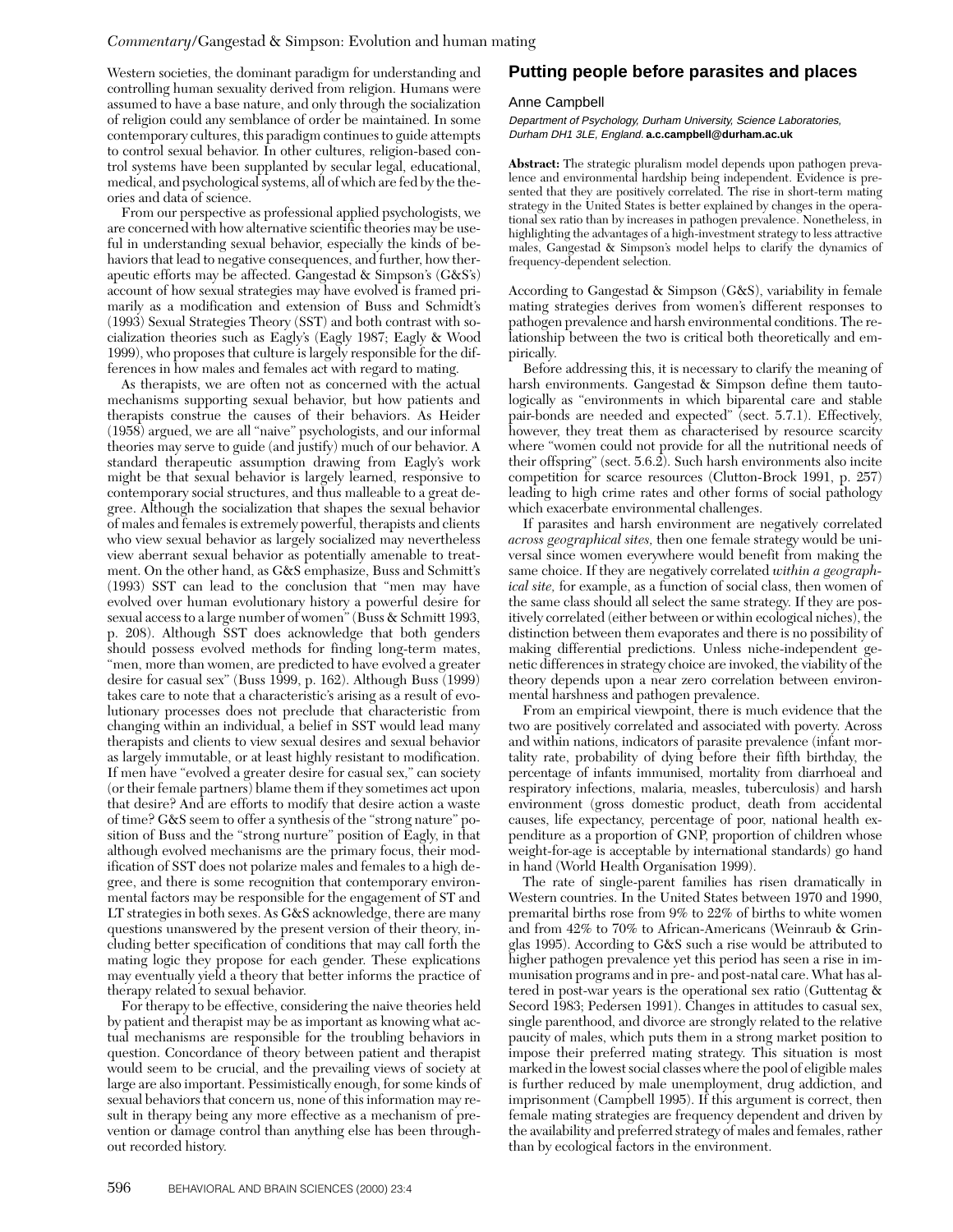Dawkins (1989) has proposed a mathematical model of this process evaluating the pay-off of a successfully-raised offspring against the costs of wasting time in prolonged courtship and raising the child. In a monogamous population, men and women do equally well – they halve the cost of child rearing by sharing it, and both pay the price of courtship and reap the same reward. If an unrestricted female comes on the scene, she avoids the price of courtship but still halves the cost of child-rearing and gains the reward. But as unrestricted females become more common, the male's optimal strategy changes to promiscuity, earning him a child while paying no cost in waiting or child-rearing. But now the unrestricted female pays the entire cost of child-rearing alone (although not the costs of delayed mating) leaving her in serious deficit. A restricted female now starts to do better. Although she encounters mainly promiscuous males, at least she does not lose – she will refuse to mate and so will not suffer the costly experiences of her unrestricted rival. As the number of restricted females rises, promiscuous males will find it harder to find partners and will accede to monogamy.

What this model incorporates, but is ignored by G&S, is the substantial cost of child-rearing to the woman pursuing a shortterm strategy. For their model to succeed, they must show that a short-term strategy leads to greater reproductive success than a long-term strategy despite the doubled cost of child-rearing. But mortality rates for father-absent children exceed those of twoparent families (see Geary 1998). Parents in single-parent families experience greater stress, resulting in reduced parental effectiveness and poorer child outcomes (Weinraub & Gringlas 1995). Conditions of poverty, disproportionately experienced by singleparent families (Hobbs & Lippman 1990), are associated with child abuse (Pelton 1978; Steinberg et al. 1981).

But the insights afforded by G&S offer a solution to a significant problem with Dawkins' model – the swing back from promiscuity to monogamy. Under promiscuity, Dawkins argues, the restricted female does better than her unrestricted competitor because she does not pay the cost of raising a child alone. True, but the restricted female also produces no (or very few) offspring if there are few monogamous males in the population. She wastes a great deal of time meeting and rejecting promiscuous males and a women's reproductive life is a relatively short one. This can hardly be considered a good outcome from the point of view of inclusive fitness. Dawkins glosses over this difficulty and assumes that eventually monogamous females predominate. Once they do, he argues, males waste too much time looking for an unrestricted female and so are forced into monogamy. Although he admits the time-wasting cost for promiscuous males, he ignores the same cost for monogamous females – despite female's shorter reproductive life. Gangestad & Simpson, however, provide a clear rationale for why some males should be available to a monogamous female even when male promiscuity is prevalent. Less symmetrical and attractive males can maximise their reproductive success by capitalising upon a female desire for monogamy. In a previous paper, Gangestad & Simpson (1990) invoked frequency dependent selection as an explanation of the incontestable flexibility of human mating strategies. It is a pity that it has all but disappeared from the present model.

## **Current versus future, not genes versus parenting**

#### James S. Chisholm and David A. Coall

Department of Anatomy and Human Biology, University of Western Australia, Nedlands, WA 6907, Australia **{jchisholm; dcoall}@anhb.uwa.edu.au www.anhb.uwa.edu.au/staff/jchisholm/home/html**

**Abstract:** Gangestad & Simpson's model of the evolution of within-sex differences in reproductive strategies requires a degree of female choice that probably did not exist because of male coercion. We argue as well that the tradeoff between current and future reproduction accounts for more of the within-sex differences in reproductive strategies than the "good-genesgood parenting" tradeoff they propose.

Gangestad & Simpson's (G&S's) model of within-sex differences in reproductive strategies is based on the widely-accepted deductive principle and inductive generalization that female mammals tend to "track" their environments for the resources they require for parental investment while male mammals "track" females for opportunities to mate.1 It follows, for them, that when female reproductive success (RS) is determined primarily by resources available through males, then females are expected to favor males who are "good parents." On the other hand, when female RS does not depend on resources available through males they should favor males who have "good genes." Variation in female reproductive strategies is thus expected to be contingent on the optimal tradeoff between their capacity to benefit reproductively from "good genes" versus "good parenting." Consequently, "men's tendency to engage in short-term mating should be a direct function of their genetic fitness (indexed by FA), while men's propensity to invest in single, exclusive long-term relationships should be inversely related to their genetic fitness" (sect. 5, para. 1). Although G&S present considerable data that seems consistent with their model, we feel that the model itself may be flawed and that other interpretations are possible. We are not convinced that there really is a tradeoff between "good genes" and "good parenting" or that it is not subsumed in the already well-known tradeoff between current and future reproduction.

A major problem for their model is that there is more to sexual selection than female choice: there is also male coercion (of females and other males). "Good genes" sexual selection cannot occur when there is no female choice, and the evidence for female choice amongst nonhuman primates is weak. Sarah Hrdy even argues that "there is *no* evidence from nonhuman primates to indicate . . . 'female choice for genes'" (1997, p. 16; emphasis added) and that "male-male competition for rank is more important than female choice in determining male reproductive success" (ibid.). Therefore, if hominid females were unable to exert much choice in sexual matters because of male coercion, then "good genes sexual selection" would not have been very important and we would not expect "men's tendency to engage in short-term mating [to] be a direct function of their genetic fitness."

On the other hand, female choice was surely a defining feature of the EEA2 and what drove the evolution of the capacity for contingent differences in male reproductive strategies that we see today. It just wasn't for "good genes" (as reflected simply in FA, that is). The evolution of prolonged helplessness in hominid children opened the way for an *alternative* male reproductive strategy. When hominid children evolved the capacity to benefit from more "good parenting" than mothers alone could provide, males were no longer *obligated* to reproduce exclusively by coercing females and competing with other males (e.g., Hrdy 1997; 1999; Smuts 1992; 1995; Smuts & Gubernick 1992). When "good parenting" by males began to make a difference in female RS, sexual selection (female-female competition) would have favored a greater capacity for females to choose mates carefully and wisely. Perhaps this is why there is more evidence for female choice for "good genes" in humans than nonhuman primates – if there is. But even if there is, there is no reason to think that "good genes" wouldn't also be involved in "good parenting." Do "bad genes" cause males to be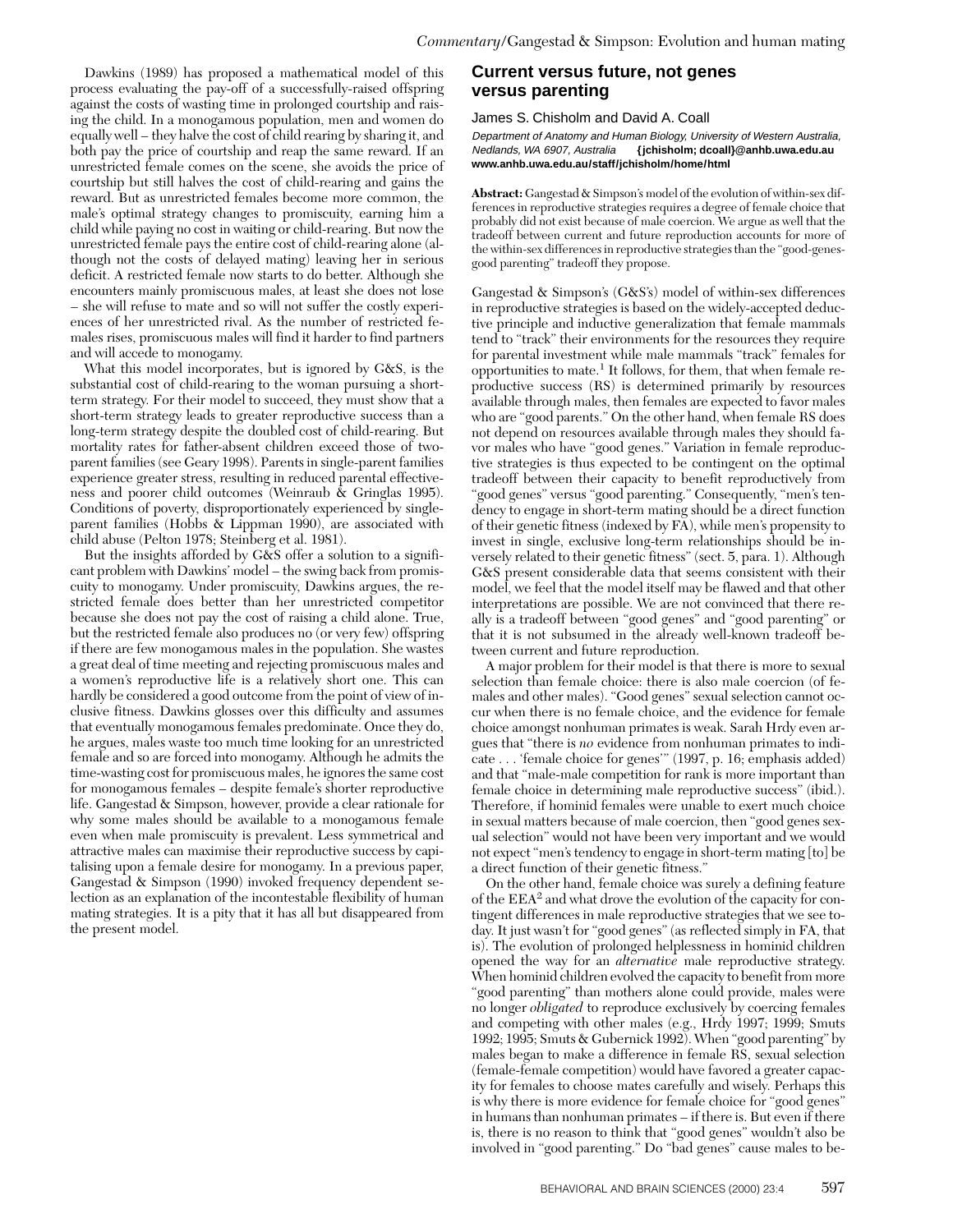come "good parents"? Do "good genes" cause males to become philanderers? If hominid females were increasingly able to choose males who were "good parents," and if "good parenting" at least partly involved "good genes," then G&S's distinction between "good genes sexual selection" and "good parenting sexual selection" would seem to be muddied, and we would not expect "men's propensity to invest in single, exclusive long-term relationships [to] be inversely related to their genetic fitness."

What's more, current life history models and data suggest just the opposite: men's (and women's) propensity to invest in single, exclusive long-term relationships is expected to be *directly* related to their genetic fitness – at least to the extent that their genetic fitness contributes to their probability of survival, adaptive growth and development, and ultimate capacity for leaving descendants. Research at the intersection of life history theory and attachment theory suggests that the development of within-sex differences in both male and female reproductive strategies are contingent on our evolved (genetic) capacity to be adaptively affected by early experiences of risk and uncertainty (e.g., Chisholm 1999a; Hill et al. 1994). Under conditions of low risk and uncertainty, when the probability of survival, adaptive growth and development, and leaving descendants is high, the optimal reproductive strategy will generally be to maximize offspring *quality* (e.g., by investing in "single, exclusive long-term relationships") rather than quantity. This is because maximizing offspring quality tends to reduce intergenerational variance in reproductive success, which results in greater long-term fitness than maximizing offspring quantity in each generation. On the other hand, under conditions of high risk and uncertainty, when the probability of survival, adaptive growth and development, and leaving descendants is low, the optimal reproductive strategy will generally be to maximize offspring *quantity* (e.g., by engaging in short-term sexual relations with several partners). This is because maximizing offspring quantity maximizes the probability of leaving *any* descendants at all in risky and uncertain environments. It may be evolutionarily rational to sacrifice offspring quality for increased quantity when such a tradeoff reduces the probability of lineage extinction in risky and uncertain environments (for the full argument see Chisholm 1999b). The current-future tradeoff, as it is known, may thus account for within-sex differences in reproductive strategies better than the tradeoff between "good genes" and "good parenting.

#### NOTES

**1.** G&S credit Thiessen (1994) for this insight but it was originally Richard Wrangham's (1980).

**2.** G&S credit Alcock (1993) for this concept but it was originally John Bowlby's (1969, p. 50).

## **More women (and men) that never evolved**

R. Elisabeth Cornwell,<sup>a</sup> Craig T. Palmer,<sup>b</sup> and Hasker P. Davis<sup>a</sup>

aDepartment of Psychology; **b** Department of Anthropology, University of Colorado at Colorado Springs, Colorado Springs, CO 80933. **robincat@msn.com**

**Abstract:** We are not convinced by Gangestad & Simpson that differential mating strategies within each sex would be greater than such strategies between sexes. The target article does not provide actual evidence of human males who do not desire mating with multiple females, or evidence that the benefits for females of short-term matings with multiple males have ever outweighed the associated costs.

We are in full agreement with Gangestad & Simpson (G&S) that recent advances in the identification of "good gene" markers (e.g., symmetry) are an important contribution to theories of human mating. Unfortunately, rather than integrating such information into the cogent existing theories of the differences between males and females, the authors appear to attempt to overthrow such theories by exaggerating the differences within each sex. Although their new theory may have certain ideological appeal, we are not convinced that the differences in sexual desires within each sex are greater than those between each sex.

The claim of greater within sex-variation hinges on the evidence of "unrestricted" women with what was previously thought to be "male-like" desires for short-term matings, and "restricted" men who lack the "powerful desire for sexual access to a large number of women" previously considered to be universal among human males. In support of these claims, G&S cite surveys asking such questions as how many sexual partners individuals expect to have in the future. From this evidence, they conclude that both males and females have evolved to pursue both, or perhaps favor either, long-term and/or short-term mating "tactics" (see Gangestad & Simpson 1990; Simpson & Gangestad 1991a, for a full review). There are, however, problems with using this type of evidence to measure the within and between sex variations in terms of the evolved desires motivating the sexual behavior.

Short-term matings must be interpreted within the context in which they occur. This context includes whether either the male or female actually desire a short-term, as opposed to long-term, relationship. As G&S mention, the research of Buss and Schmitt (1993) indicates that females may use short-term matings as a way of attracting long-term mates. Further, short-term matings that occur in novel environments (e.g., interactions initiated in anonymous single bars under the influence of alcohol and involving birth control) are not necessarily evidence of evolved short-term mating tactics in ancestral environments that lacked these features.

Answers to survey questions (e.g., Simpson & Gangestad 1991a) are also problematic as measures of sexual desire because even if the answers are assumed to accurately reflect the subject's thoughts and feelings, the reasons for these thoughts and feelings must still be considered when interpreting the results because these reasons are likely to vary greatly between males and females. For example, identical self-reports of the number of sex partners expected by a male and female may mean very different things because of the tremendous difference between males and females in their ability to actually engage in sex with desired partners (see Symons 1979). Answers concerning attitudes about impersonal sex are even more problematic as measures of one's own sexual desires. What is needed to support G&S's claim that some men lack a powerful desire for sexual access to a large number of women but is not provided, is evidence of males who fail to be sexually aroused by the thought of, or the visual depictions of, short-term sexual encounters with numerous attractive females.

G&S also fail to provide ethnographic evidence demonstrating "that women anywhere normally tie up multiple male parental investments by confusing the issue of paternity" (Symons 1982, p. 299), or that women regularly lived in environments where male parental investment was ever so unimportant as to be outweighed by the benefits of short-term matings for good genes, and again no such evidence exists. They also fail to consider reasons for doubting that such tactics would have evolved. Although the authors stress that "one must weigh the benefits *in relation* to the costs to appreciate whether and how adaptations evolved during evolutionary history" (sect. 1.3; emphasis in original), they consider only the possible benefits in suggesting the plausibility of Hrdy's (1981) hypothesis that "females may induce paternity uncertainty by having multiple mates, possibly leading to more protection or greater tolerance of offspring by different men" (sect. 1.1). What they fail to fully consider is that marriage is a cultural universal and "human sexual impulses were molded in a milieu in which adulterous wives risked being abandoned, beaten, and even killed (Symons 1982, p. 299). Research among the Ache has supported the view that although multiple matings by women may lead to greater tolerance of offspring "the price to be paid if extramarital affairs are discovered . . . can be quite high" (Hill & Kaplan 1988, pp. 298– 99). Given such risks incurred by "unrestricted" females and their offspring, the genetic benefits gained by such tactics would have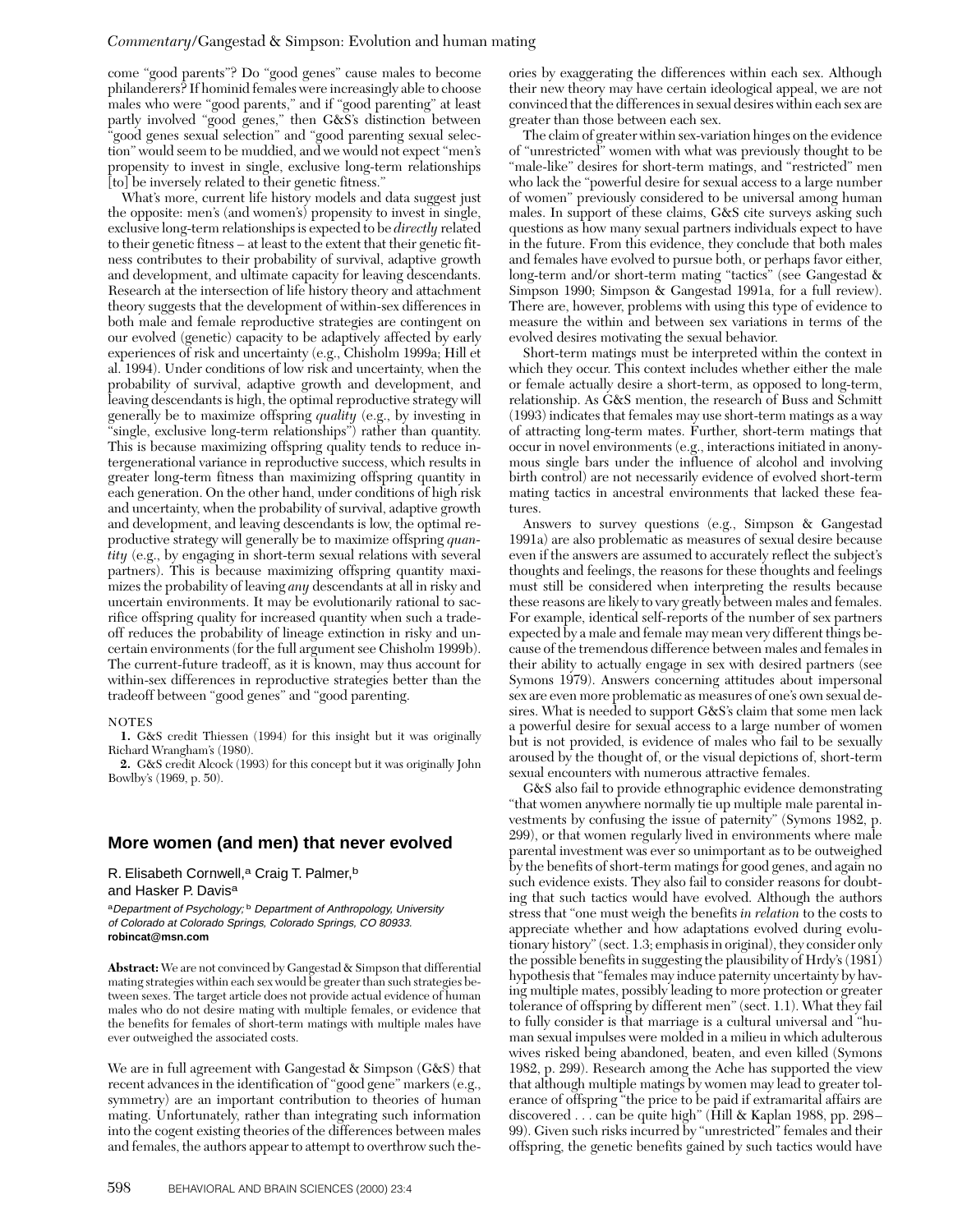had to have been tremendous to have offset the benefits obtained via long term mating strategies, including male parental investment and male kinship ties. G&S fail to provide any evidence of genetic benefits that would sufficiently justify such a trade-off.

In conclusion, new knowledge about the markers of genetic quality is important because genetic quality almost certainly influences mating opportunities. Some females obviously engaged in short-term sex with males during our evolutionary history, and they may have been more likely to do so with males showing markers of genetic quality. Males also probably vary to some degree in their desires for multiple partners, and a male's genetic quality may certainly influence his actual numbers of partners. However, none of these observations are particularly new, and none of them are incompatible with conventional evolutionary models of human sexuality (Buss 1994b; Trivers 1972) or the claim that "with respect to sexuality, there is a female human nature and a male human nature, and these natures are extraordinarily different" (Symons 1979, p. *v*).

## **Adaptive flexibility, testosterone, and mating fitness: Are low FA individuals the pinnacle of evolution?**

#### Michael R. Cunningham

Department of Psychological and Brain Sciences, University of Louisville, Louisville, KY 40292. **michael.cunningham@louisville.edu www.louisville.edu/~mrcunn01**

**Abstract:** The expansion of human evolutionary theory into the domain of personal and environmental determinants of mating strategies is applauded. Questions are raised about the relation between fluctuating asymmetry (FA), testosterone, and body size and their effects on male behavior and outcomes. Low FA males' short-term mating pattern is considered in the context of an evolved tendency for closer and longer human relationships.

The Gangestad & Simpson (G&S) team have contributed some of the most creative and intriguing work in evolutionary social psychology, and the current article continues that tradition.

First, the target article extends the analysis of how male and female mating strategies involve flexible trade-offs due to various contingencies. Others suggested that individuals engage in tradeoffs of desirable mate qualities in a potential partner, such as youthfulness versus maturity (Cunningham et al. 1997) and agreeableness versus dominance (Jensen-Campbell et al. 1995). G&S went beyond individual decision-making to explore how ecological variables, such as parasite prevalence and resources, influence the importance placed on various mate selection qualities. The capacity of both genders to employ various mate selection strategies adaptively is a useful correction to a literature that tends to overemphasize male interest in physical appearance and female interest in wealth.

Second, G&S suggested that one of the most important variables affecting individual mating strategies is the individual's attractiveness to the opposite sex, which is linked to fluctuating asymmetry (FA). The impact of mutations and disease on FA, and the effect of FA on mating success, is clear in the animal literature. The human parallels are fascinating: males with low FA appear to have a higher number of lifetime sexual partners, including extra-pair partners; they more reliably stimulate female orgasms; smell more attractive to females who are in the fertile phase of their menstrual cycle; and boast about themselves while belittling their competitors to obtain a date.

Most human variation in FA is difficult to see, raising the question of the mediators of the relation between FA, behavior, and mating outcomes. Although FA is correlated with facial physical attractiveness and intelligence, the correlations seemed too small to carry all of the effects (Shackleford & Larsen 1997). Behavioral

effects were generally stronger for males than females, and remarkably similar to the behaviors associated with testosterone levels. High testosterone males are more aggressive and have a higher number of sexual partners (Dabbs & Morris 1990). Testosterone tends to produce a rugged, masculine appearance, one component of male physical attractiveness (Cunningham et al. 1990). In addition, females at midcycle prefer the appearance of more masculine faces, compared to other times in their cycle (Penton-Voak et al. 1999).

Could a portion of the relation of FA to behavior be mediated by testosterone levels? Gangestad et al. (1994) suggested that possibility by noting that, because high testosterone levels tend to suppress immune functioning and increase the risk of disease, and low FA individuals may have robust immune systems, they may be more capable than others of sustaining a high testosterone level. A relation between FA and testosterone would be congruent with the relation between low FA and both physicality (muscularity, robustness, and vigor) and social dominance.

The inverse relation between male FA and body mass (Manning 1995) also might follow from a testosterone (or growth hormone) interpretation, but raises a measurement question about the relation between FA and size. FA is typically calculated as the difference between right and left side features, divided by the average of the left and right measurements to standardize relative to total characteristic size. This is an appropriate calibration, but it also means that asymmetries of the same absolute magnitude at birth may produce lower FA scores for larger than for smaller people in adulthood, depending on the growth process.

Low FA indicates the accurate translation of genotype into phenotype. Relations with other forms of fitness, such as size and muscularity, require further analyses. Females are known to prefer males who exemplify sexual dimorphism, who are tall, largechested and mesomorphic (Beck et al. 1976; Graziano et al. 1978; Shepard & Strathman 1989). The effect of height was partialled out in some of the cited studies, while body mass and mesomorphy were addressed less frequently (Gangestad & Thornhill 1997a). A simple way to consider this question is: Would women prefer a man who is short and thin, with a receding chin, but who has symmetrical body features (low FA), over a tall, mesomorphic man, with a square chin, who has asymmetrical features (high FA)? In evaluating that issue, it would be interesting to know if the effect of asymmetry is linear across all FA scores, or if there is a threshold effect, with little impact across lower FA scores, but marked impact as FA becomes extreme.

As a third focus, G&S suggest that pathogen prevalence inclines women toward a "good gene" mate selection strategy, whereas the need for paternal investment inclines women toward a "good provider" mate selection strategy. That is a provocative extrapolation from the animal literature. But conceptualizing long-term relationships primarily in terms of material benefits to the offspring or mate may obscure some of the species-typical mate dynamics of homo sapiens.

To sustain a long life-span, allowing individuals to provide continuing care and encouragement to children, grandchildren, and other kin, it is valuable to have an emotionally supportive mate (Cunningham & Barbee, in press). Our research indicated that both males and females seek partners who exchange high levels of emotional support and communication, and that is rated as more desirable in a long-term mate than either good genes or good provider qualities (Cunningham et al. 1999).

If low FA males are the most physically fit and desirable, then they could be said to be the pinnacle of human evolution. Is there any way to reconcile our belief that humans have generally been evolving toward closer, longer relationships, with the reported tendency of the highly fit, low FA males to pursue a short-term mating strategy and sexually unrestricted life style? Do only those males who are less fit exemplify loyalty and supportiveness (cf. Simpson et al. 1999)?

Perhaps some of the observed differences between low and high FA people were owing to a minority of high testosterone,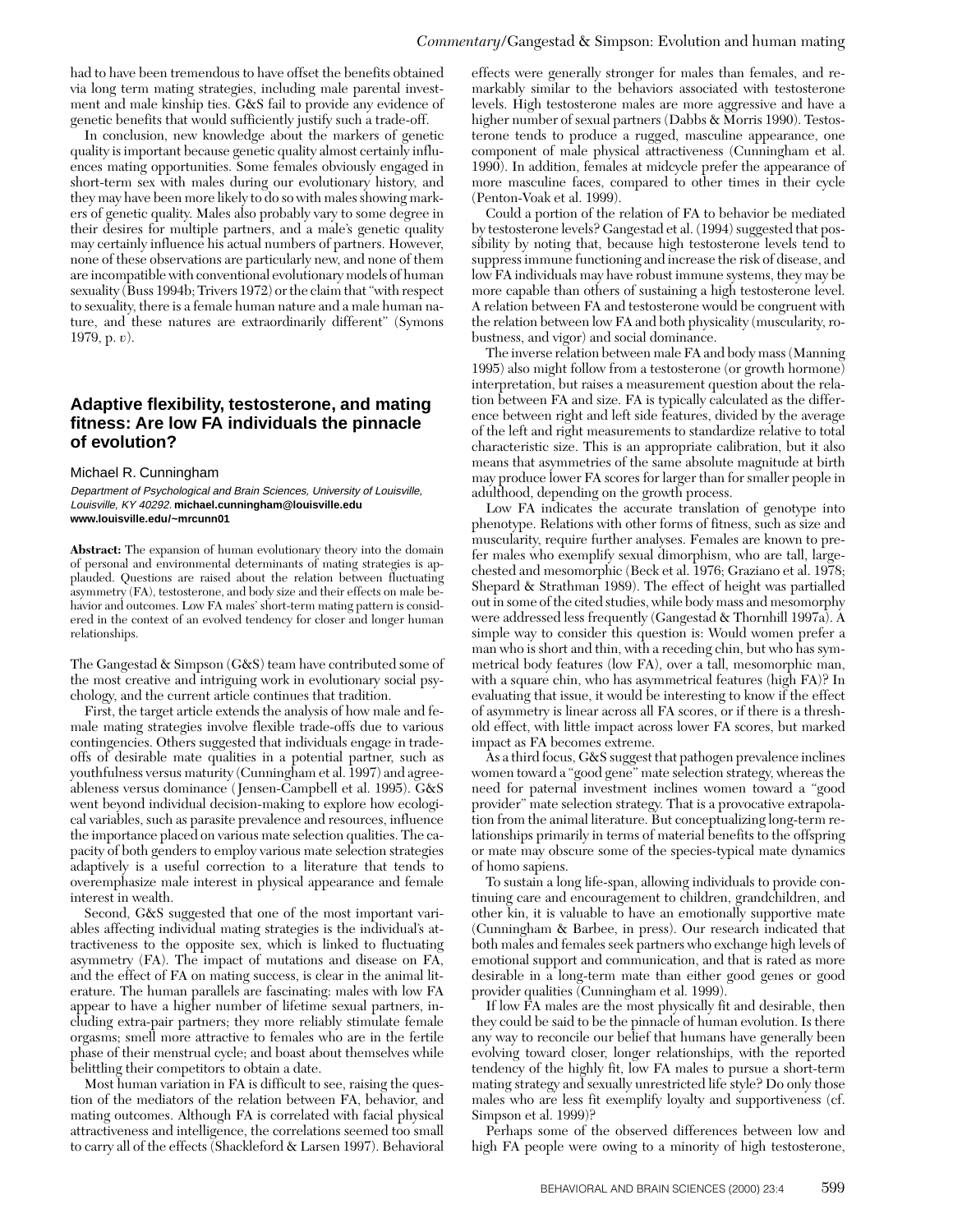## *Commentary/*Gangestad & Simpson: Evolution and human mating

highly unrestricted males. Perhaps most low FA individuals are relatively agreeable, empathic, and disinclined to cheat on their partners. That might be determined by examining outcomes based on modal responses rather than group means (cf. Miller & Fishkin 1997). Another possibility is that low FA males employ a mixed strategy, pursuing short-term mating at one point in their lives, and a more committed long-term strategy with greater maturity. Or, on a more misandronistic note, perhaps low FA males act the way all males would if they were unconstrained: seeking closeness, support, and loyalty from their partner, but retaining the possibility of pursuing an unrestricted lifestyle if they meet a desirable new mate.

Regardless of those concerns, G&S have provided insightful illumination of the complex terrain of environmental challenges and sexual opportunities, while making an engaging case that the fittest individuals have the most choices in that domain.

## **Mating systems and fluctuating asymmetry: Firm foundations?**

Innes C. Cuthill and Alasdair I. Houston

Centre for Behavioural Biology, School of Biological Sciences, University of Bristol, Bristol BS8 1UG, United Kingdom; **i.cuthill@bristol.ac.uk a.i.houston@bristol.ac.uk**

**www.bio.bris.ac.uk/research/behavior/behavior.htm**

**Abstract:** Gangestad & Simpson review sexual selection theory and discuss their work on fluctuating asymmetry and mate preference in humans. We question some aspects of their account and mention problems with the data. We also suggest that more theoretical work on complex but realistic mating systems is required.

We are glad that Gangestad & Simpson (G&S) go beyond the naive view that all humans of a given sex should behave in one way. They have made a serious attempt to relate human sexual behaviour to evolutionary models of nonhuman behaviour, an approach with which we are sympathetic. However, we do not feel that the base from which they extrapolate to humans is as well founded as they imply, either in terms of the theoretical predictions, or the empirical patterns observed in nonhuman studies. Many of the ideas in their target article lead to important research questions that have not been tackled adequately in theory or experiment with nonhuman animals, far less our own species, and thus result in a challenging research programme for sociobiology as a whole.

In the first part of the target article, G&S outline sexual selection theory, but their account is selective. There are two noteworthy omissions from the list of possible models of preference. One is Fisher's runaway process. This is perhaps not surprising – interest in this process seems to have waned. What is surprising is that there is also nothing on sensory biases. This is the idea that male attractiveness may depend on properties of the sensory system of females that are adaptive in other contexts or are not adaptive at all (Ryan 1990; 1997). Preference for symmetry in the context of mate choice may be the result of a sensory bias in favour of symmetrical forms (Ryan 1997; Swaddle & Cuthill 1994). G&S emphasise good genes as a basis for extrapair matings, but Enquist et al. (1998) have argued that such matings can be maintained without the need to invoke good genes.

A complete account of mating preferences and patterns of care involves several levels of interaction. For example, an animal's decision about whether to divorce its partner depends on the quality of available mates, which in turn depends on divorce decisions (McNamara et al. 1999a). Although G&S are not very explicit about these interdependencies, they do touch on them in their discussion of the interaction between male and female patterns of choice (e.g., sect. 5.5). Situations as complex as those considered by G&S are relatively unexplored from a theoretical perspective. Theory has only recently been developed to investigate the effect

of quality differences in negotiations over parental effort (McNamara et al. 1999b). Our point is that no simple prediction can be made about the optimal allocation of parental resources to mating and parental effort, as a function of self and partner quality, when quality is based on variables such as parenting ability, heritable disease resistance, and current energetic reserves.

A simple example may make this clear. In section 1.1, G&S mention the idea that by having many mates a female may reduce the probability that a given male is the father and that as a result males may be more tolerant or protective towards offspring (Hrdy 1981). But under some circumstances, reduced probability of paternity may reduce paternal care (e.g., Houston 1995; Westneat & Sherman 1993). Even in the absence of quality differences, the relationship between paternity and the total help that the female receives may depend on details of the fitness functions (Houston et al. 1997). The effects of paternity, parental ability, and energy reserves on evolutionarily stable levels of care have not been explored.

Although G&S paint a convincing picture that fluctuating asymmetry (FA) serves as an all-embracing measure of individual quality, there are problems. First, there are serious doubts that it does; second, even if it does, this may not be particularly useful to students of sexual selection. Meta-analyses of the literature on symmetry have been vigorously criticised (Houle 1997; Palmer 1999). There have been over 100 studies of the relationship between symmetry and attractiveness, but only a handful are experimental manipulations which rule out confounding variables, and even these give equivocal results (Swaddle 2000, pp. 339–59). The best that can be said of FA and relationship to either attractiveness or viability in non-human animals is "not proven," and recent research on human facial attractiveness would actually suggest that symmetry is not the primary determinant (Scheib et al. 1999). However, even if there proves to be a consistent relationship between symmetry and fitness, the very sensitivity of FA to so many factors affecting development may make it unsuitable for the research programme G&S's article suggests. If asymmetry is a general indicator of fitness, it may have limited usefulness as an indicator of specific qualities. The possibility that males and females chose mates for specific qualities (good parent, heritable disease resistance), dependent upon their own phenotypes and genotypes, is perhaps the most exciting line of future research suggested by Gangestad & Simpson's target article; but this will require more sensitive markers of the many facets of *quality* than FA.

## **A few tips on hypothesis testing**

#### Jennifer Nerissa Davis

Innovationskolleg Theoretische Biologie, Humboldt University, 10115 Berlin, Germany **davis@itb.biologie.hu-berlin.de itb.biologie.hu-berlin.de/**

**Abstract:** Gangestad & Simpson's account of the role of good-gene sexual selection in conditional human mating strategies is reasonably convincing, but could be more so with a little more attention to (1), dropping unnecessary sub hypotheses and especially (2) the inclusion of alternative evolutionary explanations.

Gangestad & Simpson (G&S) have provided us with a carefully constructed account of human mating strategies. They have built a monument to the validity of using good-gene sexual selection theory to explain conditional human mating strategies. They provide us with a profusion of data consistent with their conclusions. All of this makes for a lengthy, detailed, and consistent story.

Although they have already done so much, there are at least two more things they need to do if they want to insure that their conclusions are built upon a solid foundation. Both concern their treatment of hypotheses.

Take the hypothesis in section 5.7.1 about the relationship be-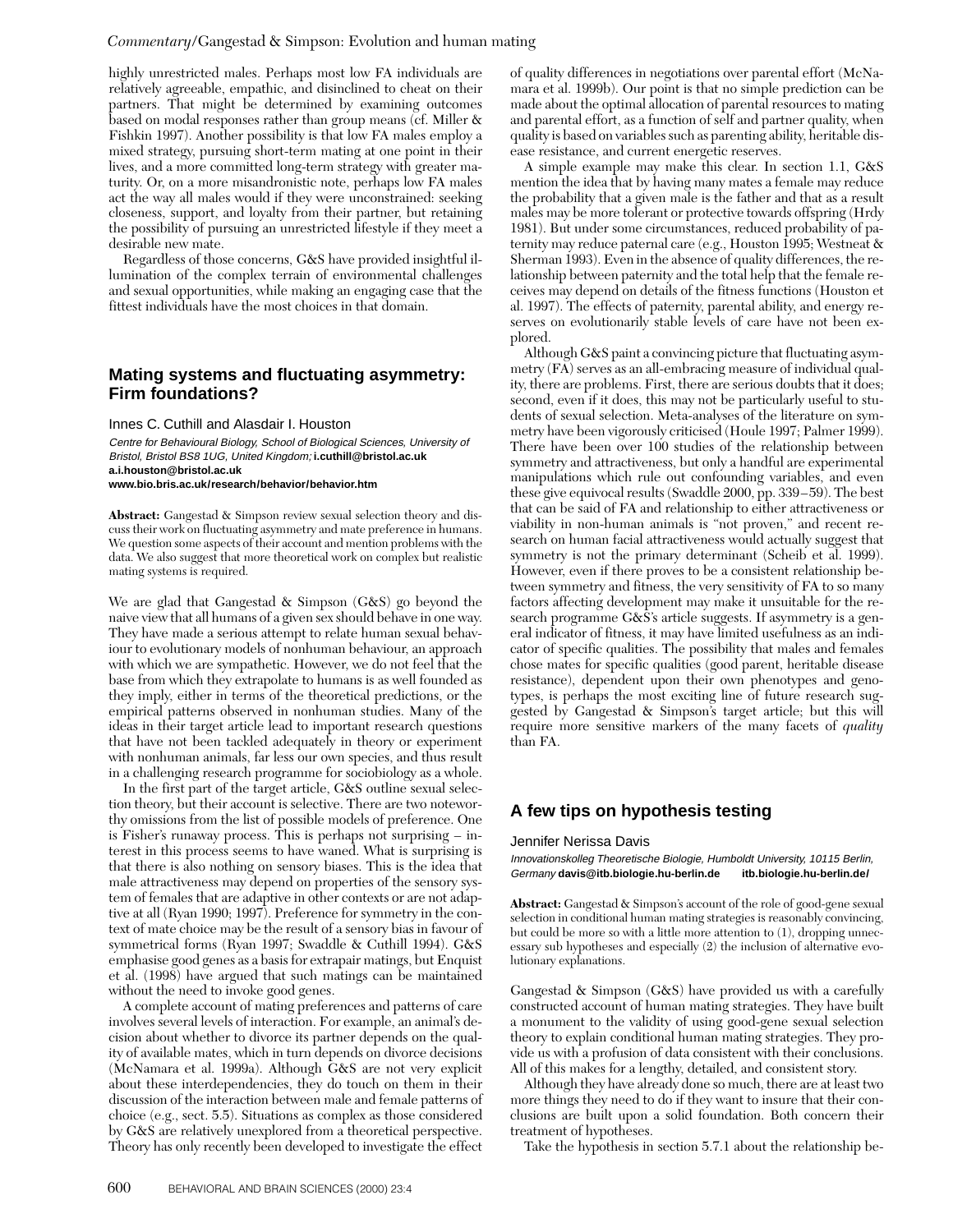tween women's mating tactics and the need for biparental care to raise children. Ask yourself the following question: If the hypothesis that women raised in single parent households adopt shortterm mating strategies because they have been provided with cues that long-term stable pair-bonds are unnecessary was proved false, where would that leave the validity of good gene sexual selection (GGSS)? For that matter, where would it leave the more local prediction about the relation between women's childhood experiences and adult mating tactics? If your answer is: in the same place they would be if it were true, then you've gotten my first point. Whether the adoption of short-term mating tactics by women in this situation is owing to them thinking they do not need paternal care, or thinking they are in an environment where long-term stable pair-bonds are rare is certainly an interesting question, but it is irrelevant to the point G&S need to make, which is simply that women's mating tactics do vary, and vary along dimensions consistent with GGSS.

On the other hand, if this behavior turns out to be the nonadaptive outcome of a usually adaptive developmental mechanism, it is time to worry. This brings me to my second point, which concerns the explication of alternative hypotheses. G&S's conclusions would be much tighter if they spent more time, or even any time, trying to generate and test their theory against alternative evolutionary hypotheses. For example, they mention the relationship between men's physicality and fluctuating asymmetry (sects. 4.4 and 5.2) two factors which they claim are highly correlated. They also cite several authors (Hrdy 1981; Mesnick 1997; Smuts 1985; Wilson & Mesnick 1997) for the idea that women may have evolved to prefer men who could provide them with protection from other, aggressive men, but they take this argument no farther. Wouldn't the argument that women's short and long term mate preferences have evolved as a means of minimizing physical danger to themselves and their children be a reasonable alternative hypothesis to GGSS? Given the relationship between physicality measures and fluctuating asymmetry, wouldn't this alternative hypothesis also be consistent with their data? Perhaps physicality is not simply a mediating factor of symmetry; perhaps it is the central factor. Until they address it, and others like it, directly pitting them against GGSS; it's hard to take GGSS as a proven, or even uniquely supported, theory of human mate choice.

Just one more small point, unrelated to the preceding discussion, yet something I cannot let slip by. Most of the evidence they provide is correlational, and, given their subject matter, providing anything experimental would certainly be difficult. Although they do a good job of interpreting their results, a few conflations of correlation with causation do slip through (e.g., their discussion of extra-pair paternity in birds (sect. 3.3, para. 7).

I would hate this criticism to leave the impression that I believe G&S's work to be neither valuable nor important. Mate choice is one of the best studied topics in evolutionary psychology, and their treatment of it in this paper, and especially their focus on conditional mating strategies, is a major contribution to it. It is, in fact, precisely for this reason that I feel the need to urge them to take what is already very good and make it even better.

## **Do Don Juans have better genes than family men?**

Alice H. Eagly

Department of Psychology, Northwestern University, 2029 Sheridan Road, Evanston IL 60208-2710 **eagly@nwu.edu www.psych.nwu.edu/psych/people/faculty/eagly/**

**Abstract:** An alternative interpretation of Gangestad & Simpson's findings features the assumption that only a subgroup of those men who are low in fluctuating asymmetry are typically available for short-term mating. In general, these philandering men do not offer higher genetic quality than men who are securely attached to long-term mates.

In their theory of human mating, Gangestad & Simpson (G&S) attempt to account for a wider variety of phenomena than have other evolutionary psychologists. Nonetheless, because their theory neglects important determinants of mating that are not a product of genetically based programs, they go beyond existing evidence in arguing for trade-offs between mates' genetic fitness and their proclivity to become family men who are securely attached to their wives and children.

Because humans' environment of evolutionary adaptedness (EEA) encompassed highly variable conditions that impinged in differing ways on hominids' reproductive behavior (e.g., Irons 1998), humans manifest a wide range of different solutions to the problems of reproduction and survival. Humans' reproductive behavior is marked by behavioral flexibility, and many aspects of mating and parenting are free to vary in response to social learning and multiple aspects of the contemporaneous environment. Nonetheless, some decision rules for mate choice would have been sufficiently general-purpose that they may well have become encoded genetically. In agreement with G&S, these inherited programs may include a tendency to seek strong and healthy mates and avoid weak and diseased mates.

A reinterpretation of the evidence that G&S offer follows from minimalist assumptions that humans are genetically endowed with a general motive to mate, which operates in conjunction with the tendency to seek strong and healthy mates and avoid weak and unhealthy mates. From this perspective, women's tendency to engage in short-term mating with men marked by low fluctuating asymmetry (FA) does not require the assumption of trade-offs between child-rearing and mating or of an inherited contingent decision rule. Instead, a plausible alternative theory follows from first assuming that women find men high in FA relatively unappealing, because women follow the rule about avoiding mates who are weak and potentially diseased. To the extent that high FA men manifest abnormalities and weaknesses, women generally avoid them for both short-term and long-term mating.

The second assumption required for this alternative theory is that, with respect to sexual behavior, there are two types of men who are low in FA; these types reflect, not differences in genetic quality, but different conditions of rearing in their families of origin. Consistent with evidence provided by Draper and Harpending (1988) and Miller and Fishkin (1997), men's sexual behavior echoes the security of their bonding with caretakers in their families of origin. Men who were insecurely attached to their own parents have difficulty forming enduring relationships with women and instead are vulnerable to becoming promiscuous, philandering men who invest minimally in their partners and offspring. Men who experienced more favorable parenting are more likely to form stable, monogamous marriages and to invest in their children.

For short-term mating, women seeking sexy, healthy, attractive partners would have little option but to pair with promiscuous, philandering men, because such men are readily available for sexual encounters, whereas securely attached men are typically unavailable. Therefore, the reason that FA is correlated with indicators of mating success is, in part, that high FA men have difficulty attracting women under any arrangements. The promiscuous subtype of low FA men also help produce the negative association between FA and mating success, because these men have multiple relationships. In contrast, the securely attached subtype of low FA men dampen this association somewhat, because they have relatively few partners, although probably more than the high FA men, who are unappealing to women for short-term and longterm mating. The rather weak correlations that G&S cite between FA and variables such as number of sexual partners and investment in relationships are fully consistent with this reasoning. Other types of empirical evidence would be required to distinguish between G&S's theory and the alternative that I propose.

According to this alternative theory, promiscuous men do not offer better genes than men who are securely bonded to their mates. Also, the aggregate reproductive success of men in the two groups may be comparable because promiscuous men's casual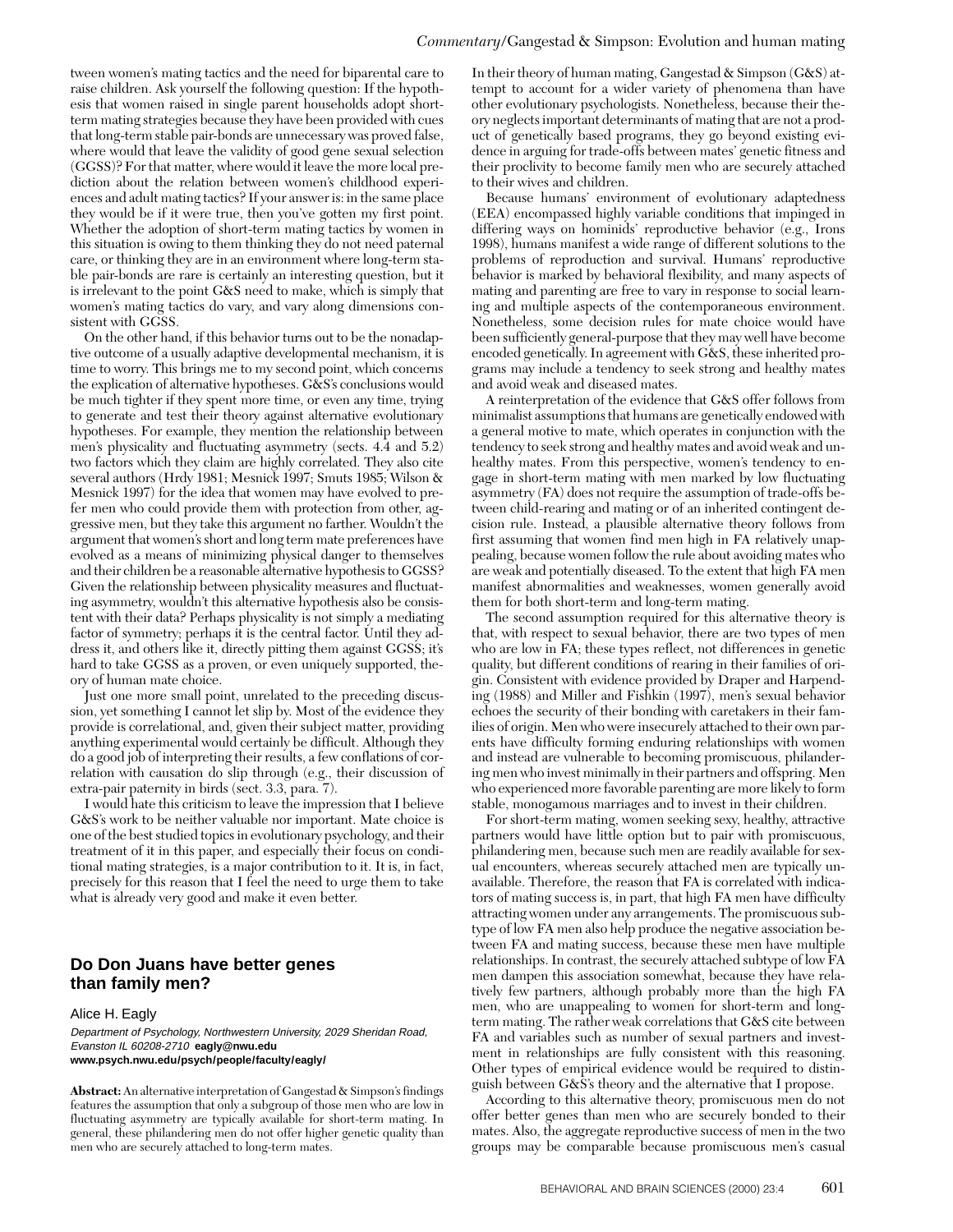## *Commentary/*Gangestad & Simpson: Evolution and human mating

matings with many women are balanced by bonded men's enhancement of the health and welfare of a single mate and her offspring, who are then more likely to survive. Moreover, a contingent genetic program driven by good genes selection does not underlie women's tendency to form short-term relationships with promiscuous men. Rather, women are interested in sexual affairs when their primary mateship is damaged, ordinarily because it is sexually or emotionally unsatisfying. Sometimes this damage follows from a woman's bad luck in attempting her primary relationship with a low FA man who has difficulty with long-term attachments. The cost-benefit analysis that then guides the sexual decision-making of women with damaged mateships would incorporate various considerations, including sexual desirability (low FA men tend to be sexually appealing) and ease of establishing short-term relationships (men from the promiscuous subgroup of low FA men tend to be available).

Other utilities guiding women's sexual decision-making would take into account the likely consequences of a sexual affair. These consequences may include being stigmatized in their community and alienating a long-term mate who contributes fathering and other valued resources to the family. These perceived utilities are constrained by social norms that govern family life and sexuality, which may differ for women and men. As Eagly and Wood (1999) argued, in societies in which men and women occupy distinctively different social roles, the sexes perceive different utilities and have somewhat different mating preferences. The mating preferences and behaviors of women and men are more similar when they occupy more similar positions in the social structure. More generally, the context for human sexuality is a community that establishes family roles, defines allowable sexual behavior, and specifies appropriate mate choices.

## **Human mating models can benefit from comparative primatology and careful methodology**

#### Agustin Fuentes

Primate Behavior and Ecology Program, Department of Anthropology, Central Washington University, Ellensburg, WA 98926-7544. **afuentes@cwu.edu www.cwu.edu/~primate**

**Abstract:** Conditional mating strategies and within-sex variation in mating patterns occur across a wide range of primate taxa. Attempts to model the evolution of human mating strategies should incorporate current primatological data sets and phylogenetic perspectives. However, comparisons between interview and questionnaire-based human behavioral data and observationally and experimental generated nonhuman behavioral data should be conducted with prudence.

Conditional mating strategies and within-sex variation in mating patterns are not unique to humans but are prevalent across a broad range of primate taxa, and the examination of these patterns is critical to modeling of the evolution of social organization. When searching for the set of behaviors apparent in any period of human evolution (such as the Environment of Evolutionary Adaptiveness, EEA, for example) a phylogenetic perspective across primate taxa will facilitate a robust set of hypotheses regarding the evolutionary sequences of current behavior (Rendall & DiFiore 1995). I applaud Gangestad & Simpson's (G&S's) attempt to model the variation and trade-offs that have molded human mating strategies over the course of our evolutionary history and to posit actual mechanisms for these strategies. This interest in variation in mating patterns and strategies is well in line with current reanalyses of mating systems across a number of taxa (Black 1996; Fuentes 1999b; Henson & Warner 1997). However, their primary reliance on human interview data and extrapolations from the avian literature ignores the diversity of primatological data relative to their inquiry and weakens their ability to effectively design evolutionary models. If we are to "understand the psychological architecture that guides social interactions" (Introduction) it is critical that the investigation include the available data from those organisms which are phylogenetically, physiologically, and behaviorally closest to our species.

In the target article, G&S suggest that good genes sexual selection (GGSS) and good parenting sexual selection are the main factors in the evolution of variation in human mating patterns. They rely heavily on basic behavioral ecological concepts of male and female sexual strategies (Buss & Schmitt 1993; Trivers 1972) and studies of fluctuating asymmetry (FA) in humans and birds to convey their hypotheses.

Data from recent primatological studies suggest that the traditional examination of male mating and parental investment has overlooked the wide and costly array of physiological and social mechanisms. Physiological studies on a wide range of primate species (see Berkovitch 1991; 1999, for a review) have demonstrated greater pre-mating investment on the part of males than previously considered (i.e., based on Trivers 1972). An examination of the physiological and social pre-mating investment mechanisms in primate males (including humans) would add to, and broaden G&S's model and could affect their assessments of male and female choice as it relates to parental investment (a major component of their conclusions).

Relying on fluctuating asymmetry as "the best available measure" (sect. 3.3) to test the Good Genes Sexual Selection model is overlooking data from primate studies. For example, Fox et al. (1999) reported lack of support for "good genes" hypothesis in mating patterns in a long-term study of orangutans in Sumatra. Extra-pair copulations (epc) in pair-bonded species are frequently examined in discussions of "good genes" models, yet G&S do not refer to the wide range of recent work on epc's in pair-bonded primates (Brockleman et al. 1998; Palombit 1996, 1999; Reichard & Sommer 1997). Interesting to note, the correlation between men's FA and extra-pair sex partners reported by G&S  $(r = -.17, \text{ sect.})$ 4.2) is rather low.

G&S utilize examples from studies on Zebra Finches and Barn Swallows to support their discussion of FA in humans. The metaanalysis (Moller & Thornhill 1998a) of FA on which G&S rely for their support of GGSS is heavily biased by avian and insect studies with only five mammalian species, and no primates aside from humans, represented in the data set. Given the wide differences in morphological adaptation across taxonomic classes, the usefulness of this comparative tool is debatable without the inclusion of additional mammalian studies.

A brief review of the primatological literature is of particular relevance to section 4.5 (Evidence for women preferring symmetrical men for their gametes). For example, the target article cites one study in which female macaques orgasm more frequently with dominant males (Troisi & Carosi 1998) for primatological evidence in support of the assertion that female orgasm favors more symmetrical males in humans. However, van Noordwijk (1985) demonstrated there was no consistent relationship between female orgasm and macaque male dominance, and recent work by G. Goldstein and myself also reveals a lack of correlation between female orgasm and male rank in macaques (unpublished data). Additionally, G&S rely on Bellis and Baker's (1990) reports of human epc's during peak fertility (based on interviews and questionnaires), but do not include data from field observations of other primates' epc patterns (i.e., Brockleman et al. 1998; Palombit 1996; 1999; Reichard & Sommer 1997).

There is a diverse and growing body of literature specifically regarding pair bonds, monogamy, and mating patterns in primates (see Fuentes 1999a; 1999b for reviews). There has also been a diversification in the literature concerning the evolution of human social organization, especially in regard to child rearing investment by nonparents and other aspects of social organization (see Bird 1999; O'Connell et al. 1999). The inclusion of primatological and human evolutionary literature would enhance G&S's attempts to model the causal factors behind human mating patterns and po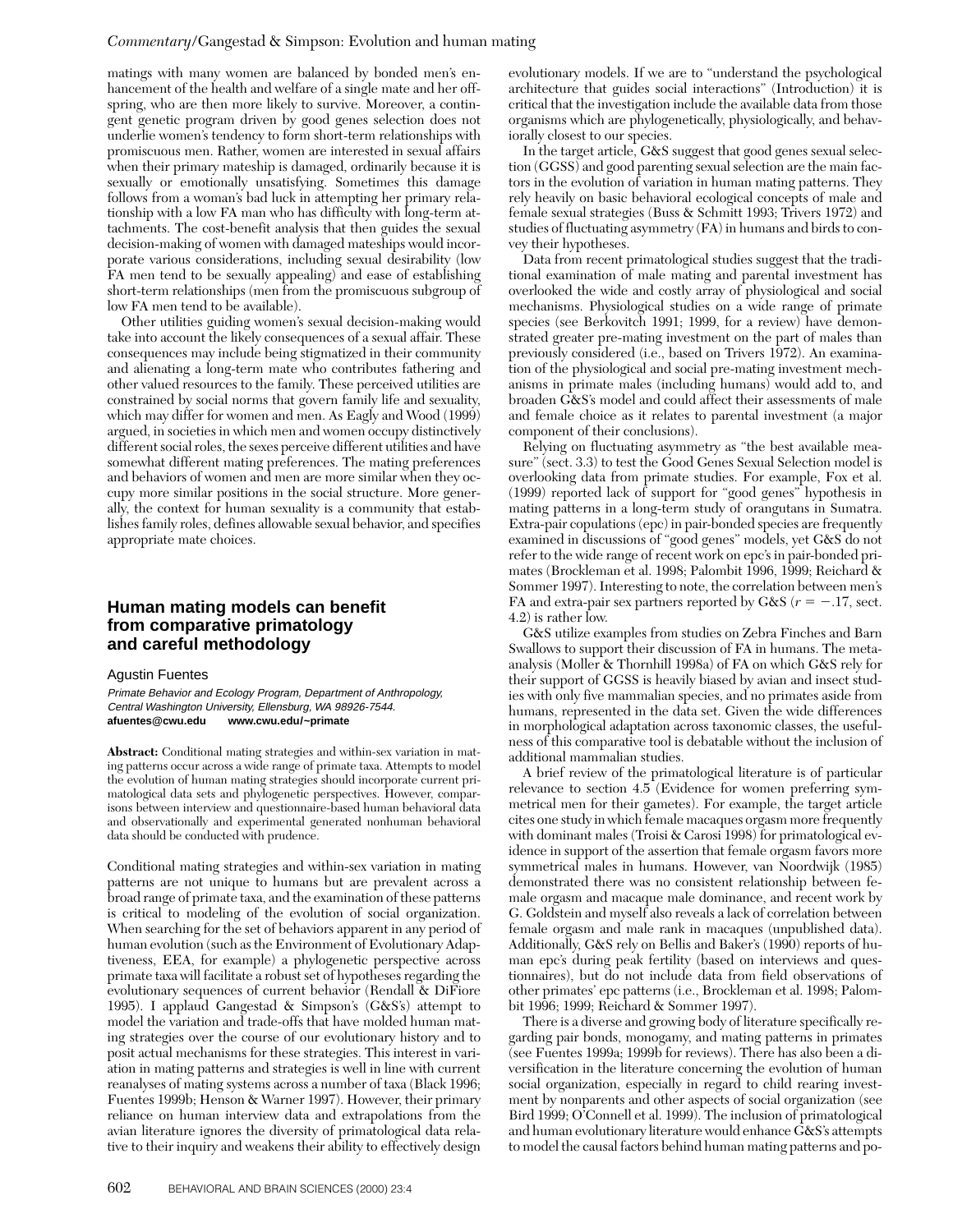tentially alter their conclusions. Their current focus on avian studies and human psychological research limits their applicability in a comparative evolutionary context.

Finally, I would add a word of caution from the perspective of anthropological methodology. G&S (and many others investigating human psychological evolution) rely heavily on interviews and questionnaires for their data on human behavior. However, they make direct comparisons to field and laboratory observations of nonhuman behavior as if the two data types were essentially equivalent. Care must be taken when conducting such comparisons. While expanding our data sets is beneficial, the confounding variables in the methodology of many human studies can make direct comparisons difficult (unless similar methodologies are used for human and nonhuman subjects, see Cords & Killen 1998; Mc-Dowell et al. 1999). Additionally, human focused studies need to consistently gather a wide range of information from across the human social and cultural continuum to assess accurately human mating preferences and strategies (see Yu & Shepard 1998).

While investigations, such as the target article, into current human mating patterns are important for modeling human evolution, successful models for mating strategies will need to incorporate a wider range of phylogenetically relevant data.

## **Sexual strategic pluralism through a Brunswikian lens**

Aurelio José Figueredo and W. Jake Jacobs Department of Psychology, University of Arizona, Tucson, AZ 85712. **{ajf; wj}@u.arizona.edu www.arizona.edu/~arg/**

**Abstract:** Genes controlling the choice of sexual strategy must be sensitive to critical environmental contingencies, including the presence of other strategically relevant genetic traits. To determine which strategy works best *for each individual,* one must assess both its environment and itself within that environment. Psychosexual development involves an assessment of sociosexual affordances, strategically calibrating optimal utilization of physical and psychosocial assets.

Many years ago, Sheffield et al. (1951) examined Mower (1938) and Hull's (1943; 1951) drive-reduction theory of reinforcement, reporting that male rats acquire an instrumental response when the sole consequent of the response is copulation with a receptive female. The rats were not permitted to ejaculate. Later work in this area reported that (1) mounting itself provided no reinforcement; (2) mounting and intromission somewhat better reinforcement; and (3) mounting, intromission, and ejaculation the best reinforcement in an instrumental situation (e.g., Kagan 1955). Upon reading the present article, we find ourselves, like Sheffield's rats, rewarded but not completely satisfied. To help produce a more fully rewarding state of affairs, we attempt to articulate the theory as we construe it and then try to flesh it out. We then invite the authors to correct any misrepresentations that we might have introduced.

Any given autosomal gene spends an average of half its history in a male and half its history in a female body. The fact that its expression is constrained by its environment, including other genes, suggests that an autosomal gene may be expressed in one way in a female body and another way in a male body. Assuming that there exists a gene or set of genes we might term Sexual Strategy Regulator Genes (SSRGs), identical SSRGs could have unique expressions when contained in male and female bodies. Furthermore, many other characteristics of that body may also be relevant.

We highlight these genetic interactions because some of the documented correlates of the alternative sexual strategies described by Gangestad & Simpson (G&S) are troubling. For example, of the mediators listed for the effect of Fluctuating Asymmetry (FA) on sexual attractiveness, and indirectly on optimal selection of sexual strategy, only Social Dominance is a plausible

behavioral reaction contingent on FA. Body Mass and Physicality are biological traits that, although influenced by FA, are not exclusively attributable to FA. Some of the documented correlates of the proposed conditional sexual strategy are therefore traits that could be independently inherited and are not necessarily produced by FA. We therefore suspect that behind the current discussion, focusing primarily on direct and indirect effects of FA, lurks a more inclusive theory. Any hypothetical SSRG that controls the choice of sexual strategy must be sensitive to critical environmental contingencies, including the presence of other strategically relevant genetic traits, such as FA.

The genetic basis for the strategic pluralism proposed in G&S may therefore represent a conditional adaptive strategy involving elements of reactive heritability. Although behavioral ecologists have specified the functional requirements of conditional strategies, the proximate mediation of such an adaptation is not well specified. One common metaphor is the "developmental switch," an ethological mechanism, analogous to imprinting, in which a specific environmental contingency directly triggers an innate releasing mechanism for the conditional strategy. This kind of "push-pull, click-click" mechanism was historically favored by ethologists and behavioral ecologists to avoid conjecture about mental faculties (cf. Tinbergen 1950). Although such simple mechanisms might exist in less complex species (e.g., insects; cf. Thornhill & Alcock 1983), there also exist well-established mechanisms of behavioral development in complex vertebrate animals (e.g., humans) that can plausibly produce the functional equivalent of a conditional developmental strategy.

Unlike classical learning theories (Hull 1943; Spence 1956), wherein conditioning unconsciously reinforces associations between stimuli and responses, cognitive learning theories (e.g., Brunswik 1952, 1955; Tolman 1925) suggest that an organism learns the relative efficacy of various responses, representing alternative means to a desired end. Through interactions with the environment, an organism establishes a hierarchy of alternative ("vicarious and intersubstitutable") responses based on experience with the relative ecological validities of alternative means for producing a given distal achievement (cf., Petrinovich 1979), which assess the relative efficacies of various biologically prepared adaptive strategies. Learning need not be totally *de novo,* but is instead based on evolved behavioral programs (e.g., human language acquisition; see Pinker 1994; see also, Garcia & Ervin 1968; Garcia et al. 1974; Mayr 1974; Seligman 1970; Seligman & Hager 1972; Waddington 1957).

Because interaction with the environment determines which behavioral strategy works best for each individual, other individual differences also matter. An individual not only assesses its external environment, but also assesses itself within that environment. Gibson (1979) refers to similar transactional contingencies as *affordances.* Psychosexual development involves a self-assessment of sociosexual capabilities and opportunities, calibrating optimal utilization of physical assets such as size, strength, health, and attractiveness, as well as psychosocial assets such as intelligence, self-efficacy, social skills, personality, and socioeconomic status and/or prospects (cf., Hunter & Figueredo 2000). Individual differences in self-assessment also play a major role in which of the available strategies is implemented.

Figueredo et al. (2000) recently applied this framework to address the ultimate causes of adolescent sex offending behavior by proposing a Brunswikian Evolutionary Developmental (BED) Theory, wherein an inability to use mainstream sexual strategies lead an individual to develop deviant sexual strategies. Because some adolescents suffer psychosocial problems and consequent competitive disadvantages in the sexual marketplace, sex offending behavior may represent the culmination of a tragic series of failing sexual and social strategies, leading from psychosocial deficiencies to sexual deviance, thence to antisocial deviance, and finally to sexual criminality. When indirect means of sexual competition fail, more direct means are selected (Thornhill & Thornhill 1992).

By analogy, the proximate mechanism implied in G&S is that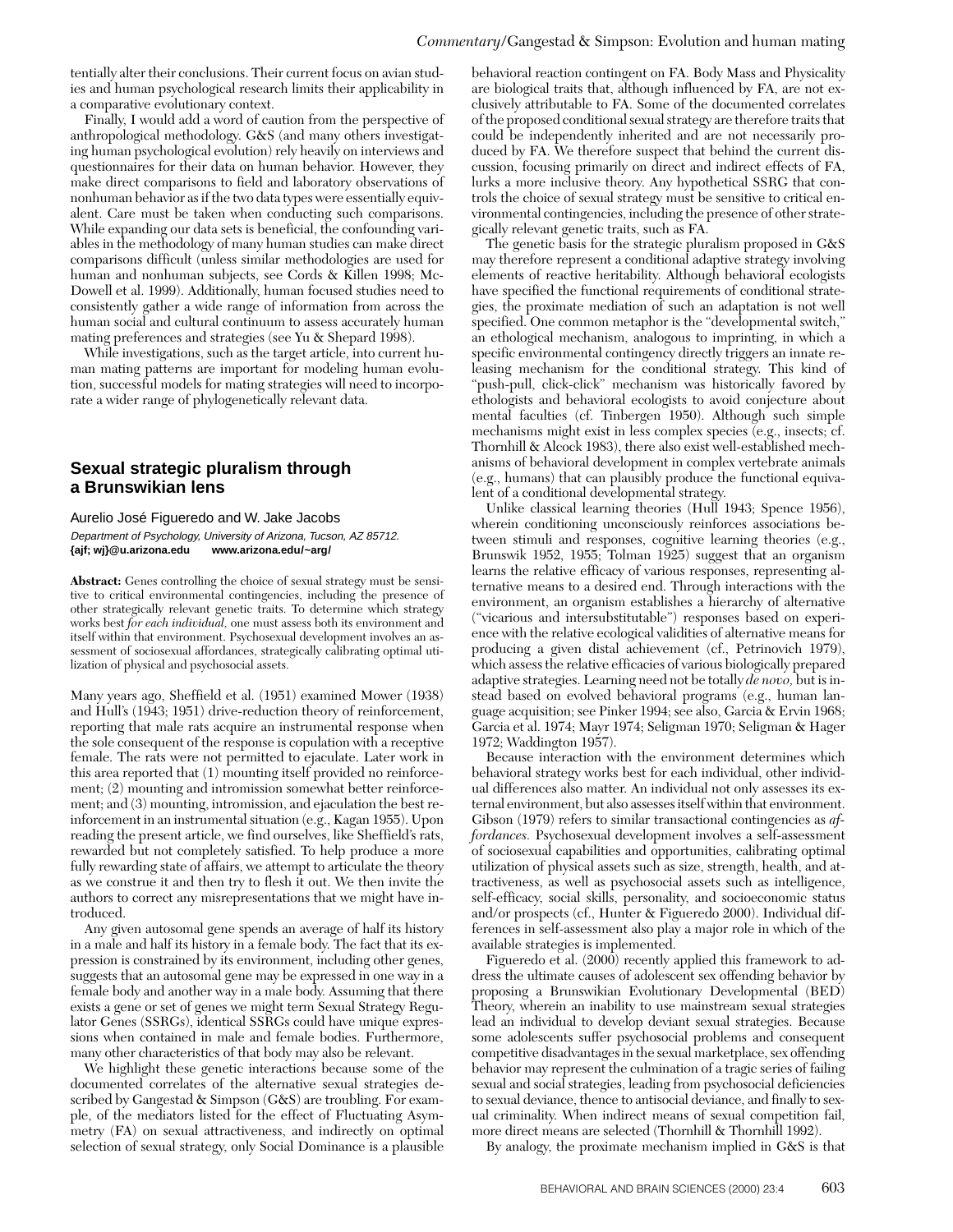noncoercive mate diversification strategies are developmentally selected by individuals who are supernormally endowed with certain sexually attractive attributes, such as men low in FA (reflecting high pathogen resistance) and women low in WHR (reflecting high fecundity). Such sex-specific factors alter the relative costbenefit ratios of mating effort with respect to parental effort in these individuals, thus biasing their Gibsonian affordances. Buss (1994b) and G&S might therefore both be right. Buss writes about desire; G&S write about behavioral strategies. Although appearing in conflict, the models hold for their different domains.

We have presented many complex ideas in very few words. If the authors disagree with our representation, we invite them to show us where we have gone wrong.

## **Sweet savage love: FA, BO, and SES in the EEA**

Edward H. Hagen<sup>1</sup> and Nicole Hess

Department of Anthropology, University of California, Santa Barbara, CA 93106. **hagen@sscf.ucsb.edu www.anth.ucsb.edu/faculty/hagen**

**Abstract:** Proxies of mate value must be evolutionarily salient. Gangestad & Simpson (G&S) have made a good case that fluctuating asymmetry is an important proxy of male mate value that correlates well with genetic and developmental quality. The use of financial variables as proxies for male investment ability by Gangestad, Simpson, and virtually every other investigator of human mating in evolutionary perspective, is, however, more problematic.

Complex, cognitive adaptations evolved to solve problems encountered in the small, kin-based groups that characterized the human environment of evolutionary adaptedness (EEA). The EEA concept is not only logically necessary when studying adaptation, but also provides a badly needed guide to both the probable domains of human decision-making as well as – importantly – the cues that are likely to inform these decisions. Gangestad & Simpson make skillful use of this powerful tool to achieve striking results. Faces and bodies were indisputable features of the EEA, and could potentially have yielded a richly informative dossier on an individual's past and present health, status, fighting ability, economic productivity, parenting ability, and genetic quality. The challenge is to discover those cues that natural selection could plausibly have relied on to "read" this dossier.

One metric, fluctuating asymmetry (FA), is computationally tractable and is reliably associated with both health and genetic quality in a number of species. It is therefore possible that adaptations have evolved to assess FA as a proxy for health and genetic quality – both significant aspects of mate value, among other things. Importantly, consistent with this hypothesis, FA has been found to be a component of human male facial attractiveness. We are particularly impressed with the finding that women in the fertile phase of their reproductive cycle are able to detect olfactory correlates of male FA. If women are indeed detecting cues of genetic quality, this would suggest that *all* women are monitoring their environment for the highest quality genes during the fertile phase of their cycle, an even stronger endorsement of good genes sexual selection than the conditional mating strategies posited by G&S. Alternatively, because bacteria contribute significantly to human scents (e.g., Gower et al. 1994), and because low FA males may have fewer or different bacteria than high FA males, it is possible that women in the fertile phase of their cycle may prefer the scent of low FA males for reasons other than harvesting good genes. If women were more vulnerable to bacterial infections and toxins at this time (perhaps owing to the increased rates of copulation that might be associated with the increased probability of conception; see, e.g., Wood 1994, p. 310), then they could have evolved to modulate their vigilance across the menstrual cycle. This and other alternative hypotheses need to be ruled out.

The conditional mating strategy hypothesis proposed by G&S relies heavily on a comparison between good genes versus male investment; it is therefore critical that proxies for the latter be as evolutionarily plausible as proxies for the former. Unfortunately, this is not the case. Future earning potential and family SES are, at best, weak proxies for male investment ability. Money in its present form is a distinctly modern invention that did not exist in the EEA.2 In addition, animals have generally evolved to heavily discount the future, and family resources are often unequally distributed among offspring (e.g., Daly & Wilson 1980; Hagen et al., submitted). Important to notice, economic resources are only one of many forms of male investment that also include protection of the mother and children, territorial defense, childcare, child education, and social resources (see, e.g., Hewlett 1991; 1992). We recognize that the use of financial proxies for male investment ability is utterly standard in the human mating psychology literature, so our criticism is not aimed at G&S in particular. However, when significant correlations with a genetic quality proxy are contrasted with nonsignificant correlations with male investment proxies (e.g., in sects. 4.2, 4.5.1, and 5.1), and these within-sex contrasts are critical for the hypothesis, it is especially important that all proxies be convincing as reliable indicators of their respective mate value components *in the EEA.*<sup>3</sup>

One source of evolutionarily salient cues of male mate quality is women's mating fantasy literature, that is, romance novels (Symons et al. 1997), a genre that accounts for nearly half of all paperbacks sold in the USA (Gorry 1999). In a recent survey of 45 popular romance novels, Gorry (1999) found that traditional proxies for male investment ranked fairly low. Only 19 heroes in the 45 novels were wealthy, and 10 were actually poor! Although 25 heroes held a high status rank or occupation, 5 had a low status occupation, and 16 were social outcasts. Very few were described as industrious (12) or ambitious (6), and three did not even work.

However, male willingness to invest is clearly central to *all* romance novels surveyed. The hero is unfailingly described as obsessed with the heroine, and the plot inevitably revolves around the heroine's ultimately successful attempt to establish an exclusive, long-term romantic relationship with the hero. What qualities, then, do heroines (in novels) uniformly seek in heroes? G&S found that physical and social dominance mediate much of the relationship between FA and men's sexual history.<sup>4</sup> Gorry found that similar qualities, physical and social *mastery,* were universal characteristics of romance heroes. If these qualities merely indicate good genes, then why are heroines so keen to marry men that possess them?

It is interesting that low FA men are more willing to offer physical protection to their mates. We believe ethnographic accounts of conflict and violence in small scale, kin-based societies indicate that this form of investment is both valuable to females and children and potentially more costly to males than G&S allow (e.g., Asch & Chagnon 1975; Chagnon & Bugos 1979; Gardner 1964). More generally, we predict that cues of physical and social mastery will prove to be more evolutionarily (and thus psychologically) relevant indicators of male investment ability than are the usual financial variables, and their use would facilitate the parceling of male mate value into its genetic and investment components.

Finally, with the exception of some ad hoc speculation on associated personality traits, G&S fail to provide evidence that female variation in sociosexual orientation reflects adaptive decisionmaking on the part of women. Despite a brief qualifying footnote, they also appear to favor the view that women engage in shortterm mating primarily to obtain good genes, a view they support theoretically by citing the animal behavior literature on mating patterns and markers of heritable fitness. However, there is also a sizable animal behavior literature on nuptial gifts – tit-for-tat exchanges of resources for mating opportunities (see, e.g., Stanford 1998, p. 202; Vahed 1998) – and abundant behavioral evidence that human females also engage in short-term mating in exchange for resources. Prostitution is widespread cross-culturally (e.g., Bullough & Bullough 1993; Burley & Symanski 1981) and ethno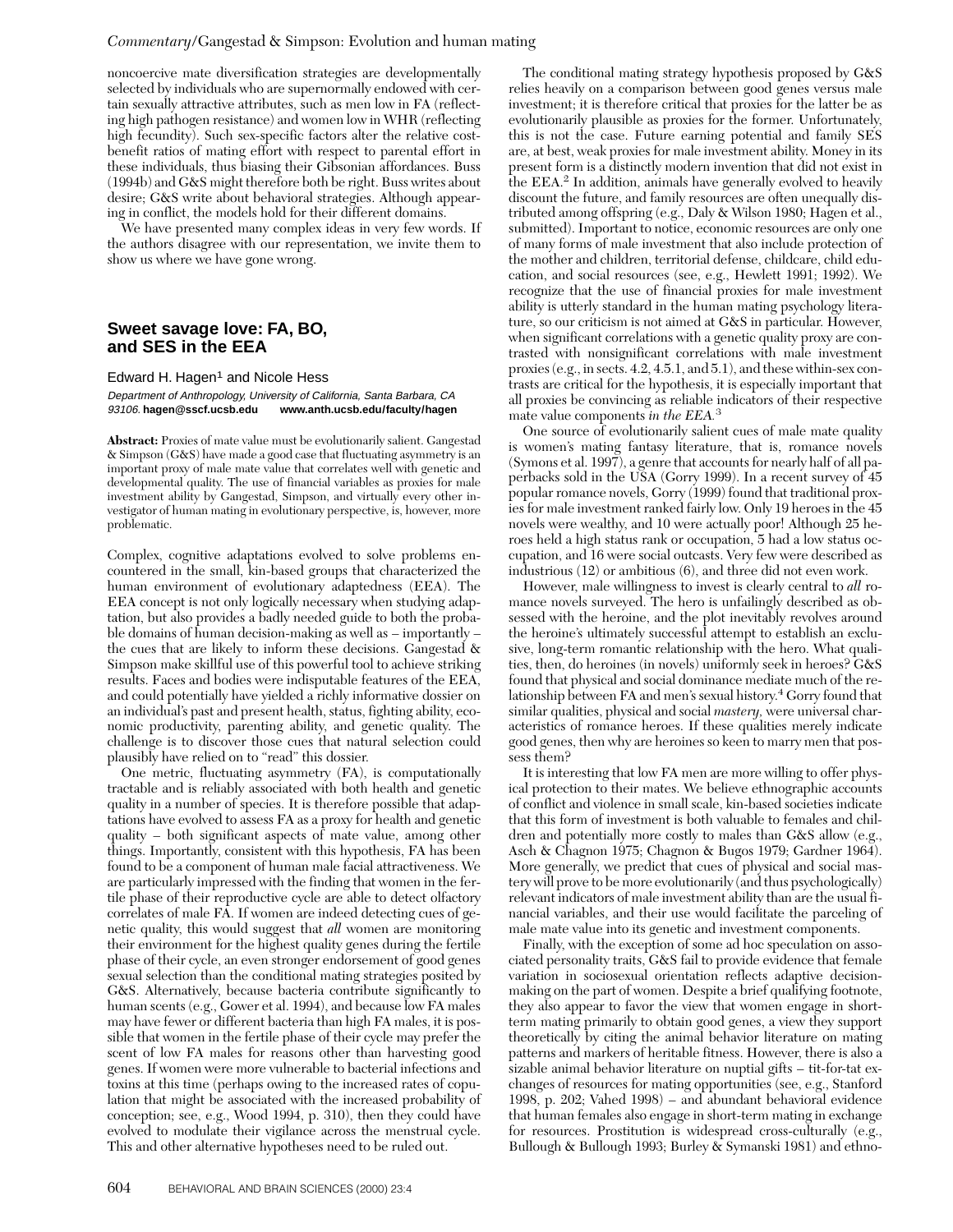graphic evidence suggests that exchanges of meat for sex also occur (e.g., Kaplan & Hill 1985).

These reservations aside, G&S have made a solid case that FA, and by implication good genes, are a component of male mate value and that, as a consequence, men and women predictably modify their mating behavior in response to both within population male variation in this trait, and to between population variation in parasite loads. This is a significant contribution to the nascent literature on conditional mating strategies in humans (e.g., Bereczkei et al. 1997; Hewlett 1991; Waynforth & Dunbar 1995).

#### NOTES

**1.** Address correspondence to the first author.

**2.** Although many small scale societies involved in nonmarket economies employed some form of money, many did not. Where money was used, it often had attributes that modern money does not (e.g., personal or spiritual qualities). None of these forms of money possessed all the features of currencies used in modern, state-level societies (e.g., liquidity; see, e.g., Dalton 1965).

**3.** It is also important that if failure to find correlations is evidence in favor of the hypothesis, then the probability that a type II error has been avoided must be determined.

**4.** Gangestad & Simpson also appear to assume that the total number of lifetime partners for low FA men is purely the result of female choice rather than male coercion.

## **Conditional mating strategies are contingent on return from investment**

Elizabeth M. Hill

Department of Psychology, University of Detroit Mercy, Detroit, MI 48219- 0900. **hillelm@udmercy.edu www.udmercy.edu/psychology/Faculty/Hill.html**

**Abstract:** Gangestad & Simpson present an evolutionary functional analysis of mating strategies. This commentary interprets their argument using a central concept from life history theory, return from investment. Incorporating return from investment allows further specification of costs and benefits from short-term mating in women as well as men and in ecological settings of high environmental variation in mortality and resource availability.

Gangestad & Simpson (G&S) present an evolutionary analysis of conditional mating strategies in men and women, using a cost/ benefit approach. Maintaining that the most advantageous strategy for humans in most situations is devoting effort to long-term mating and parental investment, they clarify the conditions where the benefits of short-term mating might exceed the costs. This extension is an important contribution to the area. They assert that our key adaptation (sect. 2.4, para. 4) is a "set of decision rules about when and how to allocate reproductive effort wisely and contingently."

I will interpret their proposal in a broader framework of life history theory, in order to elaborate on the role of effort allocation as a basis for gender differences and environmental effects on strategy. Gangestad & Simpson employ the general concept of tradeoffs in effort expenditure. Tradeoffs apply to choices between somatic effort (own growth and maintenance), mating effort (attracting mates), or parental/nepotistic effort (caring for offspring or kin) (Roff 1992; Stearns 1992). One central concept in life history theory, *return* from investment, could be incorporated more thoroughly here. The shape of the relationship between investments and return in fitness (the return curve) is not known for humans. For most animals, we assume that the curve for return from parental investment (PI) is logarithmic, with an initial increase, then a point of diminishing returns (Clutton-Brock 1991; Horn & Rubenstein 1984; Trivers 1972). Hill and Low (1992) used return curves to illustrate conflicts of interest between men and women on termination of parental investment in a specific off-

spring, under various conditions. The same common denominator can be used to address gender differences and the effect of differing environmental conditions. This optimality approach provides insight into selective pressures on behavioral and mental mechanisms that comprise adaptive strategies, but it does not imply that mechanisms would operate optimally under current conditions in industrial societies.

Three environmental factors (value of parental investment, female independent access to resources, and parasite load) are mentioned by Gangestad & Simpson. There is extensive previous work on the role of ecological factors in human mating systems and reproductive decisions (Borgerhoff Mulder 1992; Chisholm 1993; Draper & Harpending 1982; Lancaster & Lancaster 1987; Low 1993; Wilson & Daly 1997). Mating systems (e.g., monogamy, polygyny, extended familism with short-term mating) vary across societies according to ecological factors such as mortality rate and causes, and resource distribution and defensibility (uniform, unequal, or unpredictable). In some settings for some individuals, the return is greater for investment in kin than would accrue from investing in one's own mating. A comprehensive model of reproductive strategies must account for all of these possibilities.

Considering return from PI would simplify the discussion (sect. 5.5) of mortality rates and pathogens. If the major sources of mortality are not preventable by PI, such as infectious epidemics, then there may be less return from PI. Similarly, if future resources are highly unpredictable, investment in self (and thus future mating) is less beneficial than current PI, on average (cf. Hill et al. 1997). Also, return from PI is synonymous with the "value of parenting" (sect. 5.7.1). Researchers have interpreted short-term mating strategy in terms of the lower return from PI in an unpredictable environment (Chisholm 1993; 1996; Hill et al. 1994; Weinrich 1977).

G&S conclude that ecological factors shape the behavior and distribution of females, whereas male behavior results from adaptation to the task of monopolizing females (sect. 6), which is the case for various animals (Emlen & Oring 1977). Their analysis of the costs and benefits of strategies for men and women is thus not parallel. The analysis for men is much more complete. An analysis for women as rich as that for men would involve first examining how women's personal characteristics (age, health, physical attractiveness, socioeconomic resources) affect the costs and benefits of various strategies. Second, given individual differences among women in optimal strategy, the criteria for optimal choice of male mates could be analyzed. The authors delineate developmental factors in choice of strategy for men. However, they appear to assume that all women face fairly equivalent constraints. Of course, variation in human female reproductive success is much lower than for men, but it is not zero. One's own personal characteristics and environment affect the probable return from a strategy.

In section 4.1, the authors report their finding that women's asymmetry measure was not correlated with their number of sex partners (nor to body mass, physicality, or social dominance, sect. 4.4), but number of partners is not the most relevant currency. Clearly, women will not "convert intrasexual competitive advantages into increased number of mates" (sect. 4.1), but women should convert these advantages into increased reproductive success (e.g., offspring survival or quality of mate). The factors that affect women's standing in intrasexual competition (such as age, which affects women's probability of marriage and remarriage; see Hill & Low 1992) should enter into optimal decision making on short and long-term strategies.

When either sex is choosing mates for long-term partnership with high parental effort, important mate criteria include reliability, longevity, trustworthiness, and cooperation (see Buss 1989). When men are choosing women for short-term mating, they would be optimally designed to prefer women who would successfully invest effort in a potential offspring, that is, women who are healthy enough to invest in a pregnancy now (vigor, vitality, and sufficient body fat), who also have adequate resource support for rearing a new child, either from family or from their own resources (young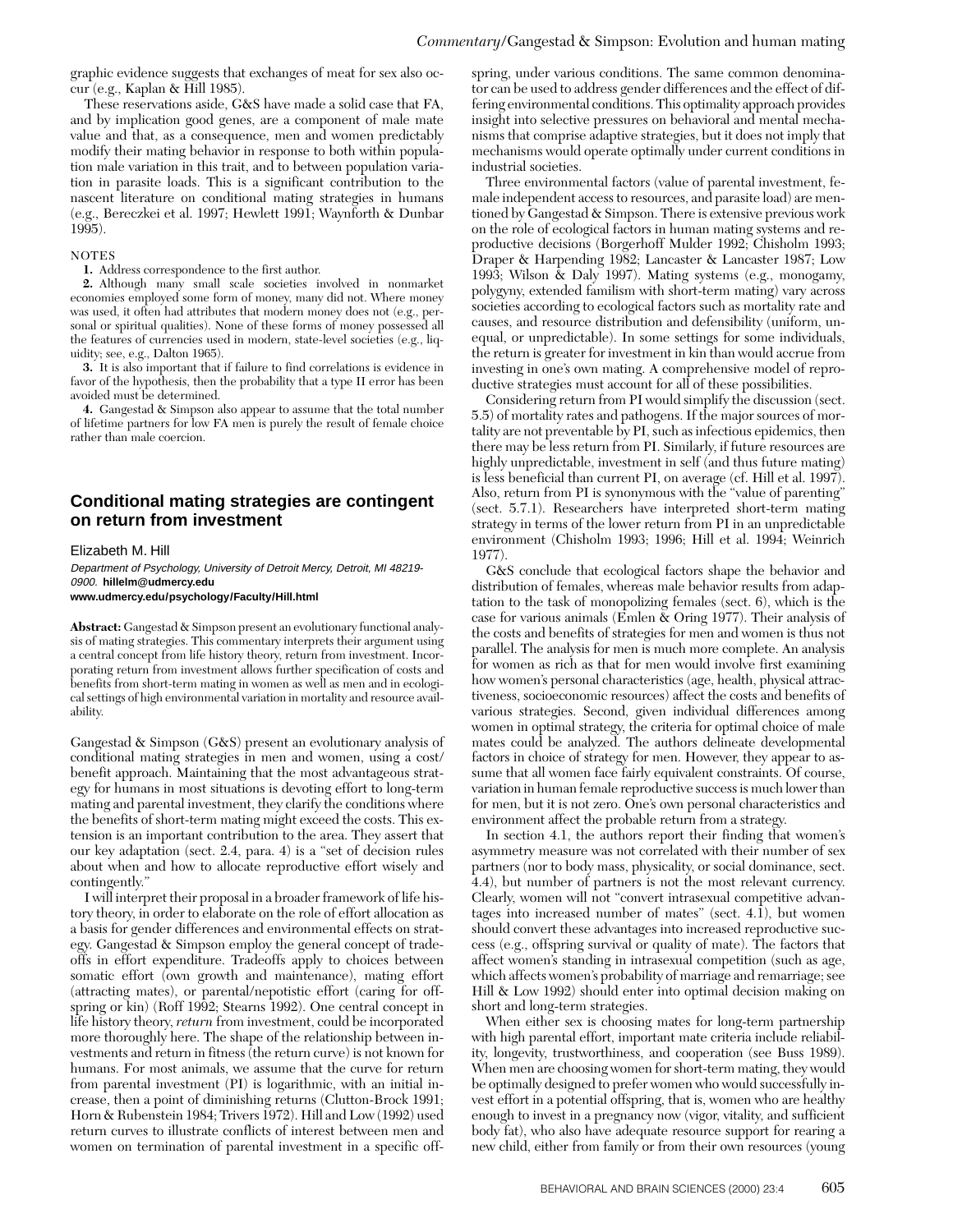## *Commentary/*Gangestad & Simpson: Evolution and human mating

women still living with parents, women with stable marriages to less valuable mates, or older independent women).

The kind of complex analysis that is necessary is exemplified when G&S compare mate choice for women stratified by degree of sociosexuality; examining preference for male symmetry when choosing short-term partners (sect. 4.5.3). Here they break down characteristics of the chooser and then analyze mate choice with female strategy in mind. This procedure illustrates their thoughtful approach, but the comparisons could benefit from grounding in a broader theory that extends to both genders and myriad environmental settings.

## **Are rigorous evolutionary histories of human mating possible?**

#### Harmon R. Holcomb III

#### Department of Philosophy, University of Kentucky, Lexington, KY 40506-0027 **holcomb@pop.uky.edu**

**Abstract:** Critics of evolutionary psychology object that it is not rigorous science compared to other evolutionary science. Advocates reply that it is rigorous science, and that the critics are uninformed. Still, informed people having opposing preconceptions of what counts as rigor may reach opposing evaluative conclusions. I shall clarify the very idea of rigorous evolutionary histories in relation to the basic objection that "evolution without history" is not rigorous.

Laudan's (1998) model of knowledge development helps clarify the justificatory relationships between the aims, methods, and theories of a science as its research tradition changes. In a rigorous science, aims A will justify methods M and harmonize with theories T, methods M will justify theories T and exhibit the realizability of aims A, and theories T will constrain methods M and exemplify aims A. This model yields a broader conception of rigor that characterizes scientific success than "employs rigorous methods" or "meets high standards" or "strictly follows the rules." Another virtue is that it focuses on piecemeal scientific change in which, given points 1 and 2 in time, the components can change gradually piece by piece rather than holistically, that is, in Kuhn's terms "either you are converted to evolutionary psychology by Gangestad and Simpson or you are not." Instead of paradigm debate as wholesale, unintelligible changes in world-view, we focus on rationally argued changes from A1 to A2, M1 to M2, and T1 to T2. Most philosophers of science find Laudan's model superior to Kuhn's holistic model.

Laudan's model readily applies to the Gangestad & Simpson (G&S's) target article. Let A1, M1, and T1 designate the research tradition in the field at time *t1* prior to their own research. At the present time *t2,* their research advances the tradition to consist in A1, T2, and M2. They endorse the original aim A1: "In the evolutionary approach one tries to understand psychological design . . . by identifying plausible constraints from selection pressures during evolutionary history." They modify theories T1 of human mating to encompass theories T2: sexual selection theory incorporates trade-offs between good-provider and good-genes selection to explain within-sex variation in mating tactics; selection produced mixed strategies conditional on environmental circumstances and cues; and so on. They also seek to modify methods M1 to expand to M2, using three basic methods already in M1. They used the behavioral genetics and population genetics method to measure heritability, genetic variance, and the forces of mutation and selection. They used the comparative method to test good-genes selection via meta-analyses of measured fluctuating asymmetry in nonhumans and humans. They used the reverse engineering method, based on inferences to "designing" selection pressures from apparent psychological design, to predict psychological preferences. They tested these predictions about the relative roles of good-genes and good-provider selection and about between and within population differences in mating tactics.

The well-known critique from phylogeny is best expressed using Laudan's model. The central aim of evolutionary psychology A1 explicitly commits the field to providing evolutionary histories, but because phylogenetic information is omitted we are given "evolution without history." Let us grant that G&S carried out methods M2 in a rigorous manner as compared to other researchers in the field, that M2 improves on M1, and T2 improves on T1. Still, in the absence of phylogenetic information, M1 and M2 are insufficient to justify T1 and T2, and neither M1 nor M2 can realize the aim A1. We currently lack the right kind of evidence to justify evolutionary psychology's theories, to make its explanations worthy of belief, and to realize its central aims. Because such evidence is not likely to be forthcoming, especially since behavior leaves no fossils and the phylogenetic record on humans is silent on key research topics, rigorous evolutionary histories in human psychology are neither actual nor possible.

This general critique can be expressed in ways that make contact with specific details in the target article. First, the findings based on population genetics methods M2 do give evidence that selection occurred. But to demonstrate something about the character and strength of good-provider and good-genes selection that can pry apart their relative roles in past selection, we need phylogenetic information about the character and extent of variation in ancestral forms. In order to assess whether the postulated mating strategies and tactics are adaptations, we must know which mating traits are primitive or derived, whether a trait is ancestral within a clade, whether it evolved in single lineage, or whether its presence is the result of convergence among lineages.

Second, findings based on the comparative methods M2 are conjectural even if we grant that the mind evolved by selection. Unless a trait is derived within a lineage, it cannot be an adaptation; yet cladistic methods were not used to reconstruct primitive and derived traits. Claims to have identified an adaptation are strongest if there is more than one independent evolutionary origin associated with comparable selective regimes. Historical variables for rates of evolution, ancestral environments, and branching of lineages are needed to construct the course of evolution. Natural selection is a mechanism governing the course of evolution, not the cumulative results of evolution directly. It follows that an "evolution without history" approach, which examines cumulative results only, cannot succeed in showing that specific strategies were selected for which explain the specificity of apparent psychological design.

Third, findings based on reverse engineering methods M2 cannot rule out a host of rival selectionist hypotheses. A trait perpetuated by one form of sexual selection is potentially subject to all forms: male preferences for females, female preferences for males, male-male competition for mates, and female-female competition for mates. Females should prefer the scent of males who win male-male contests based on phenotypic outcomes of good genes, but lower ranking females might prefer the scent of males who avoided male-male competitions to minimize risks of injury and lowered social status. Given that men's evolutionary role as hunters and warriors against other groups gave them the power to persuade, coerce, and rape females in their own group, variation in female tactics of short-term mating and extra-pair copulations should depend on how often ancestral males could force females to have sex regardless of female preferences, and female preferences could then be constrained by male power to take for granted that females will often have multiple mates. The fitness-enhancing value of these tactics could also be affected by their age (because reproductive value varies with age), number of previous partners, number of previous births, the female's social status, and future reproductive prospects. We could use such points to construct a number of competing hypotheses.

Typically there are two or more historical routes from a past population composition to a present one. So, tracing current functions of current traits cannot tell us which is the correct route.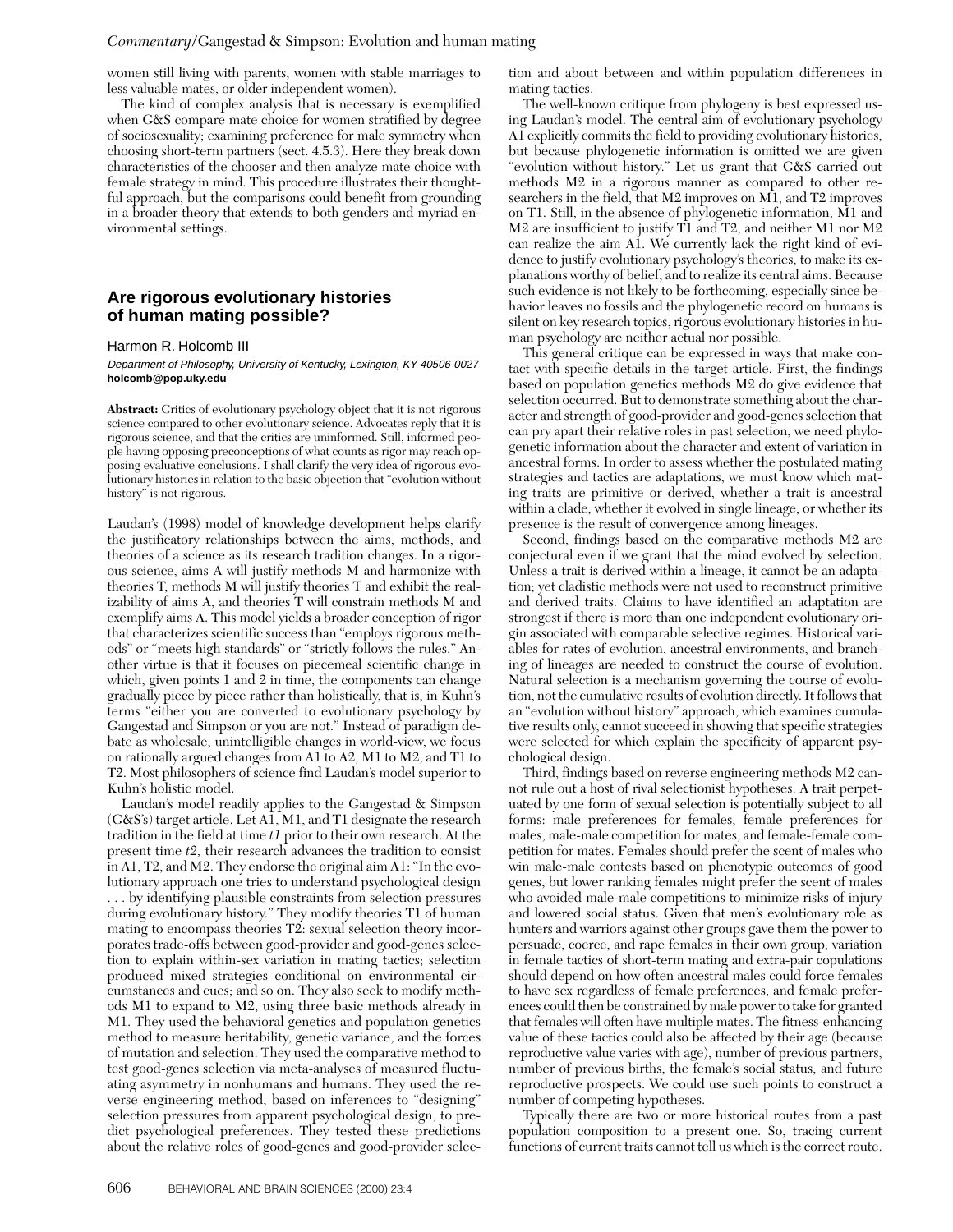Instead of the vague EEA concept, which compares selective pressures in only two environments (modern and ancestral  $=$ Pleistocene), we need a detailed chronology that reaches deeper into our hominid and primate ancestry to know which sequences of ancestors, environments, and alternative phenotypes are the proper focus of inquiry for which traits.

## **Dynamical systems and mating decision rules**

Douglas T. Kenrick, Norman Li, and Jonathan E. Butner Department of Psychology, Arizona State University, Tempe, AZ 85287-1104. **douglas.kenrick@asu.edu**

**Abstract:** Dynamical simulations of male and female mating strategies illustrate how traits such as restrictedness constrain, and are constrained by, local ecology. Such traits cannot be defined solely by genotype or by phenotype, but are better considered as decision rules gauged to ecological inputs. Gangestad & Simpson's work draws attention to the need for additional bridges between evolutionary psychology and dynamical systems theory.

What would the world look like if women were as unrestricted as men? Attraction patterns in male homosexuals are in many ways similar to those of heterosexual men. Both, for example, emphasize attractiveness over status and both change preferences from relatively older to younger partners with age (Bailey et al. 1994; Kenrick et al. 1995). But homosexuals' partners are, on average, as unrestricted as they are. Gay men who contracted AIDS during the 1980s had an average of 1,100 partners, and those without AIDS had several hundred (Michael et al. 1994). In contrast, the mean lifetime total for heterosexual males is 12; most men having fewer than 5 (Michael et al. 1994; Smith 1994). But over 70% of men accepted a female stranger's invitation for sex in one field experiment, suggesting things might change if heterosexual men had more offers (Clark & Hatfield 1989). Such statistics support Gangestad & Simpson's (G&S's) conclusion that men gauge their levels of restrictedness to women's. The majority of men, free of temptations offered by female strangers, marry and remain faithful to their wives (Michael et al. 1994).

We have used computer simulations to study how decisionrules of one sex affect mating decisions made by the opposite sex. Figure 1 depicts an initial arrangement in one such community. We estimated initial numbers of restricted and unrestricted individuals from published data indicating 67% of college women and 42% of men desire only one sexual partner for the remainder of their lives (Miller & Fishkin 1997). We also surveyed students about thresholds required to change restricted individuals to unrestricted behavior, and the converse. Students estimated that individuals of both sexes would favor their original strategies, and that it would be more difficult to change women than men from restricted to unrestricted, and vice versa. Thus, a woman playing a restricted strategy would remain restricted unless 78% of local men were unrestricted, whereas a man would change from restricted to unrestricted if 63% of local females were unrestricted.

These communities are arranged so individuals' mating decisions are affected by decisions of contiguous individuals of the opposite sex (thus indirectly affecting same-sex neighbors). When those differential decision rules are applied, and interactions iterated over several rounds, the community depicted in Figure 1 moves toward the stable state in Figure 2. We ran this simulation 100 times, randomly changing initial locations of restricted and unrestricted individuals. In one instance, the whole community ended up restricted; in all others, the result was a mixed, but spatially organized, arrangement in which a minority pocket was segregated from a majority (as in Fig. 2). Such stable organized patterns, in which local majorities draw in neighboring cells, are ubiquitous in networks of all kinds, and mirror many natural systems.



Figure 1 (Kenrick et al.). Initial distribution of restricted (open circles) and unrestricted (solid circles) males and females in a neighborhood. Males and females check with contiguous members of the opposite sex in deciding whether to change or remain with current strategy.

Thinking in dynamical terms draws attention to a point often made by evolutionary and/or personality psychologists – that a "trait" is not a rigid locked-in setting, but a variable decision-rule keyed to the environment. An individual predisposed towards unrestrictedness, for example, may act restricted in contexts where opportunities disallow unrestricted behavior, and vice versa. Consider what happens to the system depicted in Figure 1 if females used a male decision-rule for change (see Fig. 3). Note that, at the



Figure 2 (Kenrick et al.). Stable equilibrium in neighborhood after five rounds of interaction.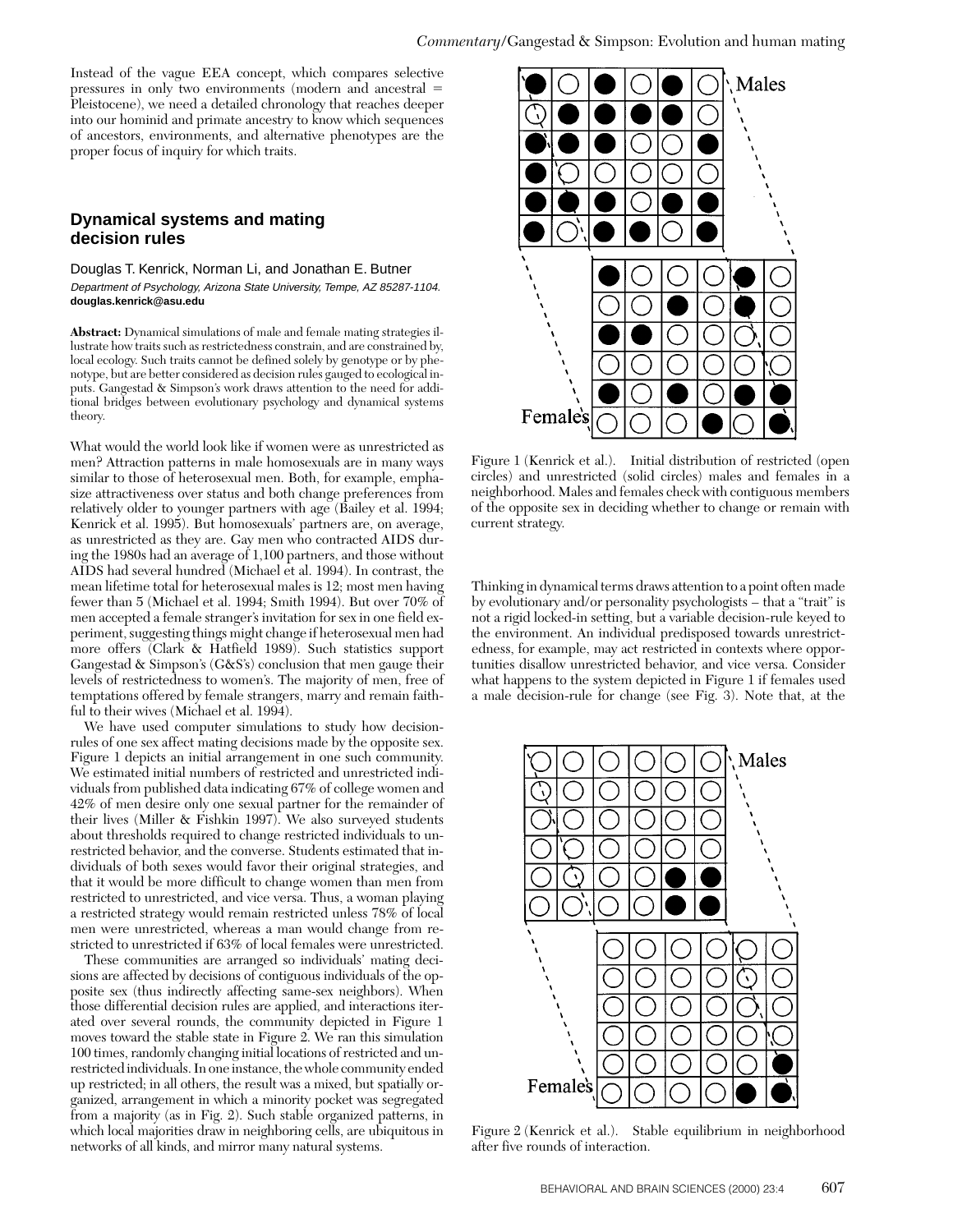

Figure 3 (Kenrick et al.). Stable equilibrium with same beginning strategies as in Figure 1, but with females using male decision rules.

"genotype" level, males did not change their "traits" in any way, but their behavior was phenotypically very different when local females adopted different decision rules.

A key point implied by a dynamical analysis is that "restrictedness" need not be locked in at birth, or by early experience, but could be a decision-rule shared by all individuals of a given sex, manifesting itself in different overt behaviors depending on local ecological circumstances. As G&S indicate, decisional possibilities will vary with chronic social characteristics of the individuals involved. However, once a local system stabilizes, individual differences have minimal impact. An unrestricted individual dropped into the majority pocket of restrictedness in Figure 2, for example, would adopt a restricted strategy, and the converse would be true for a restricted individual dropped into a stable unrestricted area.

We are not suggesting that individual differences are irrelevant in such dynamical systems, however. Indeed, just a few females adopting an unusually unrestricted strategy, or a few males adopting an especially restricted strategy, could result in very different outcomes at the neighborhood level.

Mating decisions inherently unfold in a dynamical context. Given that evolutionary psychologists and dynamical systems theorists both aspire towards a comprehensive paradigm for the social and life sciences, it is essential to develop more conceptual bridges between them.

## **Good genes, mating effort, and delinquency**

#### Martin L. Lalumière<sup>a</sup> and Vernon L. Quinsey<sup>b</sup>

a Forensic Program, Centre for Addiction and Mental Health, 250 College Street, Toronto, Ontario, Canada, M5T 1R8; <sup>b</sup>Department of Psychology, Queen's University at Kingston, Humphrey Hall, Kingston, Ontario, Canada, K7L 3N6 **martin\_lalumiere@rcamh.net quinsey@psyc.queensu.ca**

**Abstract:** High mating effort and antisocial and delinquent behaviors are closely linked. Some delinquent behaviors may honestly signal genetic quality. Men who exhibit high mating effort and who have high genetic quality would be expected to engage in more sexual coercion than other men because its costs to them are lowered by female preferences for them as sexual partners.

Gangestad & Simpson's (G&S's) theory of strategic pluralism exemplifies selectionist thinking leading to novel and testable hypotheses. One of G&S's central ideas is that males who display high genetic quality spend more energy than other males attracting new sexual partners (mating effort or ME) and less investment in providing for mate and offspring (parenting effort). The variation in the ratio of mating to parenting effort expended by males as a function of genetic quality is the result, in part, of females' preference for males with high genetic quality, especially in the context of short-term mating. Males with good genes may even have an overall advantage in most mating contexts, because displaying good genes may be harder to fake than the promise of future parental investment. One strong prediction from G&S's theory is that individual differences in male genetic quality will lead to female extra-pair mating in any species with biparental care.

Landolt et al. (1995) found that men who scored high on a measure of "self-perceived mating success" more often selected shortterm mating tactics in a hypothetical dating situation than men who perceived themselves as less successful, particularly when the prospective partner was very attractive. Thus, as predicted by G&S's theory of strategic pluralism, variation in men's selfperceived mating success was associated with variation in mating tactics.

Although G&S's theory suggest that low quality males should be especially attentive and caring in heterosexual relationships, one can also suspect that the amount and degree of jealousy, mate guarding, overt threats, and abusive behaviors by male partners may be inversely related, *ceteris paribus,* to their genetic quality, especially in environments in which genetic quality is important and valued by women. Low quality men "know" that their genetic legacy is at risk from their partners' EPCs.

One intriguing and novel aspect of G&S's theory is that high male ME is seen as the result of high genetic quality and female choice rather than the result of competitive disadvantage in intermale competition. This is of particular interest because high ME is one of the most important correlates of both delinquency and sexual coercion among young men (e.g., Bogaert 1993; Elliott & Morse 1989; Flannery et al. 1993). In fact, Rowe's construct *deviance proneness* includes behaviors associated with early onset of promiscuous sexual activities (e.g., Rowe et al. 1989). With regard to sexual coercion, men who report having been sexually coercive report more extensive sexual histories, including having more casual sex partners and earlier age of first intercourse, together with a greater preference for partner variety (reviewed in Quinsey & Lalumière 1995; Lalumière & Quinsey 1999). In one study, Simpson and Gangestad's (1991) measure of unrestricted sexuality was one of the best measures distinguishing sexually coercive from nonsexually coercive young men (Lalumière & Quinsey 1996).

Evolutionists usually consider both delinquency and sexual coercion to be alternative strategies used when competition for resources and status is unlikely to be successful (e.g., Rowe 1996; Thornhill & Thornhill 1983). As first sight then, G&S's link between ME and good genes is paradoxical. But, of course, G&S do not attempt to explain all sources of variation in ME: their assertion is that increased ME may be expected of males with high genetic quality. Even so, is there a way to integrate the fact that delinquents engage in high ME into G&S's theory of strategic pluralism?

We offer a few suggestions. First, ME and antisociality are intimately linked (Lalumière & Quinsey 1999; Rowe 1996). Antisociality represents behaviors, attitudes, beliefs, personality features, and interpersonal styles that are self-serving and generally harmful to others. Antisocial tendencies may be necessary to pursue a high ME strategy because this strategy involves not compromising with women's preferences and often results in harm to their reproductive interests. Thus, high quality males who engage in a great deal of ME may develop an antisocial impersonal style that facilitates the successful pursuit of multiple sex partners. In this view, both ME and antisociality would sometimes result from high genetic quality.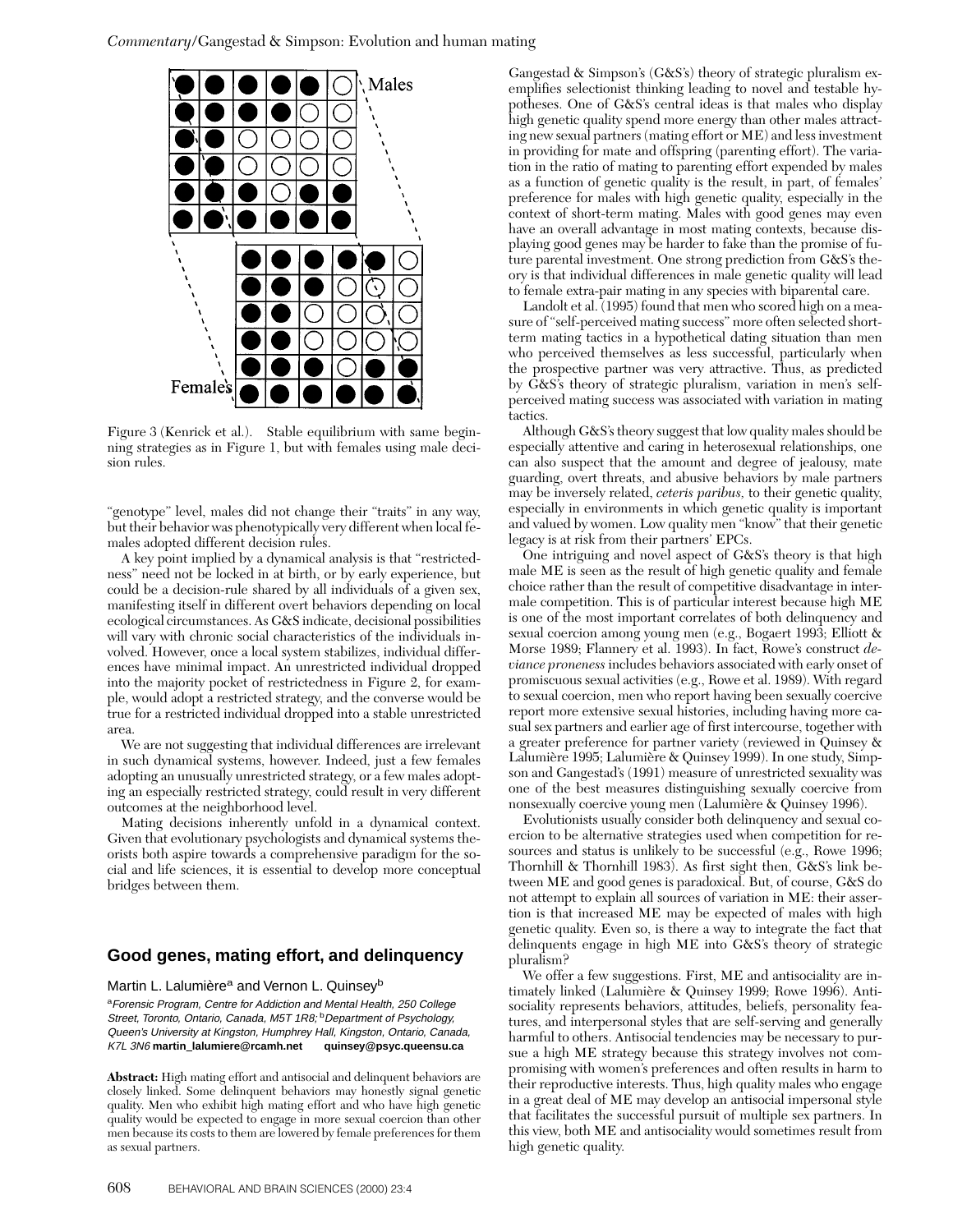Second, many delinquent acts could be viewed as signals of good genes because they display qualities that are very hard to fake. Willingness to fight, robbery, and rule breaking display qualities such as physical strength, bravery, and willingness to incur risks. Being a gang leader displays social dominance. If these and other delinquent behaviours act as honest displays of good genes, and if good genes lead to greater ME, then the association between delinquency and ME is not so puzzling.

Third, males who have adopted a high ME sexual strategy may use sexually coercive tactics more often than other males when prospective sexual partners offer resistance because those with good genes have less to lose, being more attractive to females. Sexually coercive tactics may not be preferred but may be part of a panoply of short-term mating tactics – along with charm, display of prowess, and false promises – used to increase the number of sexual partners (Lalumière et al. 1996). Female resistance to sexual advances may even serve as a "test" of some of the qualities of males with good genes, especially sexually dimorphic traits associated with low FA such as high body mass, muscularity/robustness, and dominance (G&S, sect. 4.4).

The point here is not that antisociality, delinquency, and sexual coercion by young males are always the results of high genetic quality. There is evidence that some delinquents have early disturbances in neurodevelopment (e.g., Raine 1993) and that some sexual coercion is the result of paraphilic interests (Lalumière & Quinsey 1994). Our point is that the adoption of a high ME strategy may be accompanied by an interpersonal style characterised by antisociality, the use of sexually coercive tactics, and the use of behavioural displays that are hard to fake. If this is the case, then the association between delinquency and ME does not contradict G&S's thesis.

## **Variation in mating dispositions**

#### Kevin MacDonald

Department of Psychology, California State University-Long Beach, Long Beach, CA 90840-0901. **kmacd@csulb.edu www.sculb.edu/~kmacd/**

**Abstract:** This commentary focuses on the omission of genetic and environmental variation in several competing evolved motive dispositions that not only react to different environmental contexts but also result in people structuring contexts to obtain psychological rewards. Cross-cultural research is poor evidence for alternate strategies because natural selection may operate to produce geographical variation in dispositional tendencies. Finally, I defend a traditional concept of plasticity in opposition to the alternate strategies concept of flexibility.

Gangestad & Simpson's (G&S's) research on fluctuating asymme- $\text{try}(\overline{FA})$  is a fascinating addition to the study of human mating, but they omit an important source of variation – genetic and environmental variation in motivational systems. They show that FA is heritable, but the idea that the conditional strategies they propose are genetically monomorphic is a priori and unlikely, given that virtually all phenotypes of interest to evolutionists show genetic variation. One would expect far more powerful effects of FA than those reported in the target article if conditional strategies were monomorphic.

Genetic and environmental variation influence personality systems important for human mating. Human personality systems embedded in the Five-Fact or Model are conceptualized as universal mechanisms with an affective, motivational core (MacDonald 1995; 1998). For example, behavioral approach mechanisms (Factor I) are linked with reward sensitivity (including sexual pleasure and attraction to sexual variety), sensation seeking and social dominance, while Factor II (Nurturance/Love) is conceptualized as an evolved reward system underlying close relationships of intimacy and mutual support. Individual differences in these universal dispositional systems resulting from genetic and (mainly

unshared) environmental variation represents a continuous distribution of phenotypes matching a continuous distribution of viable strategies – that is, niche diversification (MacDonald 1991; Wilson 1994); this variation is a resource landscape in which people evaluate others in terms of their utility for meeting their own interests (Lusk et al. 1998). Variation also results from different evolved dispositions pulling in different directions in response to different environmental contingencies (e.g., environmentally triggered conflicts between a disposition to seek sexual variety [associated with being high on Factor I] and a disposition to seek close, intimate relationships [associated with being high on Factor II]; MacDonald 1995; 1998). This perspective is compatible with theoretically expected mean group differences, such as theoretically predicted sex differences in behavioral approach (males  $>$  females) and Nurturance/Love (females  $>$  males).

Rather than only reacting to environmental context with different strategies (the perspective of the target article), these motivational systems are also appetitive; people structure their environments in order to obtain psychological rewards. The dispositional perspective predicts that there will be considerable inertia in many people's preferences because for genetic and environmental reasons they are, for example, highly motivated to achieve close intimate relationships (high on Factor II). FA correlates only  $-.20$ with men's willingness to engage in sex without closeness and commitment, leaving the vast majority of the variance to be explained at least partly by variation in other dispositions. Low FA men are chosen as extra-pair and short-term sexual partners only by "sexually unrestricted" women, suggesting that sexually restricted women have a dispositional tendency toward high-investment parenting, presumably including a disposition to obtain the psychological rewards of intimate relationships fairly independent of their ability to support children without paternal investment. There is also inertia in women seeking economically successful, high status mates even when they have education and income (Buss 1989; Wiederman & Allgeier 1992). The target article discounts these findings because of the possibility that women learn the value of men's resources within a particular culture, but it is not clear how this can be analyzed within the domain-specific framework adopted by the target article: It would appear that women's conditional strategies are altered by domain-general learning peculiar to a certain culture.

Cross-cultural research is poor evidence for alternate strategies because natural selection may operate to produce variation in dispositional tendencies between different areas. The target article proposes that female preference for attractive males should be least where paternal investment is needed to produce viable offspring. However, geographical variation may well have resulted in natural selection for dispositional tendencies toward high- or lowinvestment parenting. Several theorists have proposed that the adverse, ecologically marginal environments created by the Ice Age shaped the high-investment reproductive behavior of northern populations – a tendency that shows considerable inertia in contemporary environments (Lenz 1931; Lynn 1987; MacDonald 1994; Miller 1994a; Rushton 1995). If low-investment parenting was not typically a viable option, psychological mechanisms would evolve resulting in people seeking psychological rewards associated with high-investment parenting independent of current context. This perspective is compatible with evidence that life history variables (including variables related to sexual restrictednessunrestrictedness) are substantially heritable (see MacDonald 1997).

All of the data cited in support of strategic pluralism can be accounted for within the dispositional perspective outlined here. One need only assume that the tendency to prefer low-FA mates is one among several evolved motive dispositions related to mating. The key difference is whether variation is conceptualized as resulting from strategic pluralism deriving from a universal set of conditional strategies centered around variation in FA or whether variation results mainly from genetic and environmental variation in a variety of evolved motive dispositions, interactions between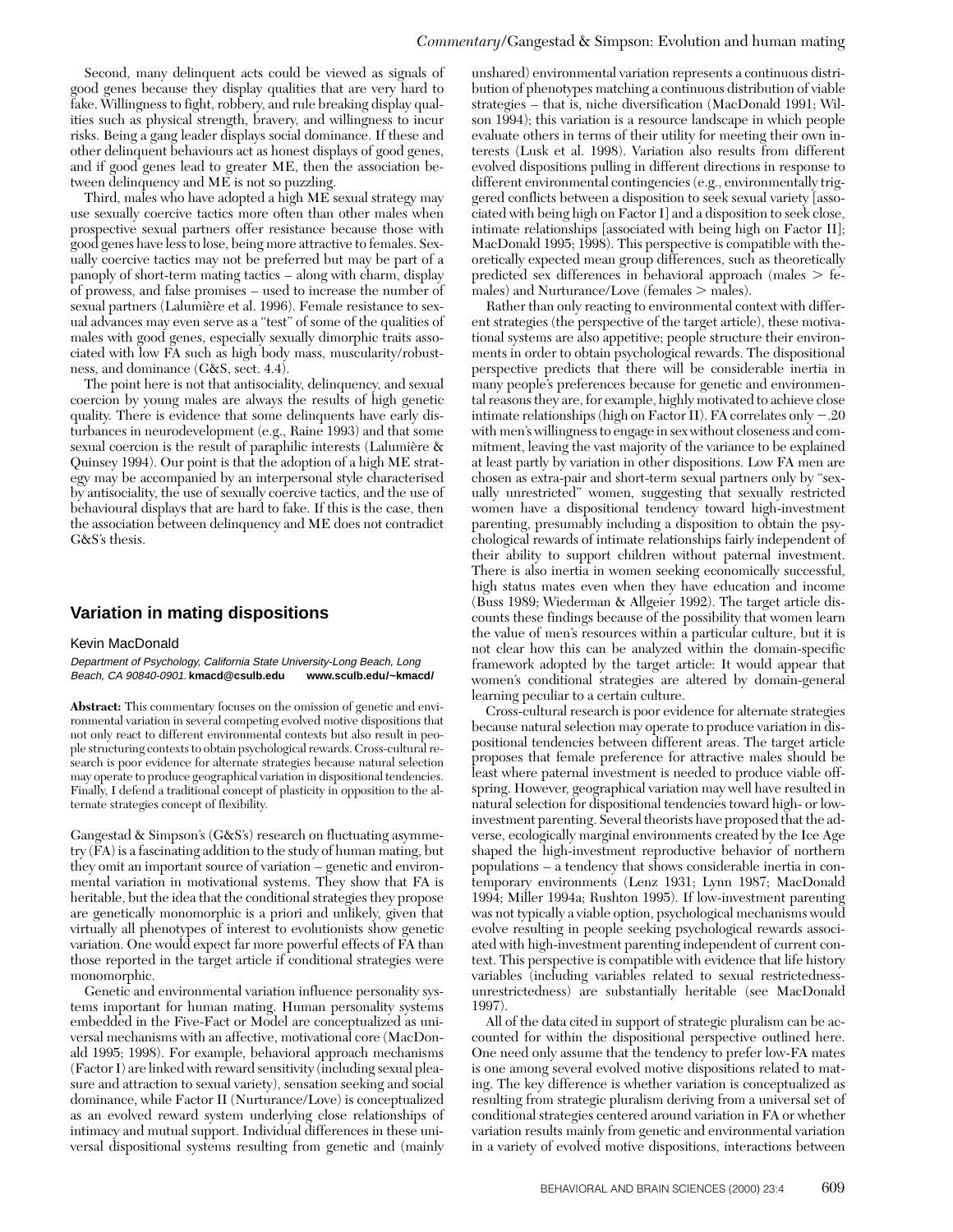motivational systems, and interactions with environmental contextual variation (MacDonald 1998).

The emphasis on female choice and pathogen prevalence in polygyny ignores the role of intrasexual competition among males. At the state level, polygyny results from wealthy males being able to commandeer the production of lower ranking males (Betzig 1986; Dickemann 1979), while in mid-level societies polygyny is enabled by women being able to produce enough to rear their own children thereby freeing males for increased mating effort (Draper 1989). The male winners in sexual competition may have lower FA, but my reading of the anthropological literature indicates that female choice is far less important than male intrasexual competition, the main mechanism being purchase of females by wealthy, powerful males (bridewealth).

Finally, I reject the notion of flexibility underlying the target article. Citing Tooby and Cosmides (1992), they claim that "plasticity" can only be retained if it guides behavior into an infinitesimally small adaptive space, with "plasticity" in quotes because it is only apparent – the result of large numbers of conditional "if-then" mechanisms responsive to recurrent contingencies in our evolutionary past. This is an a priori claim that ignores a great deal of data supporting continuous, quantitative models of developmental plasticity, as in behavior genetic models (MacDonald 1991). The target article notes that modern environments where contraception is available do "not imply that evolved psychological mechanisms no longer influence human mating." I agree, but the claim that plasticity is only apparent requires a much stronger thesis – that the availability of safe contraception and abortion has no influence at all because women could not have evolved conditional strategies responsive to the dramatically lower cost of sexual intercourse. There is a great deal of evidence that sexual behavior has changed dramatically since the advent of safe and reliable contraception and abortion (e.g., Furstenberg 1991). There is plasticity in the sense of being able to modify behavior and pursue evolved goal states in response to complex, novel, and nonrecurrent environments with relatively domain-general processes like the *g*-factor of IQ testing and social learning (MacDonald 1991). Geary (1998) has detailed how domain-specific and domaingeneral mechanisms (general intelligence) are integrated in order to solve adaptive problems. Stanovich and West (2000) describe a set of depersonalized and decontextualized domain-general cognitive mechanisms able to flexibly abstract general rules and principles, which function to maximize personal utility (e.g., achieve evolved motive dispositions).

# **Low fluctuating asymmetry (FA) and short-term benefits in fertility?**

#### John T. Manning and Alex R. Gage

Population and Evolutionary Biology Research Group, School of Biological Sciences, University of Liverpool, Liverpool L69 38X, United Kingdom. **jtmann@liv.ac.uk**

**Abstract:** Preference for partners with low fluctuating asymmetry (FA) may produce "good gene" benefits. However, Gangestad & Simpson's analysis does not exclude immediate benefits of fertility. Low FA is related to fertility in men and women. Short-term changes in FA are correlated with fertility in women. It is not known whether temporal fluctuations in the FA of men are related to short-term fertility status.

Gangestad & Simpson (G&S) have made an elegant and convincing case for conditional mating strategies in humans. However, we must proceed cautiously in considering the proposed relationships between short-term mating, low fluctuating asymmetry, and good genes. Of course a component of FA is related to developmental instability but a preference for low FA may also correlate with an immediate benefit to women, that is, high male fertility.

There is evidence in both women and men that low FA is related

Table 1 (Manning & Gage). *Analyses of change across 24 hours in total FA of 10 subjects*

 $\equiv$ 

| Subject | F Ratio | p value |  |
|---------|---------|---------|--|
| 1.      | 0.35    | 0.99    |  |
| 2.      | 2.02    | 0.008   |  |
| 3.      | 2.72    | 0.0004  |  |
| 4.      | 0.97    | 0.54    |  |
| 5.      | 7.45    | 0.0001  |  |
| 6.      | 4.48    | 0.0001  |  |
| 7.      | 2.79    | 0.0003  |  |
| 8.      | 5.89    | 0.0001  |  |
| 9.      | 2.86    | 0.0002  |  |
| 10.     | 1.37    | 0.14    |  |

Subjects were measured twice per trait (six traits) every 30 minutes, that is, 48 measurement occasions. The F ratio gives the ratio between FA changes across measurement occasions divided by measurement error as represented by differences in the repeated measurements. High F values indicate real changes in FA across measurement occasions. Similar results were obtained for relative FA scores. Repeatability  $(r_1)$  was high for the first pair of measurements of the 10 subjects  $(r_1 = 0.90, F = 18.29,$  $p = 0.0001$ ).

to fertility. In women, breast FA has been found to be negatively correlated with lifetime reproductive success in samples from Spain, the USA, and England (Manning et al. 1997; Møller et al. 1995). In men, digit FA has been reported to be negatively correlated with sperm number per ejaculate, sperm speed, and sperm migration in the masturbatory ejaculates of 53 men attending an infertility clinic (Manning et al. 1998). A sample of 34 young Englishmen also showed a negative relationship between FA (2nd digit, ears, wrist, and ankle) and sperm number per copulatory ejaculate (Baker 1997). Biljan et al. 91994) have found that the fertilisation rate of eggs from IVF couples is significantly related to sperm migration indices  $(r = 0.62)$  and to sperm numbers  $(r = 0.28)$ . Low male FA may therefore indicate immediate fertility benefits.

Soft tissue is not fixed. It is high in children (Wilson & Manning 1996) and old adults (Livshits & Kobylianski 1991). More important, it shows short-term changes. In women, FA varies across the menstrual cycle, reaching its lowest point on the day of ovulation (FA of breasts, digits, ears, Manning et al. 1996; Scutt & Manning 1996). In men there is also evidence of short-term change. We



Figure 1 (Manning & Gage). Change in total FA in two subjects (1 and 5) with low and high F ratios, respectively. A similar pattern of change was obtained for relative FA scores.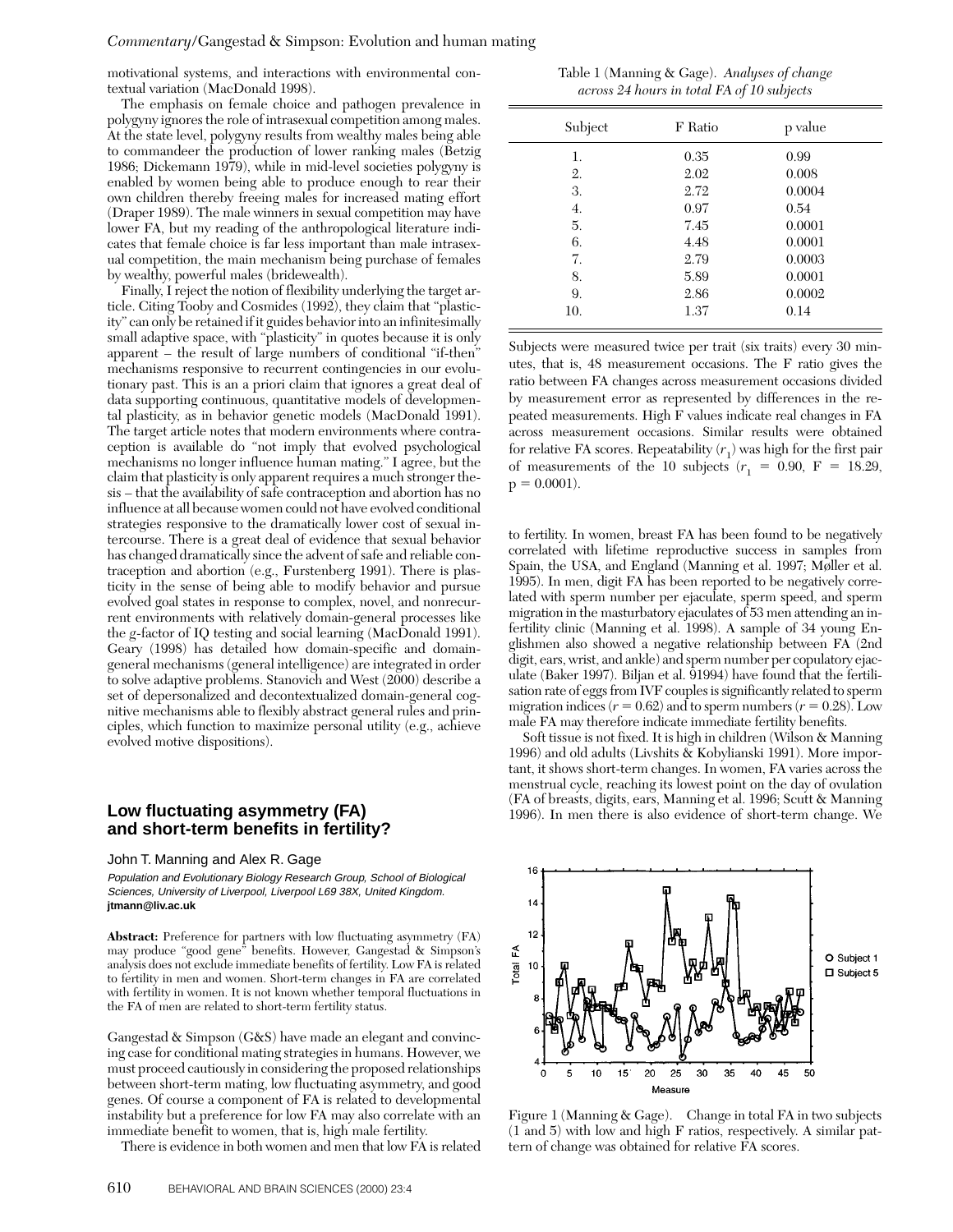

Figure 2 (Manning & Gage). Changes in Total FA (four traits, digits 2–5, each trait was measured twice and mean FA calculated) across 32 days in one male subject (90 measurement occasions). A fifth order polynomial analysis suggests a cyclical pattern of change (n =  $90, r = 0.76, F = 23.\overline{16}, p = 0.0001$ ). Relative FA showed a similar pattern of change.

measured the FA (ears, wrists, 2 – 5th digits) of 10 young men (*x*  $= 27.30 + 1.31$ SE years) over a period of 24 hours. Measurements (two per trait) were made every 30 minutes  $(= 48$  measurement occasions per subject). Total FA (the sum of absolute FAs) showed significant changes across measurement occasions in seven subjects (see Table 1 and Fig. 1). In addition, a single subject (age 54 years) was measured 90 times (two measurements per trait, four digit traits) over a period of 32 days. There was evidence of significant changes in total FA (Fig. 2).

We do not know what drives change in soft tissue FA. Changes in concentrations of such hormones as oestrogen and PTH may result in fluctuations in the ionic content and osmotic pressure of the blood (Hytten & Leitch 1976). Small alterations in absolute trait size could result in very large changes in FAs. In women, low FA may signal periods of high fertility (i.e., ovulation). In men, ejaculate sizes and sperm activity scores are not constant. They vary significantly from day to day and are depressed by febrile and many other illnesses (Hargreave & Nillson 1983). Is short-term change in FA related to illness? Do day to day changes in male FA vary in relation to ejaculate size or sperm motility? More work is needed.

We conclude that short-term mating preferences for low FA in women and men may result in the selection of partners with high fertility. It could also lead to mating with men with good genes. Before we can be sure of the latter, we must understand the mechanisms and the correlates of short-term change in soft tissue FA.

#### ACKNOWLEDGMENT

This work was supported by a Wellcome Trust Commemorative Award for Innovative Research to J. T. Manning.

# **Good genes and parental care in human evolution**

#### Frank Marlowe

Department of Anthropology, Harvard University, Cambridge, MA 02138. **fmarlowe@fas.harvard.edu**

**Abstract:** Prior to agriculture, human societies were small, with little variation for good genes sexual selection (GGSS) to work on. Across cultures, variation in paternal care makes the benefits of GGSS highly variable. Despite these caveats, female preferences for traits like male body symmetry suggest one reason for female short-term mating is gene shopping.

Gangestad and Simpson (G&S) deserve praise for amassing so much data in support of good genes sexual selection (GGSS) in

humans, though much more is needed. When females obtain nothing from males but sperm, they should mate with males of superior viability, but when male care is important, they will often face a trade-off between having a lower-quality, long-term mate to provide care, or a higher-quality, short-term mate to pass on good genes. Concealed ovulation may have evolved to enable women to have both (Benshoof & Thornhill 1979). Just how important GGSS was in our past depends on how much variation in male care versus genetic quality contributed to offspring fitness.

Across foraging societies, male contribution to diet varies from 20–90% (Kelly 1995) and time spent holding infants from 2–22% (Hewlett 1992). Increasingly, the importance of male care in pairbonding is being challenged (Blurton Jones et al. 2000; Gowaty 1996; Hawkes 1991), but I would agree with G&S's claim that, among humans, males provide "substantial parental care" (sect. 1.1, para. 4), at least by mammalian standards. Even though male care varies greatly, marriage is a universal and presumably ancient trait. The question then is, how much and how often it would have paid females to seek short-term, "good genes" mates, and risk either losing this care, or being injured and perhaps killed.

G&S cite estimates of the relevant genetic variation  $(CV_a)$  of morphological and fitness traits as evidence of the opportunity for GGSS (sect. 3.1). However, genetic variation (and its effect on preferences) may have been less in the small foraging societies of the past with no racial/ethnic variation and considerable inbreeding. Such inbreeding, however, might have selected for heterogeneity and thus, low fluctuating asymmetry (FA). As with contemporary foragers, there would also have been no variation in language, cultural values, or wealth. Contemporary foragers live in camps with an average population of 25 (Lee & DeVore 1968). Frequent moves and visiting between camps allows for mate shopping, though mating is usually endogamous within ethnic group, which typically has a population of 500–1,000 (Kelly 1995). Not only would there have been limited variation but one would have known a great deal about all potential mates, everything from character to disease history to foraging success, thus there may have been less reason to focus on good genes indicators.

Among Hadza hunter-gatherers with whom I work, most men have a chance at marriage, perhaps partly because they are willing to marry women who already have children. I found, however, that Hadza men provided more care to their biological children than to stepchildren, which would not be expected if male care were only mating effort (Marlowe 1999). I also found Hadza men provided less care in camps where they had more potential mates, suggesting they trade off parenting for mating effort in relation to operational sex ratio. I did not, however, find men trading off direct for indirect care (provisioning). One might expect foraging ability to vary positively with athleticism and negatively with FA. Therefore, if low FA men were more attractive, we might expect the best foragers to spend less time providing direct care to children, but they did not. If females valued male parenting ability above all else, then human ancestral males, unlike zebra finches (Burley 1986), may not necessarily have provided less care when more attractive because attractiveness and parenting ability may have been one and the same.

Because serial monogamy is common among the Hadza, females often have the opportunity (or face the necessity) of shopping for a new mate. Australian foragers, on the other hand, were highly polygynous, with old men sometimes having up to 10 wives. Perhaps this intense polygyny was the result of GGSS if males proved their viability with longevity, but female mating strategies were constrained by arranged marriages. For females betrothed at birth, the only chance to choose a mate was through extra-pair mating, and the only chance for most young males to mate at all was with other men's wives. Such affairs did sometimes occur and offenders were severely punished (Hiatt 1996). One might think females foraging in the bush would have ample opportunity to cuckold mates, but Hadza females have surprisingly little opportunity, even when their husbands are gone for days. When a female is in camp, other people are usually around, and when she is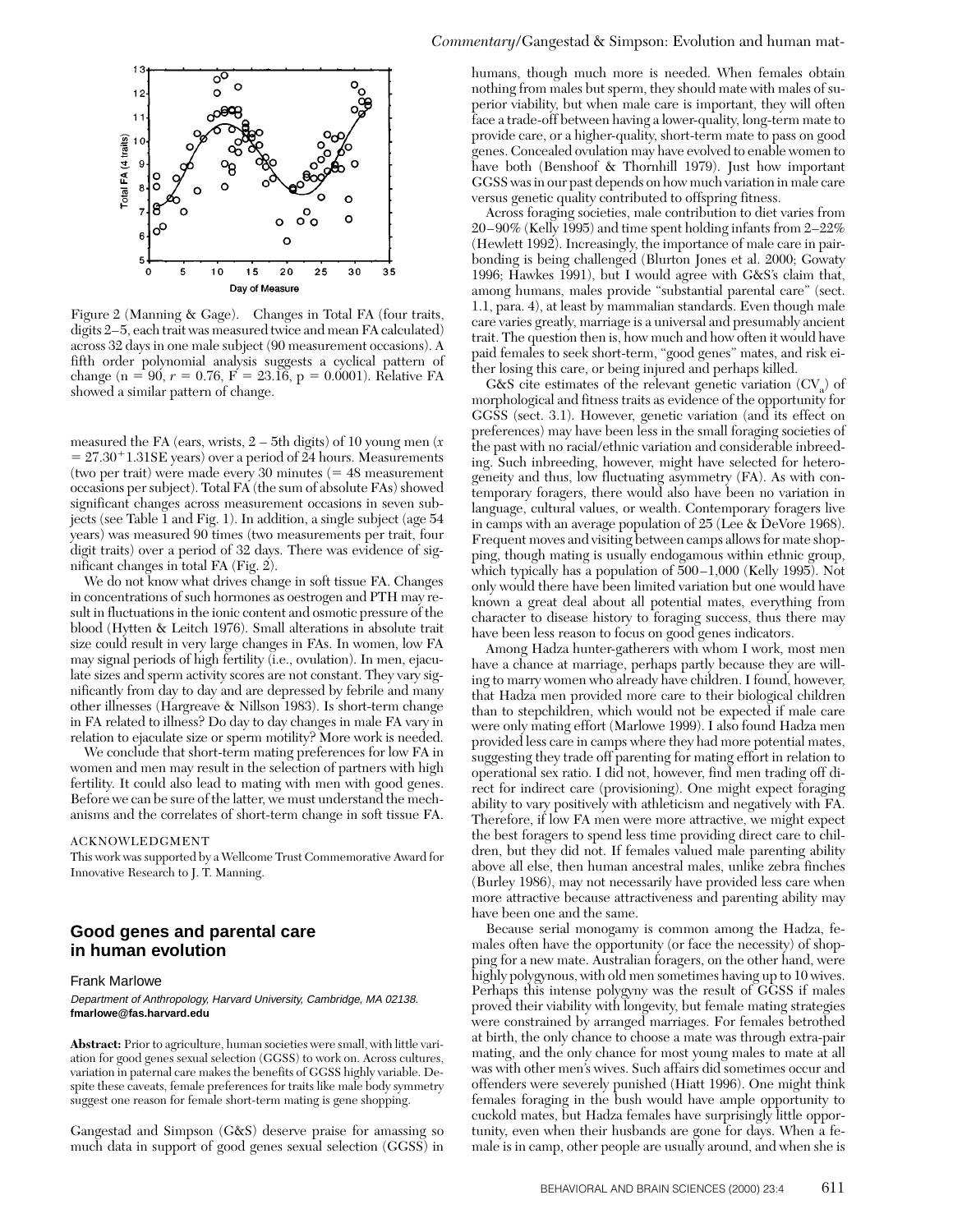## *Commentary/*Gangestad & Simpson: Evolution and human mating

out foraging, she is with a group of females. A married female leaving camp by herself would make others suspicious. Language means secrets are difficult to keep and adds a dynamic to human mating which is missing in the well-studied extra-pair copulations of socially monogamous birds. Certainly, it is much easier for females to cuckold their mates here in large cities where one can move freely and anonymously.

Much of the variation in male provisioning in the past may have been smoothed out by extensive food sharing, as it is among contemporary foragers. Still, with some variation in provisioning, there should be an overlapping interest in monogamy by highquality females (who hope to garner all of their high-quality mates' resources) and low-quality males (who hope to get any mate at all). High-quality males and low-quality females should favor polygyny (or short-term and extra-pair mating), their males hoping to increase the quantity, and the females the genetic quality of their offspring. However, human male quality, as G&S acknowledge, is not easily assessed: females may prefer males who signal superior viability, provisioning, protection, status, or all of the above, some of which may, or may not be mutually exclusive. Nonetheless, some female preferences (e.g., the preference for the smell of low FA men during ovulation, sect. 4.5.2) imply females can assess male genetic quality and that GGSS might explain some shortterm mating by females. We still know little about female preferences for short-term mates but G&S have shown much of what is known.

## **I doubt evolutionary explanations**

Allan Mazur Public Affairs Program, Syracuse University, Syracuse, NY 13244. **amazur@syr.edu**

**Abstract:** No doubt all our behavior is the result of evolution, but I express skepticism about the validity of detailed arguments that purport to explain in detail how or why this occurred historically.

Since Trivers's (1972) seminal remark that reproduction among mammals places less demand on male than female resources, his evolutionary perspective has become increasingly popular to explain the stereotypes that men promiscuously sow their wild oats, while women want stable sexual relationships with reliable breadwinners. If this explanation works for mammals as a class, it is less successful among our hominoid relatives, the apes. Male gorillas and orangutans do indeed seek multiple mates, while females are usually limited to a single male. But gibbons and siamangs are monogamous. Among chimpanzees, both sexes mate with multiple partners (Goodall 1986). Among bonobos (pygmy chimpanzees), females freely seek sexual relations with males and other females (de Waal 1995). Thus, the hypothetical difference in mating strategies is not apparent in most apes nor in those most closely related to humans, the chimpanzees.

Recognizing that men's and women's mating strategies are not so sharply different as stereotypes presume, Gangestad & Simpson propose a contingent model: Men will sow their wild oats when they can, but often they cannot and therefore resort to marriage; women seek marriage to secure its attendant resources but may dally when they are unconstrained and can afford to. This is essentially a traditional (pre-Darwinian) view of how men and women behave. I wonder why it now needs an elaborate evolutionary argument because it follows from the simple assumption that both men and women want sex and will get it in those ways most opportune and affordable.

Perhaps the import of the evolutionary argument lies in its claim that asymmetrical men, with bad genes, suffer poorer access to casual sex than do more handsome, symmetrical men. As a result, asymmetrical men are more willing than symmetrical men to make long-term commitments. No doubt this explains extreme cases, like Quasimodo's persistent attachment to Esmerelda; but if ordinary variations from symmetry noticeably detracted from male sex appeal, men would part their hair down the midline. I was surprised and impressed to learn that women prefer the smell of T-shirts worn by symmetrical men to those worn by asymmetrical men. While awaiting independent confirmation of this finding, I ponder the evolutionary reason why sexual attractiveness of a woman is judged so severely by her looks, using criteria that sometimes change rapidly over time (Mazur 1986), when one ordinarily healthy young female is about as good as another for the purpose of having babies.

# **Unrestricted women's sexuality or opportunism? Quasi-mathematical asides on Gangestad and Simpson's strategic female pluralism**

#### Jim McKnight and Nigel Bond

Department of Psychology, University of Western Sydney, PO Box 555, Campbelltown, Australia, 2560 **j.mcknight@uws.edu.au**

**Abstract:** Women's mating strategies have typically been characterised as restrictive or coy. However, recent research on sociosexual behaviour suggests that the frequency of women's extra-pair copulations is a function of an unrestricted personality. While agreeing with the general thrust of Gangestad & Simpson's strategic pluralism theory we suggest that it is more likely a matter of finely calculated reproductive opportunism.

Gangestad & Simpson's (G&S's) target article is a valuable contribution showing how our species' sexual relations are really more pragmatic than most gender theorists would have us believe. As we find G&S's contribution persuasive in its entirety, we would simply wish to extend their analysis as it relates to "unrestricted" women's mating strategies.

Perhaps the most interesting part of G&S's strategic pluralism is their challenge to the widespread belief that only men routinely seek extra-pair couplings. This is highly unlikely. There is far too great an emphasis in the literature on women's modesty ranging from Wilson's coyness (Wilson 1978) to Buss and Schmitt's Sexual Selection Theory (1993). Revealed wisdom is that women risk too much in such encounters for sexual liaisons to be entirely casual affairs but as G&S have ably demonstrated the same logic that makes men decide to commit or run, applies to women, if with less reproductive degrees of freedom. It is entirely likely that women have been engaging in "good genes" extra-pair couplings for as long as cheating has paid dividends and that this has become an evolved strategy, but not one pursued by all women.

The important point is that what looks like seemingly indiscriminate sexual availability of an unrestricted sociosexual orientation is probably not simply a female form of R strategy, but rather a finely calculated estimation of what degree of sexual availability (promiscuousness) it takes for a less favoured woman to get an injection of superior genes into an otherwise ordinary set of offspring. We suggest that reproductive cheating is a far more routine female strategy than the literature on sociosexuality might suggest.

How might we know? As Dorothy Einon (1994) notes, major surveys of the numbers of lifetime sexual partners each sex claims to have had, routinely finds women acknowledging far fewer sexual encounters (Johnson et al. 1992; Walsh 1993). This poses a problem for evolutionary theorists which only seems to have interested Einon up to this point. If women claim far fewer sexual partners than men, whom is serving whom? Einon's research suggests that female reticence and modesty notwithstanding, alternatives such as a few heroic hypersexual women, or a lot of hardworking prostitutes, are unlikely explanations to account for this large discrepancy. It seems the only way out of this dilemma is that men are inflating their conquests and women not (highly unlikely).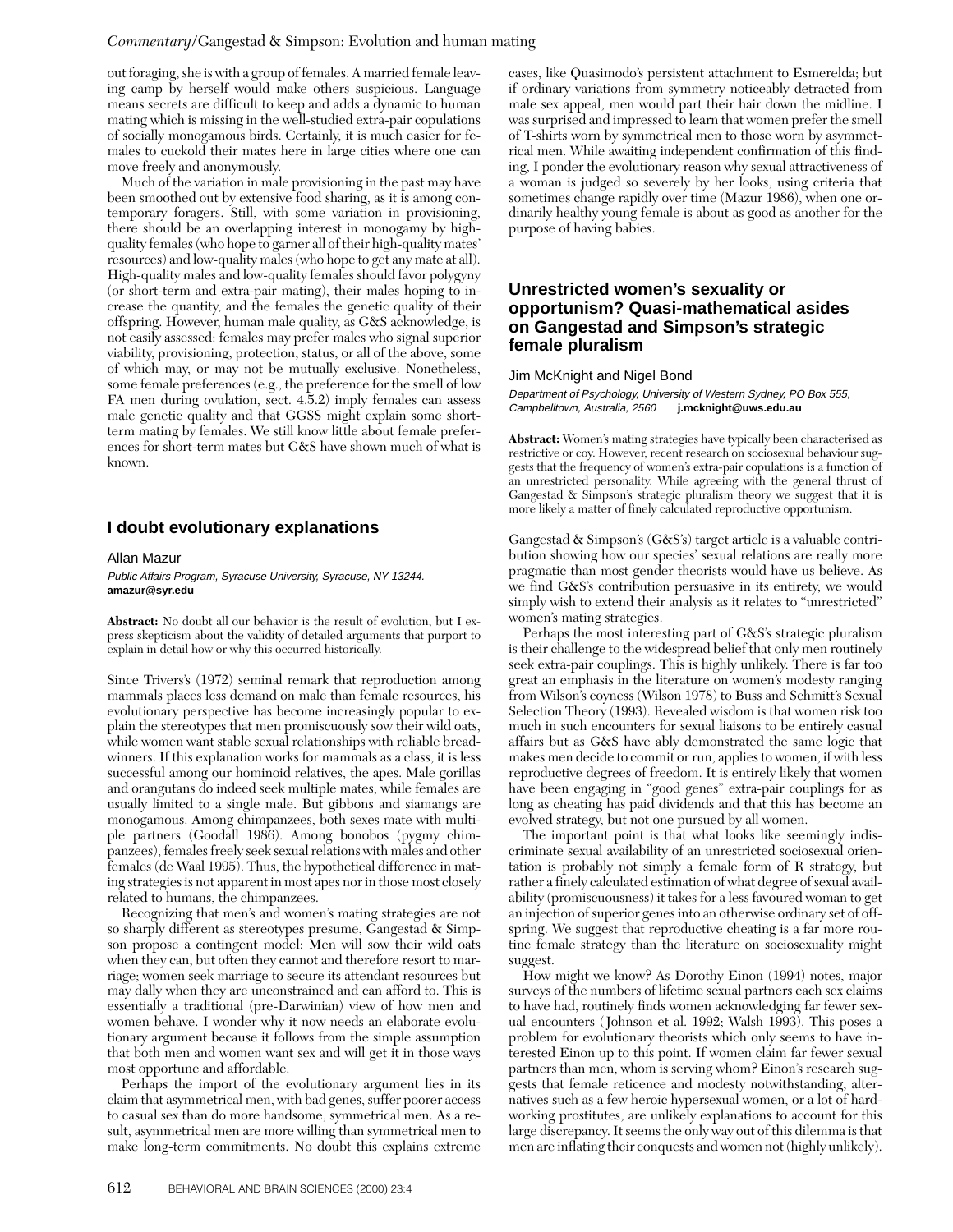Another way to address the question is to resurrect an interest in paternity certainty studies. Unfortunately in an increasingly litigious time, ethics committees actively discourage researchers asking fathers if they knew that their putative offspring was not really their own. From what research we do have (fairly dated) it seems there are a lot of fathers out there who are unaware of their cuckoldry (Baker & Bellis 1995).

It would be wonderful if someone were able to correlate women's attractiveness (and all the other decisional factors involved in G&S's strategic pluralism) with paternity certainty correlates. Such a study would be revealing and shed new light on "unrestricted" sociosexuality.

Although it is always risky to engage in quasi-maths we would hypothesise that female strategic pluralism would go something like this: a woman's decision to engage in a potentially reproductive extra-pair coupling is a finely balanced calculation that involves her decisions about her attractiveness (physical or otherwise); her estimation of what she is likely to attract by way of a casual sexual partner; and that once calculated, this decision would become a function of her estimation of what degree of "unrestricted" sexuality she would have to engage in to attract a sufficiently high calibre mate. It would also be a function of her differential ability to detect and attract "good genes." This calculation would then necessarily involve a cost/benefit analysis of the degree of cryptic promiscuity one could get away with in attracting a high quality mate before disqualifying oneself. Obviously this calculation is a function of the prevailing mores and gender relations but in general terms it would be a finely calculated, close run race between attracting the best possible extra-pair mate before one's reputation started sliding, or even worse arousing paternity uncertainty in her mate of record.

We would agree with G&S that men have evolved a set of contingent decisional rules which reflect female calculations. While the literature is replete with suggestions that men will have casual sex with anything that moves (Kenrick & Trost 1989) the same studies show that men are far more discriminating when matrimony or paternity is at stake. What often seems like unrestricted sociosexuality is probably less a matter of personality, than of what life or nature has provided by way of opportunities. In support of this, we would also agree with G&S that the crucial difference between the sexes is differences in what women prefer in long and short-term mates. Rather than short-term mating simply being a test drive of future potential, it reflects quite different mating strategies. We would also note from our own research in natural mating groups (McKnight & Hills, in press) that women have a far better idea of what is attractive to men, than men have, suggesting that women have a more evolved interest in the question.

# **Mating strategies as game theory: Changing rules?**

#### Linda Mealey

Psychology Department, College of St Benedict, St Joseph, MN 56374; School of Psychology, University of Queensland, Brisbane, Australia 4072 **lmealey@csbsju.edu www.employees.csbsju.edu/lmealey**

**Abstract:** Human behavior can be analyzed using game theory models. Complex games may involve different rules for different players and may allow players to change identity (and therefore, rules) according to complex contingencies. From this perspective, mating behaviors can be viewed as strategic "plays" in a complex "mating game," with players varying tactics in response to changes in the game's payoff matrix.

Gangestad & Simpson (G&S) have done two things in their target article: (1) they have summarized the last decade of research findings as related to the evolutionary psychology of human mating, and (2) they have tried to place these findings within a framework

based on life history theory. In order to integrate the diverse empirical findings, G&S have called upon the explanatory concepts of: (a) species-wide, conditional (environmentally contingent) strategies; (b) sex-specific strategies; (c) heritable (stable) individual differences; and (d) intra-individual, socially-facultative changes in tactics. Traditionally these explanations of behavioral variability have been considered to be alternative rather than complementary, and critics might argue that G&S are trying to "eat their cake and have it, too." "If you are going to argue for the existence of genetic algorithms for behavioral decision-making" they might ask, "how do you think you can get away with constantly changing the rules?" In anticipation of this criticism, I would like to argue that G&S's approach is the only realistic one: simple models do not work because the world is not simple.

Life history theory is, essentially, a version of mathematical game theory; indeed it is from game theory that the target article's terminology of "strategies" is derived. Games do not have to be simple: different kinds of players might play in the same contest and yet have different sets of moves available or allowable (as do the various pieces in chess). Thus, in complex games it is not the case that the best strategy for one player is necessarily the best strategy – or even a possible strategy – for another. Furthermore, games are dynamic: status may change, alliances may be forged or broken, and promises and threats may be proffered or retracted; a pawn, under certain circumstances, may turn into a bishop or a rook.

The mathematical algorithms of a game (its payoff matrix) can get enormously complex – involving many "do if" and "do iff" statements, each of which may have its own complex arguments, loops, and contingencies. In the case of the "mating game," game, rules (play options, payoff contingencies, available resources, etc.) will differ across individuals of differing age, sex, and status. Further, they will change within individual lifetimes as an individual's age, sex, and status change. Because the availability and value of a particular strategy is always dependent upon the unique circumstances of the particular player, and because the values taken by relevant game variables change for players over time, it may seem (from the perspective of each player) that the rules of the game are constantly changing. From a higher perspective, however, the player has merely entered into a new (previously unencountered) loop or sub-routine of the game's complexly contingent rule system.

While the mathematics of a complex game may be too complex for us to follow consciously, our brain is a massive computing system, and our genetic "blueprint" is the end product of an enormously long run of evolutionary simulations with real contingencies and real payoffs. It is quite reasonable to postulate that the contingencies in the complex rulebook of the mating game will lead to sex differences, to age differences, and to heritable strategies within some loops and contingent strategies within other loops.

Life history and game theory models have been applied to the analysis of variation in human biology, personality and social interactions (e.g., Belsky, in press; Low 1998; Mealey 1990; 1995; 1999; 2000; Moffit et al. 1992; Morbeck et al. 1997). They can also be applied to analysis of other, perhaps more conscious strategic social decisions such as educational and occupational choice, crime, emigration, marriage, divorce, contraception, and abortion (e.g., Chisholm 1993; Miller & Pasta, in press; Vila & Cohen 1993), as well as to higher level systems in which players are businesses, political actions groups or nation-states (e.g., Hardin 1968; Hirshleifer & Rasmusen 1989). What all of these domains (playing fields) have in common is that in each, the costs and benefits (payoffs) of various behaviors (play options), depend, in complex relation, on the behavior of other players. Unlike some types of models, models of these systems will not profit from the "parsimonious" use of Occam's razor. Rather, we need to build complexity into the models if we want them to reflect reality (rather than wishful thinking or traditional disciplinary boundaries).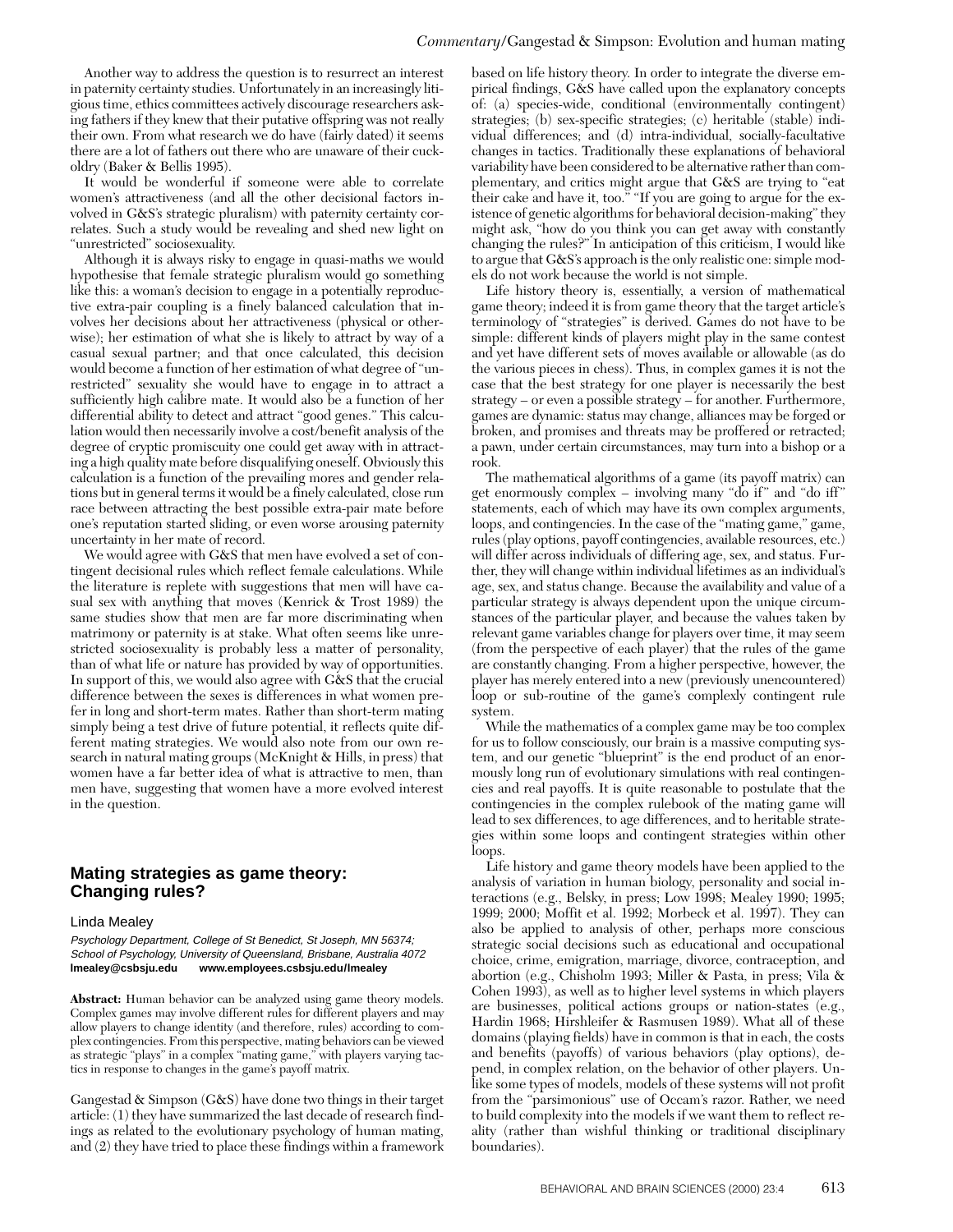# **Geographical variability, pheromones**

#### Edward M. Miller

Research Professor of Economics and Finance, University of New Orleans, New Orleans, LA 70148 **emmef@uno.edu**

**Abstract:** The worldwide variation in mating strategies can be explained by differential paternal investment theory, which traces the differences back to the climates where the various peoples (races) evolved. Male provisioning is necessary for women and children to survive cold winters, which is less essential for tropical women. Androstenone may be the substance that makes symmetrical men smell better to fertile females.

The two aspects the target article that I will comment on are (1) geographic variability in mating strategies, and (2) a possible pheromone that may play a role in female mate choice. Although both are relevant, they are different points.

Gangestad & Simpson (G&S) present evidence that mating strategies differ around the world, with strategies in the tropics being less restrictive, with more polygyny. The worldwide variation in mating strategies can better be explained by differential paternal investment theory, which traces the differences back to the climates where people evolved (Miller 1994a).

In the warm tropics, females could gather enough to support both themselves and their children. In contrast, in the cold areas, winter gathering yields little. Fruit, berries, and eggs are out of season, snow cover and frozen ground prevents digging for tubers. Hunting large ungulates (deer, etc.) provides the major winter food sources. Females, especially if pregnant or nursing, are poor hunters. Male provisioning is essential. Offspring of nonprovisioning males have difficulty surviving. Females evaluate mates by ability and willingness to provision. Thus, in colder climates the optimal male strategy is to devote more effort to parenting, and less to mating. In the tropics the optimal male strategy involves devoting more effort to parenting and less to seeking mating opportunities. Polygyny (a marker for mating strategy) correlates with latitude (Miller 1994a).

Male mating is assisted by a strong sex drive, aggression, dominance, sociability, extraversion, impulsiveness, sensation seeking, and high testosterone. Provisioning (male parental investment) is assisted by anxiety, altruism, empathy, behavioral restraint, gratification delay, and a long life span. Thus, this theory can explain racial differences in many traits related to mating strategies including age at first sexual activity, illegitimacy, divorce, marriage, AIDS, and polygyny rates, as well as a long list of other traits (hormone levels, monamine oxidase levels, testosterone levels, lactase dehydrogenase metabolic paths, life spans, prostate cancer rates, hypertension, genital sizes, vocal frequencies, liver size, muscle structure, mesomorphy, bone density, sports performance, crime rates, rape, child abuse, earnings). The theory was later shown to be able to explain racial differences in intelligence also (Miller 1995).

Admittedly, polygyny also correlates with the presence of disease as Low (1990a; 1190b) has argued. Females should prefer the more disease resistant males. However, a male strategy of "love them and leave them" requires that females be able to provision themselves and their children. Because lack of food severely lowers disease resistance, females can afford to sacrifice male parental investment to obtain genetic disease resistance only in areas where male provisioning is not critical.

Conceptually, the adaptation of human mating strategies to environmental conditions requires only that the frequencies of certain personality determining genes differ with the environment of evolution. Several writers (Belsky et al. 1991; Chisholm 1996; Simpson 1999) apparently trying to avoid recognizing genetic differences between the world's peoples, have proposed that that humans have evolved a mechanism which detects parental stress, and causes children when grown to change mating strategies.

However, the theory has many difficulties, such as whether conditions in adulthood are predicted from current childhood stress, which have been discussed elsewhere (see Miller 1994b). Even if stress when young reliably predicts difficult conditions when an adult (doubtful), having many offspring in adverse time forces parents to divide their total resources among many children, which could decrease fitness. Most of the effects are more parsimoniously explained by simple genetic inheritance. For instance, divorce rates are a marker for mating strategies. The traits that lead to divorce appear to be highly heritable as shown by the fact that the co-twins of divorced monozygotic twins are nearly three times as likely to be divorced themselves than are the co-twins of still-married twins (Lykken et al. 1990). Thus, the finding that children who experienced the stress of marital separation when growing up are more likely to divorce themselves is explained by a simple genetic theory without recourse to elaborate developmental switches.

Now to the entirely separate question of odors and symmetry. G&S describe studies in which female opinions of the odors of freshly worn tee-shirts depends on the symmetry of the males that had worn them, but only during the most fertile period of the women's cycles (Thornhill & Gangestad 1999b). This naturally inspires speculation about what the male emitted substance might be that females repond to this way. A possible candidate is androstenone (the ketone produced by oxidation of androstenol emitted by the apocrine glands). Grammer (1993) has reported that the odor of androstenone varies during the menstrual cycle, with its normally unattractive odor being neutral at the optimal conception time.

Certain of the results reported for androstenol (the alcohol version of androstenone) would be consistent with it acting as a pheromone. For instance, Cowley et al. (1977) found that women rate men more positively when exposed to androstenol. Benton (1982) found that women exposed to androstenol on the upper lip rated themselves as more submissive around mid-cycle, a feeling that encourages impregnation. However, women in the fertile period of their cycle prefer symmetrical men's scent, which is interpreted as an evolved preference for sires with good genes (Thornhill & Gangestad 1999b).

Androstenol is a steroid closely related to testosterone. It is plausible that high testosterone individuals also emitted large amounts of androstenol from their apocrine glands. The asymmetry related traits of facial attractiveness, body mass, physicality, social dominance, willingness to fight, and tendency to directly compare with other male competitors are all traits that could reflect testosterone levels. Testosterone is believed to be an immune suppressor, so that it is possible that males whose non-testosterone related genes produce strong immune systems could have high testosterone levels. Androstenol could then be a marker of a strong immune system.

However, if androstenol is a pheromone, it could serve other purposes such as informing females when they have a mate (Miller 1998), or making them more social in the presence of that mate (Miller 1999).

# **For the short-term: Are women just looking for a few pair of genes?**

Lynn Carol Miller,<sup>a</sup> William C. Pedersen,<sup>b</sup> Allison R. Johnson,<sup>b</sup> and Anila D. Putcha<sup>b</sup>

a Annenberg School and Department of Psychology, University of Southern California, Los Angeles, CA 90089-0281; <sup>b</sup>Department of Psychology, University of Southern California, Los Angeles, CA 90089-1061. **{lmiller; billp; allisonj; aputcha}@rcf.usc.edu**

**Abstract:** Although we find Gangestad & Simpson's argument intriguing, we question some of its underlying assumptions, including: (1) that fluctuating asymmetry (FA) is consistently heritable; (2) that symmetry is driving the effects; (3) that use of parametric tests with FA is appropriate; and (4) that a short-term mating strategy produces more offspring than a longterm strategy.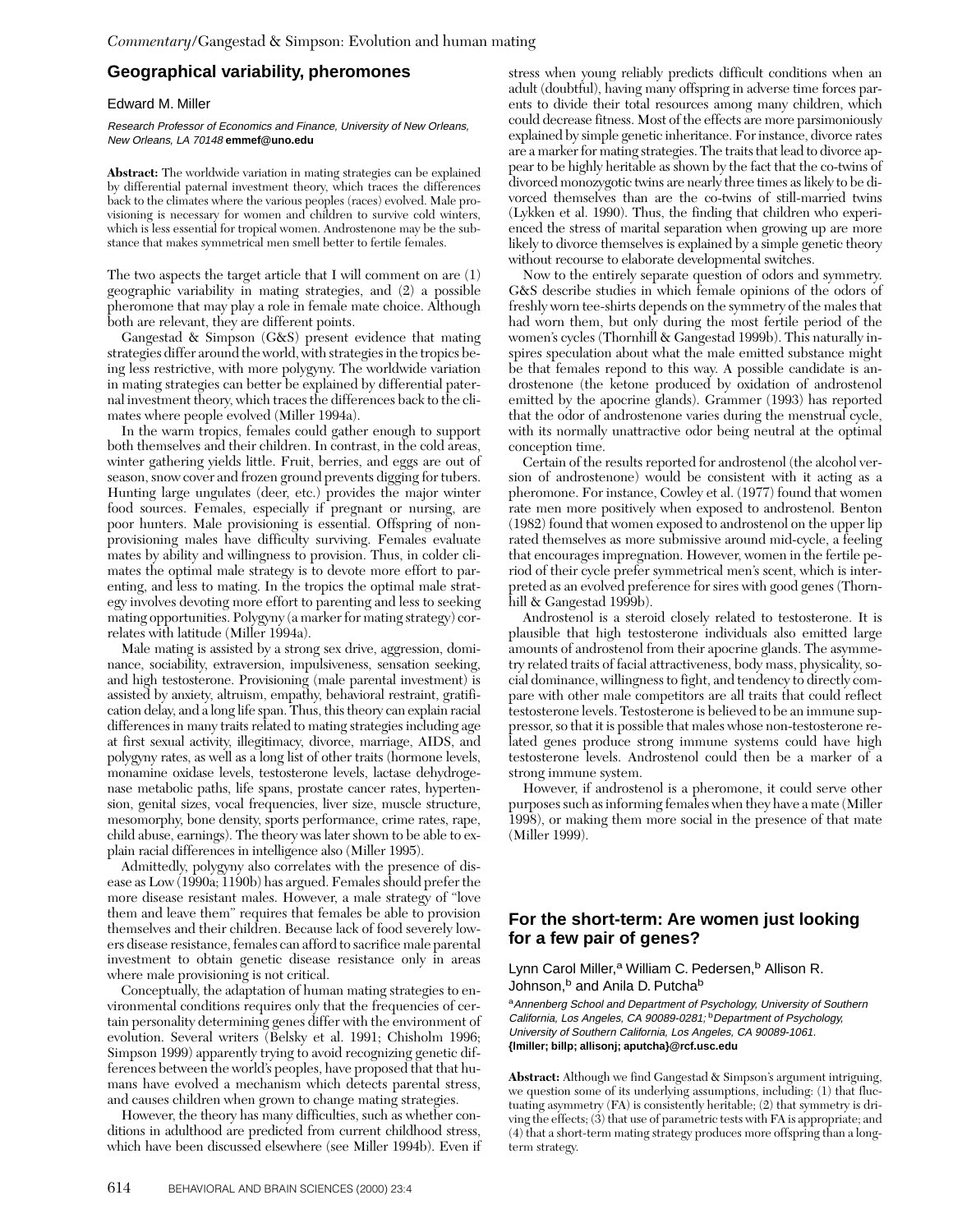Gangestad & Simpson (G&S) address an important issue: If "men" and "women" differ in their mating strategies because of differences in underlying biology (Buss & Schmitt 1993), why is there such overlap between genders in mating strategies? In contrast to Buss (1998a), who implies "that evolution would not have favored a male strategy entailing little desire for multiple mates", G&S argue that "most men may have benefited reproductively by having little interest in pursuing multiple mates.

On the other hand, they argue that men may have evolved the "capacity" for "a desire for sexual access to a large number of women" (Buss & Schmitt 1993, p. 208) but that this "desire for short-term mating should be expressed conditionally, and it should be observed infrequently under conditions when only a few men are able to attract short-term mates." Who might these few men be? They are those with "good genes" and "researchers should show that direct indicators of individuals' genetic fitness are associated with their attractiveness as a mate (particularly as a short-term mate)." The best available measure of genetic fitness, they argue, may be fluctuating asymmetry (FA). Essential to their argument would seem to be the following:

**1. That fluctuating asymmetry is consistently heritable.** (Møller & Thornhill 1997). But, serious methodological questions about this meta-analysis and its interpretation have been raised. Whitlock and Fowler (1997) point to

major flaws in the [Møller & Thornhill 1997] analysis and metaanalysis of these data. We suggest that most of the studies in question were inappropriately done . . . with confounding factors, such as maternal effects or common environments. . . [While the six] selection experiments give low  $(0 < h^2 < .1)$  but significant heritability for FA ... and the valid correlations among relatives also gives results consistent with these values . . . this effect is almost entirely due to one character in one species: bristle counts in fruit flies. A combined probability test of the data on other characters shows no significant deviation from zero  $(p = .7)$ . (p. 66)

Palmer and Strobeck (1997) point to the confounding effects of (1) measurement error, (2) directional asymmetry and antisymmetry, (3) overall size variation and to studies overlooked in the analysis, and conclude that Møller and Thornhill's (1997) "use of meta-analysis to buttress claims for a robust *quantitative* estimate [of heritability of FA] seems misleading at best or deceptive at worst" (p. 48).

**2. What's driving the effects for asymmetry?** Are the relationships between asymmetry and other variables (e.g., number of sexual partners) fairly linear? Or, is there a small group of highly symmetrical men who differ from most other men? Or, are highly asymmetric men repelling potential short-term partners? Correlations are highly sensitive to outliers, yet their role is unspecified. A related point involves concerns about the acknowledged positive skew of the data (Gangestad & Thornhill 1998). We concur with the concerns raised by others elsewhere (Swaddle et al. 1994) regarding severe violations of the assumptions of parametric tests. Although Gangestad and Thornhill (1998) argue that parametric tests are sufficiently robust given adequate sample size, in fact, parametric tests are sensitive to even moderate violations of the assumptions (e.g., normality and homogeneity of variance) of these tests (Cliff 1993; Wilcox 1992; 1994; 1996).

As hundreds of articles in statistical journals have pointed out and for reasons summarized in several books . . . , standard methods are not robust when differences exist or when there is an association between random variables. . . . Unfortunately, violations of the assumptions of these tests not only inflate Type II error, they can also inflate Type I error . . . [and] "the actual probability of a Type I error can be substantially higher or lower than the nominal  $\alpha$  level" (Wilcox 1997, p. 70).

Similarly, Tabachnick and Fidell (1996) note that "especially worrisome is that an outlier can produce either a Type I or a Type II error, with no clue in the analysis as to which is occurring" (p. 381). Furthermore, non-robustness and statistical inferences are apt to become more problematic as "skewness or kurtosis of the sampled

population departs increasingly from its normal-distribution value" (Bradley 1982, p. 87).

**3. Fluctuating asymmetry is important as a cue to men's (but not women's) "good genes."** Do the correlations reported on relevant variables for males and females differ? Are there mean differences for men and women on the same variables? The authors do not always provide the needed comparisons. For example, "in fact, a man's attractiveness in short-term mating contexts is just as important to women as a woman's attractiveness is to men when men evaluate long-term mates" (G&S citing Buss & Schmitt 1993). But, actually, there was a main effect there – attractiveness for both men and women is more important in short than in longterm relationships.

**4. For human males, having many short-term partners actually produces more offspring who survive to reproduce than a more long-term strategy.** The evidence regarding this point is far from clear. For example, G&S's Bateman (1948) citation refers to fruitflies. The best data we could find relevant to this point is from one of the few national sex surveys (Laumann et al. 1994) that used probability sampling over numerous cohorts in the lifespan. Men who have been married had six times more conceptions and averaged far more offspring with far fewer partners (with over 75% of them faithful during the course of their marriages). It is clearly essential for G&S's theory to document how these different strategies, for humans, translate into differentials in number of surviving offspring.

In short, although we find the theory intriguing, we believe the evidence presented warrants caution.

# **Evolution of mating strategies: Evidence from the fossil and archaeological records**

#### Steven Mithen

Department of Archaeology, University of Reading, Whiteknights House, Reading, RG6 6AA, United Kingdom. **s.j.mithen@reading.ac.uk**

**Abstract:** Gangestad & Simpson provide a persuasive argument that both men and women have evolved conditional mating strategies. Their references to "ancestral" males and females are rather vague, which is unfortunate, as they seek to justify their arguments by invoking human evolutionary history. When one actually examines the evidence for human evolution further, more support for their arguments can be found, as predominant types of mating strategies are likely to have shifted in light of environmental and anatomical developments. We can also see in the archaeological record evidence for a further dimension of strategic pluralism – the use of material culture to advertise good genes in some species of ancestral males.

Gangestad & Simpson's (G&S's) target article provides a persuasive argument that both men and women have evolved conditional mating strategies – a behavioural flexibility to maximise returns from particular circumstances. The concern with our evolutionary past is to be applauded but the article is too vague as to what specific period is being referred to when "ancestral" males and females are being invoked. It is important to be more specific. When the fossil and archaeological records are examined one can reconstruct how, when, and why the sexual strategies of males are likely to have evolved from predominately seeking short-term mating opportunities to one in which long-term relationships involving energetic investment in both females and young are likely to have become more common. A key task in this is reconstructing the evolutionary history of human life-history and reproductive costs from the fossil record – an area of considerable current research with which evolutionary psychologists should engage (e.g., Key 2000; Key & Aiello 1999; O'Connell et al. 1999; Power & Aiello 1997). If we consider human ancestors and close relatives between 4.5 and 2 million years ago, for instance, these being the australopithecines and earliest *Homo,* it is apparent that there is considerable sexual dimorphism suggesting that males were competing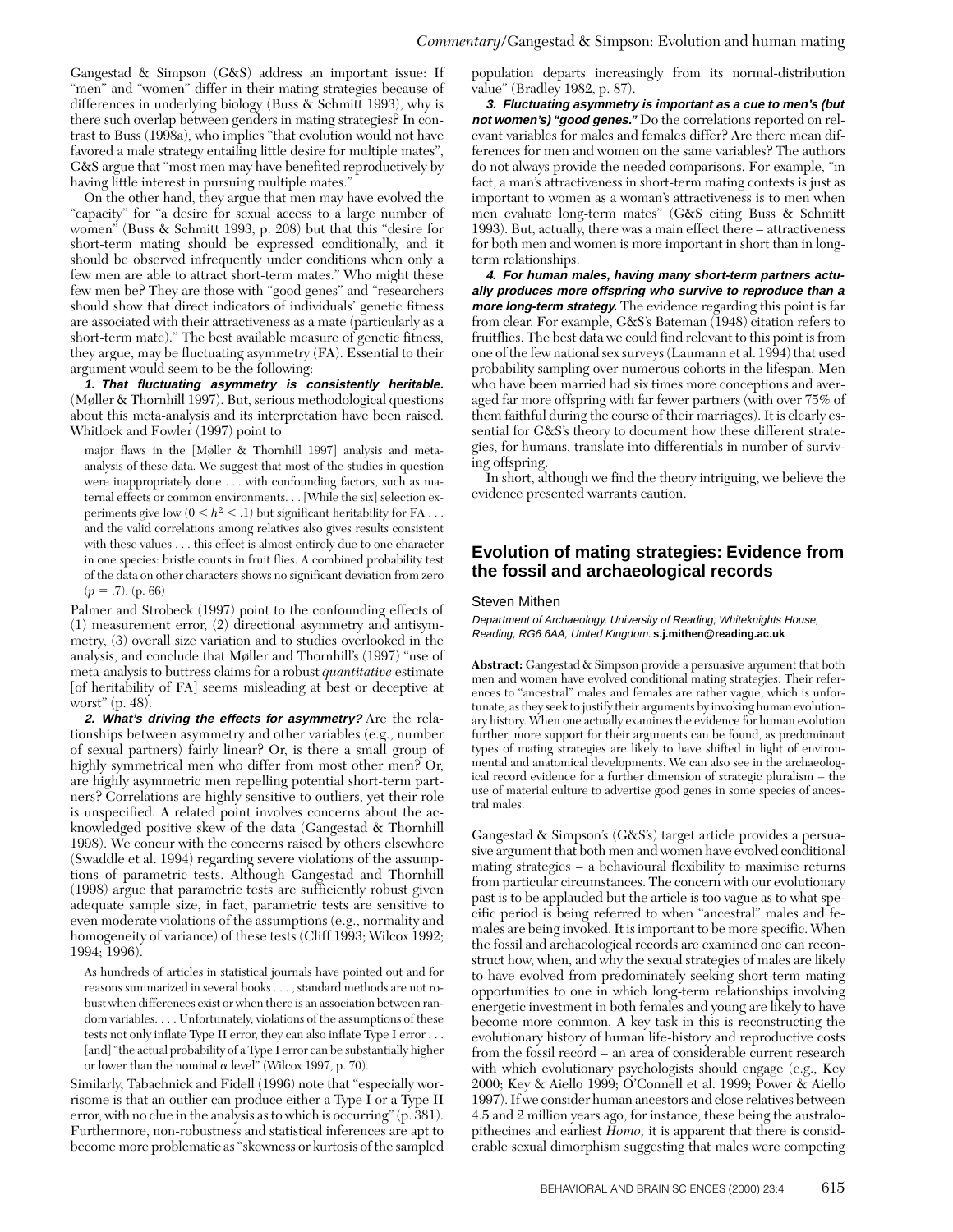## *Commentary/*Gangestad & Simpson: Evolution and human mating

for short term mating opportunities, using their body size to advertise "good genes" in the manner that G&S describe in section 3.1. These hominins had brain sizes similar to chimpanzees today and most likely also had an ape-like life history pattern. In contrast, the males of species such as archaic *Homo sapiens* and *H. neanderthalensis* living after 250,000 years ago and with brain sizes equivalent to those of modern humans, are likely to have more frequently made substantial investment in securing long term relationships with specific females partly through provisioning to both females and the young. The switch in emphasis is simply owing to female needs – as the energetic costs of reproduction soared due to increased brain and body size they were concerned with not simply securing good genes for their offspring but also substantial energetic support.

A particular interesting phase of human evolution lies between these two extremes, with hominins such as *Homo ergaster,* as represented by the 1.6-million-year-old specimen, the Nariokotome boy (Walker & Leakey 1993). At this time brain size was at around 900–1,000 cc and there was limited sexual dimorphism due to an increase in female body size. Reconstructed life history patterns suggests something midway between an ape and human pattern (Key 2000). It would appear that the costs of reproduction were not such that females required substantial male investment, any support for pregnant/lactating females and offspring being provided by female kin alliances. Hence, male mating strategies would have predominately been concerned with short term mating opportunities. But with the loss of sexual dimorphism how were males able to advertise their good genes? There appears to have been a physiological constraint against further increase in male body size, perhaps the energetic costs of this were simply too substantial (as described by Gangested & Simpson in sect. 3.2). The solution proposed by myself and Kohn is that males adopted items of material culture to advertise their "good genes" and that this explains some very curious features about Acheulian handaxes (Kohn & Mithen 1999).

These are tools that first appear in the archaeological record at c. 1.5 million years ago and remain as a key artefact for more than one million years (for review of the evidence see Schick & Toth 1993; Mithen 1996). They are found in all continents of the old world, often in abundant numbers and were made by the bifacial flaking of stone nodules to produce pear or ovate shaped artefacts. Such tools were effective butchery instruments, but many examples display degrees of symmetry and workmanship going far beyond utilitarian needs. Others are too large to have been of much practical use. Such artefacts are difficult to make, requiring strength, hand-eye co-ordination, access to good raw materials, and intelligence. We have suggested that some ancestral males of this period used such handaxes to display their good genes – by making such handaxes they were able to demonstrate physical fitness, intelligence, and knowledge of raw material (and hence resources in general) to females. These are features that would have been desirable in any offspring.

A key element of our argument relates directly to the use of fluctuating asymmetry as discussed by G&S. Perhaps the most striking feature of many handaxes is their degree of symmetry. Many have flake scars which show that tiny flakes were removed for no reason other than to impose a high degree of symmetry on the finished artefact, a degree of symmetry that has no utilitarian function. We argue that the hominins making such artefacts are simply exploiting the perceptual bias of females towards symmetrical entities – whether those entities are faces, bodies or artefacts. Symmetrical artefacts were more likely to have attracted the attention of females and cued evolved psychological mechanisms of sexual interest.

If handaxes were partly products of sexual selection – means by which males could advertise their good genes when competing for short term mating opportunities – then another very curious feature about the Acheulian is explained. This is that so many handaxes are found discarded without any evidence of having been used; many sites, such as Olorgesailie in Africa or Boxgrove in En-

gland, both of which date to 500,000 years ago, have a great number of handaxes scattered around occupation surfaces indicating that further handaxes were made while many pristine handaxes were already readily available. Why should ancestral humans of this time period have behaved in such a fashion? It appears quite wasteful of time, energy and raw materials and hence, quite counter to our usual measures of an effective adaptation to challenging Pleistocene environments.

The answer that Kohn and I suggest relates to the problem of cheating. When sexual displays involve objects, one male could easily cheat by having a large, symmetrical and skilfully made handaxe which had in fact been made by another individual. This might have simply been collected from another site or acquired by aggression or stealth. The only means females had to counter such cheating was by actually watching the handaxe being manufactured. Only by that means could they ensure that the "good genes" they desired would actually come with the hominin male who possessed the handaxe. Once such manufacture had been observed the handaxe had effectively done its job and consequently, many are found discarded in a pristine condition.

Handaxes effectively disappear from the archaeological record around the time of substantial encaphalisation when biparental care of offspring and the provisioning of female needs would have become essential, c. 250,000 years ago. At that time it is likely that females began to select males on the basis of their provisioning abilities rather than simply "good genes." Hence, we see a technological shift to the production of more effective hunting weapons, such as stone points made with the Levallois technique, and the loss of artefacts in the archaeological record that appear to have been largely about sexual display.

This theory about handaxes enables us to explain several features of the archaeological record that have long remained confusing to archaeologists, notably the high degrees of symmetry of many handaxes, their great number, and their discard in pristine condition. Handaxes were no doubt also very effective functional tools especially for butchering carcasses and some may have only played this role. But as products of sexual selection they show a further dimension of the strategic pluralism of ancestral males, in this case exploiting material culture to advertise their good genes.

The human mind today is a product of a long evolutionary history during which there wee substantial changes in environment, anatomy, and brain size (Mithen 1996). As these varied so too did the relative value of seeking short term mating opportunities and developing long term relationships, with a substantial shift towards the latter in the final stages of human evolution. Gangestad & Simpson provide a very valuable reminder that at any one time, however, different males are likely to have adopted different strategies in light of their particular circumstances. And in light of such a varied evolutionary history it is not at all surprising that humans today are able to adopt such immense flexibility in their mating behaviour.

# **Sweet FA:The trouble with fluctuating asymmetry**

#### Robert Montgomerie

Department of Biology, Queen's University, Kingston, ON K7L 3N6, Canada **montgome@biology.queensu.ca http://biology.queensu.ca/~montgome**

**Abstract:** Studies of fluctuating asymmetry (FA) in relation to sexual strategies in humans provide the empirical basis for many arguments in support of good genes sexual selection theory. Many FA studies, however, are flawed by bias in experimental design, inconsistent statistical analysis, and the sloppy handling of data.

Every so often in the field of evolutionary biology, an idea emerges that generates both heat and light – nature/nurture, neutral the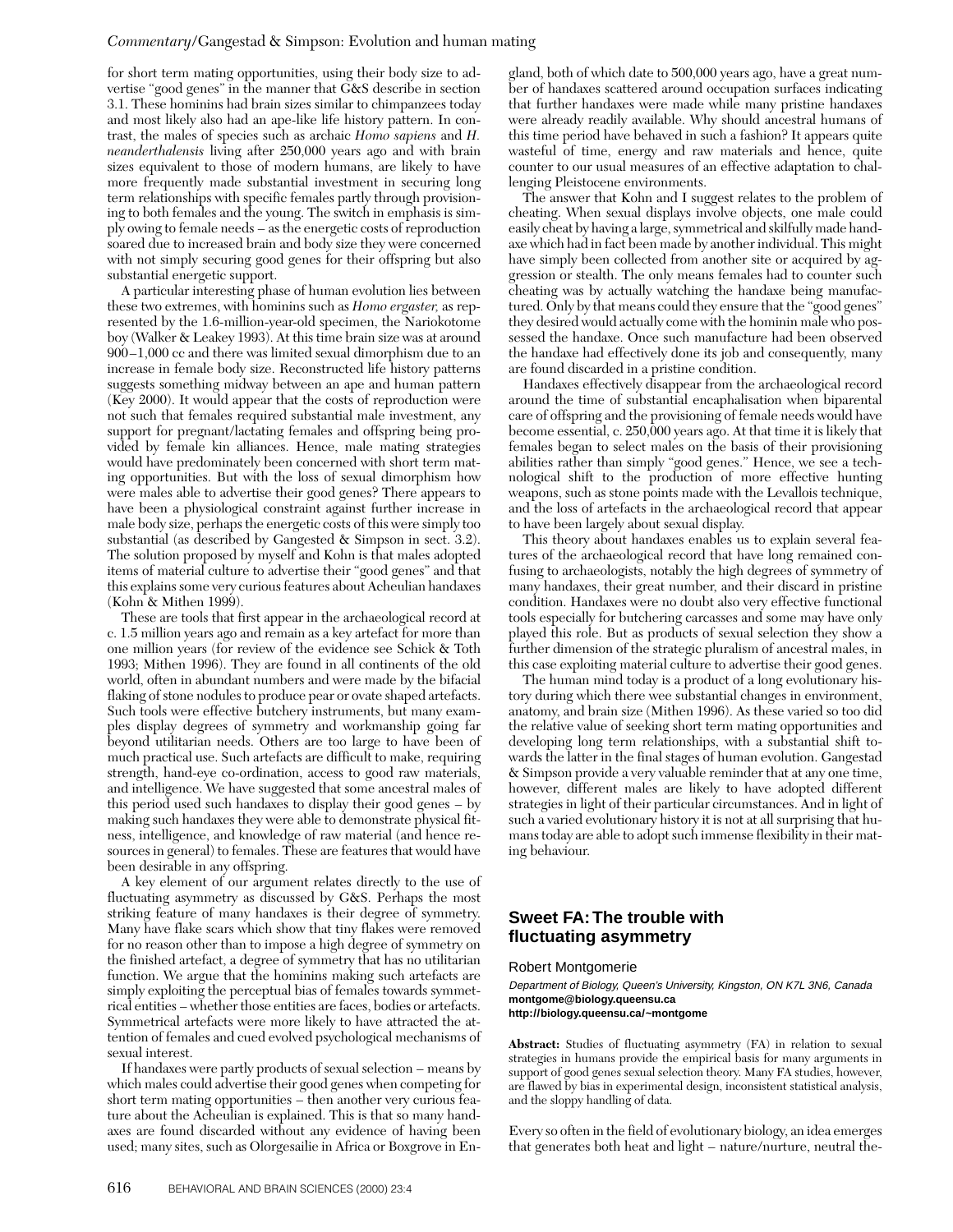ory, cladism, group selection, punctuated equilibrium, sociobiology – though it is sometimes the controversy itself that generates enlightenment. The latest addition to this distinguished list is fluctuating asymmetry (FA). Ever since Anders Møller (1990) introduced the measurement of FA as an index of genetic quality in studies of sexual selection, there has been much ado about noting its widespread applicability. Thus, FA seems to provide a magic bullet to solve the vexing problem of testing good genes theory in nature, a problem that had rendered a good idea (Zahavi 1975) largely untested. A reliable index of genetic quality that could easily be measured would indeed be sweet and could potentially shed light on a contentious area of sexual selection theory. The purpose of this review, however, is to turn up the heat.

Though FA is curiously missing from the title and abstract of the target article, Gangestad & Simpson (G&S) use studies of FA almost exclusively to support their core argument that good genes sexual selection (GGSS) theory can help us to understand human mating patterns. Indeed, in G&S, those studies form an essential logical link between some good ideas about trade-offs and conditional mating strategies and some fuzzy thinking about "strategic pluralism." Unfortunately, the empirical data and attendant conclusions about the importance of FA are much more controversial than G&S would have us believe.

The reasons for controversy about FA as a test of GGSS theory are manifold and have been variously documented in empirical research (Hunt & Simmons 1997), commentaries (e.g., Palmer 1999; Whitlock & Fowler 1997), review papers (Palmer 1996), and book reviews (Houle 1998). *The Journal of Evolutionary Biology,* for example, devoted most of an issue to a target article on FA (Møller & Thornhill 1997) and seven largely negative commentaries. Since G&S chose to completely ignore this controversy, they give the erroneous impression that their arguments are supported by well-accepted research. FA studies of GGSS have proliferated exponentially over the past decade, largely due to the immensely productive output of three research groups – in Paris (Møller and colleagues), in Albuquerque (Gangestad, Thornhill, and colleagues), and in Liverpool (Manning and colleagues), the latter two focussing particularly on humans. All three of these groups (hereafter PAL), consistently find support for a negative relation between FA and some aspect of quality related to sexual selection and steadfastly use each others' work to bolster arguments in favour of GGSS. For example, 25 of G&S's 33 citations explicitly about FA are from PAL and only one critical paper (Clarke 1998) is mentioned, vaguely (G&S sect. 3.3, para. 2). In fairness the high productivity of the PAL researchers has resulted in their domination of the FA literature, but the published work of all three groups is open to comparable criticism. In particular, many published studies of FA in humans, lack the sort of rigour we should expect in evolutionary biology in general, but especially in the study of humans. To illustrate all of my criticisms I focus on their first paragraph (sect. 4.1) about FA research but these problems apply to much of the work on FA that G&S cite.

Few published studies on FA provide evidence that data were collected using standard methods to minimize bias. This is especially surprising because psychologists, who are involved in much of this research, have pioneered the methods to collect unbiased data in the study of humans. This problem is particularly critical in studies of human FA because measurement error is often high, differences between left and right sides often small, and a few of the individuals sampled frequently have high leverage in the subsequent data analysis. Moreover, though statistical analyses in FA research are often complex and reasonably sophisticated, too frequently too little attention is paid to testing assumptions and assessing the influence of outliers. As a result, interesting significant correlations abound in the study of human FA but are harder to find in animal studies that, by contrast, have clearly been carefully executed with large sample sizes (e.g., Dufour & Weatherhead 1996).

Even when quoting published work, many papers on human FA fail to present or use previously-published results correctly (see also Palmer 1999). In their discussion of the relation between the

lifetime number of sexual partners and FA, for example, G&S correctly quote that Thornhill and Gangestad (1994) found a correlation of  $-0.32$ . (While I believe that the analysis in that paper was also flawed, that is another, longer story.) G&S then incorrectly list the partial *r* as  $-0.38$  (when it was rally  $-0.47$ ; beta was  $-0.38$ !). Although this is not an egregious error, it is one of many; the sloppiness does call into question the care taken in the collection of field data, whose validity we cannot evaluate (see also Palmer 1999; Whitlock & Fowler 1997). G&S also claim that "Waynforth (1998) has found a similar correlation  $(-.23)$ " There was, however, no such correlation presented in Waynforth (1998, Table 2), though the P-value for this relation is listed as 0.23. Only by arbitrarily analyzing the data for men under 41, did Waynforth (1998, p. 1499) find that "high FA was marginally associated with a lower number of lifetime sex partners ( $\chi = 2.82$ , d.f. = 1, p = 0.093...", a result that he oddly calls significant in his Discussion. G&S also claim that Waynforth  $(1998)$  "documented that more symmetrical males have higher fertility" but it was really fecundity – a very different measure – that he estimated; even that was based on selfreport without consideration of the potential confound of cuckoldry. Because of such inconsistencies in information that I can check, I am more than a little skeptical about the quality of data presented in these papers.

Why should we care if there are a few mistakes in papers about FA? Cynics will say that some papers in all fields of science are a bit sloppy and that this is a necessary consequence of doing science in a climate where time is short, careers and grants depend increasingly on the quantity rather than the quality of publications, and there is a media frenzy over interesting science about human sex. It is my impression, however, that studies of FA, in general, and human FA in particular, are more problematic than those in most subfields of evolution and behaviour (see also Whitlock & Fowler 1997). Indeed sociologists may learn much about the scientific process by studying the development of this field (e.g., Simmons et al. 1999). Most important, though, I believe that students of human behaviour have a special obligation to be extra careful in their work. Early critics of sociobiology worried about the misuse of human data in directing social policy (see Wilson 1976).

While I believe that fear was somewhat unfounded, the publication of papers that are less than sound can only fuel the fires of such criticism. Evolutionary psychology, the young child of sociobiology, has made tremendous progress in the study of human behaviour as witnessed by the carefully articulated ideas in GS sections 1 and 2. We need to ensure that published data and analyses on FA are as rigorous.

## **Is fluctuating asymmetry a signal or a marker of genetic fitness?**

#### Ulrich Mueller

Institute of Medical Sociology and Social Medicine, Medical School, University of Marburg, 35033 Marburg, Germany **mueller2@mailer.uni-marburg.de www.med.uni-marburg.de/medsozio**

**Abstract:** Fluctuating asymmetry is more a signal of genetic fitness than a marker observable only to the researcher. Hence, it has to be demonstrated that low FA is an honest signal of genetic quality; this has not been demonstrated in Gangestad & Simpson's otherwise useful review.

The main part of Gangestad & Simpson's (G&S's) target article is their review of research in fluctuating asymmetry. They present very rich material in a well organized and lucid manner – not to mention that much of the original research in this fascinating subject has been done by themselves. The theoretical framework outlined in sections 3.1.–3.3 of their target article, however, is incomplete, if not flawed. Fortunately, the flaws need not be fatal, but we cannot know that beforehand. Strangely, the paper shows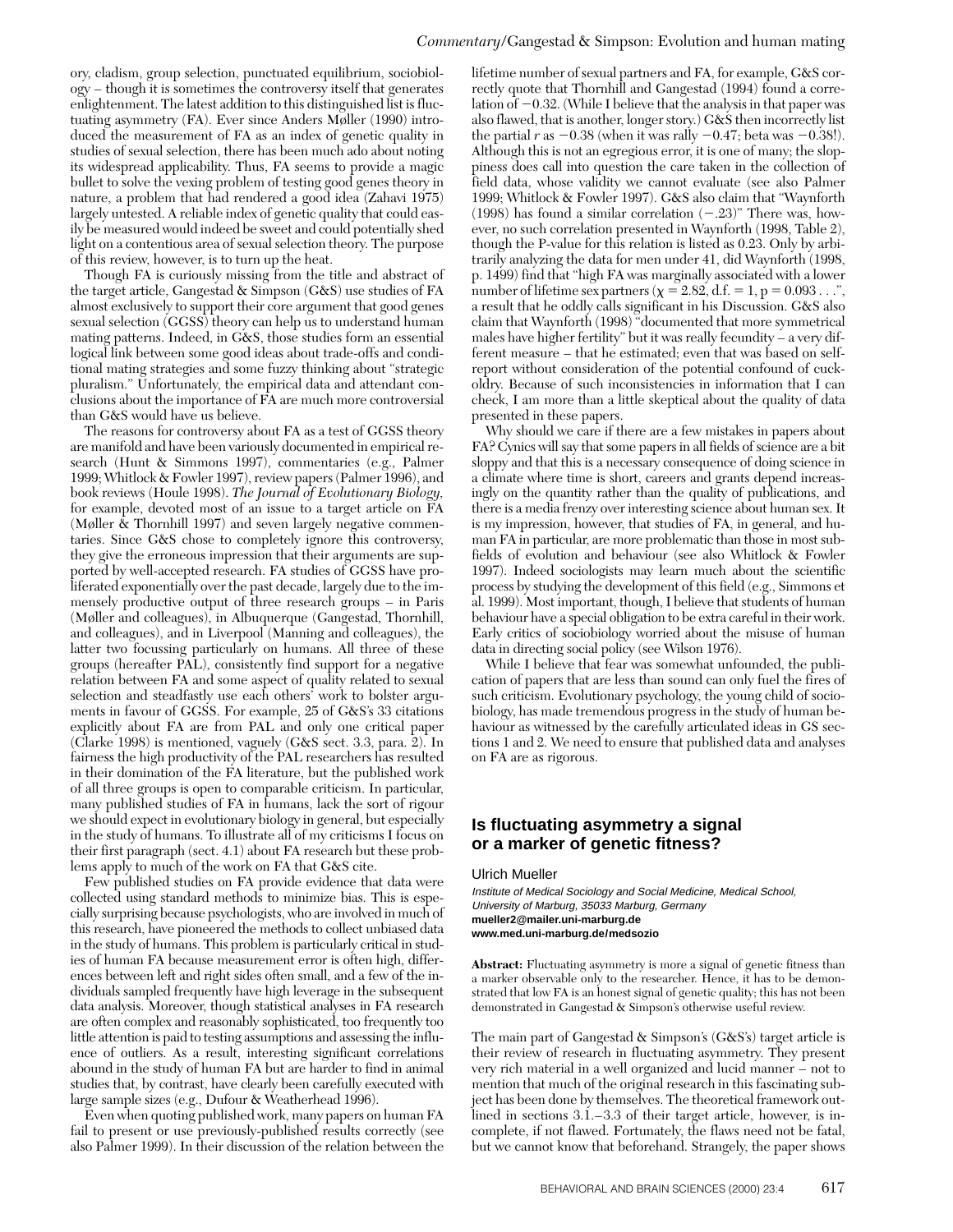some signs that the authors might be aware of the deficiencies, but they do not suggest how to overcome them.

Fluctuating asymmetry (FA) is a marker of genetic fitness, not only for the eyes of the researcher but also for the eyes of women looking for a mate. If so, FA is also, as the target article demonstrates, an important, signal of genetic quality; hence males have a strong incentive to fake this signal. It is difficult to see why accordingly, G&S do not apply the first twelve sentences in section 3.2. which are on honest signaling, to the body of observations regarding FA.

One of the strongest evidence that Fa is more a signal than a marker, is its exclusive relevance for males. FA may be a weaker marker of genetic fitness in females, because the variance in male's reproductive success (RS) is greater, but it cannot be no marker at all. Should pathogen resistance and developmental precision not be a good predictor of female RS as well, likewise because FA is heritable? Do all the genes responsible for FA sit on the Y chromosome? Or, if we hypothesize genomic imprinting, why should evolution select the inactivation of genes favoring pathogen resistance and developmental precision?

It is also difficult to see how the factors leading to low FA should be direct causal factors for a body odor which pre-ovulatory women like (sect. 4.5.2). Moreover, of the three sexually dimorphic traits – body mass, physicality, and social dominance – which together account for 70% of the total FA effect of lifetime number of partners, neither body mass nor physicality can be direct effects of FA (sect. 4.4).

Still, given all the observations collected in G&S's target article, FA might prove one of the most important signals of a male's genetic quality for females making their choice. But then it has to be shown that it is an honest signal, and, if so, its precision as the signal has to be determined. For that, some internal male quality Q has to be identified which is (1) not directly (or only after long acquaintance) observable to a mate; (2) costly to fake; (3) heritable; (4) causal for FA. Then, it has to be established that Q is a determinant of RS. Next, it has to be demonstrated that a low degree of FA is more costly to produce the lower a male's Q. Since women do not need low FA for a high RS, evolution may also concede males some freedom about which level of FA to choose. These are the conditions for a signal's honesty to be evolutionarily stable, as Zahavi (1977) and Grafen (1990) have shown theoretically, and as Moeller (1987) has empirically demonstrated for the size of the chest spot being an honest signal of male sparrow's dominance, or as Mueller and Mazur (1997) have demonstrated for facial dominance being an honest signal of a man's dominance – the first such demonstration in humans.

I am sure that G&S know best what the good candidates would be for Q. They consequently owe us a rigorous demonstration that FA is an honest signal Q. That would greatly increase the value of all the valuable material on FA presented in their target article.

# **The limits imposed by culture: Are symmetry preferences evidence of a recent reproductive strategy or a common primate inheritance?**

Lesley Newson and Stephen Lea Washington Singer Laboratories, Exeter EX4 4QG, United Kingdom **{l.newson; s.e.g.lea}@ex.ac.uk www.ex.ac.uk{~LNewson;~SEGLea}**

**Abstract:** Women's preference for symmetrical men need not have evolved as part of a good gene sexual selection (GGSS) reproductive strategy employed during recent human evolutionary history. It may be a remnant of the reproductive strategy of a perhaps promiscuous species which existed prior to the divergence of the human line from that of the bonobo and chimp.

When do Gangestad & Simpson (G&S) believe that the evolution of good genes versus good provider reproductive strategies occurred? Is it likely that a good gene sexual selection (GGSS) reproductive strategy was important in our recent evolutionary past or should we be looking elsewhere? Not every evolved human characteristic is the result of selective pressures operating during the environment of evolutionary adaptedness (EEA).

For modern humans, the ability to acquire culture, the desire to enculturate children, the compulsion to behave according to cultural norms, and the tendency to reject individuals who behave "abnormally" are among the strongest and most important structural elements in what G&S refer to as "the psychological architecture that guides social interactions." Human psychological architecture undoubtedly has other design features but they must operate in conjunction with the powerful instinct to be cultured. Culture has a particularly profound influence on reproductive behaviour. The reproductive strategies used by its members are of great interest to everyone who belongs to a culture and the only strategies available to members are those which the culture recognises. This means that any hypothesis about the selective advantage of a particular strategy has to be plausible within the context of the particular culture likely to have been in force when selection was taking place.

The influence of culture does not mean that human behaviour remains the same when environments suddenly change. Humans do not slavishly continue to follow cultural norms when it is unnecessary or disadvantageous to do so. But neither do individuals respond to environmental change by consulting their evolved psychological mechanisms, inventing novel behaviours, and pursuing them on their own. Humans change their behavioural options at the population level by making adjustments to the cultural norms which already exist. This places limits on the kinds of new behaviours that become available when environments change. For example, men in the modern western "global" culture have the option of behaving polygamously by having a series of sex partners or having several sex partners at once, but their potential for polygamous behaviour is held within strict limits by cultural norms. They cannot, for example, purchase a harem of young teenage girls from the Philippines, even though the market price might well be within the reach of many of them.

Human behaviour strategies can be partly explained by looking at how they allow individuals to respond to variations in the physical and biological environment. To gain a fuller understanding, it is necessary to look at the cultural environment. The observations of female reproductive behaviour cited by G&S were mostly of women living in the United States in the 1980s and 1990s. What if ancestors of G&S had measured the Sociosexual Orientation Inventory (SOI) scores for the grandmothers of these women, living in the United States of the 1930s and 1940s? If they had managed to avoid being arrested for indecency, they would undoubtedly have found these women far less willing than their granddaughters to engage in sex without closeness or commitment. These women may well have preferred the look and smell of symmetrical men but their culture did not allow them to act on these preferences.

The changes that have taken place in women's behaviour over the last two generations have not been a response to changes in the physical or biological environment. They are owing to changes in the cultural environment. Modern women are surrounded by an essentially infinite number of available men. Having short-term sexual partners is condoned, even encouraged. We possess the technology for avoiding pregnancy and sexually transmitted diseases. In America today, a single woman can thrive and bring up her children alone. In all of human history, when have women had such an ideal environment for exercising a preference for symmetrical men? And only if a preference is exercised can it confer an advantage and be selected.

But this conclusion poses the question when in human prehistory could a preference for symmetrical men have conferred a selective advantage? Humans are social animals and, like other patrilocal social primates, they tend to associate in male kin bonded groups, though with the important difference that each man's clos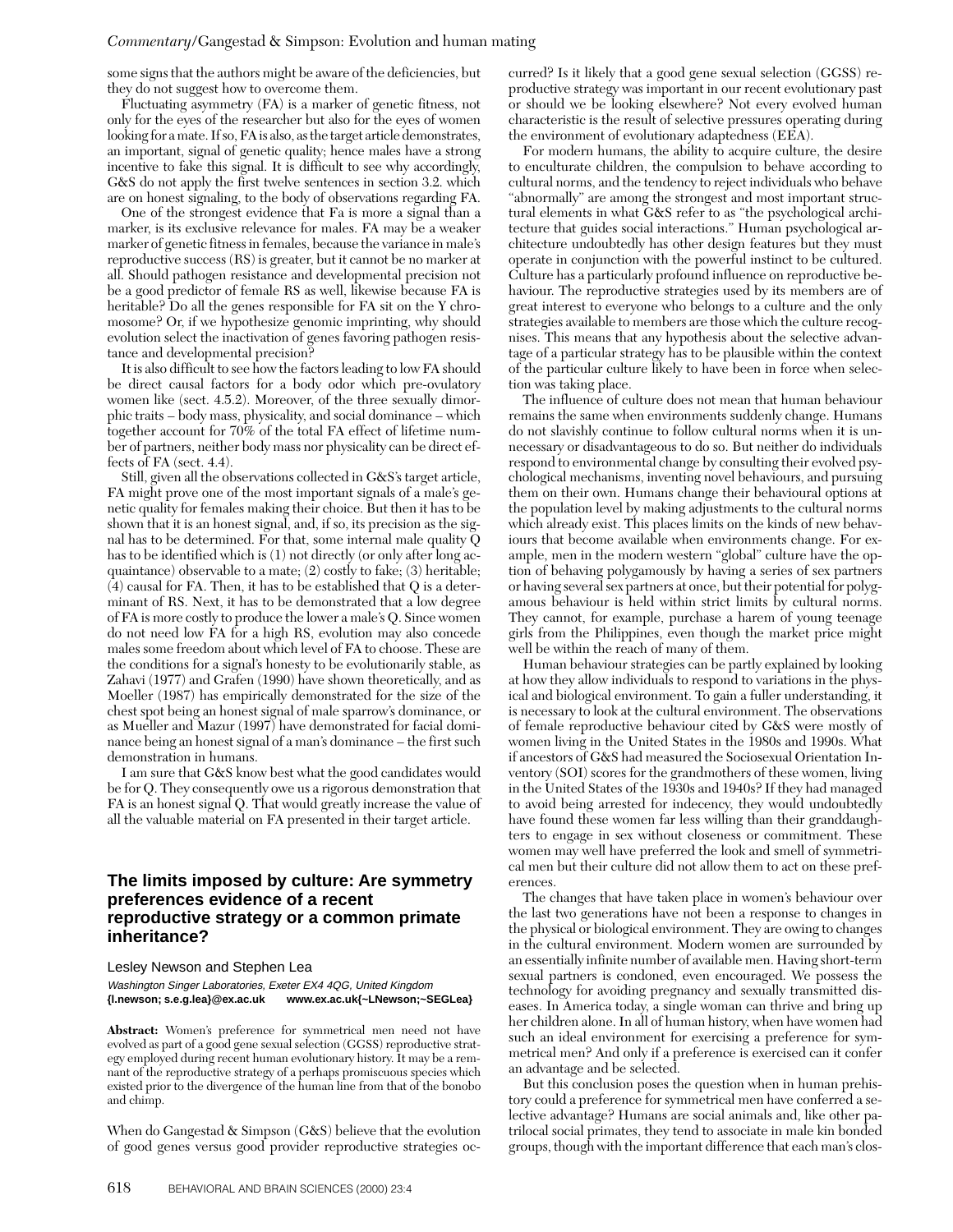est companion is a woman (Bailey & Aunger 1990). The sparseness of food resources kept population densities quite low prior to the development of agriculture. A group of about 500 might be recognised by its members as sharing a language or culture, but individuals would have spent most of their time in groups of between 10 and 30 or even smaller single family groups (Foley 1996). Such a small group would provide women with few opportunities for the kind of sexual shopping-around necessary to take advantage of GGSS and, since the men available are likely to be brothers, the genetic choice would be even more limited.

The existence of a weak preference for symmetrical men in modern women does not necessarily indicate that the use of shortterm and extra-pair mating tactics has been a routine occurrence in recent evolutionary history. This preference could be a very old adaptation, the remnant of the GGSS reproductive strategy of a perhaps promiscuous species which existed prior to the divergence of the human line from that of the bonobo and chimp. As the hominid line evolved, infants became harder to raise and offspring were more likely to survive if their father made a contribution to their care. The more reproductively successful females would have been those who could ignore their preference for symmetry and mate enthusiastically with men willing and able to provide them and their offspring with resources. In this way, natural selection would have weakened the preference for symmetrical men but, as long as it was not strong enough to inhibit females from mating with slightly asymmetric good providers, there would be no selective pressure to eliminate it completely.

# **Idealized human mating strategies versus social complexity**

Timothy Perper and Martha Cornog Independent Scholars, 717 Pemberton Street, Philadelphia, PA 19147 **perpcorn@dca.net**

**Abstract:** Gangestad & Simpson present an idealized model of human mate strategies based on rational economics and genetics that elides most social constraints on human sexuality. They do not deal with observable complexities of courtship nor with ambiguities in short- and long-term mating. The model successfully explicates a narrow set of premises, but cannot yet explain complex sexual behavior.

The greatest strength of Gangestad & Simpson's (G&S's) target article is its analysis of connections between long- and short-term mating strategies and sexual selection for good genes and/or for resources. Furthermore, they make the excellent point that choosing between the two strategies depends on complex contingencies of genetics and economics. However, on closer study, their argument becomes less persuasive.

G&S present a highly abstract, strongly idealized model of mate choice strategies that strips away a great many details. Indeed, the organisms that make mate choices in the model are so abstract and so idealized that they barely seem human. G&S discuss mating strategies as if enacted by completely rational economic and genetic monads devoid of all society and history, and who lack all religion, institutions, traditions, and laws concerning mate choice and its social consequences. No kinship systems, symbols, or customs influence or control mating. Instead, mate choices are analyzed as if isolated individuals made purely rational individual decisions. We doubt if such monadic purity of purpose has ever existed during human history or evolution.

This lack of social context for mate choice creates a serious definitional problem concerning the widely-used notions of shortand long-term mating. In actuality, the two concepts depend on a complex and modern moral and symbolic framework for assigning social value and meaning to sexual encounters after the fact. For example, Joe and Sally are each drawn to the other on a first date for reasons they themselves may label as "short-term" sexual in-

terest: he is symmetric, sexually available, and willing to wine and dine her; she is young, clear-skinned, lustrous-haired, and pretty. They have great sex – and decide to do it again. A year later, they are still together. Were then enacting short- or long-term strategies? Had they stopped seeing each other after one date, they themselves would post facto speak of a "short-term" relationship, but that label becomes inappropriate if they remain together.

If one studies human courtship using ethnographic and ethological field observations (see Givens 1978; 1983; Moore 1985; 1995; 1998; Moore & Butler 1989; Perper 1985; 1989; 1994; Perper & Weis 1987), one sees why the couple cannot themselves determine if a relationship will prove to be short- or long-term. Initially, neither person fully knows what they themselves want or what the other person might offer – such knowledge emerges only as their interaction itself creates their feelings for each other. Such floating emotionality is characteristic of courtship, so that uncertainties are intrinsic, and one cannot predict the future of a love affair (Perper 1999). Accordingly, most relationships begin with "strategic ambiguity," where it is not clear what either person wants or expects. It is therefore not obvious what strategy each is actually enacting except in 20-20 hindsight.

The expressions "short-term" and "long-term" are also deeply problematic as evolutionary concepts. Consider a band of some 100 proto-humans 300,000 ybp, where we use an imaginary time machine to observe one female for a month or so. She mates nine times with one male, five times with another, and twice with yet another. Which strategy is she using for which male? We might say that the two matings with the last male represent the short-term strategy, but a year later, we still find her mating twice a month or so with that male. Infrequent, yes; short-term, no. The labels "short-term" and "long-term" do not unequivocally characterize her sexual behavior.

Even if, in modern times, we symbolically identify two polar types of sexual encounter – conveniently, if opaquely, labeled short- and long-term – their evolutionary origin is not elucidated solely by good genes and resources. For example, a married woman might obtain resources from her husband and yet maintain a lengthy secondary sexual relationship with a man who does not give her money but provides much appreciated love and emotional support. Are Gangestad & Simpson arguing that the "strategies" underlying her life-choices are only matters of resources versus good genes? The actual complexity of mate choices and sexual behavior does not easily fit into G&S's idealized analysis of dichotomized mating strategies. Nor do the complex spiritual/sexual lifestories recently compiled by Francoeur et al. (1999). Probably few social scientists would accept the view that women choose men solely as providers of resources or solely for their genes.

The natural and social sciences have produced two general answers for how to study complex phenomena. One, illustrated by this paper, is to build theory from a few – and only a few – explicit principles that justify narrow but extensively analyzed conclusions. This approach is validly reductionist, first in seeing strength in theory developed from a few premises, and second in depending on biological and genetic principles deemed logically and causally prior to the complex phenomena themselves. The other approach can be called "grounded," because it starts with the phenomena and tries to identify generalities and principles whether or not these match the premises of reductionist theory. One of us (Perper) has used this approach for studying courtship. Grounded theory necessarily makes simplifications as it develops, whereas reductionist theory tends towards more complexity. Ideally, they will meet in the middle, but in the meantime it is worth pondering what is lost through the reductionist hope of identifying a few sovereign principles that regulate human sexual behavior.

Yet we cannot really fault Gangestad & Simpson for their narrow focus. Their paper is a serious effort to explore the implications of a small set of ideas, rather than to prepare a synoptic view of the evolution of human mating. If G&S's presentation seems abstract and idealized, or lacks the rich substance of human real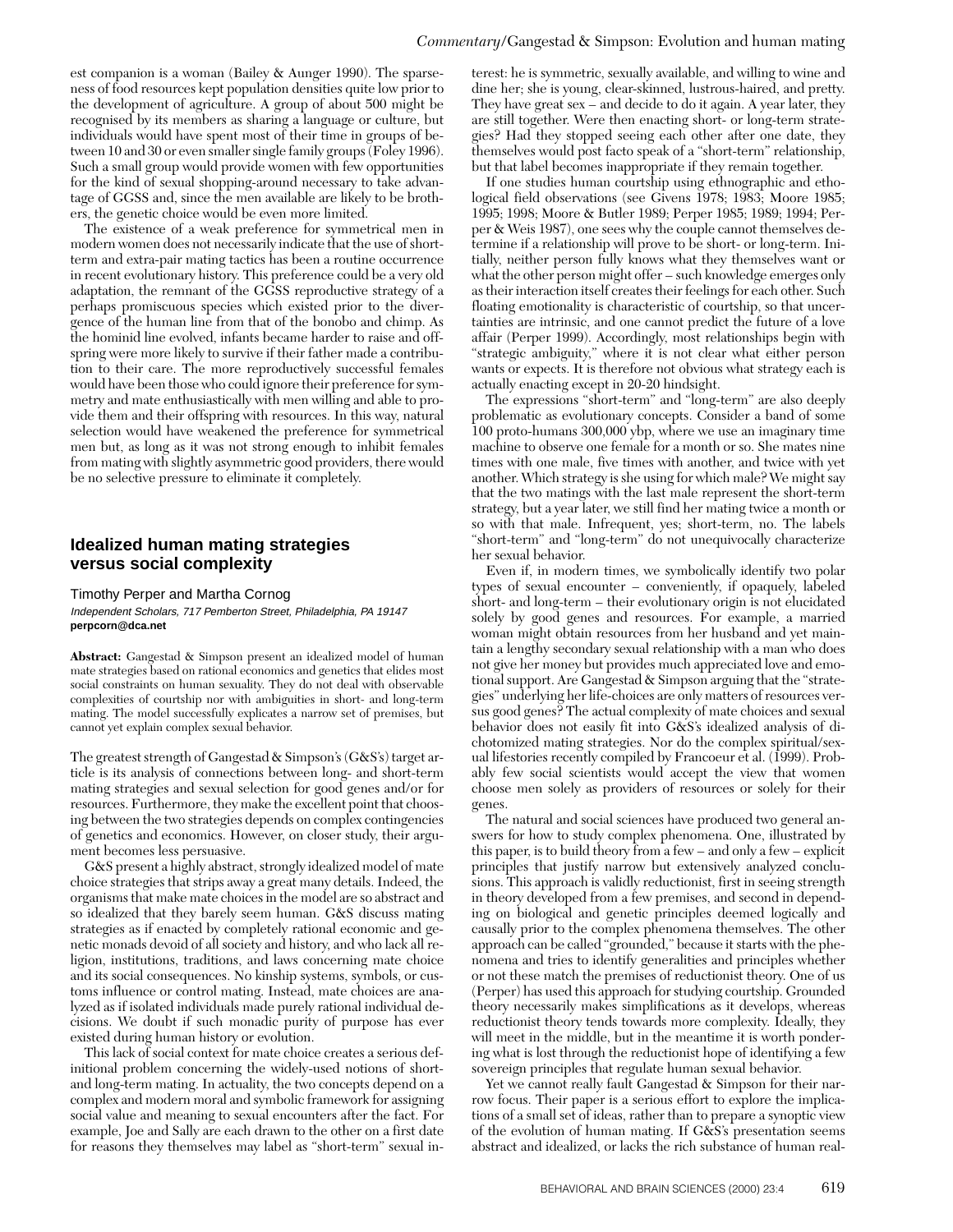ity, it is because they examine one lode of thought in great depth. The exercise proves valuable partly because its extremely clear focus shows how much has been perforce omitted and how much we still have to learn.

# **Functional significance of human female orgasm still hypothetical**

#### Nicholas Pound and Martin Daly

Department of Psychology, McMaster University, Hamilton, Ontario, Canada, L8S 4K1 **{daly; pound}@mcmaster.ca**

**Abstract:** Human males are more polygamously inclined than females. However, there is substantial within-sex variation in polygamous inclinations and practices. This is acknowledged by Gangestad & Simpson but we pose the question: Is the target article's "strategic pluralism" pluralistic enough? In addition, we argue that the hypothesis that the female orgasm is an adaptation for post-copulatory female choice between rival ejaculates demands more research.

It has long been evident that in people, as in most other mammals, males are more polygamously inclined than females, while the latter are choosier in evaluating possible copulatory partners. These sex differences are readily understood in the light of the Bateman-Williams-Trivers theory of sexual selection and parental investment (e.g., Daly & Wilson 1978; Symons 1979).

Many people, including some evolutionists, dislike these truisms, but no one has mustered an evidence-based case against them. Nor are they called into question by Gangestad & Simpson (G&S), who are concerned with subtler issues: Why are these sex differences true only on average, with much overlap between women and men, and why is there so much variation in polygamous inclinations and practices within each sex? The target article reviews some relevant hypotheses and recent empirical evidence, including the authors' own contributions, and it should stimulate additional discoveries. We wish to draw attention to two issues in need of further research.

First, we wish to pose the question: Is the target article's "strategic pluralism" pluralistic enough? The authors have demonstrated large individual differences in "sociosexuality," a dimension which they characterize here as being primarily a matter of variable willingness "to have sex without commitment" and "to engage in short-term mating" (sects. 4.5.3 and 5.4). A central hypothesis is that "restricted" women who demand commitment from longterm partners are opting for paternal investment in a biparental partnership, whereas "unrestricted" willingness to forego such commitment entails trading off the material benefits that an investing partner would provide, in exchange for a "good genes" payoff. Without denying the plausibility of such trade-offs, we would suggest that this scheme is not pluralistic enough, especially with respect to relatively "unrestricted" female strategies. Cuckolding a long-term partner in order to recruit better genes through adultery is surely quite different from the polyandrous strategies of women who consider men too unreliable to bother seeking commitment. To suggest that an unrestricted female strategy of shortterm mating entails giving up material compensation is curiously forgetful of the world's "oldest profession": the trade-off for women choosing whether to adopt a short-term mating strategy is in large measure a trade-off between material compensation now versus (promised) material compensation in the future, and a big determinant must be one's assessment of the trustworthiness of promises. Moreover, insofar as good genes sexual selection has been an important force in the evolution of the female psyche, we might expect that women would adjust "prices" for both shortterm *and* long-term mates as a function of genetic quality cues.

The second issue demanding more research concerns the hypothesis that the female orgasm is an adaptation for post-copulatory female choice between rival ejaculates, and hence between potential sires (Baker & Bellis 1995). G&S invoke this intuitively appealing notion in the context of arguing that women bias the chance of conception towards more symmetrical partners (sect. 4.5.1), but although their evidence that men's fluctuating asymmetry (FA) is negatively correlated with their sex appeal is persuasive, the evidence that women can and do bias the outcome of sperm competition by orgasmic timing is still very weak. At best, all that Baker and Bellis have shown is that women retain more sperm in their reproductive tracts if they experience orgasm between about 1 minute before and 45 minutes after their partner ejaculates than if they have an orgasm earlier or not at all. Even this ostensible fact requires not just replication but confirmation using other techniques, for as it stands, the inference is premised on the assumption that the number of sperm ejaculated is identical regardless of whether or when female orgasm occurs, so that sperm retention can be computed from an estimate of that ejaculate minus "flowback." This may not be true, since the duration of pre-ejaculatory male sexual arousal is most likely confounded with the criterion used to categorise female orgasms as either low or high sperm retention (i.e., whether they occur before or after male ejaculation). This is important since the number of sperm ejaculated by human males is positively correlated with the duration of pre-ejaculatory sexual arousal for specimens collected during copulation (Zavos 1988) and via masturbation (Pound et al. 1999). Consequently, Baker and Bellis's estimates of the number of sperm retained for copulatory episodes during which the female has an orgasm after the male are likely to be based on overestimates of the number of sperm ejaculated. The "high sperm retention" (HSR) orgasm may thus be simply an artifact of a method that fails to take into account an important determinant of ejaculate composition.

In any event, even if female orgasms can affect the number of sperm retained, the impact of biased retention on the outcome of sperm competition needs to be assessed; it could be substantial or negligible. At present there is no evidence that female orgasms, copulatory or otherwise, have any effect on conception rates, as one might expect if "HSR" orgasms really improve the retained sperm's chances of encountering the ovum, and more crucially, it remains to be shown that a woman who copulates with two men during a single fertile period is more likely to conceive a child sired by the one with whom she experiences a copulatory orgasm.

This may seem like quibbling, since it is the conceptually integrated story of contingent female orgasmic response that makes the hypothesis of post-copulatory female choice so plausible. But the story of contingent female response is itself still just an hypothesis, too, albeit a strong one. Thornhill et al. (1995) found that women with low-FA partners reported more frequent HSR orgasms (by the above timing criteria) than women with high-FA partners. But although Thornhill et al. found no evidence that women with low-FA partners are simply more orgasmic than other women, their main finding is nevertheless a between-subjects result. They did not establish that individual women vary their orgasmic behavior in relation to partner's FA, and it remains possible that those women who are most likely to have copulatory orgasms are those most likely to have low-FA partners. Moreover, even a demonstration of Thornhill et al.'s effect within individual female respondents would not close the question. The women were merely asked how often they attained orgasm before, after, or at the same time as their partners during sexual intercourse, a question that cannot show that it is the women who are responding differentially to men varying in FA; an alternative hypothesis is that low-FA men ejaculate sooner. Finally, Thornhill et al. (1995) define HSR orgasms as those that occurred during sexual intercourse after (or at the same time as) male ejaculation, but this definition may not be ideal; it excludes, for example, cases in which the penis is withdrawn after ejaculation, but sexual stimulation is continued and the woman reaches orgasm soon after, even though these would seem likely to also be HSR orgasms according to the Baker and Bellis scenario.

There is variability in the frequency with which women have or-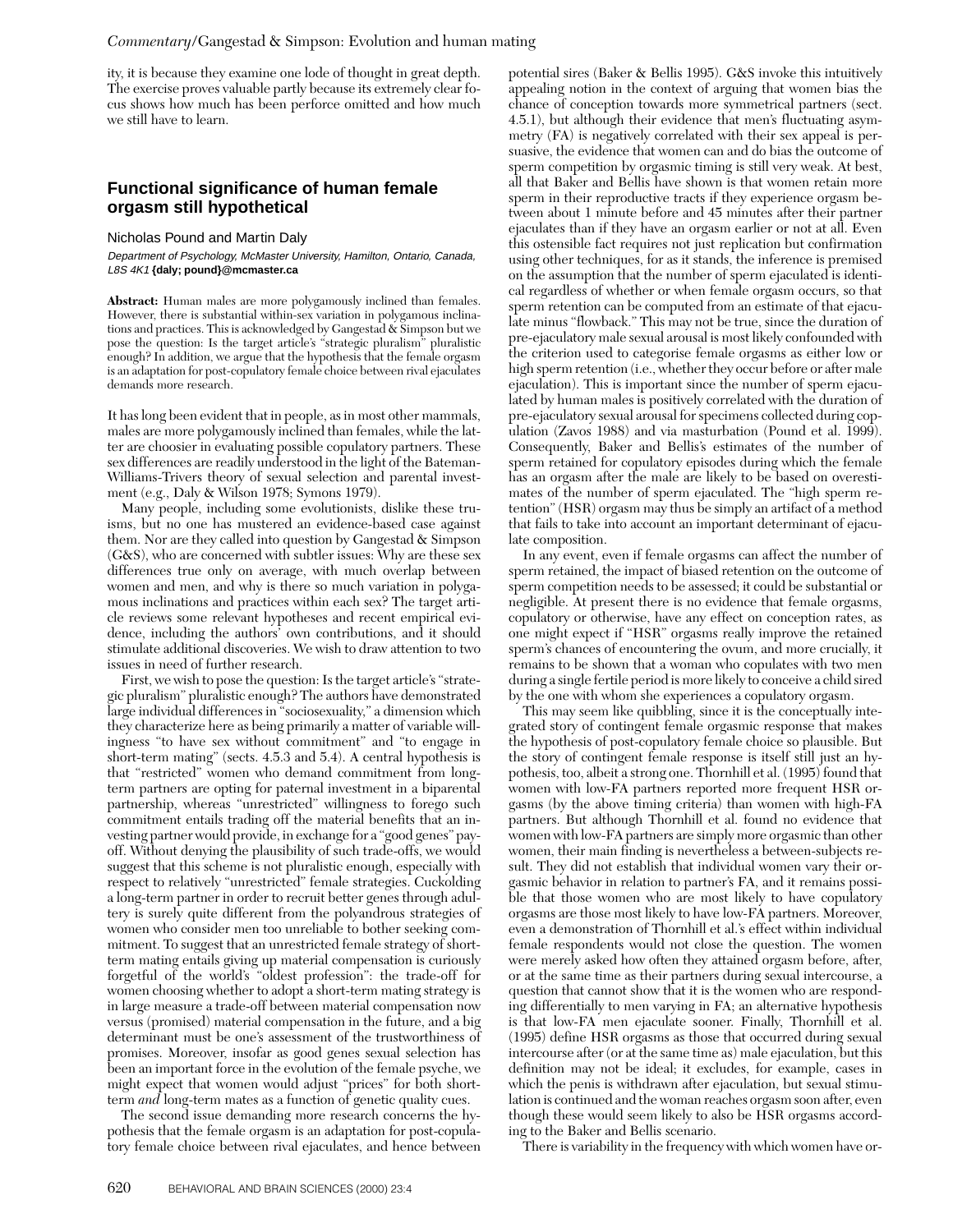gasms, in their timing relative to partner orgasm, and in the sexual activities during which they occur, but we do not yet know how much of this variability can be attributed to relatively stable differences among females, and how much to attributes of their partners. These two sources of variability will undoubtedly prove to be confounded, and yet they must be separated before we can be confident that female orgasm really functions to bias the outcome of sperm competition.

# **Analyses of mating differences within-sex and between-sex are complementary, not competing**

Todd K. Shackelford, Gregory J. LeBlanc, Richard L. Michalski, and Viviana A. Weekes Division of Science-Psychology, Florida Atlantic University, Davie, FL 33314. **{tshackel; gleb2044; rmic5640; vwee9812}@fau.edu**

**Abstract:** Analyses of between-sex differences have provided a powerful starting point for evolutionarily informed work on human sexuality. This early work set the stage for an evolutionary analysis of within-sex differences in human sexuality. A comprehensive theory of human sexual strategies must address *both* between-sex differences and within-sex differences in evolved psychology and manifest behavior.

Gangestad & Simpson (G&S) present a clear and convincing theoretical case for the evolution of conditional mating strategies in human males and females. In addition, the authors present an organized and impressive array of empirical data corroborating their theoretical claims. G&S's analysis of the conditional mating strategies of humans relies on several cornerstones of modern evolutionary psychological science. These cornerstones include an appreciation that adaptations are not optimally designed; that adaptations have both costs and benefits in reproductive currencies; that organisms face "trade-offs" in how a limited quantity of time and energy can be allocated to solving different adaptive problems; and that adaptations do not operate in a vacuum, but instead require input for their operation (Dawkins 1976; Williams 1966).

G&S have significantly advanced the field of human sexuality by providing a cogent analysis of within-sex differences in male and female sexual strategies. The authors take as a starting point that previous work on human sexuality informed by an evolutionary perspective (e.g., Buss 1989; Buss & Schmitt 1993) overemphasized between-sex differences. They contend that previous work paints a picture of human males as exclusively interested in short-term sexual relationships and of human females as exclusively interested in long-term, committed relationships. early work in human sexuality informed by an evolutionary psychological perspective addressed sex differences in mating psychology and behavior, in part because these differences are so cleanly and clearly predicted from straightforward evolutionary logic (Symons 1979; Trivers 1972; for review, see Buss 1994b). None of this early work, however, discounted the reality of within-sex differences in sexual behavior and psychology. Instead, much of this early work noted that a weakness of evolutionarily-informed analyses of human sexuality is that within-sex differences were not fully explicable based on then-current theoretical accounts (see, e.g., Buss 1994b; Buss & Schmitt 1993; DeKay & Buss 1992).

The early focus on differences between the sexes in sexuality was a reasonable and powerful starting point for evolutionary psychological work on human sexuality. G&S correctly note that this early work failed to successfully explain within-sex differences in mating. But this was not the intent of this early work on human sexuality informed by an evolutionary perspective. The intent of this early work was to document predictable and on-average differences between men and women in their mating desires and behaviors. This focus on sex differences soon brought to the fore-

front the presence of substantial within-sex differences. A comprehensive and empirically supported analysis of within-sex differences in human sexuality awaited the insight of researchers such as G&S.

G&S provide a missing piece to the puzzle of human mating psychology and behavior. Men and women, on average, clearly differ in several key features of sexual psychology and behavior. All men are not alike, however, and neither are all women alike. We now have a comprehensive theory and supportive empirical work to explain these within-sex differences. Between-sex differences and within-sex differences are different and complementary, not competing, levels of analysis. One need not argue that there are either between-sex differences or within-sex differences. There are both.

The thrust of the target article is that within-sex differences are substantial and worthy of focused theoretical and empirical work. We agree, and we expect that researchers who have produced the work on sex differences in human sexuality also agree. We are concerned, however, that some readers might misunderstand G&S as arguing that within-sex differences are more important than between-sex differences in human sexuality. This sort of misunderstanding is akin to arguing that the neurobiological level of analysis is more important than the psychological level of analysis in understanding human cognition. Neither level of analysis is more important; instead, they are equally important but definitively different levels of analysis. And so is it the case with analyses of between-sex differences and within-sex differences in human sexual psychology and behavior. Previous work by researchers such as Buss and Schmitt (1993) advanced the field of between-sex differences. G&S provide a valuable contribution to the emerging field of within-sex differences. A comprehensive theory of human sexuality must address *both* levels of analysis.

# **Sexual attractiveness: Sex differences and overlap in criteria**

#### John Marshall Townsend

Department of Anthropology, The Maxwell School, Syracuse University, Syracuse, NY 13244-1090. **jmtsu44@aol.com**

**Abstract:** Women with high sociosexual orientation inventory (SOI) scores may trade signs of willingness to invest for signs of ability to invest, instead of, or in addition to, genetic benefits. The target person's status traits affect women's judgments of sexual/physical attractiveness more than men's. An objective measure of a physical trait such as FA is therefore crucial in untangling the factors affecting women's judgments of attractiveness.

Gangestad & Simpson (G&S) propose an interesting thesis and provide a thorough analysis of pertinent literature to support it. Their argument has important implications for research on sexual attractiveness and mate selection and deserves to be explored from a variety of angles. I wish to clarify only a few points.

In real life, both sexes' judgments of attractiveness are typically affected by both physical and social traits (Townsend 1989; 1993; 1998). In some conditions, however, one sex may be unaffected by traits that significantly affect the other. Male law students, but not females, were affected by models' physical attractiveness when models were portrayed as having high status (Townsend & Roberts 1993). Women's judgments, but not men's, of physical, dating, or sexual attractiveness were affected by peer opinion (Graziano et al. 1993), target persons' costume (Townsend & Levy 1990), dominance (Sadalla et al. 1987), and apparent socioeconomic status (Townsend & Wasserman 1998). Consequently, when studies indicate that some women (e.g., women with high SOI scores) place more emphasis on physical attractiveness (e.g., Townsend 1993), it is not certain whether the traits assessed as "physical attractiveness" are physical, social, or both. An objective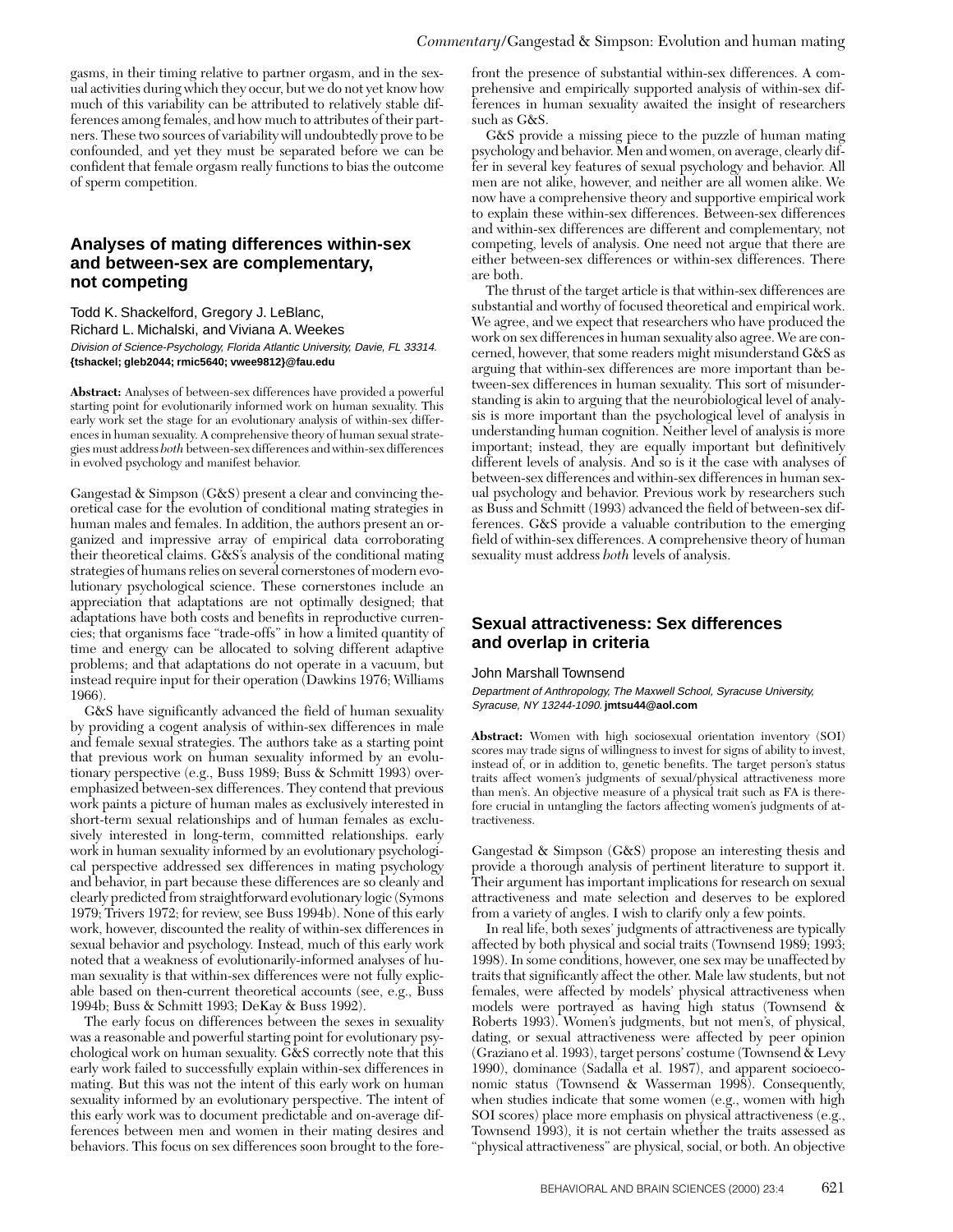measure of a physical trait such as fluctuating asymmetry (FA) is thus crucial in untangling the factors affecting women's judgments of attractiveness. In this respect, G&S current research represents a major advance.

In Townsend (1993), college women with high sociosexual orientation inventory (SOI) scores wanted to marry as soon as women with low scores, and women who believed that they might marry someone they met in college had lower SOI scores. In contrast, more sexually active men wanted to delay marriage, and believing they might marry someone they met in college was not associated with their sexual activity. These correlations between SOI scores and marital prospects suggest that the proceptive behavior of high SOI females in college may represent a mating stage rather than a lifetime tactic, and they may shift to higher-investment relationships when it is "time to "settle down" – a possibility that G&S acknowledge (1991a). This possibility is important to bear in mind when evaluating studies of attractiveness and sexual behavior because most samples involve college students.

The Abstract of the target article states that women make "tradeoffs between a mate's genetic fitness and his willingness to help in child-rearing." Elsewhere (sect. 6, Summary and Conclusions), G&S propose that women "trade-off evidence of a man's genetic fitness for evidence of his ability and willingness to invest in offspring." Presumably, willingness to help in child-rearing reflects willingness to invest in offspring, but men with higher *ability* to invest (e.g., men with high socioeconomic status [SES]) are often less willing to assist in domestic chores and child care (Townsend 1989; 1998). It is therefore crucial to distinguish between evidence of male ability and willingness to invest. My own research suggests that physical traits definitely affect women's judgments of male attractiveness, but they appear to have their greatest effects on choices *within a pool* of men who have acceptable status and social characteristics (i.e., evidence of ability to invest). Regression analyses (Townsend 1993) revealed that college men who had higher SOI scores had higher anticipated incomes, were less concerned with their partners' SES, and placed more emphasis on their future wives' physical attractiveness. Females' SOI scores also correlated with their emphasis on future husbands' physical attractiveness, but these women were equally insistent that their husbands' SES be equivalent or superior to theirs.

In Townsend and Wasserman (1998, Study 1), women with higher SOI scores expressed more willingness to have sexual relations with attractive models, but they were just as influenced by models' status cues as women with low scores. In Study 2 women with higher SOI scores expressed more interest in target persons' popularity and less interest in target person's willingness to commit in a relationship, but they did not place less emphasis on target person's SES, nor were they more likely than women with lower scores to determine coital acceptability on the basis of a visual scan of physical traits. In contrast, men with higher SOI scores placed less emphasis than men with lower scores on target person's SES, and were more likely to determine coital acceptability on the basis of a visual scan (Townsend & Wasserman 1998). Hence, high SOI women's greater expressed willingness to have sexual relations does not seem to be the result of a greater tendency to determine coital acceptability on the basis of a visual scan of physical traits. Compared to low SOI women, high SOI women are more likely to say they would have sex with attractive strangers and to forgo preliminary evidence of willingness to invest, like sexual exclusivity and emotional attachment, but they do not seem to be any more willing to forgo signs of *ability* to invest, like status, dominance, and resources.

Symons (1985) suggested that although men tend to agree on what is attractive, men with lesser competitive abilities may actually perceive attractiveness differently and may find female physical attractiveness less important for sexual arousal than do males with greater competitive abilities. Waller (1994) found that men with higher incomes and Social Potency are especially likely to express a desire for younger women. Men with higher SES actually do marry more physically attractive women (Udry & Eckland 1984). Buss (1994a) argues that, taken together, these findings suggest that people high in mate value shift their preferences so that they are more exacting on those dimensions that are typically preferred by their sex. Kenrick and Keefe (1994) note that the mechanisms mediating such shifts might be fixed early in development, or they might be triggered at any time during the life course by the appropriate environmental stimuli.

My findings are consistent with these prior studies and with G&S's proposition that men shift between short-term and longterm mating tactics. Men with high mate value apparently shift to a low-investment tactic in which they emphasize physical traits, deemphasize social traits, determine sexual desirability by means of a visual scan, and engage in casual relations with multiple partners. My surveys and ethnographic interviews suggest that the men with the greatest numbers of sex partners invariably enjoy high status in local hierarchies (e.g., star athletes, members of rock bands, upper-classmen in prominent fraternities) although these men might not have high SES as conventionally measured (Townsend 1998; Townsend et al. 1995).

Women also appear to shift mating tactics, but their emphasis on status traits and their negative emotional reactions to lowinvestment copulation appear to remain constant (Townsend 1995; 1998; Townsend & Wasserman 1995; 1998). The finding (sect. 4.5.2) that women find the smell of more symmetrical men more desirable primarily when they are ovulating is striking and deserves further study; however, it does not imply that these women deemphasize in their judgments of attractiveness men's status or ability to supply material advantages (G&S n. 6). Men's local status/dominance may correlate negatively with FA, particularly for successful athletes, and high-status men are probably more able to provide protection for their mates than low-status men. Disentangling the associations between males' FA, SOI, SES, dominance, physical attractiveness ratings, perceived ability to provide protection, and status in local hierarchies should prove to be a frustrating but fruitful area of research.

# **"What's love got to do with it?" Selfawareness and human mating strategies**

#### Ian Vine

Department of Interdisciplinary Human Studies, University of Bradford, Bradford, West Yorkshire, United Kingdom, BD7 1DP **I.Vine@bradford.ac.uk www.brad.ac.uk/acad/ihs/index.html**

**Abstract:** Gangestad & Simpson make a convincing case for male and female psychological access to sexual strategies that dispose us towards both faithful long-term mating and promiscuity – according to socioecological conditions. However, their model fails to acknowledge how the human self-system's mediation of conduct can permit us to override voluntarily the pseudo-imperatives of optimizing inclusive fitness.

Crook's (1980) preliminary analysis of fraternal polyandry amongst Tibetan peasant farmers helped to pioneer socio-ecological understandings of sexual-strategic pluralism. Yet he stressed cultural tradition's part in sustaining this adaptation, and its heavy dependence upon the wife's skill at defusing inter-male jealousies which could yield maladaptive conflict. Following Humphrey's (1976) argument that self-conscious deployment of a theory of mind evolved to serve manipulative functions, Crook sees human social life as profoundly transformed by self-awareness. That "unique cognitive attribute of man: the self-process" permeates much of our information-processing (Crook 1980, p. 228).

This "functional-interactionist" paradigm for sociobiology represents its least reductionist variant (Vine 1992). It recognizes how "open" genetic programs, plus emergent properties of self-aware social intelligence, permit distinctively human kinds of personal development and normative culture. Even Dawkins (1976) ac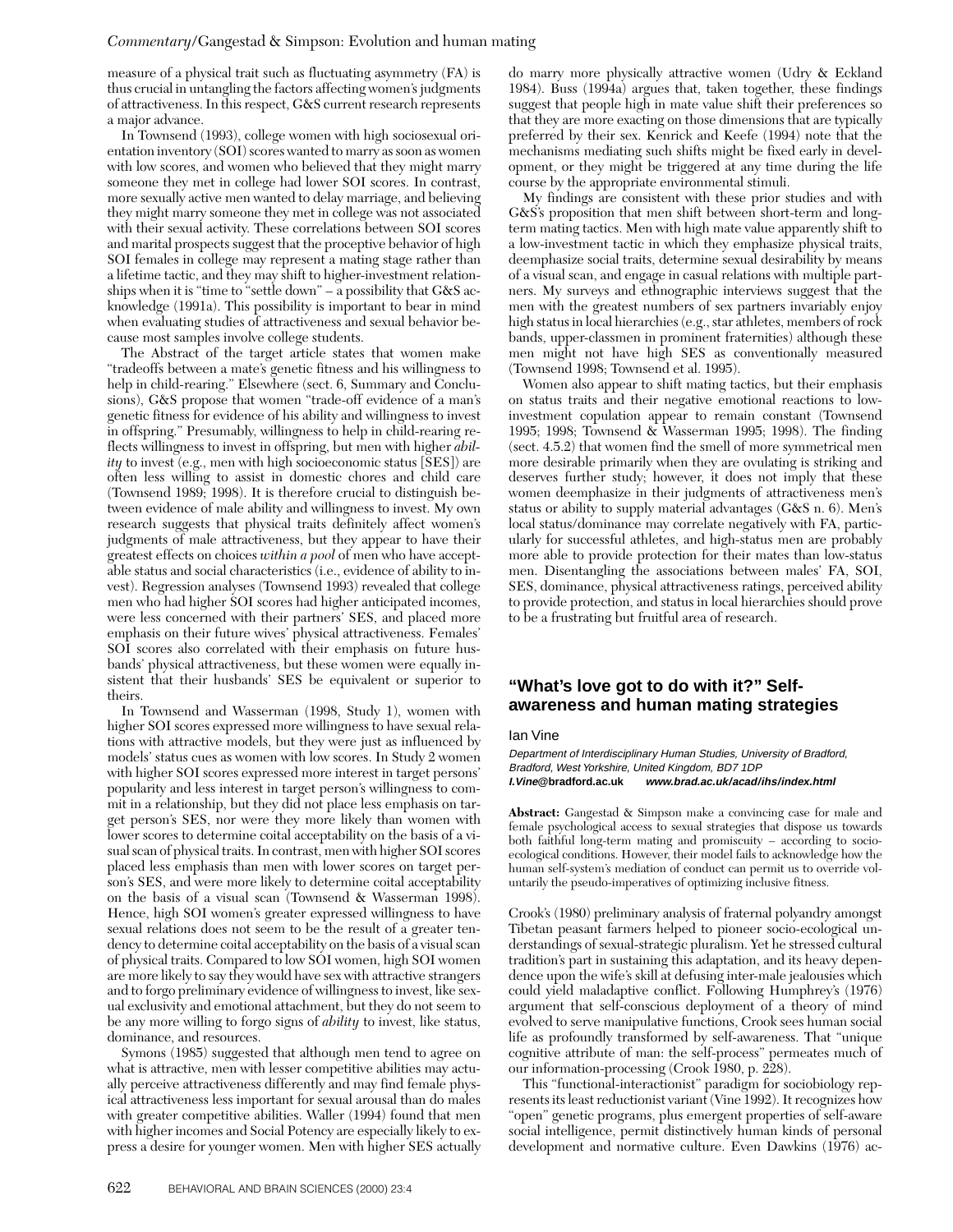knowledged that human genomes largely relegate control of adaptive strategies to the semi-autonomous, general-purpose brains they help to construct. Functional-interactionist assumptions about the causation of fitness-optimizing strategies imply possibilities of overriding some pseudo-imperatives embodied in inherited genetic programs.

Gangestad & Simpson's (G&S's) account of reproductive strategic pluralism does not reveal their level of commitment to the contentious paradigmatic assumptions within fashionable, tightly adaptationist formulations of evolutionary psychology (EP). In conceding its incompleteness, they beg major questions about the behavioural import of their sexual strategies theory (SST). I cannot present here the fundamental critique of EP's reductionism which informs the present commentary. But EP's defensible case for postulating a mind/brain built upon genetically specified modular units with specific functions is too glibly dismissive of generalpurpose mental systems as incapable of their alleged tasks (Pinker 1997). This sidelines the evolved but cognitively and motivationally flexible self-system, which arguably mediates moment-to-moment and long-term intentional social conduct, and permits novel socio-cultural processes (Vine 1987; 1992).

The subjective self expands ego-serving motives, through social self-extensions which accommodate the fitness-related interests of individuals we identify with strongly (or of whole groups mentally embraced by our social identities). Conscious self-functioning remains subject to various cognitive-affective "ego-serving biases" – of the kinds which EP recognises within modules for theory-of-mind social prediction, for attributing social causation and responsibility, and so on. What the self-system perspective must contend against EP's reductionism is that we have scope for nurturing moral capacities which transcend fitness-optimising strategic goals and tactical impulses. It is dogma to assume that freely choosing to override our perceived ultimate reproductive interests necessarily involves ego-protective self-deceptions and false rationalisations.

G&S's argument for the sexual flexibility which SST does recognize is ably made at the level of natural preferences and temptations, plus broad behavioural trends within populations. I claim only that statistically significant generalizations will mask some cases where authentically self-aware individuals' deliberate moral choices and interpersonal commitments permit them to overcome fitness-oriented temptations to be unfaithful. However atypical these may be, they suffice to falsify the bio-reductionist EP paradigm.

Our admittedly fragile power to transcend genetic pseudoimperatives has a clear foundation. Evolutionary sexologists like Perper (1985, p. 250) insist that "above all, human biology is a biology that creates meaning – signified by how we 'make love' rather than merely copulate." Subjective interpretations of deep emotional attachments, and self-identifications with partners, are processes missing from G&S's model. They will probably agree how extensively both affect and attribution biases mediated through self-process meanings impact on most aspects of our sexuality (Kelley & Harvan 1996) – such as how low self-esteem increases the probability of defecting from unsatisfying mating and bonding relationships. But do they accept one important inference from Perper's ethological and ethnographic studies of human courtship – that neither the external social environment nor internal templates for attraction suffice to determine whether particular sexually tinged encounters culminate in copulation? Those "symbols and traditions which function biosocially to provide meanings for the templated and proceptive behavior of both men and women" are inextricable features of mind that make all the difference (Perper 1985, p. 251). The delicate dynamic of mutual influences shaping sexual outcomes includes complex intersubjective and cultural undersandings and misunderstandings – as when men often take female coyness strategies of "contingent reluctance with a possible Yes" to signify malevolent "teasing and goading" (p. 175).

Transient romantic states of overwhelming affect can turn into

monogamous commitments that represent companionate erotic love – realistic, lasting, responsible mutual attachment, identification, and loyal commitment. This ideal involves authentic respect for the other's autonomy, via ego-denying assimilation of their interests into one's personal self-standards (Fromm 1956). Even if we call it irrational for a childless but virile male to maintain fidelity long after his spouse's early death, such cases show that self-constructed meanings of relationships can counteract ego-serving fitness-optimisation.

## **The importance of reporting the distributional criteria of FA**

#### Sally Walters

Department of Psychology, Simon Fraser University, Burnaby, B. C., Canada V5A 1S6 **swaltera@sfu.ca**

**Abstract:** Not all of the studies cited in the target article as evidence that fluctuating asymmetry (FA) predicts male mating success demonstrate that the observed asymmetry is, in fact, FA. FA is a population-level pattern of differences between sides. Unless the population-level distributional criteria of bilateral traits are reported, the meaning of asymmetry in individuals is unknown.

Gangestad & Simpson (G&S) review a number of studies showing that relatively symmetrical men enjoy reproductive advantages over asymmetrical men. The explanation is that asymmetry, or more specifically, fluctuating asymmetry (FA) is a marker of heritable fitness that reflects the true condition of men in terms of their "good genes." It is clearly in women's best interests to find the most symmetrical man possible (other things being equal) with whom to mate, as he should provide his offspring with the best genes. G&S also show that women may differ in preference for male symmetry depending on certain conditions; preference for good genes may be the over-riding consideration in short-term mating contexts whereas other male attributes may have greater salience in long term relationships.

My criticism of G&S's target article is that not all of the studies they cite as evidence that FA predicts male mating success demonstrate that the population-level asymmetry is, in fact, FA (e.g., Furlow et al. 1998; Gangestad & Thornhill 1997b; Thornhill & Gangestad 1994; Thornhill et al. 1995). While this criticism may seem minor in the face of an accumulating body of evidence that asymmetry (albeit not necessarily FA) is associated with reproductive disadvantages, it is critical because it addresses the fundamental meaning of symmetry in individuals. It is essential that the population-level distributional criteria for FA have been met in order to claim that individual symmetry reflects good genes. Otherwise, the meaning of asymmetry or symmetry in individuals is unknown. Traits that do not exhibit FA or whose distributional criteria are unknown should not be used as markers of good genes in individuals. This criticism applies to much of the mostly earlier FA work and is by no means new (see Palmer & Strobeck 1986; 1992).

The argument is as follows. FA is a pattern of population-level asymmetry with several distributional requirements: the population mean difference between right and left sides of a bilateral trait is zero and differences between sides are normally distributed (Van Valen 1962). In bilateral traits exhibiting FA, symmetry is assumed to be the normal developmental design because identical genes control development on both sides of the body (Clarke 1993). Gangestad and Thornhill (1999) argue that the distribution of differences between sides should be leptokurtic; this argument is not the issue here. If a bilateral trait that meets the distributional requirements of FA is found in a population, then it is legitimate to view individual asymmetry in that trait as evidence of developmental instability (Clarke 1993; Mitton 1993; Mitton & Grant 1984; Møller & Pomainkowski 1993; Møller & Swaddle 1997;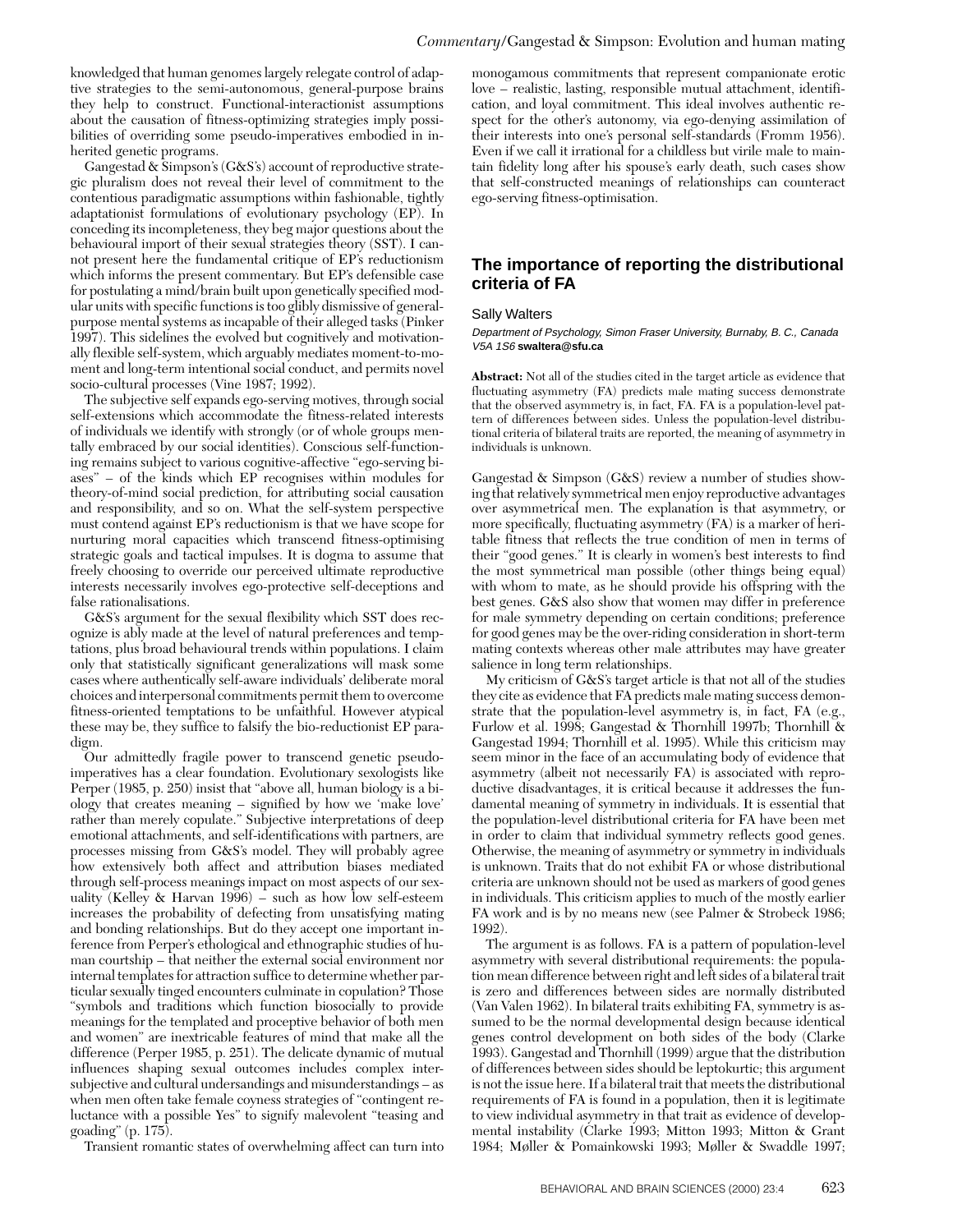Palmer & Strobeck 1986; 1992; Van Valen 1962). Developmental stability refers to the presumably genetically-based ability to compensate for upsets in phenotypic development. In other words, developmental stability is a reflection of "good genes." However, if population-level asymmetries demonstrate other distributional criteria, this conclusion cannot be made.

Directional asymmetry is a pattern of population-level asymmetry that occurs when the population mean difference between sides is significantly different from zero, and the differences between sides are normally distributed (Palmer & Strobeck 1986; but see Gangestad & Thornhill 1999 for a discussion of the shape of the distribution of asymmetries). There exist a number of naturally-occurring directional asymmetries such as number of lobes in the human lung, eye placement in flatfish, and ear placement in owls (Møller & Swaddle 1997). For example, the consistently larger left testis in birds is an adaptation that lowers the immunosuppressive costs of androgens produced in the testes; only the left testis produces sperm, while the right testis is compensatory, and therefore larger only if there is something wrong with the left (Møller 1994a). Møller found that male barn swallows and house sparrows of high phenotypic quality (and presumably high developmental stability, or "good genes") as evidenced by large testes volume had greater *asymmetry* in testes size than other males. This suggests that individual symmetry, or right-larger asymmetry in a population showing left-larger directional asymmetry reflects *lower* developmental stability (i.e., poor genes). Clearly, it is important to understand the functional importance of asymmetry in a particular trait before assuming that symmetry in individuals reflects good genes. Other studies using some of the phenotypic traits reported in studies cited in the target article do show population-level directional asymmetry (e.g., Livshits & Kobyliansky 1989; Manning et al. 1997) however, others do not (e.g., Manning 1995; Manning & Anderton 1998). These mixed results suggest that studies should not rely on previous demonstration of FA in particular traits; rather, it seems prudent to assess the distributional criteria separately for each sample.

Antisymmetry is another population-level pattern of asymmetry that occurs when the population mean difference between sides is zero, and the differences between sides are non-normally distributed (Palmer & Strobeck 1986). The shape of the latter is frequently bimodal or platykurtic. The signalling claw in male fiddler crabs is an example of a pattern of bimodal antisymmetry; whichever claw remains undamaged longer becomes the larger claw and apparently, since claw damage is random with respect to size, fifty percent of the population is right side larger and fifty percent is left side larger (Møller & Swaddle 1997). Antisymmetry presumably could occur when sub-poplations with different patterns of asymmetry are mixed (e.g., two oppositely-oriented directionally asymmetric populations would appear as a bimodal frequency distribution of right-left differences).

Thus, the origin and meaning of individual asymmetry in population patterns of directional asymmetry and antisymmetry is different from traits showing FA; the former may represent genetic or developmental design for asymmetry (Palmer & Strobeck 1986). Unless the distributional context of the population trait under study is shown to evidence FA, conclusions about the relationship between symmetry and good genes in individuals, or about correlations between symmetry and indicators of fertility are premature. The meaning of individual symmetry or asymmetry is unknown until the population-level distributional criteria of the right-left differences are revealed.

# Authors' Response

# **Trade-offs, the allocation of reproductive effort, and the evolutionary psychology of human mating**

#### Steven W. Gangestad<sup>a</sup> and Jeffry A. Simpson<sup>b</sup> aDepartment of Psychology, University of New Mexico, Albuquerque, NM 87131; <sup>b</sup>Department of Psychology, Texas A&M University, College Station, TX 77843. **sgangest@unm.edu jas@psyc.tamu.edu.**

**Abstract:** This response reinforces several major themes in our target article: (a) the importance of sex-specific, within-sex variation in mating tactics; (b) the relevance of optimality thinking to understanding that variation; (c) the significance of special design for reconstructing evolutionary history; (d) the replicated findings that women's mating preferences vary across their menstrual cycle in ways revealing special design; and (e) the importance of applying market phenomena to understand the complex dynamics of mating. We also elaborate on three points: (1) Men who have indicators of genetic fitness may provide more direct benefits when female demand for extra-pair and short-term sex is very low; (2) both men and women track ecological cues to make mating decisions; and (3) more research on female orgasm is needed.

We are delighted that our target article inspired 43 thoughtful commentaries. The commentaries critically evaluate the assumptions of our framework, raise several key research questions, and highlight many important issues for future debate within evolutionary psychology. Our response is divided into two major sections. In the first section, we elaborate on three central themes: the meaning of within-sex variation in mating tactics, the application of optimality thinking, and the criterion of special design. In the second section, we discuss several salient issues that merit further exploration. By necessity, some excellent points made by individual commentators go unaddressed.

Before proceeding, we address an important matter of terminology. **Perper & Cornog** note some problems with the expressions "short-term" and "long-term" (borrowed from Buss & Schmitt 1993). Individuals probably do not enter most relationships intending them to be long-term or short-term; these preferences and desires unfold over time. We agree that these terms may not fully convey our intended distinction. By long-term mating, we refer to relationships into which partners invest considerable time, resources, and effort over an extended period of time. Some potential long-term mateships may fail to become "longterm." Other relationships, which we refer to as short-term, never have the potential for substantial investment. As **Perper & Cornog** imply, however, some low-investment relationships may actually be maintained over an extended period of time (e.g., an affair that persists for years). Low versus high-investment mating (see Kenrick et al. 1993) probably captures our intended distinction more accurately (particularly with regard to male investment; **Archer & Mehdikhani**). However, we retain the terms short-term and long-term for continuity.

## **R1. Addressing major themes**

**R1.1. The question of between-sex versus within-sex variation.** Our target article focuses on within-sex variation in mating tactics. A few commentators accuse us of trying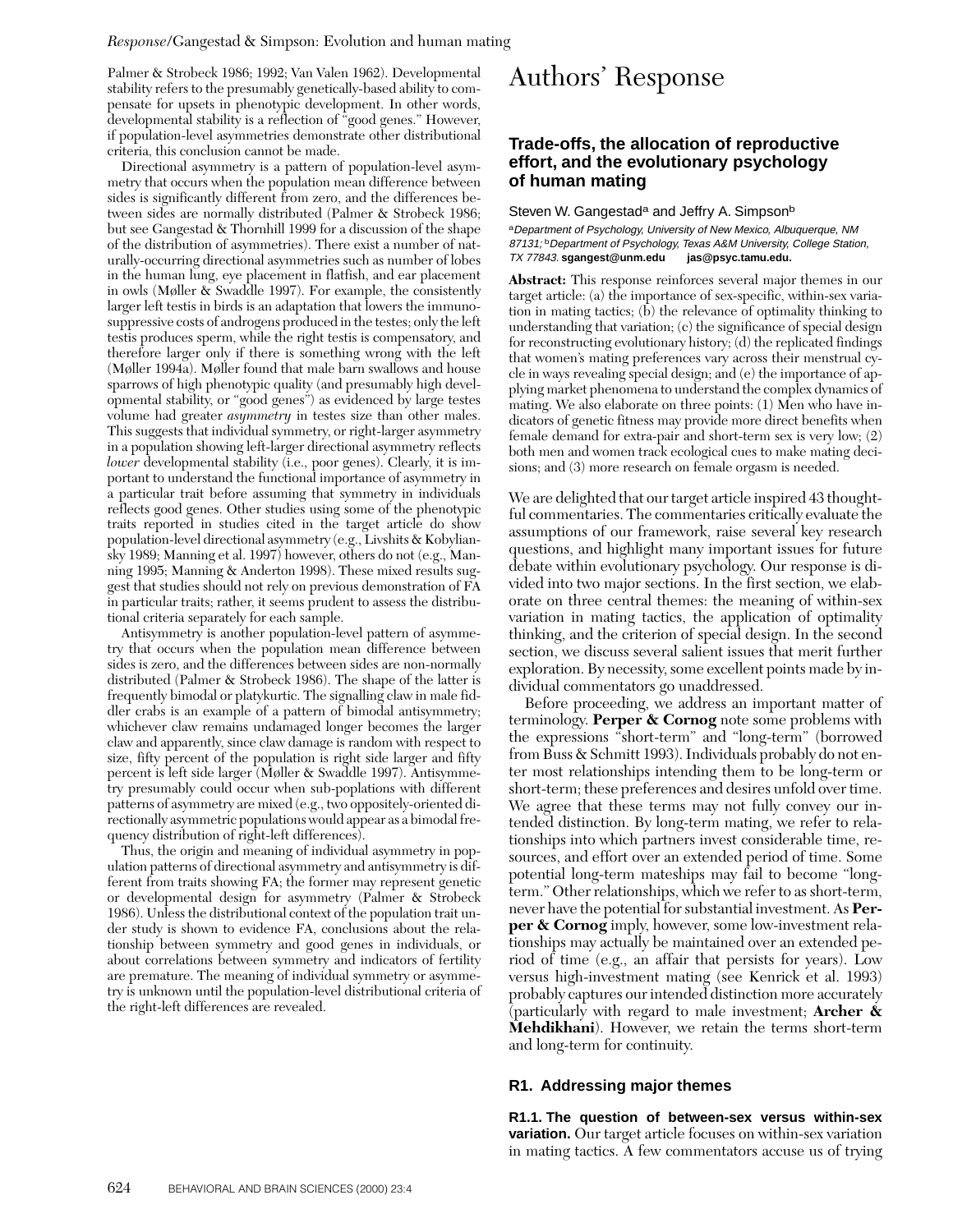to "minimize" (**Bleske & Buss**) or "downplay" (**Archer & Mehdikhani**) sex differences (also see **Cornwell et al.**). **Bleske & Buss** imply that we attempt to "play . . . to a politically correct crowd." Claims of knowing our intent are odd, particularly in a field hampered by skeptical outsiders' musings about the ideologies and motives of its practitioners. More important, they are irrelevant to evaluating our arguments.

We attempted to portray the size of sex differences in mating accurately. As we note in the target article, sex differences are well established and "fairly large by conventional standards" (see **Pound & Daly, Shackelford et al.;** see also **Baum** on how our notions fit with Trivers). Nonetheless, most of the variance in measures of shortterm sex and mating resides within each sex, also requires explanation, but has received relatively little theoretical attention (e.g., Miller 1997). Our article focuses on the "subtler issues" (Pound & Daly) surrounding what might drive within-sex variation.

**Bleske & Buss** object that we did not report effect sizes for FA (fluctuating asymmetry) in the same metric as the sex differences. They claim that sex accounts for five times the variance that accounted for by FA in one effect that is central to our notions and, hence, we apply a "double standard." This is simply not true. If researchers focused on FA to the neglect of other important factors, it would be appropriate to argue that most of the variation is unexplained. We never claim that FA accounts for more variation in mating strategies than does sex, never suggest that sex differences are unimportant, and thus never use a "double standard." Rather than viewing the effects of FA as amounting to only 20% of those linked to sex differences, one can regard the total variance explained as 20% greater.

Ironically, however, **Bleske & Buss's** own comparison of effect sizes is flawed (see also **MacDonald, Eagly**). The size of a correlation is affected by the strength of association between the two variables generating the correlation along with the validity with which they are measured. Sex is *perfectly* measured by a single questionnaire item; its measurement contains no error. In contrast, developmental imprecision (and underlying genetic variation in fitness) is measured *imperfectly* by FA. As we emphasize (see also Gangestad & Thornhill 1999), the measure of FA used in most studies we cite correlates about .5 with developmental imprecision. Correlations involving FA, therefore, underestimate those with developmental imprecision by about 50% (see Van Dongen 1998; Whitlock 1998). Gangestad and Thornhill (1999) have estimated correlations between men's developmental imprecision and their number of lifetime sex partners, facial attractiveness, number of extrapair partners, number of times having sex with extra-pair partners, frequency of partner orgasm, and psychometric intelligence ranging from  $-.28$  to  $-.60$ , explaining 25% of the variance on average in these measures. In a recent sample of men from a small village on the island of Dominica, developmental imprecision explains about 50% of the variance in estimated number of partners (controlling for age; Gangestad et al. 1999b; this study partly addresses **Fuentes's** request to study additional populations). These effects are as strong as or stronger than typical sex differences in this area.

Sex, of course, is a crucial factor in our ideas (**Bleske & Buss**), given the differences between women and men in obligate parental investment and parental certainty (Symons

1979; Trivers 1972). Contrary to **Cornwell et al.,** we do not argue that "differential mating strategies within each sex would be greater than such strategies between sexes." (Their inference that we seek to "overthrow" these earlier theories of mating leaves us baffled, especially since we quoted Trivers [1972] stating one of our main arguments [sect. 2.4].) The conditional strategies we describe are clearly *specific* to each sex so, in this sense, *all* of the variation in mating strategies exists between the sexes (even if distributions of specific mating tactics overlap; see Landolt et al. 1995; **McKnight & Bond**). Bleske & Buss claim that we gloss over the role of sex in our model to "make it more palatable for some"; once again, their attempts at mindreading are curious but irrelevant. We never explicitly stated that the mating strategies we describe are sexspecific because we presumed this point was obvious.

**R1.2. The use of optimality thinking.** Apparently, we did not adequately convey one central point. Sex differences in short-term mating effort can and should be understood in terms of sex-specific returns on mating and parental effort. Similar thinking can be applied to infer differences in the optimal allocation of effort among same-sex individuals, which we attempted to do. As we highlighted in the target article, the concepts and theory we utilized – life history trade-offs, conditional strategies, "making the best of a bad job" – are all central to behavioral ecology and hardly novel, though our specific application of them to human mating may be novel (cf. **Cornwell et al.**). **Bleske & Buss** suggest that our ideas contribute little beyond Sexual Strategies Theory. According to their view, because SST offers a more extensive menu of strategic options for both sexes, our emphasis on genetic benefits generating within-sex variation focuses more narrowly on "strategic pluralism" than SST does. Though SST describes many tactics the sexes can employ, it does not directly address *trade-offs* and why so much variation in optimal tactic use exists within the sexes. Thus, our approach both differs from and extends SST.

Relatedly **Bleske & Buss** thought our portrayal of SST was "distorted," saying that "most readers will come away from their article believing that SST is all about men pursuing short-term and women pursuing long-term mating strategies" (see also **Shackelford et al.**). This was not our intent. In fact, we explicitly state that "Sexual Strategies Theory acknowledges that both sexes do exhibit short-term and long-term mating tactics (i.e., that human mating strategies are mixed); indeed, this is one of SST's defining features" (sect. 2.3). We do claim that SST implies that men have a near-universal desire for short-term mates. To our knowledge, we make no inaccurate statements about SST.

To derive specific predictions about the allocation of reproductive effort within each sex, we focused primarily on one factor that should affect returns from mating effort, male genetic fitness. While important, genetic fitness clearly is not the only relevant factor. Claims that the mating strategies we describe are insufficiently pluralistic (**Pound & Daly, Bleske & Buss, Hagen & Hess, Alley, Beckerman**) are points well-taken (see our n. 7). Future researchers might use optimality thinking to derive predictions about which women, for instance, might gain small investments through prostitution. As we stressed in the final paragraph of the target article, our framework is far from complete.

One implicit message of our article is that evolutionary psychology should incorporate optimality thinking more ex-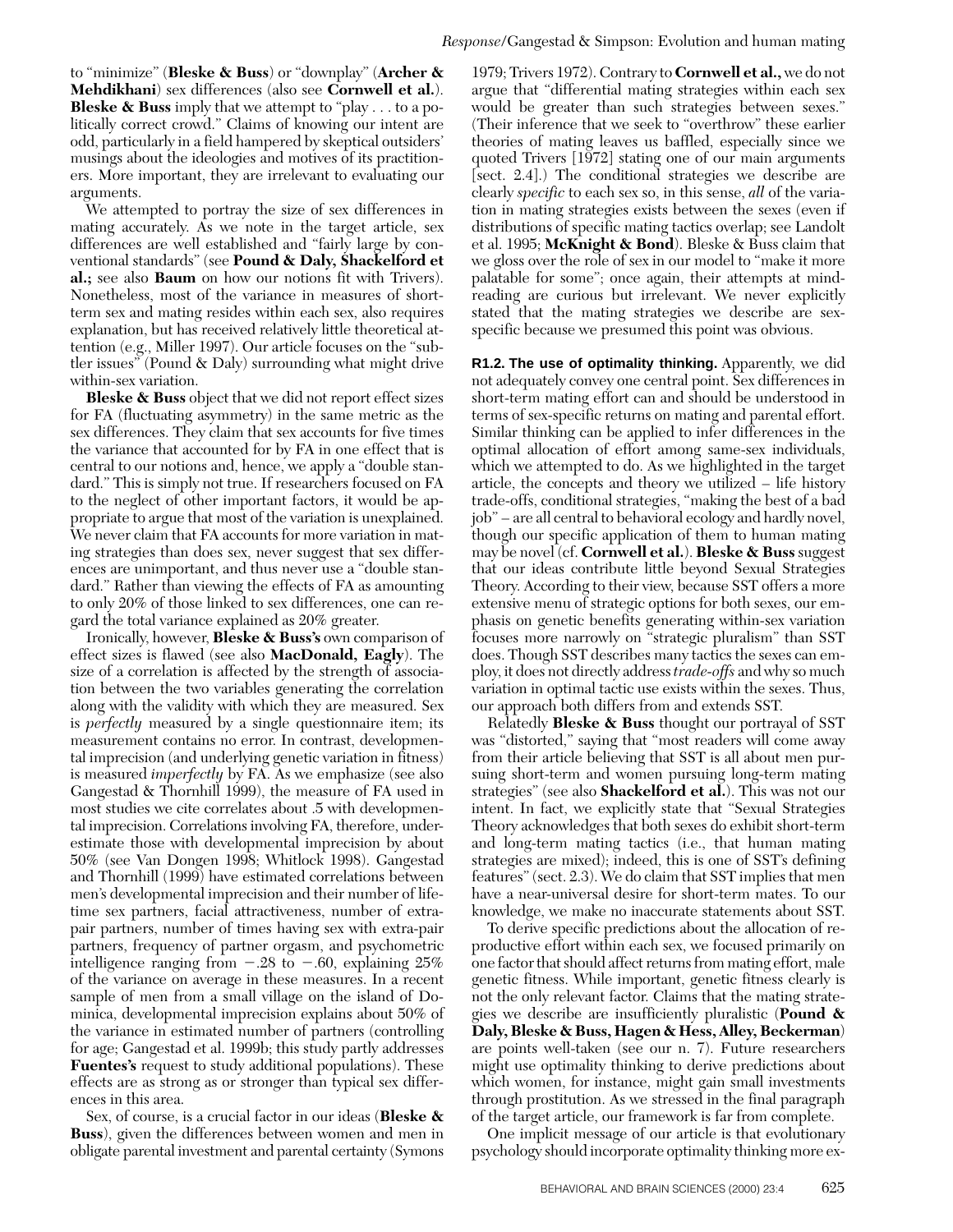plicitly into its theories. **Shackelford et al.** state that we appreciate that "adaptations are not optimally designed." As do Parker and Maynard Smith (1991), we actually believe that selection *does* tend to produce optimal outcomes (under constraints). Advances in adaptationist theory take into account certain constraints (even if some, such as genetic constraints, are often ignored). The resulting theories (which typically treat constraints as trade-offs) putatively describe selection pressures on organisms and can be used to predict evolved outcomes (e.g., clutch size, offspring sexratio, age at first reproduction).

Evolutionary psychologists tend to think about selection pressures as "adaptive problems" posed by a hypothetical EEA that our ancestors were selected to solve. Buss and Schmitt's (1993) SST, for example, proposes that ancestral men faced the adaptive problem of "mate number," leading men to have a powerful desire for multiple partners. While thinking about selection in terms of adaptive problems can be a useful heuristic, it has limitations. Buss and Schmitt's notions about men's desire for multiple partners imply that short-term mating effort provided reproductive payoffs for men. But would all men have benefited equally? Shouldn't benefits have varied across individuals? If so, what are the implications? A complete understanding of how selection pressures might have operated on individuals requires a clear model of selection pressures, which requires more than merely "deriving" (in the absence of formal theory) a likely solution to an adaptive problem. Although one could, in principle, ponder how a given man should best allocate his total reproductive effort when short-term mating yields poor returns, this is not the type of question that evolutionary psychologists typically ask (and, if it were, explicit optimality thinking would be needed). The same can be said of most questions about trade-offs, including those dealing with honest signals. We, in fact, should have made fitness functions more explicit (**Cuthill & Houston**); see Robertson and Roitberg (1998) for a model of the trade-offs between male mating and parenting effort we imply (see also Waynforth 1999).

Evolutionary psychologists have criticized some human behavioral ecologists for applying optimality models to current behavior, and we agree with many of their points. We concur that "mechanisms" underlying behavioral decisions are what evolved, not behaviors themselves, and that adaptations may or may not be currently adaptive. But using optimality models to understand past selection pressures is a separate issue (**Mealey**). These models can be implemented within the framework of evolutionary psychology (e.g., Kaplan 1996; **Hill**).

Given that evolutionary psychologists have criticized some human behavioral ecologists for conflating models of selection pressures with models of how the mind operates (i.e., that it seeks to "maximize fitness"), it is ironic that reasoning about adaptive problems may yield a similar sort of error. As **Archer & Mehdikhani** point out, not all men pursue short-term matings because women simply will not allow it. Men should "prefer" to engage in short-term mating *if they could* because men who successfully did so were perhaps the most reproductively successful. But not all men should prefer to pursue the best line of action for men with maximal reproductive success. Psychological states motivate the enactment of some behaviors over others. The most successful ideal outcome is not necessarily the one that all individuals should be motivated to attain given *con-* *strained* options. Despite suggestions by **Berry & Kuczaj** and **Figueredo & Jacobs,** we remain unconvinced that all men would benefit by desiring (i.e., showing strong interest in and pursuing) something that most women will not allow. As **Townsend** mentions, Symons (1985) has proposed that men who cannot attract the most desirable mates should adjust their perceptions of women's attractiveness. (Parenthetically, Archer & Mehdikhani argue that our brain surgeon example is inappropriate because, whereas being a brain surgeon requires "talent and training," adopting a successful short-term strategy requires only "opportunity." This ignores the fact that the "opportunity" to engage in short-term mating is substantially affected by men's phenotypes, based on both genetic and environmental inputs [colloquially, "talent" and "training"].)

To demonstrate that men lack a strong desire for multiple mates, **Cornwell et al.** call for evidence that some men are not aroused by the thought of sex with multiple women. Without a proper comparison group of women and an estimate of within-sex variation, it is unclear what this demonstration (or lack of it) would indicate. If **Cornwell et al.** believe that this is *the* criterion of a "powerful desire," we disagree. We focus primarily on men's allocation of effort to short-term mating. Many men should put little effort into short-term mating (**Baum**) and should not be motivated to perform costly behaviors toward (i.e., have a "powerful desire" to achieve) these ends. Whether these men would be aroused by the thought of sex with multiple women is an interesting question, but not one critical to our notions.

**R1.3. The use of arguments based on special design.** Several commentators question whether the environments in which mating strategies evolved contained the features implied by our ideas. **Beckerman, Chisholm & Coall, MacDonald,** and **Hagen & Hess** speculate that ancestral women may have had little choice of mates. **Cornwell et al.** argue that women's extra-pair sex would not have been beneficial given the costs of male retaliation. **Miller et al.** wonder whether short-term mating would have ever been favored. And **Mazur** apparently doubts all evolutionary explanations.

To reconstruct evolutionary histories, adaptationists draw on a variety of evidence. One major source is the organism itself. Because only natural selection can forge complex design features, complex design is a telltale sign that natural selection has occurred. Because such features are designed for something, they also yield insights into the specific functions that led to their evolution in the first place and, hence, the nature of selection pressures (Thornhill 1997; Williams 1966). Eyes, for example, represent strong evidence that seeing was selected for. Details of the immune system are evidence that pathogens were a selective force in evolutionary history. And female preferences that contain specialized design features are evidence that these preferences have been forged by selection. We assert that some of the female preferences we discuss exist because women *could* choose some of their mates in evolutionary history (even if their choices were constrained much of the time). Details of how these preferences operate contain clues about the selection pressures that shaped them.

**R1.3.1. The design of preferences.** Women's olfactory preferences provide some of the most suggestive evidence that good genes sexual selection (GGSS) evolved in hu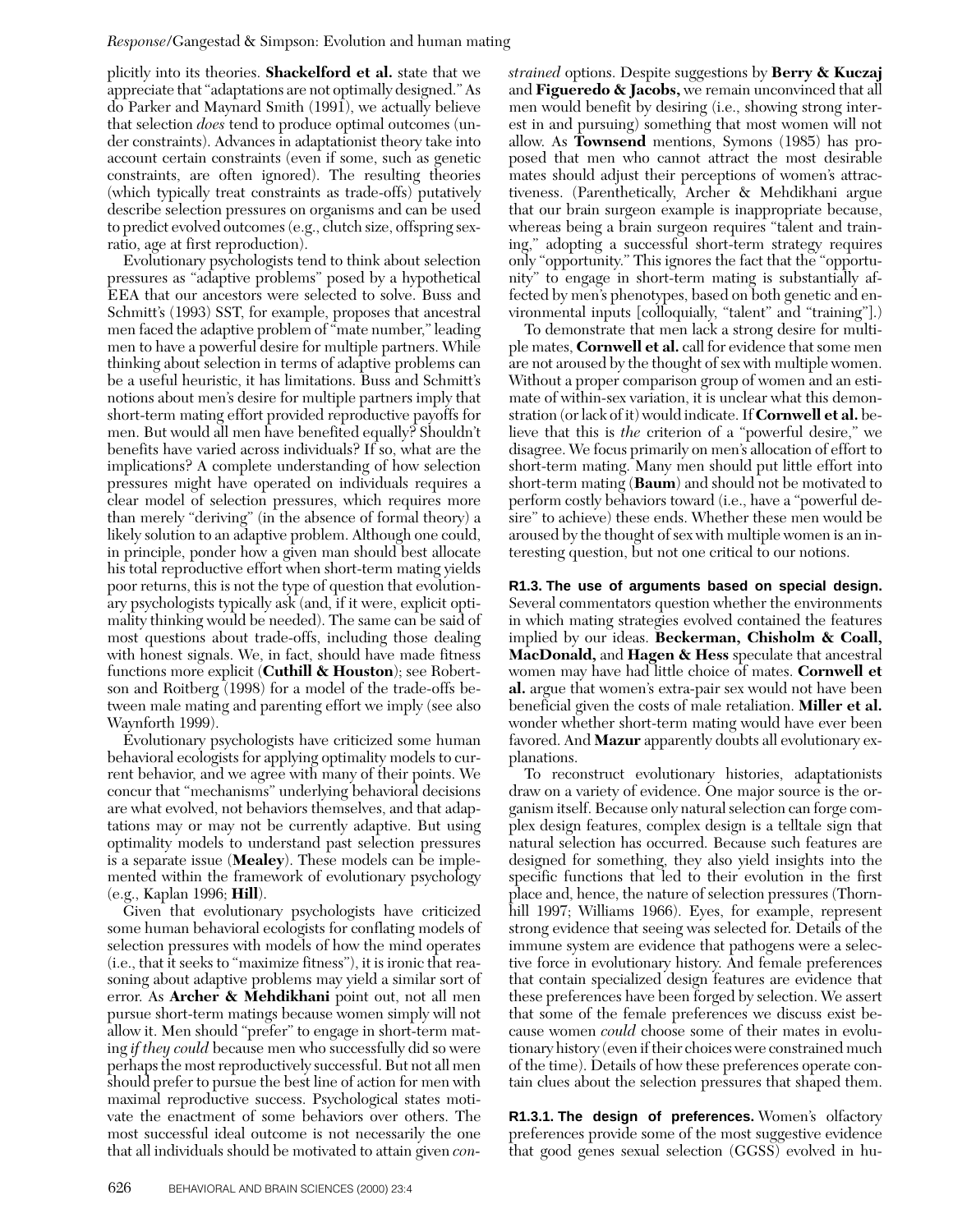mans. Several studies now indicate that women prefer the scent of more symmetrical men but only near ovulation, precisely when they are most likely to have extra-pair sex. This result has been found in four studies, meeting **Mazur's** request for "independent confirmation": Gangestad and Thornhill (1998b), Thornhill and Gangestad (1999) and, in Austria, Rikowski and Grammer (1999). Three other studies (conducted in the UK and Japan) have documented that women's preferences for men's faces also vary across the menstrual cycle (Penton-Voak et al. 1999; Penton-Voak & Perrett 2000; see **Cunningham**), with women preferring less feminized faces near ovulation. Importantly, this shift is specific to men's attractiveness as short-term mates (Penton-Voak et al. 1999). Though links between symmetry and masculine features have not been fully established (but see Scheib et al. 1999), these findings suggest that women's preferences are designed to acquire good genes when they are most fertile, leading them to engage in extra-pair sex when its costs might be offset by potential genetic benefits to offspring.

**Hagen & Hess** pose an alternate explanation for changing preferences: Women may choose mates who pose less risk of infecting them near ovulation, a time when they may be more prone to infection. But even if women's infection risk peaks near ovulation, the design of these preferences is problematic. Women with in-pair partners can only increase their risk of infection by having sex with a second, extra-pair mate. **Manning & Gage** note that the sperm of more symmetrical men is more motile. Thus, women may prefer these men for their sperm and increased fertility, not genetic benefits to offspring. These findings are fascinating, but we are not convinced that women should seek symmetrical men's sperm mid-cycle for these benefits alone; the direct fertility benefits strike us as rather low compared to the indirect genetic benefits (though more work might show otherwise). **Cuthill & Houston** suggest that men's symmetry may be preferred owing to sensory exploitation. We do not see how this could account for various aspects of women's preferences, such as the changing preferences of olfactory cues associated with symmetry. Indeed, we did not propose that symmetry itself is a cue, as the sensory exploitation hypothesis requires. Naturally, however, all alternate explanations should be considered and tested.

The chemical that women detect in the scent of more symmetrical men remains unknown, but it should be an honest signal of condition. Gangestad and Thornhill (1998b; Thornhill & Gangestad 1999b) proposed one possibility: androgen-related substances, which may signal men's willingness to engage in costly mating effort (including male-male competition). **Miller** did as well. Consistent with this idea, Grammer (1993) has found that women respond more favorably to androstenol near ovulation. In a study by Ellison, O'Roarke, and colleagues (unpublished data), men's morning T levels did *not* predict female olfactory preferences or men's FA (Gangestad & Thornhill 1998d). Men's morning T levels, however, may not covary highly with T responses to social situations (e.g., Mazur & Booth 1998), which may better reflect men's allocation of effort to mating. This issue requires additional research.

**R1.3.2. The risks of women's short-term mating.** It is argued by **Cornwell et al.** that women would not have risked short-term mating in part because of the enormous benefits of paternal investment (see also **Campbell** and **Miller**

**et al.** on the doubled cost of parental investment for women who short-term mate). As **Beckerman** notes, however, most individuals in traditional societies are married (see also **Cornwell et al.**), short-term mating often occurs in conjunction with long-term mating (**Broude**), and women who engage in short-term mating do not always incur the full additional costs associated with losing paternal investment. Our claims are consistent with this view: "Most men would probably have profited from substantial investment in a primary mateship (or small set of mateships), investing fairly heavily in subsequent offspring. When men could obtain short-term, opportunistic matings with other women (often other men's primary mates), they could have profited by [doing so]" (sect. 2.4). (Hence, **Bleske & Buss** are wrong when they state that "men seeking long-term mating are portrayed as 'genetic losers'" in our article. Although some men may refrain from short-term mating effort due to their low success rates, we never say or imply that *only* those men who fail at short-term mating opt for long-term mates and invest heavily in offspring.)

We are not persuaded by **Cornwell et al.'s** hypothetical cost-benefit analysis of the risk of extra-pair sex to women, as they offer no compelling evidence for the supposedly tremendous costs. We state that women may have benefited from extra-pair mating "with males who had [good genes] indicators, even if it meant 'trading-off' or risking the loss of material benefits they could have garnered from a long-term mate" (sect. 5.3). The mean loss of paternal investment could be relatively small if the probability of being detected was low, contrary to what **Cornwell et al.**  assume (which does not imply that the probability of detection was *generally* low). *Incremental* cost of investment in offspring from short-term, extra-pair mates would not have to be large if a women were to get pregnant by *some* mate in any case; through extra-pair mating, she chooses a sire and thereby incurs a potential cost, the mean size of which partly depends upon the probability that her in-pair partner detects her extra-pair mating; cf. **Archer & Mehdikhani**). The cost would also depend on the amount of lost paternal care if extra-pair sex is detected. **Beckerman** notes that, in the Barí of Venezuela, women regularly engage in extra-pair sex; ethnographies say the same of some other traditional cultures (e.g., Hart & Pilling 1960, on the Tiwi; Hill & Hurtado 1996, on the Ache; see also Hartung 1985). In cultures he has studied, Kim Hill (personal communication) observes that some lower status men tolerate their wives bearing other men's children early in marriage (and even care for those children), as such a strategy appears to offer their best chance to reproduce. Relatedly, **Marlowe** points out that some Hadza men of Tanzania are willing to invest in children sired by other men in order to mate with the mothers later on (see also Daly & Wilson 1998). In sum, it simply is not obvious that extra-pair sex is highly costly wherever it occurs.

Barí children with secondary fathers (men other than the mother's social partner who had sex with her and could potentially be the biological father) have higher childhood survivorship (80% to age 15) than those without one (64%; Beckerman et al. 1998); a similar pattern is observed in the Ache of Paraguay, a group in which over half of all children have secondary fathers (Hill & Hurtado 1996). Beckerman et al. anticipated that siblings of children with secondary fathers (who have no secondary father themselves) would also enjoy high survivorship because those fathers give conspic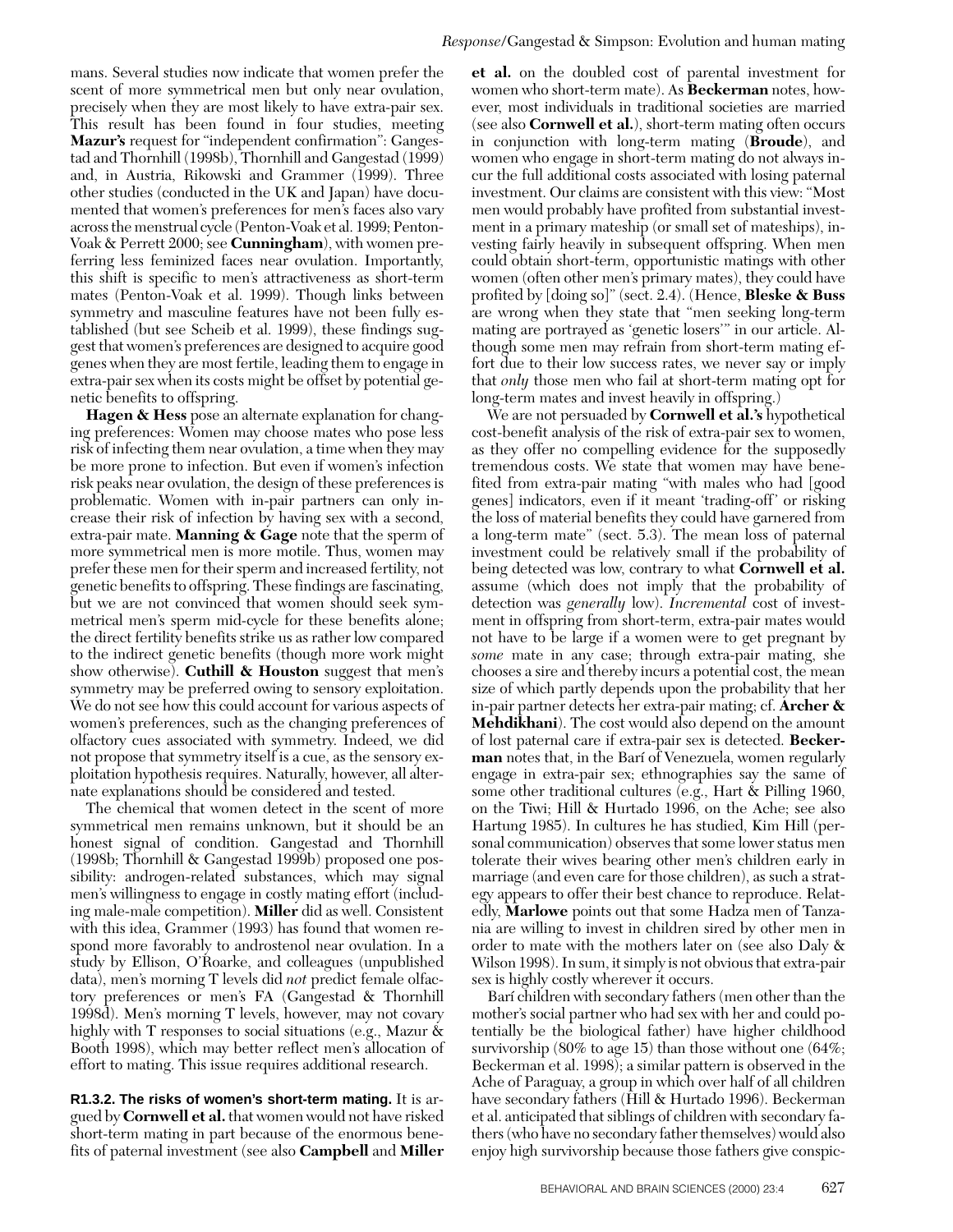uous gifts of meat and fish to their potential children's mothers, who can distribute the food to all of their offspring. They found the opposite; relatively few of these siblings survived to age 15 (61%), even compared to children with no secondary father between themselves and their siblings (69%). Beckerman et al. speculated that children with secondary fathers are healthier because these fathers pass small amounts of food directly to their children during times of scarcity. However, another explanation should be considered: These children may have received genetic benefits (e.g., greater heritable resistance to pathogens) from a secondary father. Their siblings without secondary fathers (and thus fathered by their mothers' social partners) may die at relatively high rates because women are especially likely to choose extra-pair sires when their social partners are unlikely to impart genetic benefits (e.g., heritable disease-resistance) to offspring. Additional research may tease these alternative explanations apart.

In our view, the task of reconstructing the environments that shaped current human phenotypes need not be left to paleontologists alone (though their findings can inform and constrain evolutionary reconstructions in important ways; see **Mithen; Holcomb**). Once again, evidence demonstrating the special design of a phenotype is crucial. Evidence of female adaptations for selectively seeking extrapair mates should address **Cornwell et al.'s** concerns. Ironically, the premise of **Cornwell et al.**'s argument that extra-pair sex could have benefited women – because men are vigilant to it and punish it severely – is itself evidence for female interest in extra-pair sex (Buss 2000). The costs men incur to control female sexuality can only be worthwhile if equally costly, legitimate threats of cuckoldry exist.

**R1.3.3. Female orgasm.** The evidence that female orgasm is designed to cryptically "choose" a sire in multiple mating circumstances is questioned by **Pound & Daly.** Although we wonder whether the hypothesized biasing effect on sire selection when there are multiple partners implies that orgasm should increase conception rates when there is just a single partner, their alternative explanation of Baker and Bellis's (1995) findings on sperm retention is insightful. **Brody & Breitenstein** claim that self-reports of female orgasm may be inflated. But the study in question (Thornhill et al. 1995) used partner reports as well. Recently, Montgomerie and Bullock (1999) failed to replicate the **Thornhill et al.** finding using an alternate method of measuring FA. We have concerns about the method they used. Nonetheless, more work on the replicability and interpretation of this effect is clearly needed.

**R1.3.4. Can special design arguments be compelling?** Commentator **Holcomb** asks whether special design arguments can ever convincingly support an evolutionary reconstruction because they are based on "evolution without history." Adequate explanations of how features evolved, he suggests, require detailed evidence about ancestral environments (extending back through phylogeny) that simply is not available. Although we agree that facts about the past can be informative and in some cases crucial (**Mithen**), we question whether special design arguments are truly "without history." **Holcomb** appears to demand of these arguments that they provide a precise timeline of when selection occurred. Special design arguments cannot do so. Nonetheless, they can address questions of what selection pressures

forged the phenotypic features that we can observe today. Answers to such questions inform our understanding of the psychological features that account for current behavior, irrespective of when the effective selection pressures first appeared in our ancestry. In some (perhaps many) instances, selection will not have forged design that is readily reverseengineered due to genetic constraint or exaptation or, more generally, historical contingencies, a point that Gould has put forward in various guises for many years. But the fact that organisms *may* not exhibit special design because of historical contingencies is not evidence that they *do* not (e.g., Andrews et al. 1999). Adaptationists' functional approach – which effectively ignores phylogeny – would not successfully explain animal behavior were the design of organisms so highly contingent upon precise timing of evolutionary events so that ignoring phylogeny would spell failure. Yet this approach has enjoyed tremendous success.

# **R2. Outstanding issues and directions for future research**

**R2.1. Fluctuating asymmetry: What is it a marker of?** Contrary to **Cunningham, Mazur,** and **Mueller,** we did not say that symmetry per se is a "cue" that perceivers use to infer condition. Indeed, symmetry in a single trait is a very weak cue of underlying condition (Gangestad & Thornhill 1999; Taylor & Thomas, in press). Facial symmetry is associated with greater facial attractiveness, but it may account for little variance in attractiveness (for a review, see Thornhill & Gangestad 1999a). The observation that most men do not part their hair down the midline (**Mazur**) is totally irrelevant to our claims.

We contend that developmental imprecision, which underlies FA, reflects important information about an individual's "phenotypic condition" (i.e., the ability to effectively garner and convert energy into fitness returns). Variation in phenotypic condition can be subtle. It is not merely overt health. For example, two disease-free individuals who differ in metabolic efficiency (and hence fitness returns on energy expenditure) differ in condition. Condition can be affected by many factors, including mutations, pathogens, toxins, and other stressors experienced during development. Because some of these factors are heritable, phenotypic condition is partly heritable (Rowe & Houle 1996). Because some disrupt development, they also affect developmental imprecision.

Individuals should possess evolved developmental programs that allocate resources to alternative fitness-enhancing activities and features in ways that optimize their fitness (at least in evolutionarily-relevant environments). Traits that become signals of phenotypic condition (and genetic variance underlying it) should be honest (**Mueller**). Honest signals must be either less costly or more beneficial for individuals in better phenotypic condition to produce or maintain (Getty 1999; Grafen 1990). We presume that many traits which are useful for male intrasexual competition, such as physical fitness, as well as psychosocial assets such as intelligence, social skills, the ability to attract effective social partners with whom to forge social networks, and so on, represent honest signals of men's phenotypic condition. Some are energetically costly (e.g., muscularity). Some have socially-mediated costs (e.g., behavioral status displays that signal one's willingness to engage in intrasexual competition,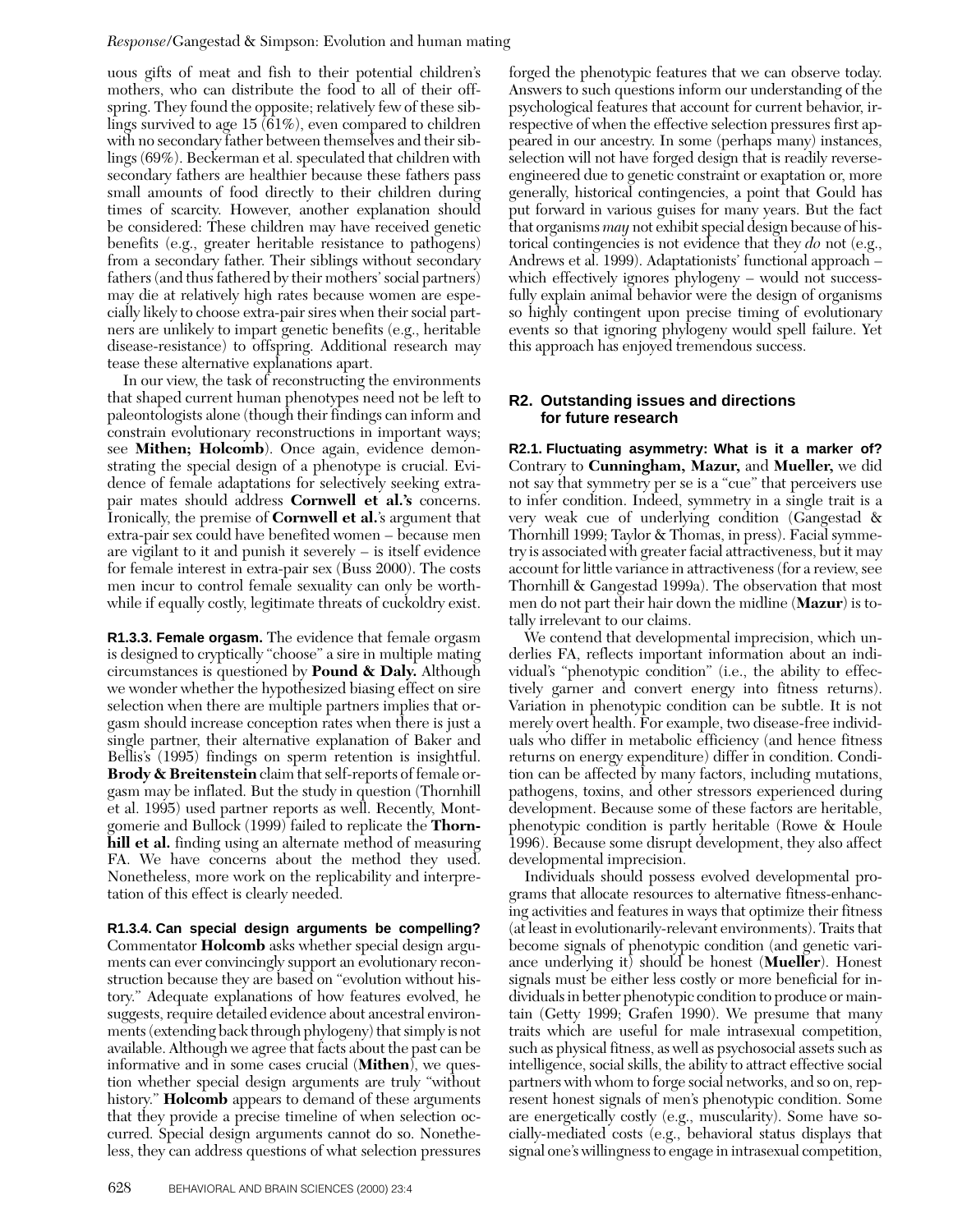which is costly if one cannot win). All of these traits may be more beneficial to individuals in good phenotypic condition because they are more likely to live and enjoy these benefits longer. In theory, FA is associated with a wide array of traits (such as intelligence, "physicality," romantic attractiveness, and social status) because developmental precision correlates with phenotypic condition, which in turn correlates with these traits. In this sense, our focus on FA is much more inclusive than **Figueredo & Jacobs** suggest. We focused on FA because one can be fairly sure it has undergone directional selection. On an *a priori* basis, one cannot be sure other features (such as size and intelligence) have. Research devoted to identifying traits associated with developmental precision and phenotypic condition should continue.

**Figueredo & Jacobs** elegantly describe how men might assess their own sociosexual abilities and opportunities when deciding how to allocate effort to mating versus parenting. Because self-assessments are likely to depend on many traits that, through the processes just described, covary with developmental precision, men's mating strategies covary with FA. We presume that the self-assessment process is nearly universal in that men of poorer condition would make the allocation decisions of men in better condition were they in better condition.

**Cuthill & Houston** and **Figueredo & Jacobs** encourage researchers to broaden measures of "quality" and "sociosexual abilities and opportunities" beyond FA. We fully agree. Again, however, given its connection with underlying condition, developmental precision may be a more inclusive measure than they recognize. Cuthill & Houston also claim that the evidence for FA being associated with condition is not well established (see also **Montgomerie**). They indicate that there has been much controversy over the strength and consistency of FA results in the animal literature (see Clarke 1998; Møller 1999). However, these studies often use single-trait asymmetry measures that tap developmental imprecision very weakly (Gangestad & Thornhill 1999). When the unreliability of these measures is taken into account, associations between FA and mating success are substantial (Thornhill et al. 1999). Disattenuated associations between FA and condition may yield similar conclusions. Still, the biological significance of FA should be evaluated on a species-by-species basis. Admittedly, some important aspects of our claims about human FA – such as its relation with pathogen resistance – have yet to be verified (**Cunningham**).

**Cunningham** hypothesizes that FA may be associated with testosterone. Because testosterone facilitates allocation of effort to intrasexual competition and mating, this expectation seems reasonable. As noted above, however, one study found no association between men's FA and morning T levels. Men's T responses to intrasexual competitive events, perhaps a more meaningful reflection of allocation of effort, has yet to be examined.

**Eagly** argues that men's FA predicts their sexual history and investment in relationships because FA is a marker of health and strength. She claims that because women prefer healthy mates over weak ones, lower FA (i.e., more symmetrical) men are preferred as *both* long-term and shortterm mates. According to this reasoning, these preferences are not about obtaining genetic benefits. Low FA men who are insecurely attached presumably "have difficulty forming enduring relationships with women" and are assumed to be a subtype of men who have more extra-pair sex and invest

less in their relationships (also **Cunningham**). This alternate explanation cannot explain a host of findings, including the facts that: (1) women's preferences for men's symmetry predictably shift across the menstrual cycle; (2) more symmetrical men are preferred by precisely those women who tend to engage in short-term sex (unrestricted women), *particularly* as short-term mates (Gangestad et al. 1999a); (3) in Dominica, symmetry strongly predicts men's number of partners, but it more weakly predicts their attractiveness as investing, long-term mates (Gangestad et al. 1999b); (4) men's symmetry significantly predicts their number of extrapair partners and having been chosen as an extra-pair partner, while relevant measures of attachment style (Simpson 1990) do not consistently produce Eagly's predicted pattern of effects (Gangestad & Thornhill 1997b). While the work on the relation between attachment styles and mating strategies is intriguing (see Belsky et al. 1991; Chisholm 1993; 1999b; see Simpson 1999, for a review), these perspectives are not incompatible with our notions. Nonetheless, more symmetrical men may be adaptively disposed to invest very heavily in relationships and offspring under certain conditions, as Eagly notes (see sect. R2.3 below).

**Cunningham** and **Perper & Cornog** emphasize that emotional support and communication are critical in mate choice (see also Buss 1989). **Perper & Cornog** argue that these vital factors are absent in our ideas, and that we focus only on genes and resources. According to our framework, however, any behavior that increases the well-being of a mate or offspring can count as a direct, material benefit to a mate, emotional support included (see Ellis 1998). We presume that feelings of intimacy and emotional connection are proximate psychological outcomes that promote concern for a mate's well-being. Perrett et al. (1998), in fact, hypothesize that women prefer slightly feminized male faces precisely because men who bear them are perceived as more emotionally supportive. As discussed in the target article, more symmetrical men tend to be less willing to invest time and be sincere with their current romantic partners.

Lalumière & Quinsey propose that greater symmetry may be associated with greater risk-taking and delinquency, both of which predict greater short-term mating effort. A high risk strategy can pay off when large gains, even if improbable, offset probable losses. This situation may exist for males when many short-term matings are available in markets that, in turn, encourage high mating effort (see below). Whether more symmetrical men engage in greater risktaking in these circumstances raises interesting theoretical and empirical questions.

**R2.2. Controversies surrounding FA research.** Several controversies currently surround research on FA. Given space limitations, we did not address these in the target article directly, but we cited a paper that does (Gangestad & Thornhill 1999a). Many of **Montgomerie's** largely mistaken remarks and erroneous conclusions could have been averted if he had read that paper.

**Montgomerie** claims that many of the studies by Gangestad, Thornhill, and their colleagues on human FA "lack the sort of rigour we should expect in evolutionary biology." He complains that "too frequently too little attention is paid to testing assumptions and assessing the influence of outliers." **Miller et al.** note that FA is not normally distributed and parametric tests may be inappropriate. Several of the FA studies we cite in the target article, however, contain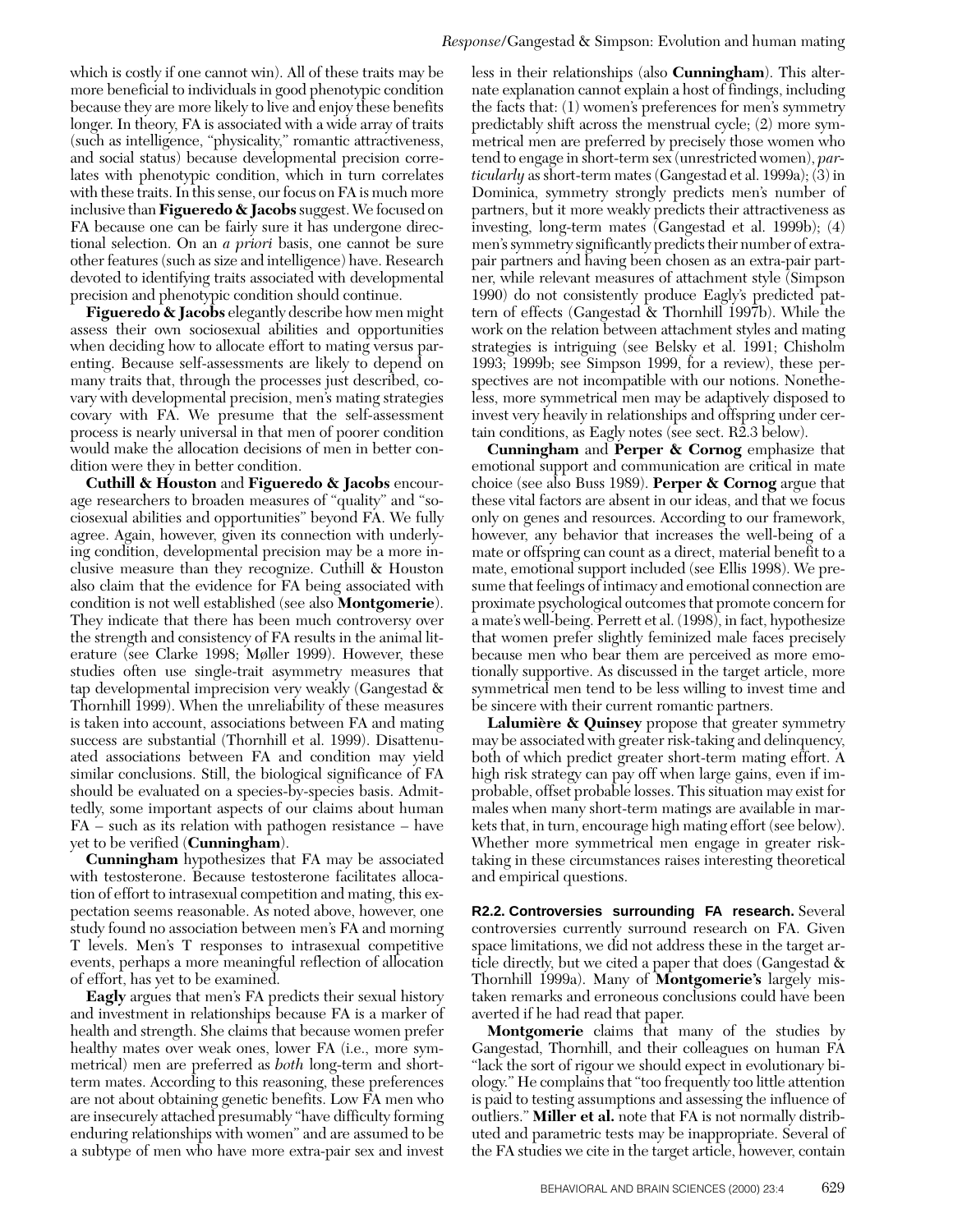randomization tests to control for nonnormality and outliers (e.g., Furlow et al. 1997; Thornhill & Gangestad 1994). Moreover, Monte Carlo simulations reveal that even with *N*s of 25, parametric tests on correlations with FA are robust (Gangestad & Thornhill 1998c). **Montgomerie** does not mention these analyses. Miller et al. do, but fail to see that they directly address their concerns about nonnormality.

**Walters** notes that not all asymmetries are fluctuating; some may be directional or antisymmetry. Antisymmetry yields platykurtic distributions, whereas actual asymmetry distributions tend to be leptokurtic, a pattern consistent with FA tapping individual differences (Gangestad & Thornhill 1999; Houle 1997; Leung & Forbes 1997). **Walters** suggests that directional asymmetry (DA) ought to be tested on a sample-by-sample basis. We disagree. Statistics on samples drawn from a population estimate the same parameters, and sample differences should be due to sampling error. Based on a sample of about 700 people, Furlow et al. (1997) estimated that DA on human traits is small, in samples drawn from the University of New Mexico college population. Samples drawn from other populations should be examined for DA. We are confident that FA (and not DA) accounts for the results we report. Indeed, Walters offers no alternative explanation why the results might be based on DA. **Montgomerie** fails to acknowledge efforts to deal with distributional assumptions.

But **Montgomerie** goes even further. After suggesting that research on human FA has paid insufficient attention to assumptions and the effects of outliers, he concludes that "*As a result,* interesting significant correlations abound in the study of human FA but are harder to find in animal studies that, by contrast, have clearly been carefully executed with large sample sizes (e.g., Dufour & Weatherhead 1996)" (our emphasis). Given that outliers and assumptions *have* been examined in human work, this remarkable conclusion is almost certainly wrong. The primary reason for differences in results between the animal and human studies may be that many studies of humans have used aggregated, more reliable measures of FA based on 7–10 traits, whereas animal researchers usually examine correlations involving single FA traits (e.g., Leung & Forbes 1997). If human studies used single trait measures, the mean correlation in most existing studies would be approximately  $-.10$ (see Gangestad & Thornhill 1999). Single-trait observational studies of nonhuman mating success have yielded a slightly greater mean correlation, about  $-.15$  (Thornhill et al. 1999). Ironically, then, a methodological *advance* in FA research on humans may partly account for its greater success. (Again, however, some differences in true effect sizes across species may exist and also account for some of the variation in study results.)

**Montgomerie** implies that positive findings on human FA come from a few labs – PAL (Paris-Albuquerque-Liverpool). On the contrary, evidence for the association between human symmetry and attractiveness has been found in studies from several other labs (including his own!): Hume and Montgomerie (1999), Mealey et al. (1999); Perrett et al. (1999), Rhodes et al. (1998), and Rikowski and Grammer (1999).

**Montgomerie** also claims that many papers on human FA fail to correctly report previously published results. He provides three instances in our target article. First, he claims that we underreport (as  $-.38$  rather than  $-.47$ ) the partial *r* between men's FA and number of lifetime partners found by Thornhill and Gangestad (1994). In fact, the partial *r* we report is correct. It was calculated from the original data, which we should have noted. Montgomerie miscites a partial  $r(-.47)$  from an analysis on the *full sample* of men and women (not even the one described in our article); because the results on women have not replicated, we did not report the results for women. Second, the partial correlation of  $-.23$  found by Waynforth (1998) is also correctly reported in the target article, but it should have been cited as a personal communication (it did not appear in the published paper). We reconfirmed this figure. It applies to men 40 and under. The value for the full sample is 2.14. (Human FA appears to increase through adulthood, perhaps differentially across individuals. The validity of FA in late adulthood as a measure of earlier developmental health is unknown.) Neither is statistically significant. Third, Montgomerie's claim that we misused the term "fertility" is mistaken. Demographers and biologists use the term differently. Demographers use the term fertility to refer to actual reproduction (e.g., number of offspring; Hill & Hurtado 1996; Pressat 1972), which biologists call fecundity. Demographers use the term fecundity (or fecundability) to refer to ability to conceive (or probability of conceiving in a given time period), whereas biologists call ability to reproduce fertility. For a general *BBS* audience, we used the more familiar term, fertility, to refer to number of offspring. Ironically, we discovered more mistakes and incorrect information in **Montgomerie**'s brief commentary (including points on which he accused *us* of being wrong!) than he found in our entire target article. **Montgomerie** suggests that such "sloppiness does call into question the care taken in the collection of field data, whose validity we cannot evaluate" and, hence, he may be led by his own mistakes to question the care taken in his field studies. We seriously question the logic of his claim and therefore any implication of the mistakes in his commentary for the quality of his field work, which we admire. (Parenthetically, the Palmer [1999] and Whitlock and Fowler [1997] articles **Montgomerie** cites as additional examples of "errors" do not criticize any paper we have published. Their relevance to our paper is therefore unclear.)

**Fuentes** and **Montgomerie** point out that some studies of human FA rely exclusively on self-report data. While some studies do (e.g., those focusing on number of lifetime sex partners), many others do not (e.g., those dealing with partner-reported investment in a relationship, orgasm, scent attractiveness, and videotaped interactions). Selectively criticizing self-report studies when other studies using different methods corroborate the theoretical claims violates Carnap's "total evidence rule" – that theory evaluation must be responsive to *all* relevant evidence.

We fully agree with **Montgomerie** that work on human FA must be rigorous and critically examined (as must criticism of this body of work). As Gangestad and Thornhill (1999) have emphasized, the statistical issues raised by Palmer and others are important and require thoughtful consideration. Moreover, in many instances, human researchers do not have the sort of control that nonhuman researchers have and, hence, human studies may have unique limitations. Our conclusions about FA, however, were not based on any one study; they were based on *several* convergent findings. Even so, we do not consider the existence of GGSS in humans as "proven"; more research is needed.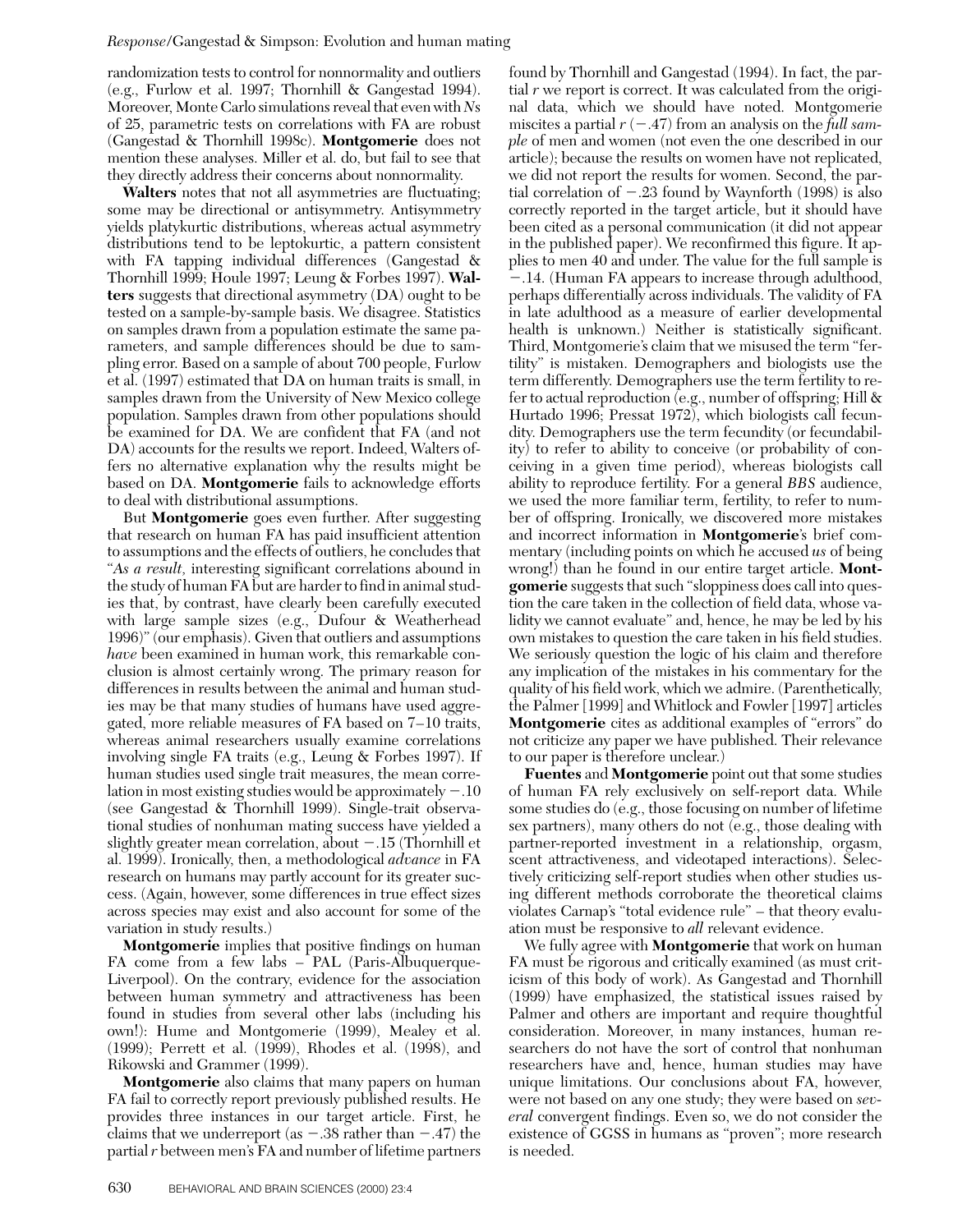**R2.3. The benefits associated with FA: Genetic or material?** We argue that women prefer men who evidence developmental precision at least partly for good genes and that, as a result, these men allocate more effort to shortterm mating than do other men. As a result, women tend to trade-off direct investment from these men for their good genes. Several commentators question whether these men provide fewer direct benefits (**Beckerman, Davis, Hagen & Hess, Manning & Gage, Marlowe, Townsend**). Men in better condition might, after all, possess greater status and access to more resources.

As we noted, informal status (e.g., unwillingness to back down from other men) and abilities to compete in intrasexual situations (e.g., greater intelligence and "physicality") covary with FA in college men. In a recent study on the island of Dominica, more symmetrical men have higher status among their peers, which could explain much of the covariation between FA and peer-rated partner quantity found there (Gangestad et al. 1999b). **Townsend** has found that women who are interested in sex without commitment are not more willing to have sex based on men's physical attractiveness alone. Rather, they particularly value men's social status, and men with higher informal peer status tend to have more sex partners. **Hagen & Hess** cogently argue that social status is more likely to serve as an evolved cue of access to resources instead of income per se. If more symmetrical men not only advertise their "good genes" but also signal their greater ability to provide material benefits (in evolutionarily-relevant environments), how can we know whether they are favored for their genetic benefits? And how can we assert that women trade-off material for genetic benefits?

Our argument is based on market considerations. Assume an efficient mating market that allows polygyny. For the sake of simplicity, also assume that women are of equal mate value. Although some men may have greater ability to attract multiple mates, all men would be expected to "pay" the same amount for each mate. Men can pay in two broad currencies: material benefits and genetic benefits (as an analogy, call them "paper" and "coins"). Those who can offer more in one form of currency (e.g., coins) pay less in the other (paper). The fact that certain men can offer both more genetic benefits *and* more material benefits does not mean that they will; instead,they should increase partner number rather than pay more for a single partner (see **Townsend** on ability vs. willingness to invest; cf. **Hagen & Hess**). If female quality is allowed to vary, men should be willing to pay the same for a mate of a given quality.

This argument could be wrong for a number of reasons. For one, it assumes that "expenditures" are mutually exclusive; conferring material benefits on one mate is not assumed to have other fitness benefits. Some forms of investment, however, probably are not mutually exclusive. For example, men who elevate their intrasexual competitive status may *simultaneously* demonstrate their superior condition (signaling genetic benefits) along with their ability to provide protection or plentiful resources through their social networks. This is why we proposed that men who advertise good genes may also offer greater material benefits of particular forms (e.g., protection and social benefits through status). Nonetheless, for theoretical reasons discussed above, we still suspect that these men typically provide fewer material benefits of other sorts and, for a mate of a given quality, perhaps fewer material benefits

overall. In the Hadza, **Marlowe** has found no evidence that better hunters (a skill that might honestly advertise genetic quality) provide less direct parental care. More work examining this trade-off is needed. Ideally, female mate quality should be controlled for; if better hunters have better mates, variation in female mate value could attenuate inverse relations between hunting skill and direct care.

But our notions rely on more than this conceptual argument. We also offer evidence that women possess special design for obtaining genetic benefits. We do not know how women's selective preferences *when they are ovulating* for the scents or facial features of certain men can be nicely explained as preferences for physical protection or material benefits associated with status. Contrary to **Davis's** claim, then, we did consider alternative hypotheses.

Nevertheless, we probably overstated the conclusion that symmetrical men provide fewer material benefits. Men not only attempt to attract mates; they also invest in offspring. If the gains from paternal investment are high (so that the exchange rate of paternal investment for genetic benefits is low and the value of men's paternal investment to their own fitness is high), women should be less inclined to seek extra-pair mates and men should benefit from investing heavily in offspring. If more symmetrical men have greater ability to invest in offspring, they might invest more under such conditions. In species of birds in which the extra-pair paternity (EPP) rate is very low, Møller and Thornhill (1998b) have found that attractive males do invest more in their offspring. When the EPP rate is high, however, attractive males tend to invest less. Covariation between indicators of good genes and the delivery of material benefits in humans may be similarly sensitive to female "demand" for extra-pair sex. Factors other than the value of men's parental investment might also affect women's demand for extra-pair partners. For instance, in some cultures men may be more motivated or better able to control women's sexuality. Once again, a major challenge ahead is exploration of the adjustment of tactic choice that may have been selected by varying selection pressures.

**Miller et al.** question the strength of evidence for the heritability (*h*2) of FA (see also **Montgomerie**). They note that Møller and Thornhill's (1997) estimates of *h*<sup>2</sup> have been criticized (e.g., Houle 1997; Whitlock & Fowler 1997). These criticisms have been addressed by Gangestad and Thornhill (1999), who estimate that developmental imprecision has a  $h^2$  of 35–55% based on Whitlock and Fowler's (1997) reduced set of estimates for FA. In addition, the standardized additive genetic variance  $\left(\mathrm{CV}_\mathrm{a}\right)$  in developmental imprecision appears to be much greater than ordinary morphological traits such as height and weight.

**Marlowe** observes that genetic variation is smaller in small populations than in large ones and wonders whether genetic variation in fitness would have been large enough in traditional societies for GGSS to have operated. This is a reasonable question. A substantial portion of the genetic variance in fitness is due to deleterious mutations, which enter populations at a rate per genome independent of population size. The equilibrium amount of genetic variance in fitness attributable to mutations is the rate per genome times the mean percent effect on fitness per mutation (Burt 1995), which also is independent of population size. Thus, it is not a foregone conclusion that genetic variance *in fitness* would have been substantially less in traditional societies compared to larger modern populations. In fact, because people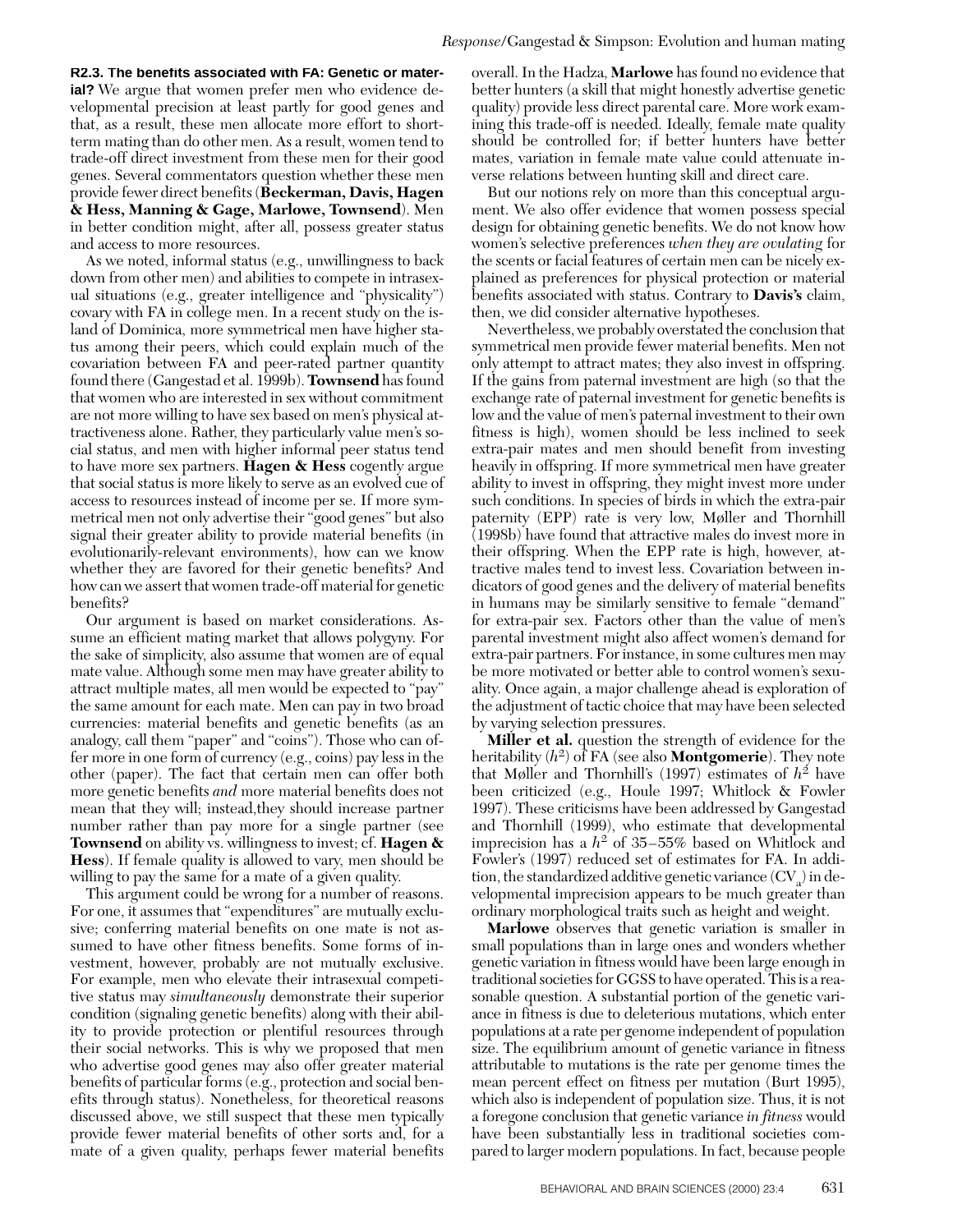in traditional societies most likely experienced greater nutritional and pathogen stress, which can increase genetic effects on fitness (e.g., the mean effect on fitness per mutation, the effect of variation in parasite resistance; Burt 1995), the opposite may be true. **Marlowe** also suggests that, with greater knowledge of potential mates, the effect of GGSS may have been weaker in traditional societies. His observation that the weighting of information should be affected by its reliability is insightful. The question of how much less individuals in modern societies know about the personal attributes of their eventual mates compared to individuals in traditional societies is an empirical one. We suspect that the differences may be smaller than assumed.

**Chisholm & Coall** argue that, because intensive biparental investment has been strongly selected for in humans, men with good genes should invest in offspring more, not less (see also **Cunningham**). Unfortunately, they confuse nearly universal fitness-enhancing genes in a population with genes associated with fitness variation. Alleles that increased paternal investment should have been selected into the human genome within the past 200,000 years, and these alleles should be nearly universal. Most of the genetic variance in fitness is probably due to deleterious mutations across the entire genome coupled with variation due to coevolutionary processes (such as host-parasite coevolution). The question of whether men with greater genetic fitness would benefit more by engaging in greater parental effort (see Robertson & Roitberg 1998) is separate from the question of whether selection has led modern men to invest more in offspring than ancestral hominids did.

**R2.4. Alternate versus conditional strategies.** In the target article, we argue that mating strategies are conditional. Several commentators (**Belsky, Berry & Kuczaj, MacDonald, Miller**) suggest that they may actually reflect alternate strategies and, hence, be attributable to genetic differences across individuals. **MacDonald** argues that variation in motivational systems captured by the Five-Factor Model of personality may account for variation in mating strategies. He suggests that individuals differ in their desire for close, intimate relationships and, as a result, in their willingness to invest in offspring. He also suggests that genetic variation (and nonshared environmental variation) might be maintained by the advantages of niche diversification (Lalumière et al. 1996; MacDonald 1995).

We agree that genetic variation in motivational systems must be explained. Our article, however, does not ignore it. We propose that men who differ in their ability to appeal to women's mating preferences will, as a result, differ in their motivations to pursue multiple mates and close, intimate relationships (**Baum**). Because the ability to appeal to women's preferences should be partly heritable, the corresponding motives are also partly heritable. Genetic variation in phenotypic traits does not imply that genes code "for" traits themselves, as **MacDonald** suggests. Nor must the genetic variation be adaptive. In other species, male sexually selected characters have substantial genetic variation, on average 3–4 times more than ordinary morphological traits (Pomiankowski & Møller 1995). Males with poorly developed sexually selected characters, however, do not possess them because they have predisposing genes that are maintained by "niche diversification"; in many cases, they possess them because they are in poorer condition, which has genetic influences itself. Many sexually selected characters capture genetic variance in condition because of their costs (Rowe & Houle 1996). The outcomes of intrasexual competitions in humans, which affect men's willingness to enter subsequent competitions, may similarly reflect genetic variance in condition. One need not assume that some men are genetically "predisposed" to avoid conflict with other men. (Genetic variation in life history variables, also mentioned by **MacDonald,** is probably also partly due to genetic variance in condition; Houle 1992.)

That being said, we suspect that large amounts of variance in motivational systems remain unexplained by these processes. **MacDonald** seriously underestimates the amount of variance in men's willingness to engage in unrestricted, shortterm sex that is associated with developmental imprecision and, perhaps, genetic variance in condition (see sect. R1.1 above). But correlations between FA and personality traits (e.g., agreeableness, surgency, emotional stability) tend to be small, even though correlations between FA and theoretically meaningful behaviors are sizable (e.g., see Furlow et al. [1998] for data on FA and male fighting vs. general aggressivity, hostility, and anger; see Simpson et al. [1999] for data on FA and male intrasexual competitive behaviors).

Our reluctance to endorse **MacDonald**'s suggestion that this variation has been maintained by niche diversification is not because the idea is implausible. Rather, there is little direct evidence for it. Heritable variation can be maintained by several processes, including mutation-selection balance, frequency-dependent selection, and sexual antagonism. Claims that a particular process has produced this variation require specific, testable hypotheses (including those that permit tests of special design). To date, niche diversification has not been directly tested. In earlier papers (Gangestad & Simpson 1990; Simpson & Gangestad 1991b), we proposed that genetic variance in women's sociosexual orientation could be maintained by frequencydependent selection. Although this idea remains plausible, we focused on conditional strategies in the target article because they provide more testable hypotheses (see n. 9).

**Belsky** proposes that while some (perhaps most) people may utilize the conditional strategies we describe, others may be more inflexible. Wilson (1994) has described how selection can maintain a mixture of inflexible specialists and conditional strategists. The evolution of these alternate strategies is possible when: (1) the benefits of adjusting to immediate environmental conditions are not too great, and/ or (2) the costs of remaining strategically flexible are high. Recent evidence indicating that children's development differs with respect to how sensitive it is to environmental variation is intriguing. Specific evidence that selection has maintained variation for the conjectured reasons, however, is lacking. On conceptual grounds, **Belsky** argues, "When average reproductive payoffs for flexibility were less, as they may have been for extremely symmetrical men or extremely healthy and beautiful women, fixed rather than flexible mating tactics should have evolved." The problem with this argument is that fixed strategies should be disfavored when practiced by individuals *not* in these extreme categories. Given the likely sources of genetic variation in men's condition (e.g., mutations, pathogen resistance), the genes responsible for an inflexible, short-term mating strategy could not remain strongly linked to those responsible for mating advantages in men. A similar argument could be made for women. The mean fitness of genes promoting flexibility could easily exceed those for inflexibility. Maintenance of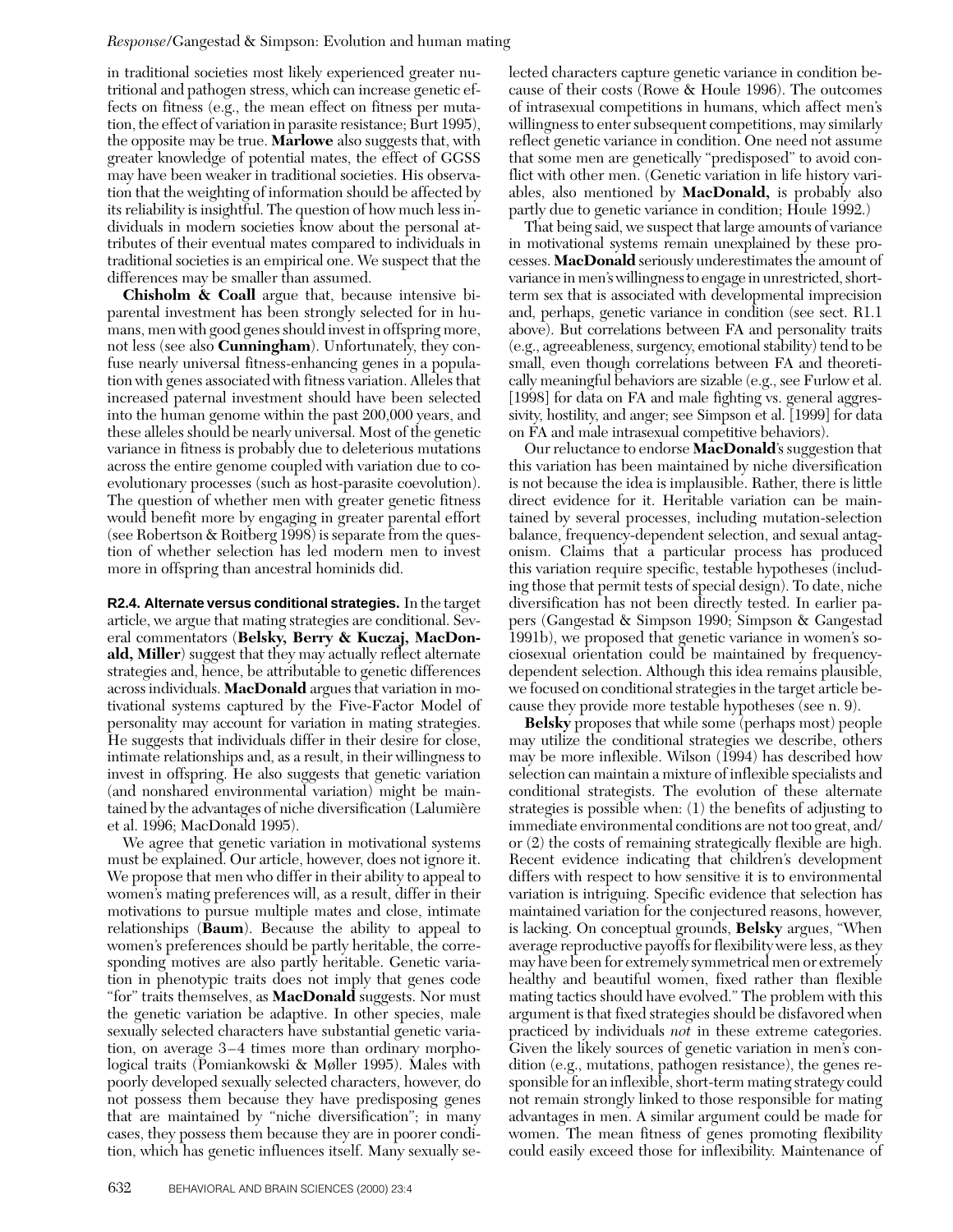variation in flexibility requires special conditions (see Wilson 1994) and, at present, there is little hard evidence that evolutionary processes maintained such variation in human mating strategies. These ideas, however, like **MacDonald**'s, may be explored in future work.

**Miller** argues that variation in mating preferences and tactics around the world may be predominately attributable to genetic differences rather than environmentally-sensitive conditional strategies (see also **MacDonald**). We cannot deny this possibility. However, some data militate against the view that this variation is along "racial" lines. Gangestad and Buss (1993) found that the association between pathogen prevalence and importance of physical attractiveness in a mate is enhanced, not diminished, when geographical region roughly indexing race (Europe, Asia, Africa, Middle East, and South America) is partialed out. While "race" does not account for variation in preference, the ecological variable (pathogen prevalence) does. Miller lists many attributes that might facilitate male mating effort (e.g., aggression, impulsivity) and male provisioning (e.g., anxiety, behavioral restraint, intelligence). Some of these links are questionable (e.g., anxiety-proneness actually predicts some of the heritable variance in divorce mentioned by Miller; see Jocklin et al. [1992]; the effects of intelligence on male mating success and provisioning are not established). While many of these traits have high  $h^2$ , this does not imply that there are genes "for" these traits. Indeed, nearly half of the genetic variance in intelligence may be attributable to developmental instability (Furlow et al. 1997). The notion that differences between European- and African-Americans on these traits stem from differences in the frequency of genes "for" the traits in question remains very speculative.

**R2.5. Frequency dependency.** In previous articles (Gangestad & Simpson 1990; Simpson & Gangestad 1991b), we have conjectured that frequency-dependent selection could have maintained alternate female mating strategies. **Campbell** laments that it is "a pity that it [frequency dependency] has all but disappeared from the present model." As discussed above, we concentrated on conditional strategies in the target article because they generate clearer empirical hypotheses. There is a sense, however, in which frequency dependency retains an implicit presence in our current thinking.

We argue that market phenomena partly drive the choice of mating strategies. These choices can be partially understood in terms of frequency-dependent success. Given a certain level of female "demand" for male genetic quality (partly due to ecological factors), there should be a niche for men to pursue multiple matings by appealing to women's preferences for indicators of good genes (along with other factors that affect short-term mating; see above). Men's willingness to invest in mating effort (e.g., certain forms of intrasexual competition) should depend on their payoffs from this effort and the payoffs of alternative activities (e.g., direct parenting effort, mate guarding). But their success should not be based solely on their own abilities; it also should be sensitive to female "demand" as well as what proportion of other men are pursuing short-term mating. Men should therefore be responsive to the amount of shortterm mating effort allocated by other men. Whether they learn this information through their own success rates or by observing other men is unknown (see **Alley**).

**Campbell** and **Marlowe** discuss the effects of opera-

tional sex ratios (as do **Bleske & Buss**). Our perspective highlights particular ways to understand these effects in the context of mating markets. All else being equal, when men outnumber women, women should be less interested in short-term and extra-pair matings because, given supply and demand, they can afford to expect greater investment from their mates. Hence, men should invest more in offspring and long-term mates. When there is a paucity of men, however, there is an increased supply of matings requiring low investment for men, and women's demand for extra-pair matings may also increase (though their poor bargaining position may increase the costs of pursuing them as well). All else equal, men should on average allocate more effort to compete for matings with relatively little paternal investment, and a large skew in the distribution of men's partner quantity may result. We believe that it makes more sense to view these outcomes through fine-grained analyses of markets than in terms of the which sex gets to impose its "preferred" mating strategy (see **Campbell**) which, we have argued, is not invariant. (The idea that one sex "gets its way" is misleading since men compete with men in mating markets and women compete with women. Some men [those who cannot attract short-term mates], in fact, may actually do *worse* when the "preferred" male strategy is imposed.) Moreover, contrary to **Campbell** but in agreement with Marlowe, we argue that the choice of mating tactics should depend on the operational sex-ration *as well as* ecological factors. Even though the increase in single parenthood in the United States in past decades may be partly owing to changes in the operational sex-ratio, it also may be owing to decreases in the perceived marginal utility of paternal investment, given welfare subsidies or decreased parental division of labor (see Kaplan 1996; sect. 5.6.2).

This emphasis on market economics is consistent with **Kenrick et al.'s** call for the application of dynamical models. Their simulation data nicely demonstrate how individuals' choice of mating tactics can be contingent on which tactics others pursue. Such modeling may illuminate evolutionary processes best if tactic choice depends on utility (or fitness, as in game theoretic models) rather than on empirically estimated rules, for it would then simulate true markets (e.g., Grim 1995; Nowak & May 1992). (Models might also build in variation in individuals' "condition," which affect payoff functions.) But we strongly endorse Kenrick et al.'s melding of adaptationist thinking and dynamical modeling.

**R2.6. The nature of life history trade-offs.** Our discussion of trade-offs drew on life history theory. As **Hill** and **Chisholm & Coall** note, we could have incorporated certain concepts of that theory more fully. Parental investment (PI) return curves describe fitness payoffs as a function of parental investment in individual offspring. Optimal investment in an offspring depends on the PI return curve as well as return curves for alternate activities (e.g., investment in self, mating effort). Ecological variables should affect return curves (**Hill**). All else being equal, the greater the extrinsic mortality rate, the lower the return from PI owing to investments lost through offspring mortality. Increased mortality thus favors a shift from concentrated investment in individual offspring (i.e., increasing offspring quality) toward investment across multiple offspring (i.e., increasing offspring quantity: see **Chisholm & Coall**).

**Hill** suggests that the effects of parasite stress might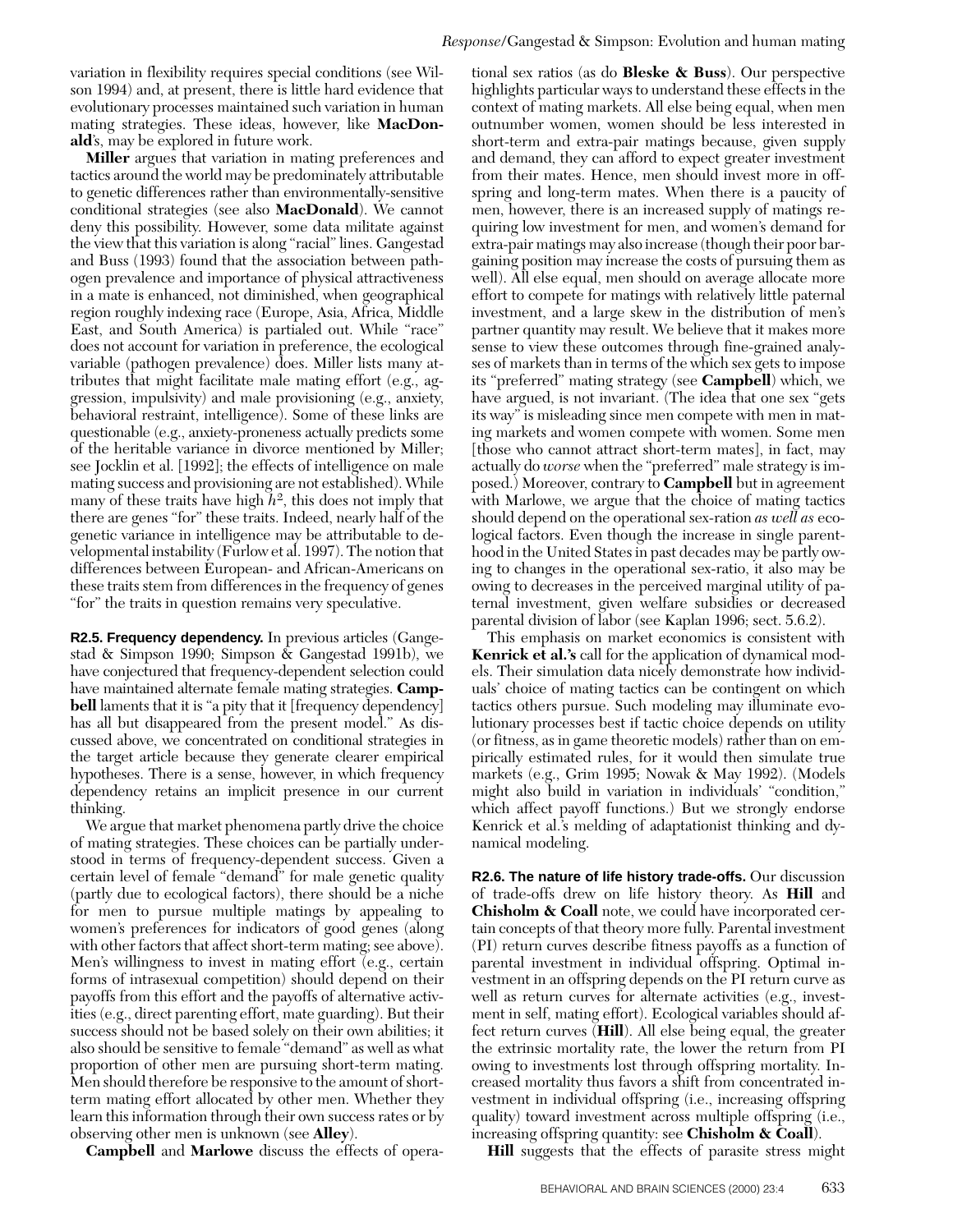be understood in terms of PI returns. Parasite stress can increase extrinsic mortality rates, decreasing the value of men's PI. **Chisholm & Coall** go farther, arguing that the effects we predict boil down to the well-established quality-quantity trade-off. When men's PI is less valuable, individuals may increase offspring quantity by engaging in short-term mating.

In our view, applications of life history theory (e.g., Chisholm 1993; 1999b; Hill & Low 1992; Kaplan 1996) are among the most exciting recent developments in evolutionary psychology. We concur that a more direct treatment of fitness functions and life history concepts in our model would have been useful. But we disagree with **Chisholm & Coall** that the effects we predict simply reduce to quality versus quantity trade-offs. Shifts from investment in offspring quality to quantity do not have to entail shifts in total parental effort (Low 1978); total parenting effort may just be distributed over a larger number of offspring. We propose that one major avenue through which parasite stress affects mating dynamics is through the increased value of good genes and pathogen resistance. Parasite stress may increase the expression of individual differences in resistance (and, thereby, heritable variation in fitness), meaning increased fitness gains from female choice for diseaseresistant mates. Men able to advertise the best condition become *particularly* preferred as sires, either as in-pair or extra-pair mates, and effective polygyny increases (Low 1990). The function of fitness returns from efforts to advertise resistance hence steepens, increasing male mating effort. Ultimately, women trade-off some amount of paternal investment for "good genes." We fail to see how this process can be reduced to the quality-quantity trade-off (although this trade-off also operates). **McKnight & Bond** observe that women's openness to sex without commitment is not simply "a female form of R strategy," but rather appears designed to pass on "good genes" to offspring.1

We suspect that the returns from male PI are more complex than depicted in a single PI return curve. Intensive biparental care is relatively uncommon in the biological world. In humans, it may have evolved in response to the benefits of specialization and division of labor, and male and female investments may interact to affect return (Lancaster & Kaplan 1992; Kaplan et al., in press). The benefits of specialization and division of labor are likely to vary across environments, however, with women being able to handle the multiple tasks of childcare and food acquisition better in some environments than others (e.g., off the coast of North Australia, Tiwi women fish as well as gather; Lancaster & Kaplan 1992; see also Hurtado & Hill 1991). In these environments, the fitness gains from male investment should decrease and, *relatively* speaking, the fitness gains associated with choosing good genes may increase. Consequently, men should increase their mating effort and, ultimately, women should exchange some male investment for good genes (in the Tiwi, the extra-pair paternity rate is thought to be high; Hart & Pilling 1960). Again, we fail to see how this trade-off reduces to the quality-quantity trade-off.

**Campbell** suggests that parasite prevalence and environmental harshness covary positively and, hence, links between pathogen prevalence and mating preferences may simply be due to poverty. These factors correlate far from perfectly, however, and their unique effects can be examined through statistical partialing procedures. Gangestad and Buss (1993) found that parasite prevalence predicts mate preferences for physical attractiveness across cultures even when mean income is controlled. They found no evidence that mean income independently predicts these preferences.

In the target article, we stated that women tend to track ecological factors, and men track women (**Chisholm & Coall; Hill**). We overstated this point. Men's allocation of effort to mating and parenting should be sensitive to their returns from both. Thus, men too should track ecological factors, particularly those that affect returns on parental investment.

We presented an argument outlining the effects of varying fitness functions on male mating effort, male parental effort, and female mate preferences. We concur with **Cuthill & Houston** that formal modeling is needed to explore these issues more fully (see also **Mealey**).

**R2.7. Understanding female variation. Hill** notes that we applied cost-benefit analyses more completely to men's mating tactics than to women's (also see **Bailey, Broude, Miller et al.**). Though we discussed how certain female characteristics (age, independent access to resources, family support as a function of residence) might affect the costs and benefits of various tactics, we endorse efforts to investigate these and other characteristics more fully. **Alley** suggests that female competence may affect strategy choice, and we agree. Miller et al. ask why women's developmental health (indexed by FA) would not affect their mating strategies. Although women cannot convert health advantages into more mates in the same way that men can (**Bailey**), women's costs and benefits could be affected by their genetic quality. For instance, if the effects of mutations are positively epistatic (so that mutation  $n + 1$  has greater effects than the *n*th mutation; Charlesworth 1990), women with poorer developmental health could particularly benefit from mating with a male who has few mutations. But if marginal gains increase as a function of male developmental health (especially when variance in male reproductive success is high), more symmetrical women may especially benefit (indirectly, through their sons) by mating with males advertising good genes. The value of direct material benefits versus genetic benefits could also be influenced by the fitness functions of direct benefits. The direct benefits that highly attractive females can obtain in a market may reach diminishing returns, leading them to prefer indicators of good genes more than less attractive females do. Recent work with sticklebacks has found that females who are in better condition prefer attractive males more than females who are in poor condition (Bakker et al. 1999). Little et al. (in press) report that women who claim they are more attractive prefer masculine and symmetrical features in men's faces more than less attractive women. In sum, the effects of female attributes on the costs and benefits of different mating strategies may depend on various ecological or social factors.

Variation in women's sociosexual orientation has a heritability of about .5, similar to that of men's (Bailey et al., in press). Although this finding does not necessarily imply that there are genes "for" sociosexual orientation per se, it needs to be explained (**Bailey, MacDonald**).

**R2.8. Proximate mechanisms. Berry & Kuczaj, Bailey,** and **Vine** correctly observe that we focus on cost-benefit analyses of tactic choices but say little about proximate mechanisms. Ultimately, both levels of analysis – the functional and the proximate – must be understood. Although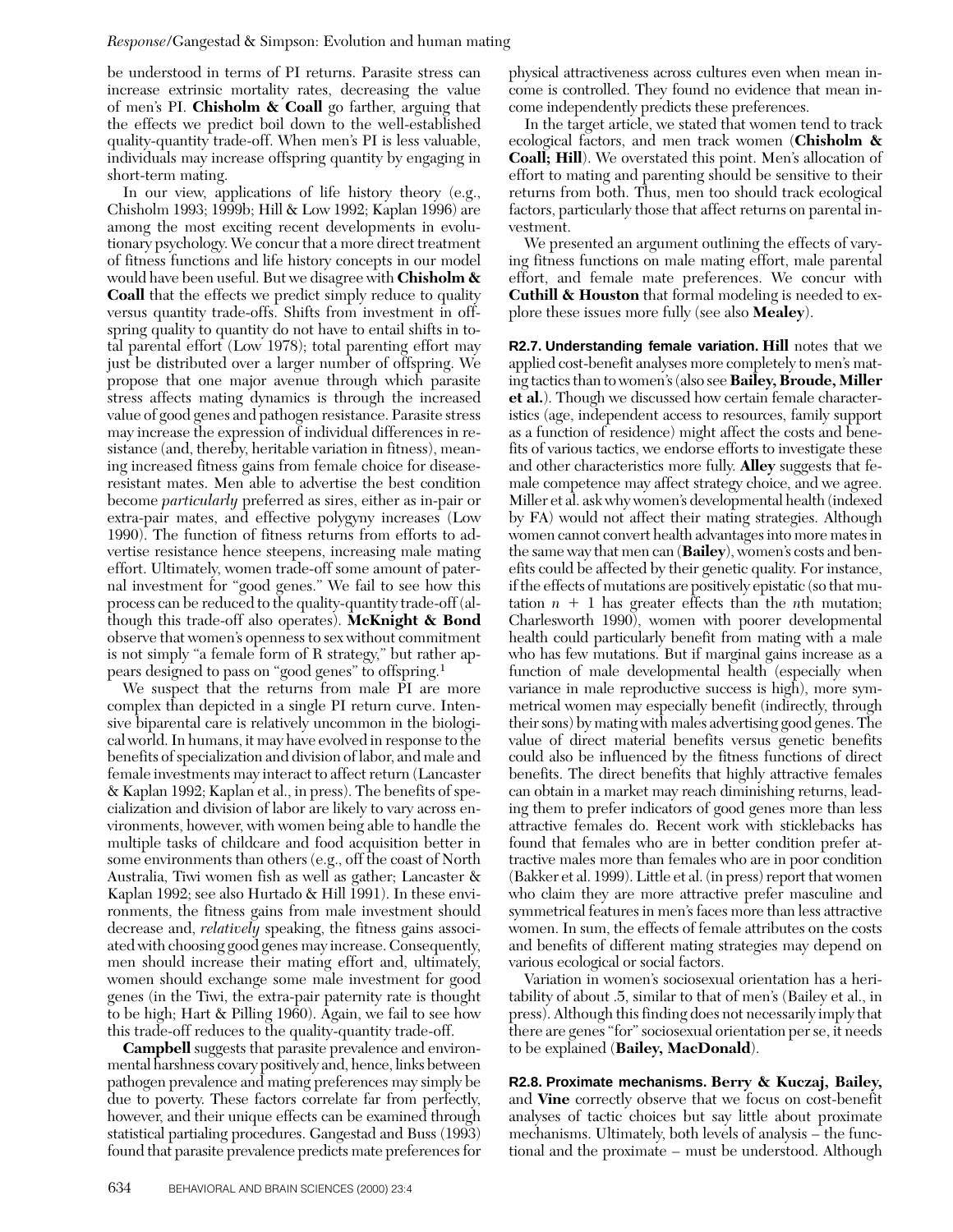we said that selection should favor decision rules about tactic choice in response to recurrent evolutionary cues, we did not describe how relevant information might be processed (see Miller & Todd 1998).

**Baum** and **Brody & Breitenstein** propose some proximate mechanisms. Baum discusses the matching law. Given two response options, individuals' relative response rates tend to match the relative reinforcement of the responses. Hence, men should allocate effort to short-term or longterm mating contingent on their reinforcement rate. One potential problem with behaving in line with this law is that short-term mating effort may interfere with long-term mating prospects (because long-term mates may not tolerate it). Women should think about the costs of short-term mating partly in terms of how it might harm their long-term mateships (**Cornwell et al.**). Men may do so as well. **Brody & Breitenstein** suggest that differences in mating tactic choice may reflect differences in the relative value of sexual variety versus sex within stable, intimate relationships.

**Bailey** focuses on the flexibility of men's tactical decisions. As he notes, one possibility is that men's mating strategies are relatively fixed by the end of adolescence. Another is that men continuously monitor their mating opportunities and facultatively adjust their strategies. We agree with **Bailey** that the latter seems more plausible but that this issue warrants additional theoretical and empirical attention (see also **Buckhalt & Gannon**).

As do **McKnight & Bond,** we suspect that calculating a best set of mating tactics could be complex. They suggest a host of factors that might influence a woman's interest in extra-pair sex: her own attractiveness, her perceived ability to attract mates with "good genes," her estimation of the effort needed to attract such mates, the likely reputational damage her efforts could exact, the suspicion she could arouse in her long-term mate (plus the costs of her mate finding out versus the relative benefits of acquiring good genes). **Eagly** argues that women who engage in extra-pair sex do so because their primary relationship is either damaged or emotionally unsatisfying, a view compatible with Greiling and Buss's (2000) notion that extra-pair sex can be a first step in switching mates (see also Buss & Schmitt 1993). Although we sincerely doubt that only women whose relationships are damaged or unhappy have affairs, the costs of losing an established relationship should affect women's decisions about whether to have extra-pair sex for *any* reason. A man's calculations of how much effort to spend on short-term mating also should be governed by many factors, including: his estimated chances of success, his estimated marginal increase on success from additional effort (which should depend on how much other men invest in mating), the perceived utility of his parental effort (which could be affected by the mortality rate and "socioassays" [Chisholm 1993] thereof, observed returns on parental investment in his community, his own parental qualities [Kaplan 1996]), whether care of offspring he does not invest in will be subsidized by others (e.g., the maternal family or the mother's long-term mate), the dangers posed by an extra-pair mate's in-pair partner, and the impact of extra-pair mating on an in-pair mateship (see also **Figueredo & Jacobs**).

Because it is implausible that individuals could learn enough about fitness-relevant consequences through individual experience and general-pupose algorithms alone to make adaptive calculations, our view is that selection should

have favored certain special-purpose adaptations that lead individuals to attend to diagnostic information in their environments. Admittedly, we offer only women's shifts in mating preference across the menstrual cycle as strong evidence for this assumption.

**MacDonald** argues against an extreme view of domainspecificity, claiming that plasticity is merely "the result of large numbers of conditional 'if-then' mechanisms responsive to recurrent contingencies in our evolutionary past." The point that developmental plasticity and reaction norms may be continuously distributed is not convincing evidence for his argument. "Preloaded" mechanisms for decisionmaking can generate continuously distributed phenotypes in response to environmental variation, as in the case of growth in response to nutritional stress. In fact, however, we do not endorse the extreme view **MacDonald** criticizes (see also **Vine**). The term "plasticity" incorrectly suggests that individuals are "molded" by their environments and, for that reason, we put the term in quotes. Humans clearly possess broad capacities to learn, model, and copy, and they have general abilities to detect complex patterns in novel events (fluid intelligence). We do not doubt that some of the information affecting the choice of mating tactics is socially acquired (or cultural: **Newson & Lea;** Flinn 1997; see also **Buckhalt & Gannon**), including local norms that govern the reputational consequences of public acts important to an individual's well-being (**Eagly; Perper & Cornog**). However, social learning processes may be channeled by preloaded structures (see Flinn 1997). Moreover, inputs into general capacities (such as scenario-building) are often special-purpose in nature, affecting what we attend to, find interesting, or perceive as threatening. Hence, many of our daily actions are guided by input from cognitive structures that probably were specially designed by specific selection pressures (Tooby & Cosmides 1990b). We applaud efforts to clarify how special purpose and more general processes work in concert (e.g., Geary 1998; see **MacDonald, Vine**). In our opinion, however, the current state of the field is largely characterized by speculation, not firm knowledge (see Flinn 1997).

**Vine** argues that "authentically self-aware individuals' deliberate moral choices and interpersonal commitments permit them to overcome fitness-oriented temptations to be unfaithful" that "suffice to falsify the bio-reductionist EP [evolutionary psychology] paradigm." He further argues that "subjective interpretations of deep emotional attachments, and self-identifications with partners" are missing from our perspective (see also **Eagly, Perper & Cornog**). This reasoning is incorrect. Love and romantic attachment are implicitly woven into our notions. We suspect that these proximate mechanisms evolved from the same selection pressures that gave rise to intensive biparental care in humans and, therefore, we do not see them as *alternatives* to the views we espouse. We suspect that emotional attachments facilitate exclusive, long-term mating strategies (see Mellen 1981). At present, we do not know whether passionate love functions as a motivational system or as an honest signal to a partner of one's intent to remain faithful by leading individuals to take steps that would be sensible only if it were profitable to invest for the long-term.2 If love does signal intent, this tactic makes sense *precisely because* individuals might benefit from seeking outside mates and need to signal they will not (cf. Miller & Fishkin 1997). In any event, we view these phenomena as evolved adaptations,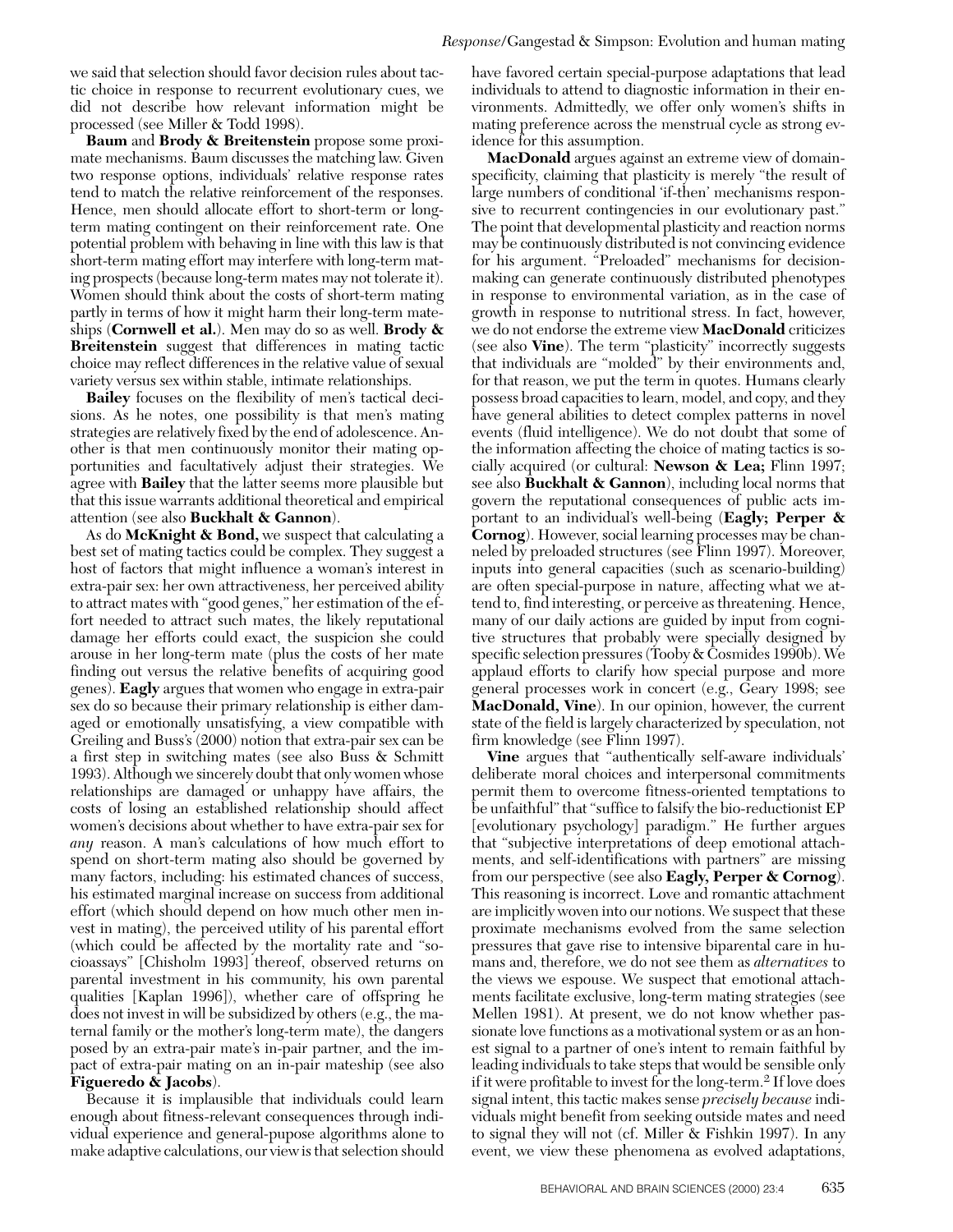not as part of a system of meaning-ascription that counteracts ego-serving fitness-optimization (**Vine**). Because the fitness-enhancing effects of adaptations must be understood in terms of their aggregate effects, *not whether they promote fitness in every instance* (Flinn 1997), the example of the virile man who maintains fidelity long after his spouse's death in no way shows that emotional attachments did not evolve because they enhanced fitness (Vine).

**R2.9. Phylogenetic considerations.** We did not speculate about when conditional mating strategies may have evolved. **Mithen** offers evidence that intensive biparental care arose in the last 500,000 years. This evidence contrasts with **Newson & Lea's** speculations that these mating strategies arose much longer ago, perhaps in our chimp or bonobo ancestors. Given that mating behaviors vary tremendously between humans and apes, it seems highly unlikely that mating strategies that were adaptive in distant relatives, but not in hominids, would have survived selection.

**Fuentes** wishes we had considered evidence on primate mating, particularly with regard to GGSS. He claims that evidence for GGSS in our closest ancestors is lacking (see Fox et al. 1999). We view research on primates as interesting, but not critical to evaluating our arguments. GGSS in humans should be tested with research on humans, not on other species. Currently, there are relatively few studies on GGSS in other primates. If, however, researchers continue to find little evidence for GGSS in other primates, the question of why humans may differ in this regard becomes pertinent and interesting.

## **R3. Summary**

The commentaries have led us to reinforce several major themes in our target article: (1) the importance of sexspecific, within-sex variation in mating tactics; (2) the relevance of optimality thinking to understanding that variation; (3) the significance of special design for reconstructing evolutionary history; (4) the replicated findings that women's mating preferences vary across their menstrual cycle in ways revealing special design; and (5) the importance of applying market phenomena to understand the complex dynamics of mating. In addition, they have led us to qualify or expand three several positions: (a) we now believe that men possessing indicators of genetic fitness may provide more direct benefits than others when female demand for extra-pair and short-term sex is very low; (b) we contend that both men and women should track ecological cues to make mating decisions; and (c) we acknowledge that more work on female orgasm is needed. The commentators have identified many potentially productive avenues for future theoretical and empirical investigation. We thank them for offering their expertise, insight, and criticism.

#### **NOTES**

**1.** There may be other reasons for male mating effort to increase in response to increased extrinsic mortality. Males investing in offspring may tolerate higher levels of extra-pair paternity with increased mortality (due to a life history trade-off; Mauck et al. 1999). Extra-pair mating may thus have a lower cost for females, which may increase female demand for extra-pair partners and, as a consequence, male mating effort for extra-pair sex.

**2.** Michelle Cristiani offered this suggestion. Paul Andrews has developed a model of the signaling of intent that informed this section as well.

## References

#### **Letters "a" and "r" appearing before authors' initials refer to target article and response, respectively.**

Alcock, J. (1993) *Animal behavior: An evolutionary approach.* Sinauer. [aSWG]

Ales, K. L., Druzin, M. L. & Santini, D. L. (1990) Impact of advanced maternal age on the outcome of pregnancy. *Surgery, Gynecology and Obstetrics* 171:209–16. [TRA]

- Alexander, R. D., Hoogland, J. L., Howard, R. D., Noonan, K. M. & Sherman, P. W. (1979) Sexual dimorphism and breeding systems in pinnipeds, ungulates, primates and humans. In: *Evolutionary biology and human social behavior: An anthropological perspective,* ed. N. A. Chagnon & W. Irons. Duxbury Press. [aSWG]
- Alexander, R. D. & Noonan, K. M. (1979) Concealment of ovulation, parental care and human social interaction. In: *Evolutionary biology and human social behavior: An anthropological perspective,* ed. N. A. Chagnon & W. Irons. Duxbury Press. [aSWG]
- Allman, W. F. (1994) *The stone age present.* Simon and Schuster. [GJB]
- Anastasi, A. & Urbani, S. (1998) *Psychological testing, 7th edition.* Prentice Hall. [aSWG]
- Anderson, R. M. & May, R. M. (1982) Coevolution of hosts and parasites. *Parasitology* 85:411–26. [aSWG]
- Andersson, M. B. (1986) Evolution of condition-dependent ornaments and mating preferences: Sexual selection based on viability differences. *Evolution* 40:804– 16. [aSWG]
- (1994) *Sexual selection.* Princeton University Press. [aSWG]
- Andrews, P. W., Gangestad, S. W. & Matthews, D. (1999) Adaptationism how to carry out an exaptationist program. (submitted). [rSWG]
- Apt, C. & Hurlbert, D. F. (1993) The sexuality of women in physically abusive marriages: A comparative study. *Journal of Family Violence* 8:57–69. [SBr]
- Archer, J. (1996) Sex differences in social behavior: Are the social role and evolutionary explanations compatible? *American Psychologist* 51:909–17. [JA]
- Asch, T. & Chagnon, N. A. (1975) *The ax fight.* Documentary Educational Resources. [EHH]
- Bailey, J. M. (1997) Can behavior genetics contribute to evolutionary behavioral science? In: *Handbook of evolutionary psychology,* ed. C. Crawford & D. Krebs. Erlbaum. [JMB]
- Bailey, J. M., Gaulin, S., Agyei, Y. & Gladue, B. A. (1994) Effects of gender and sexual orientation on evolutionarily relevant aspects of human mating psychology. *Journal of Personality and Social Psychology* 66:1081–93. [DTK]
- Bailey, J. M., Kirk, K. M., Zhu, G., Dunne, M. P. & Martin, N. G. (in press) Do individual differences in sociosexuality represent genetic or environmentallycontingent strategies? Evidence from the Australian Twin Registry. *Journal of Personality and Social Psychology.* [JMB, rSWG]
- Bailey, R. C. & Aunger, R. (1990) Humans as primates: The social relationships of Efe pygmy men in comparative perspective. *International Journal of Primatology* 11:127–46. [LN]
- Baker, R. R. (1997) Copulation, masturbation and infidelity: State-of-the-art. In: *New aspects of human ethology,* ed. A. Schmitt, K. Atzwanger, K. Grammer & K. Schafer. Plenum Press. [JTM]
- Baker, R. R. & Bellis, M. A. (1995) *Human sperm competition: Copulation, masturbation, and infidelity.* Chapman and Hall. [AF, arSWG, JM, NP]
- Bakker, T. C., Kunzler, R. & Mazzi, K. (1999) Condition-related mate choice in sticklebacks. *Nature* 401:234. [rSWG]
- Barkow, J., Cosmides, L. & Tooby, J. (1992) *The adapted mind: Evolutionary psychology and the generation of culture.* Oxford University Press. [GJB]
- Bateman, A. J. (1948) Intrasexual selection in *Drosophila. Heredity* 2:349–68. [aSWG, LCM]
- Baum, W. M. (1973) The correlation-based law of effect. *Journal of the Experimental Analysis of Behavior* 20:137–53. [WMB]
- (1979) Matching, undermatching, and overmatching in studies of choice. *Journal of the Experimental Analysis of Behavior* 32:269–81. [WMB]
- (1981) Optimization and the matching law as accounts of instrumental behavior. *Journal of the Experimental Analysis of Behavior* 36:387–403. [WMB]
- Beck, S. P., Ward-Hull, C. I. & McLear, P. M. (1976) Variables related to women's somatic preferences of the male and female body. *Journal of Personality and Social Psychology* 34:1200–10. [MRC]
- Beckerman, S., Lizarralde, R., Ballew, C., Schroeder, S., Fingleton, C., Garrison, A. & Smith, H. (1998) The Bari partible paternity project: Preliminary results. *Current Anthropology* 39:164–67. [SB, rSWG]
- Bellis, M. A. & Baker, R. R. (1990) Do females promote sperm competition? Data for humans. *Animal Behaviour* 40:997–99. [aSWG]
- Belsky, J. (1997a) Attachment, mating, and parenting: An evolutionary interpretation. *Human Nature* 8:361–81. [JB]
- (1997b) Theory testing, effect-size evaluation, and differential susceptibility to rearing influence: The case of mothering and attachment. *Child Development* 64:598–600. [JB]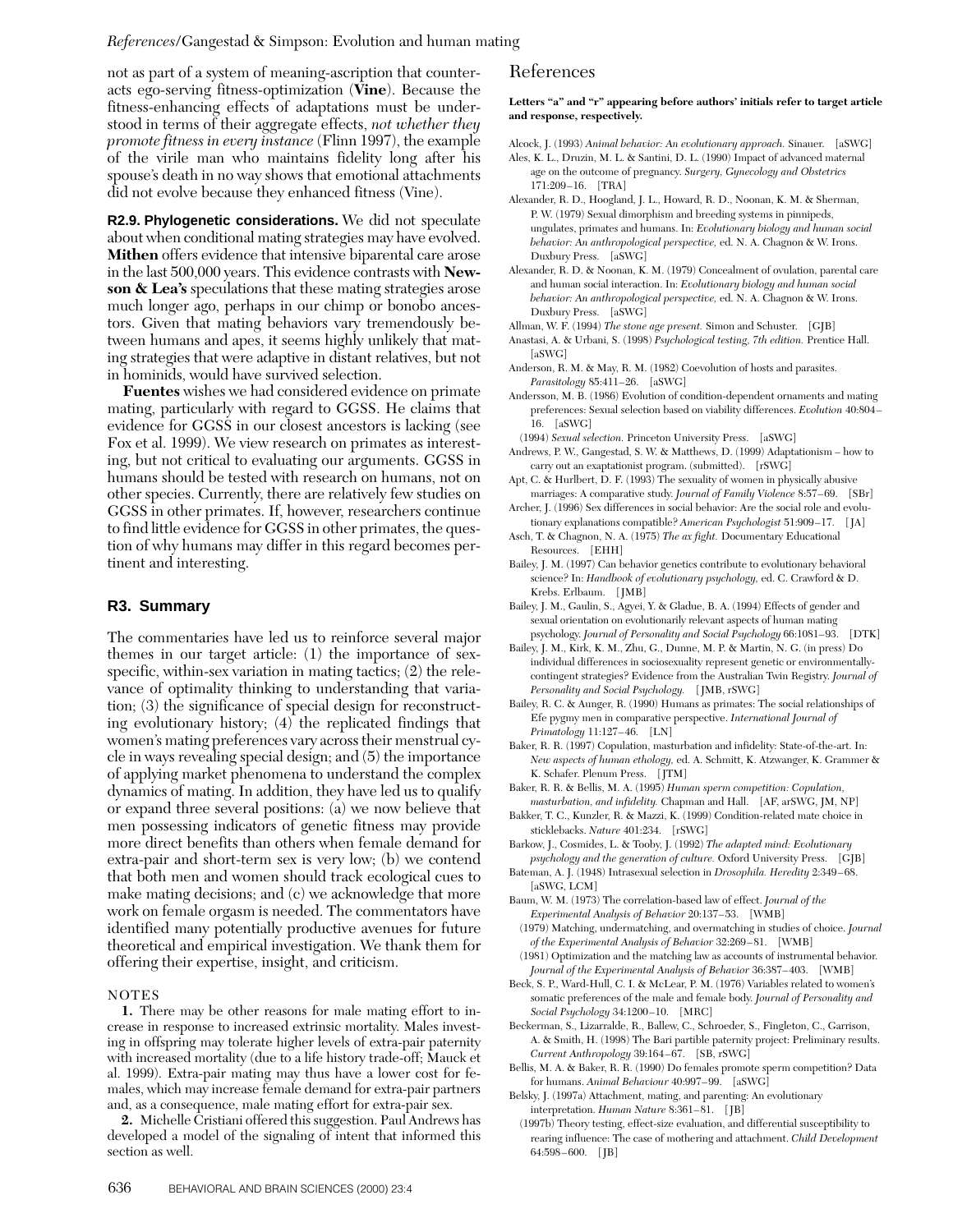(in press) Conditional and alternative reproductive strategies: Individual differences in susceptibility to rearing experience. In: *Genetic influences on human fertility and sexuality,* ed. J. L. Rodgers, D. C. Rowe & W. Miller. Kluwer Academic Press. [LM]

Belsky, J., Hsieh, K. & Crnic, K. (1998) Mothering, fathering, and infant negativity as antecedents of boys' externalizing problems and inhibitions at age 3: Differential susceptibility to rearing influence? *Development and Psychopathology* 10:301–19. [JB]

Belsky, J., Steinberg, L. & Draper, P. (1991) Childhood experience, interpersonal development, and reproductive strategy: An evolutionary theory of socialization. *Child Development* 62:647–70. [arSWG, EMM]

Benshoof, L. & Thornhill, R. (1979) The evolution of monogamy and concealed ovulation in humans. *Journal of Social and Biological Structures* 2:95–106. [aSWG, FM]

Benton, D. (1982) The influence of androstenol – a putative human pheromone – on mood throughout the menstrual cycle. *Biological Psychology* 22:141–47. [EMM]

Bereczkei, T., Voros, S., Gal, A. & Bernath, L. (1997) Resources, attractiveness, family commitment: Reproductive decisions in human mate choice. *Ethology* 103:681–99. [EHH]

Berkovitch, F. B. (1991) Social stratification, social strategies and reproductive success in primates. *Ethology and Sociobiology* 12:315–33. [AF] (1999) The physiology of male reproductive strategies. In: *The nonhuman primates,* ed. P. Dolhinow & A. Fuentes. Mayfield. [AF]

Berry, D. S. (2000) Attractiveness, attraction, and sexual selection: Evolutionary perspectives on the form and function of physical attractiveness. *Advances in Experimental Social Psychology.* (in press). [DSB]

Berscheid, E. (1994) Interpersonal relationships. *Annual Review of Psychology* 45:79–129. [aSWG]

Berscheid, E. & Reis, H. T. (1998) Attraction and close relationships. In: *Handbook of social psychology,* ed. D. Gilbert, S. Fiske & G. Lindzey. Random House. [aSWG]

Betzig, L. (1986) *Despotism and differential reproduction.* Aldine. [KM]

Biljan, M. M., Taylor, C. T., Manasse, P. R., Joughin, E., Kingsland, C. R. & Lewis-Jones, C. R. (1994) Evaluation of different sperm function tests as screening methods for male fertilization potential – the value of the sperm migration test. *Fertility and Sterility* 62:591–98. [JTM]

Bird, R. (1999) Cooperation and conflict: The behavioral ecology of the sexual division of labor. *Evolutionary Anthropology* 8(2):65–75. [AF]

Black, J., ed. (1996) *Partnership in birds: The study of monogamy.* Oxford University Press. [AF]

Blurton Jones, N. G., Marlowe, F., Hawkes, K. & O'Connell, J. F. (2000) Huntergatherer divorce rates and the paternal investment theory of human pairbonding. In: *Human behavior and adaptation: An anthropological perspective,* ed. L. Cronk, N. Chagnon & W. Irons. Elsevier. [FM]

Bogaert, A. F. (1993) Personality, delinquency, and sexuality: Data from three Canadian samples. *Personality and Individual Differences* 15:353–56. [MLL]

Borgerhoff Mulder, M. (1992) Reproductive decisions. In: *Evolutionary ecology and human behavior,* ed. E. A. Smith & B. Winterhalder. Aldine. [EMH]

Bowlby, J. (1969) *Attachment. Vol. 1: Attachment and loss.* Basic Books. [JSC]

Box, G. E. P. (1954) Some theorems on quadratic forms applied in the study of analysis of variance problems. I. Effect of inequality of variance in the oneway model. *Annals of Mathematical Statistics* 25:290–302. [LCM]

Bradley, J. V. (1982) The insidious L-shaped distribution. *Bulletin of the Psychonomic Society* 20(2):85–88. [LCM]

Brockleman, W. Y., Reichard, U., Treesucon, U. & Raemaekers, J. J. (1998) Dispersal, pair formation and social structure in gibbons (*Hylobates lar*). *Behavioral Ecology and Sociobiology* 42:329–39. [AF]

Brody, S. (1997) *Sex at risk: Lifetime number of partners, frequency of intercourse, and the low AIDS risk of vaginal intercourse.* Transaction. [SBr]

Broude, G. J. (1980) Extramarital sex norms in cross-cultural perspective. *Behavior Science Research* 15:181–218. [GJB]

Broude, G. J. & Greene, S. J. (1976) Cross-cultural codes on 20 sexual attitudes and practices. *Ethnology* 15:409–29. [GJB]

Brunswick, E. (1952) The conceptual framework of psychology. In: *International encyclopedia of unified science, vol. 1.* University of Chicago Press. [AJF] (1955) Representative design and probabilistic theory in a functional psychology. *Psychological Review* 2:193–217. [AJF]

Bullough, V. & Bullough, B. (1993) *Women and prostitution: A social history.* Prometheus Books. [EHH]

Burley, N. (1986) Sexual selection for aesthetic traits in species with biparental care. *American Naturalist* 127:415–45. [aSWG]

(1988) The differential-allocation hypothesis: An experimental test. *American Naturalist* 132:611–28. [FM]

Burley, N. & Symanski, R. (1981) Women without: An evolutionary and crosscultural perspective on prostitution. In: *The immoral landscape,* ed. R. Symanski. Butterworth. [EHH]

Burt, A. (1995) Perspective: The evolution of fitness. *Evolution* 49:1–8. [arSWG]

Buss, D. M. (1989) Sex differences in human mate preferences: Evolutionary hypotheses tested in 37 cultures. *Behavioral and Brain Sciences* 12:1–14. [arSWG, EMH, KM, TKS]

- (1994a) Individual differences in mating strategies. *Behavioral and Brain Sciences* 17:581–82. [JMT]
- (1994b) *The evolution of desire: Strategies of human mating.* Basic Books. [ALB, REC, AJF, aSWG, TKS]
- (1995) Evolutionary psychology: A new paradigm for psychological science. *Psychological Inquiry* 6:1–30. [aSWG]
- (1998a) Sexual strategies theory: Historical origins and current status. *Journal of Sex Research* 35:19–31. [aSWG, LCM]

(1998b) The psychology of human mate selection: Exploring the complexity of the strategic repertoire. In: *Handbook of evolutionary psychology: Ideas, issues, and applications,* ed. C. Crawford & D. L. Krebs. Erlbaum. [aSWG]

(1999) *Evolutionary psychology: The new science of the mind.* Allyn and Bacon.  $[G]B$ ,  $[AB]$ 

- (2000) *The dangerous passion: Why jealousy is as necessary as love and sex.* The Free Press. [ALB, rSWG]
- Buss, D. M. & Greiling, H. (1999) Adaptive individual differences. *Journal of Personality* 67:209–24. [DSB]

Buss, D. M. & Schmitt, D. P. (1993) Sexual strategies theory: A contextual evolutionary analysis of human mating. *Psychological Review* 100:204–32. [ALB, JAB, REC, AF, arSWG, JM, LCM, TKS]

Cai, H. (1997) *Une société sans père ni mari: Les Na de Chine.* Presses Universitaires de France. [SB]

Campbell, A. (1995) A few good men: Evolutionary psychology and female adolescent aggression. *Ethology and Sociobiology* 16:99–123. [AC]

Campbell, L., Simpson, J. A. & Orina, M. (1999) Sex and mating: Sexual strategies, trade-offs, and strategic pluralism. In: *Evolution of the psyche,* ed. D. Rosen & M. Luebert. Greenwood. [aSWG]

Cashdan, E. (1993) Attracting males: Effects of parental investment on mate attraction strategies. *Ethology and Sociobiology* 14:1–24. [TRA, aSWG]

Chagnon, N. A. & Bugos, P. (1979) Kin selection and conflict: An analysis of a Yanomamö ax fight. In: *Evolutionary biology and human social behavior: An anthropological perspective,* ed. N. A. Chagnon & W. Irons. Duxberry Press. [EHH]

Charlesworth, B. (1988) The evolution of mate choice in a fluctuating environment. *Journal of Theoretical Biology* 130:191–204. [aSWG] (1990) Mutation-selection balance and the evolutionary advantage of sex and

recombination. *Genetical Research* 55:199–221. [arSWG] Charlesworth, B. & Hughes, K. A. (1988) The maintenance of genetic variation in life history traits. In: *Evolutionary genetics from molecules to morphology,* ed. R. S. Singh & C. B. Krimbas. Cambridge University Press. [aSWG]

Chisholm, J. S. (1993) Death, hope and sex: Life-history theory and the development of reproductive strategies. *Current Anthropology* 34:1–24. [rSWG, EMH, LM]

(1996) The evolutionary ecology of attachment organization. *Human Nature* 7:1–38. [aSWG, EMH, EMM]

(1999a) Attachment and time preference: Relations between early stress and sexual behavior in a sample of American university women. *Human Nature* 10(1):51–83. [JSC]

(1999b) *Death, hope and sex: Steps to an evolutionary ecology of mind and morality.* Cambridge University Press. [JSC, rSWG]

Clark, R. D. & Hatfield, E. (1989) Gender differences in receptivity to sexual offers. *Journal of Psychology and Human Sexuality* 2:39–55. [JA, aSWG, DTK]

Clarke, G. M. (1993) The genetic basis of developmental stability. I. Relationships between stability, heterozygosity and genomic coadaptation. *Genetica* 89:15– 23. [SW]

(1998) Developmental stability and fitness: The evidence is not quite so clear. *American Naturalist* 152:762–66. [arSWG, RM]

Cliff, N. (1993) Dominance statistics: Ordinal analyses to answer ordinal questions. *Psychological Bulletin* 114(3):494–509. [LCM]

Clutton-Brock, T. H. (1991) *The evolution of parental care.* Princeton University Press. [aSWG, EMH]

Cohen, J. (1977/1988) *Statistical power analysis for the behavioral sciences.* Academic Press. [aSWG] Second edition, 1988. Erlbaum. [JA]

Cords, M. & Killen, M. (1998) Conflict resolution in human and nonhuman primates. In: *Piaget, evolution and development,* ed. J. Langer & M. Killen. Erlbaum. [AF]

Cowley, J. J., Johnson, A. L. & Brookshank, B. W. L.(1977) The effect of two odorous compounds on performance in an assessment of people test. *Psychoneuroendocrinology* 2:159–72. [EMM]

Cronin, H. (1991) *The ant and the peacock.* Cambridge University Press. [aSWG]

Crook, J. H. (1980) *The evolution of human consciousness.* Clarendon Press. [IV]

Cunningham, M. R. & Barbee, A. P. (in press) Social support. In: *Close*

*relationships: A sourcebook,* ed. S. Hendrick & C. Hendrick. Sage. [MRC]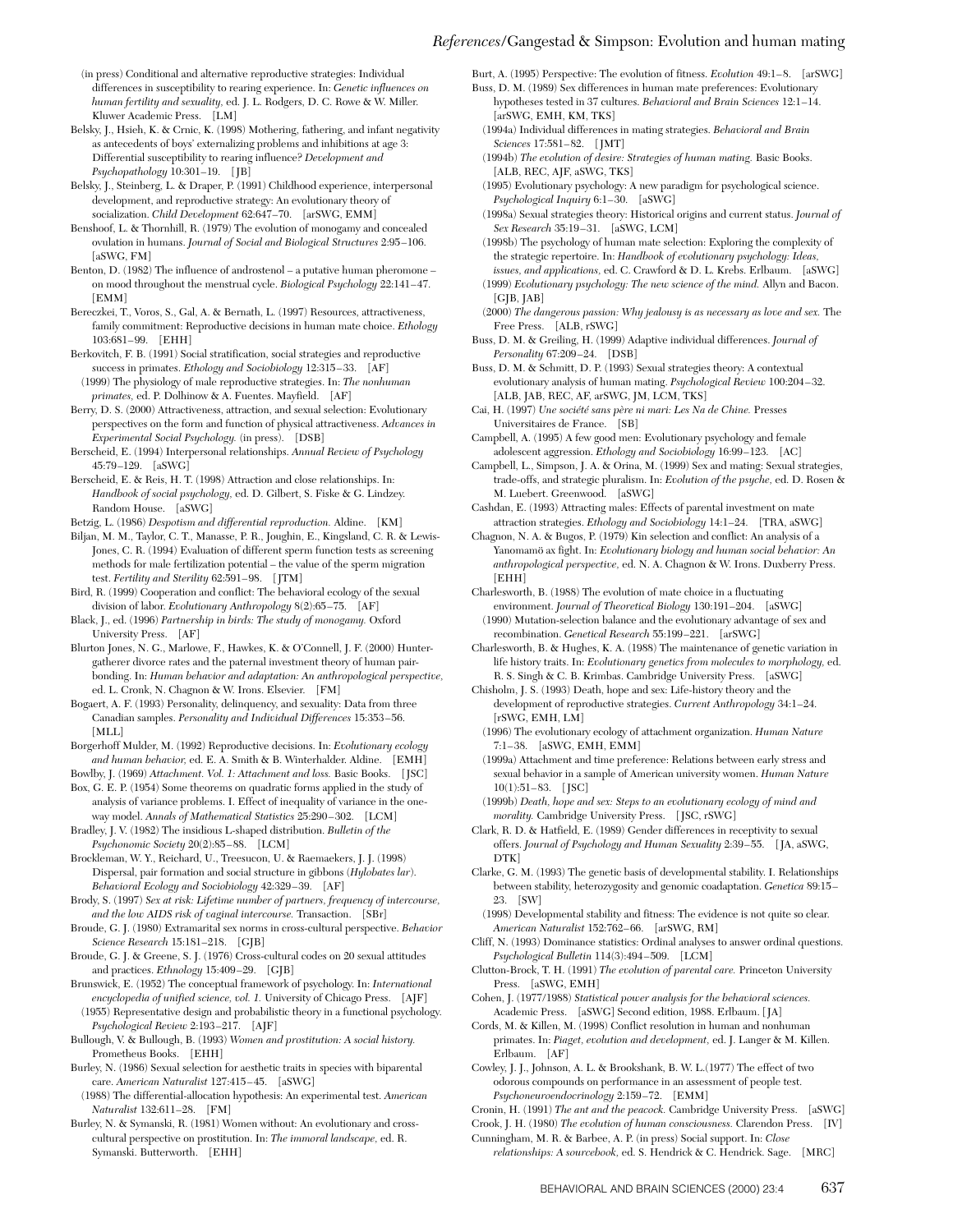Cunningham, M. R., Barbee, A. P. & Pike, C. L.(1990) What do women want? Facialmetric assessment of multiple motives in the perception of male facial physical attractiveness. *Journal of Personality and Social Psychology* 59:61– 72. [MRC, aSWG]

Cunningham, M., Druen, P. & Barbee, A. (1997) Angels, mentors, and friends: Trade-offs among evolutionary, social, and individual variables in physical appearance. In: *Evolutionary social psychology,* ed. J. Simpson & D. Kenrick. Erlbaum. [MRC]

Cunningham, M. R., Rowatt, T. J., Shamblin, S., Rowatt, W. C., Ault, L. K., Miles, S., Bettler, R. & Barbee, A. P. (1999) Men and women are from earth: Lifespan strategy dynamics in mate choices. Unpublished manuscript, University of Louisville. [MRC]

Dabbs, J. M. & Morris, R. (1990) Testosterone and antisocial behavior in a large sample of normal men. *Psychological Science* 1:209–11. [MRC]

Dalton, G. (1965) Primitive money. *American Anthropologist* 67:44–65. [EHH]

Daly, M. & Wilson, M. (1978) *Sex, evolution and behavior.* Duxbury Press. [NP] (1980) Discriminative parental solicitude: A biological perspective. *Journal of Marriage and the Family* 42:277–88. [EHH]

(1988) *Homicide.* Aldine de Gruyter. [aSWG]

(1998) *The truth about Cinderella: A Darwinian view of parental love.* Yale University Press. [rSWG]

Daly, M., Wilson, M. & Weghorst, S. J. (1983) Male sexual jealousy. *Ethology and Sociobiology* 3:11–27. [aSWG]

Dawkins, R. (1980) Good strategy or evolutionary stable strategy? In: *Sociobiology: Beyond nature/nurture?,* ed. G. W. Barlow & J. Silverberg. Westview Press. [DSB, aSWG]

Dawkins, R. (1976/1989) *The selfish gene.* (1989, second edition). Oxford University Press. [AC, TKS, IV]

DeKay, W. T. & Buss, D. M. (1992) Human nature, individual differences, and the importance of context: Perspectives from evolutionary psychology. *Current Directions in Psychological Science* 1:184–89. [TKS]

De Waal, F. (1995) Bonobo sex and society. *Scientific American* (March):82–88. [AM]

Dickemann, M. (1979) Female infanticide, reproductive strategies, and social stratification: A preliminary model. In: *Evolutionary biology and human social behavior,* ed. N. A. Chagnon & W. Irons. Duxbury Press. [KM]

Dominey, W. J. (1984) Alternate mating tactics and evolutionarily stable strategies. *American Zoologist* 24:85–96. [aSWG]

Draper, P. (1989) African marriage systems: Perspectives from evolutionary biology. *Ethology and Sociobiology* 10:145–69. [KM]

Draper, P. & Harpending, H. (1982) Father absence and reproductive strategy: An evolutionary perspective. *Journal of Anthropological Research* 38:255–73. [EMH]

(1988) A sociobiological strategy on the development of human reproductive strategies. In: *Sociobiological perspectives on human development,* ed. K. B. MacDonald. Springer-Verlag. [AHE]

Dufour, K. W. & Weatherhead, P. J. (1996) Estimation of organism-wide asymmetry in red-winged blackbirds and its relation to studies of mate selection. *Proceedings of the Royal Society of London B* 263:769–75. [rSWG, RM]

Eagly, A. H. (1987) *Sex differences in social behavior: A social-role interpretation.* Erlbaum. [JAB]

(1995) The science and politics of comparing women and men. *American Psychologist* 50:145–58. [JA]

Eagly, A. H. & Wood, W. (1999) The origins of sex differences in human behavior: Evolved dispositions versus social roles. *American Psychologist* 54:408–23. [JAB, AHE, aSWG]

Eibl-Eibesfeldt, I. (1989) *Human ethology.* Aldine de Gruyter. [aSWG]

Einon, D. (1994) Are men more promiscuous than women? *Ethology and Sociobiology* 15:131–43. [JM]

Elliott, D. S. & Morse, B. J. (1989) Delinquency and drug use as risk factors in teenage sexual activity. *Youth and Society* 21:32–60. [MLL]

Ellis, B. J. (1998) The partner-specific investment inventory: An evolutionary approach to individual differences in investment. *Journal of Personality* 66:383–442. [arSWG]

Emlen, S. T. & Oring, L. W. (1977) Ecology, sexual selection, and evolution of mating systems. *Science* 197:215–23. [EMH]

Enquist, M., Rosenberg, R. H. & Temrin, H. (1998) The logic of a ménage à trois. *Proceedings of the Royal Society of London Series B, Biological Sciences* 265:609–13. [ICC]

Fairbanks, L. A. (1993) What is a good mother? Adaptive variation in maternal behavior of primates. *Current Directions in Psychological Science* 2:179–83. [TRA]

Feingold, A. (1990) Gender differences in effects of physical attractiveness on romantic attraction: A comparison across five research paradigms. *Journal of Personality and Social Psychology* 59:981–93. [aSWG]

Figueredo, A. J., Sales, B. D., Becker, J. V., Russell, K. & Kaplan, M. (2000) A

638 BEHAVIORAL AND BRAIN SCIENCES (2000) 23:4

Brunswikian evolutionary-developmental model of adolescent sex offending. *Behavioral Sciences and the Law.* (in press). [AJF]

Fisher, R. A. (1958) *The genetical theory of natural selection.* Dover. [aSWG]

Flannery, D. J., Rowe, D. C. & Gulley, B. L. (1993) Impact of pubertal status, timing, and age on adolescent sexual experience and delinquency. *Journal of Adolescent Research* 8:21–40. [MLL]

Flinn, M. V. (1997) Culture and the evolution of social learning. *Evolution and Human Behavior* 18:23–67. [rSWG]

Foley, R. (1996) The adaptive legacy of human evolution: A search for the environment of evolutionary adaptedness. *Current Anthropology* 4:194–203.  $[LN]$ 

Folstad, I. & Karter, A. J. (1992) Parasites, bright males, and the immunocompetence handicap. *American Naturalist* 139:603–22. [aSWG]

Fox, E. A., McGeehan, L. & Czekala, N. M. (1999) The function of female mate choice in the Sumatran orangutan (*Pongo pygmaeus abelli*). *American Journal of Primatology* 49(1):53. [AF, rSWG]

Francoeur, R. T., Cornog, M. & Perper, T. (1999) *Sex, love, and marriage in the 21st century.* Excel. [TP]

Fromm, E. (1956) *The art of loving.* Harper & Row. [IV]

Fuentes, A. (1999a) Variable social organization in primates: What can looking at primate groups tell us about the evolution of plasticity in primate societies? In: *The nonhuman primates,* ed. P. Dolhinow & A. Fuentes. Mayfield. [AF] (1999b) Re-evaluating primate monogamy. *American Anthropologist* 100(4):890–907. [AF]

Furlow, B. F., Armijo-Prewitt, T., Gangestad, S. W. & Thornhill, R. (1997) Fluctuating asymmetry and psychometric intelligence. *Proceedings of the Royal Society of London B* 264:823–29. [arSWG]

Furlow, B. F., Gangestad, S. W. & Armijo-Prewitt, T. (1998) Developmental stability and human violence. *Proceedings of the Royal Society of London B* 266:1–6. [arSWG, SW]

Furstenberg, F. F. (1991) As the pendulum swings: Teenage childbearing and social concern. *Family Relations* 40:127–38. [KM]

Gangestad, S. W. (1993) Sexual selection and physical attractiveness: Implications for mating dynamics. *Human Nature* 4:205–35. [aSWG]

Gangestad, S. W. & Buss, D. M. (1993) Pathogen prevalence and human mate preferences. *Ethology and Sociobiology* 14:89–96. [arSWG]

Gangestad, S. W. & Simpson, J. A. (1990) Toward an evolutionary history of female sociosexual variation. *Journal of Personality* 58:69–96. [JMB, DSB, AC, REC, arSWG]

Gangestad, S. W., Simpson, J. A., Cousins, A. J. & Christensen, N. P. (1999a) Fluctuating asymmetry, sociosexuality, and women's context-specific mate preferences (submitted). [arSWG]

Gangestad, S. W. & Thornhill, R. (1997a) Human sexual selection and developmental stability. In: *Evolutionary personality and social psychology,* ed. J. A. Simpson & D. T. Kenrick. Erlbaum. [aSWG]

(1997b) The evolutionary psychology of extrapair sex: The role of fluctuating asymmetry. *Evolution and Human Behavior* 18:69–88. [arSWG, SW]

(1998a) An evolutionary psychological analysis of human sexual selection: Developmental stability, male sexual behavior, and mediating features. (submitted). [aSWG]

(1998b) Menstrual cycle variation in women's preference for the scent of symmetrical men. *Proceedings of the Royal Society of London B* 265:727–33. [SBr, arSWG]

(1998c) The analysis of fluctuating asymmetry redux: The robustness of parametric statistics. *Animal Behaviour* 55:497–501. [rSWG, LCM]

(1998d) The scent of symmetry. Paper presented at the annual meetings of the Human Behavior and Evolution Society, Davis, CA, July 1998. [rSWG]

(1999a) Individual differences in developmental precision and fluctuating asymmetry: A model and its implications. *Journal of Evolutionary Biology* 12:402–16. [arSWG, SW]

(1999b) Sexual selection and relationship dynamics: Trade-offs between partner investment and fluctuating asymmetry. (submitted). [aSWG]

Gangestad, S. W., Thornhill, R., Quinlan, R. J. & Flinn, M. V. (1999b) Men's fluctuating asymmetry, attractiveness, and reproduction in a rural Caribbean village. (submitted). [rSWG]

Gangestad, S. W., Thornhill, R. & Yeo, R. A. (1994) Facial attractiveness, developmental stability, and fluctuating asymmetry. *Ethology and Sociobiology* 15:73–85. [MRC, aSWG]

Garcia, J. & Ervin, F. R. (1968) Gustatory-visceral and telereceptor-cutaneous conditioning: Adaptation in internal and external milieus. *Communications in Behavioral Biology (A)* 1:389–417. [AJF]

Garcia, J., Hankins, W. G. & Rusiniak, K. W. (1974) Behavioral regulation of the milieu interne in man and rat. *Science* 185:824–31. [AJF]

Gardner, R. (1964) *Dead birds.* Harvard University Film Study Center. [EHH] Geary, D. C. (1998) *Male, female: The evolution of human sex differences.*

American Psychological Association. [AC, rSWG, KM]

Getty, T. (1999) Handicap signalling: When fecundity and mortality do not add up. *Animal Behaviour* 56:127–30. [rSWG]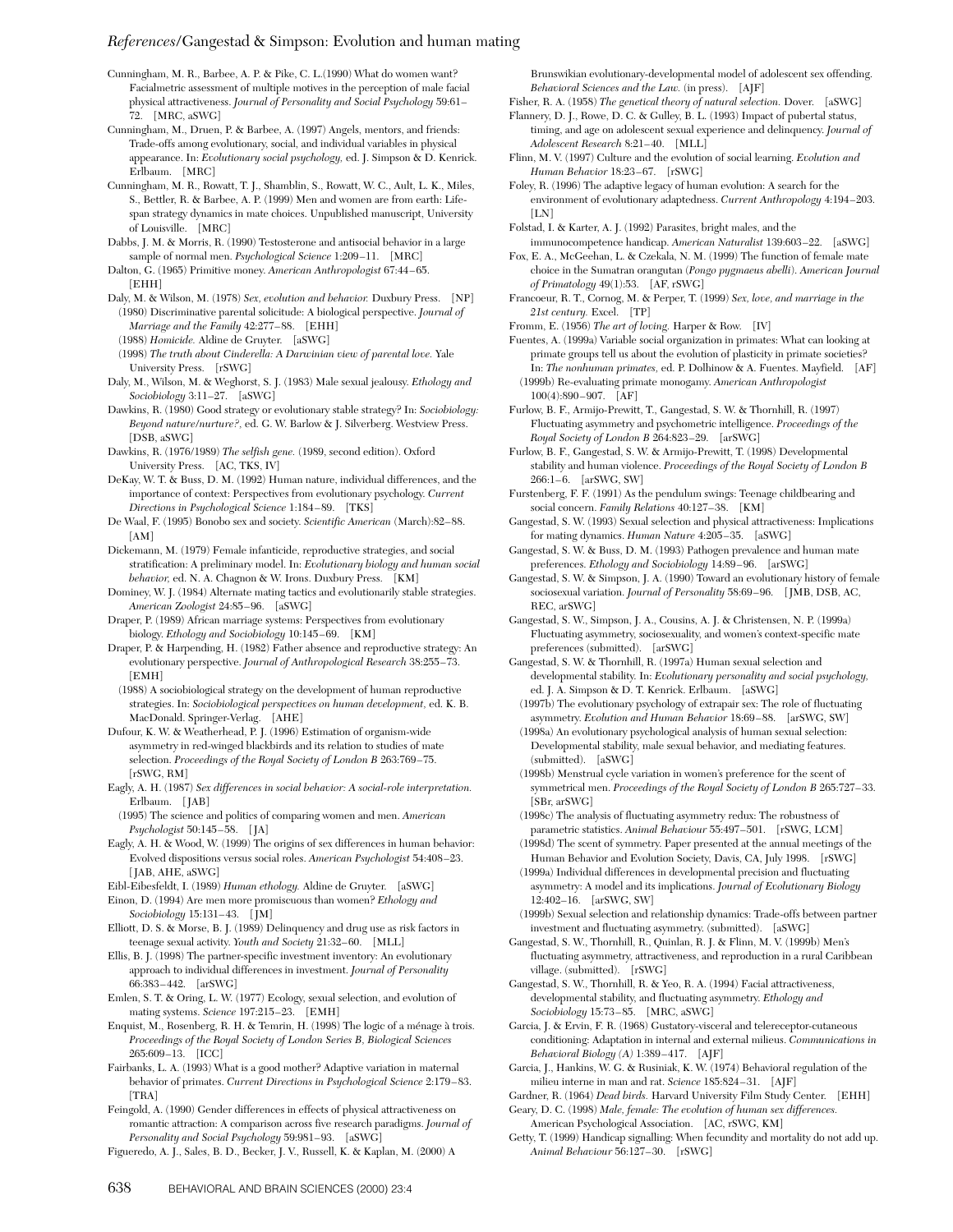Gibson, J. J. (1979) *The ecological approach to visual perception.* Erlbaum. [AJF] Givens, D. B. (1978) The nonverbal basis of attraction: Flirtation, courtship, and seduction. *Psychiatry* 41:346–59. [TP]

- Goodall, J. (1986) *The chimpanzees of Gombe.* Harvard University Press. [AM]
- Gorry, A. M. (1999) *Leaving home for romance: Tourist women's adventures abroad.* Ph. D. dissertation, University of California, Santa Barbara. [EHH]
- Gowaty, P. A. (1992a) Evolutionary biology and feminism. *Human Nature* 3:217– 49. [aSWG]
- (1992b) What if within-sex variation is greater than between-sex variation? *Behavioral and Brain Sciences* 15:389–90. [aSWG]
- (1996) Field studies of parental care in birds: New data focus questions on variation among females. *Advances in the Study of Behavior* 25:477–531. [FM]
- Gower, D. B., Holland, K. T., Mallet, A. I., Rennie, P. J. & Watkins, W. J. (1994) Comparison of 16-androstene steroid concentrations in sterile apocrine sweat and axillary secretions: Interconversions of 16-androstenes by the axillary microflora – a mechanism for axillary odour production in man? *The Journal of Steroid Biochemistry and Molecular Biology* 48:409–18. [EHH]
- Grafen, A. (1990) Biological signals as handicaps. *Journal of Theoretical Biology* 144:517–46. [arSWG, UM]
- Grammer, K. (1993) 5-a androst-16en-3a-on: A male pheromone? A brief report. *Ethology and Sociobiology* 14:201–14. [arSWG, EMM]
- Grammer, K. & Thornhill, R. (1994) Human (*Homo sapiens*) facial attractiveness and sexual selection: The role of symmetry and averageness. *Journal of Comparative Psychology* 108:233–42. [aSWG]
- Graziano, W. G., Brothen, T. & Berscheid, E. (1978) Height and attraction: Do men and women see eye-to-eye? *Journal of Personality* 46:128–45. [MRC]
- Graziano, W. G., Jensen-Campbell, L., Shebilske, L. & Lundgren, S. (1993) Social influence, sex differences, and judgments of beauty. *Journal of Personality and Social Psychology* 65:522–31. [JMT]
- Greiling, H. & Buss, D. M. (2000) Women's sexual strategies: The hidden dimensions of women's short-term extra-pair mating. *Personality and Individual Differences* 28:929–63. [ALB, rSWG]
- Grim, P. (1995) The greater generosity of the spatialized prisoner's dilemna. *Journal of Theoretical Biology* 173:353–59. [rSWG]
- Gross, M. R. (1996) Alternative reproductive strategies and tactics: Diversity within sexes. *Trends in Ecology and Evolution* 11:92–98. [aSWG]
- Gross, M. R. & Sargent, R. C. (1985) The evolution of male and female parental care in fishes. *American Zoologist* 25:807–22. [aSWG]
- Guttentag, M. & Secord, P. (1983) *Too many women?* Sage. [AC]
- Hagen, E. H., Hames, R. B., Craig, N. M., Lauer, M. T. & Price, M. E. (submitted) Parental investment and child health in a Yanomamö village. [EHH]
- Haldane, J. B. S. (1949) Disease and evolution. *La Ricerca Scientific Supplement* 19:68–76. [aSWG]
- Hamilton, W. D. (1982) Pathogens as causes of genetic diversity in their host populations. In: *Population biology of infectious diseases,* ed. R. M. Anderson & R. M. May. Springer-Verlag. [aSWG]
- Hamilton, W. D. & Zuk, M. (1982) Heritable true fitness and bright birds: A role for parasites. *Science* 218:384–87. [aSWG]
- Hardin, G. (1968) Tragedy of the commons. *Science* 162:1243–48. [LM]
- Hargreave, T. B. & Nillson, S. (1983) Seminology. In: *Male infertility,* ed. T. B. Hargreave. Springer-Verlag. [JTM]
- Hart, C. W. M. & Pilling, A. R. (1960) *The Tiwi of North Australia.* Hart, Rinehart, & Winston. [rSWG]
- Hartung, J. (1985) Matrilineal inheritance: New theory and analysis. *Behavioral and Brain Sciences* 8:661–88. [rSWG]
- Hawkes, K. (1991) Showing-off: Tests of an hypothesis about men's foraging goals. *Ethology and Sociobiology* 12:29–54. [FM]
- Heider, F. (1958) *The psychology of interpersonal relations.* Wiley. [JAB]
- Hendrick, C. & Hendrick, S. S. (1986) A theory and method of love. *Journal of Personality and Social Psychology* 50:392–402. [aSWG]
- Henson, S. A. & Warner, R. R. (1997) Male and female alternative reproductive behaviors in fishes: A new approach using intersexual dynamics. *Annual Review of Ecology and Systematics* 28:571–92. [AF]
- Herrnstein, R. J. (1961) Relative and absolute strength of response as a function of frequency of reinforcement. *Journal of the Experimental Analysis of Behavior* 4:267–72. [WMB]
- Hewlett, B. S. (1991) *Intimate fathers: The nature and context of Aka pygmy paternal infant core.* University of Michigan Press. [EHH]
- (1992) Husband-wife reciprocity and the father-infant relationship among Aka pygmies. In: *Father-child relations: Cultural and biosocial contexts,* ed. B. Hewlett. Aldine de Gruyter. [FM]
- Hewlett, B. S., ed. (1992) *Father-child relations: Cultural and biosocial contexts.* Aldine de Gruyter. [EHH]
- Heywood, J. S. (1989) Sexual selection by the handicap principle. *Evolution* 43:1387–97. [aSWG]
- Hiatt, L. R. (1996) *Arguments about aborigines: Australia and the evolution of social anthropology.* Cambridge University Press. [FM]
- Hill, E. M. & Low, B. S. (1992) Contemporary abortion patterns: A life history approach. *Ethology and Sociobiology* 13:35–48. [rSWG, EMH]
- Hill, E. M., Ross, L. T. & Low, B. S. (1997) The role of future unpredictability in human risk-taking. *Human Nature* 8:287–325. [EMH]
- Hill, E. M., Young, J. P. & Nord, J. L. (1994) Childhood adversity, attachment security, and adult relationships: A preliminary study. *Etholody and Sociobiology* 15:323–38. [EMH]
- Hill, K. & Hurtado, A. M. (1996) *Ache life history: The ecology and demography of a foraging people.* Aldine de Gruyter. [rSWG]
- Hill, K. & Kaplan, H. (1988) Tradeoffs in male and female reproductive strategies among the Ache: Part 2. In: *Human reproductive behaviour,* ed. L. Betzig, M. Borgerhoff Mulder & P. Turke. Cambridge University Press. [REC]
- Hill, M., Young, J. & Nord, J. (1994) Childhood adversity, attachment security, and adult relationships: A preliminary study. *Ethology and Sociobiology* 15:323– 38. [JSC]
- Hirshleifer, D. & Rasmusen, E. (1989) Cooperation in a repeated prisoner's dilemma with ostracism. *Journal of Economic Behavior and Organization* 12:87–106. [LM]

Hobbs, F. & Lippman, L. (1990) Children's well-being: An international comparison. *International Population Reports Series (Series P95, N. 80).* United States Government Printing Office. [AC]

- Horn, H. S. & Rubenstein, D. L. (1984) Behavioral adaptations and life history. In: *Behavioural ecology: An evolutionary approach, 2nd edition,* ed. J. R. Krebs & N B. Davies. Blackwell Scientific. [EMH]
- Houle, D. (1992) Comparing evolvability and variability of traits. *Genetics* 130:195–204. [arSWG]
- (1997) Comment on "A meta-analysis of the heritability of developmental stability" by Møller and Thornhill. *Journal of Evolutionary Biology* 10:17–20. [ICC, rSWG]
- (1998) High enthusiasm and low *r*-squared. *Evolution* 52:1872–76. [RM]
- Houston, A. I. (1995) Parental effort and paternity. *Animal Behaviour* 50:1635–44. [ICC]
- Houston, A. I., McNamara, J. M. & Gasson, C. E. (1997) Female choice of matings to maximize parental care. *Proceedings of the Royal Society of London Series B, Biological Sciences* 264:173–79. [ICC]
- Hrdy, S. B. (1981) *The woman that never evolved.* Harvard University Press. [REC, ICC, JND, aSWG]
- (1997) Raising Darwin's consciousness: Female sexuality and the prehominid origins of patriarchy. *Human Nature* 8(1):1–49. [JSC, aSWG]
- (1999) *Mother Nature: A history of mothers, infants, and natural selection.* Pantheon Books. [JSC]
- Hull, C. L. (1943) *Principles of behavior.* Appleton-Century-Crofts. [AJF] (1951) *Essentials of behavior.* Yale University Press. [AJF]
- Hume, D. K. & Montgomerie, R. (1999) Facial attractiveness and symmetry in humans. Paper presented at the annual meetings of the Human Behavior and Evolution Society, Salt Lake City, UT, June 1999. [rSWG]
- Humphrey, N. K. (1976) The social function of intellect. In: *Growing points in ethology,* ed. P. P. G. Bateson & R. A. Hinde. Cambridge University Press. [IV]
- Hunt, J. & Simmons, L. W. (1997) Patterns of fluctuating asymmetry in beetle horns: An experimental examination of the honest signalling hypothesis. *Behavioral Ecology and Sociobiology* 41:109–14. [RM]
- Hunter, J. A. & Figuerado, A. J. (2000) The influence of personality and history of sexual victimization in the prediction of juvenile perpetrated child molestation. *Behavior Modification.* (in press). [AJF]
- Hurtado, A. M. & Hill, K. (1991) Paternal effect on offspring survivorship among Ache and Hiwi hunter-gatherers: Implications for modeling pair-bond stability. In: *Father-child relations: Cultural and biosocial contexts,* ed. B. S. Hewlett. Aldine. [rSWG]
- Hytten, F. E. & Leitch, I. (1976) *The physiology of human pregnancy.* Blackwell. [JTM]
- Irons, W. (1998) Adaptively relevant environments versus the environment of evolutionary adaptedness. *Evolutionary Anthropology* 6:194–204. [AHE]
- Iwasa, Y., Pomiankowski, A. & Nee, S. (1991) The evolution of costly mate preferences. II. The "handicap" principle. *Evolution* 45:1431–42. [aSWG]

Jensen-Campbell, L. A., Graziano, W. G. & West, S. G. (1995) Dominance, prosocial orientation, and female preferences: Do nice guys really finish last? *Journal of Personality and Social Psychology* 68:427–40. [MRC]

- Jöchle, W. (1973) Coitus-induced ovulation. *Contraception* 7:523–64. [aSWG]
- Jocklin, V., McGue, M. & Lykken, D. T. (1992) Personality and divorce: A genetic analysis. *Journal of Personality and Social Psychology* 71:288–99. [rSWG]
- John, O. P. & Robins, R. W. (1994) Accuracy and bias in self-perception: Individual differences in self-enhancement and the role of narcissism. *Journal of Personality and Social Psychology* 66:206–19. [aSWG]
- Johnson, A. M., Wadsworth, J., Wellings, K., Bradshaw, S. & Field, J. (1992) Sexual lifestyles and HIV risk. *Nature* 360:410–12. [JM]

<sup>(1983)</sup> *Love signals: How to attract a mate.* Crown. [TP]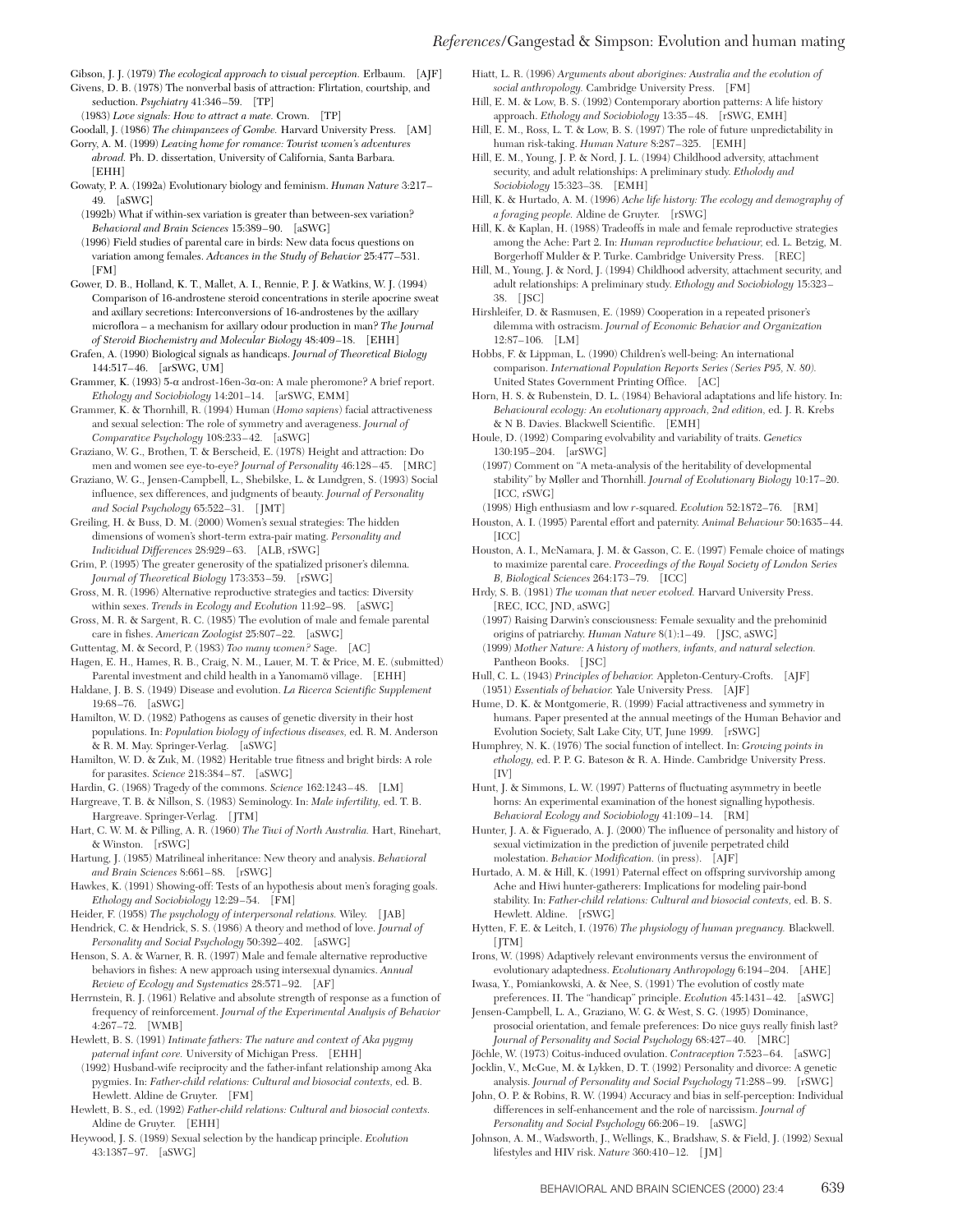Jones, D. & Hill, K. (1993) Criteria of facial attractiveness in five populations. *Human Nature* 4:271–96. [aSWG]

Kagan, J. (1955) Differential reward value of incomplete and complete sexual behavior. *Journal of Comparative and Physiological Psychology* 48:59–64.  $[A]F$ 

Kaplan, H. (1996) A theory of fertility and parental investment in traditional and modern human societies. *American Journal of Physical Anthropology* 23:91– 135. [arSWG]

Kaplan, H. & Hill, K. (1985) Hunting ability and reproductive success among male Ache foragers: Preliminary results. *Current Anthropology* 26:131–33. [EHH]

Kaplan, H., Hill, K., Lancaster, J. & Hurtado, A. M. (in press) A theory of human life history evolution: Diet, intelligence, and longevity. *Evolutionary Anthropology.* [rSWG]

Kelley, K. & Harvan, A. (1995) Sexual behavior. In: *The Blackwell encyclopedia of social psychology,* ed. A. S. R. Manstead & M. Hewstone. Blackwell. [IV]

Kelly, R. (1995) *The foraging spectrum.* Smithsonian Institution Press. [FM]

Kenrick, D. T., Groth, G. E., Trost, M. R. & Sadalla, E. K. (1993) Integrating evolutionary and social exchange perspectives on relationships: Effects of gender, self-appraisal, and involvement level on mate selection criteria. *Journal of Personality and Social Psychology* 64:951–69. [rSWG]

Kenrick, D. T. & Keefe, R. C. (1994) Gender and sexual orientation: Why the different age preferences? *Behavioral and Brain Sciences* 17:582–84. [JMT]

Kenrick, D. T., Keefe, R. C., Bryan, A., Barr, A. & Brown, S. (1995) Age preferences and mate choice among homosexuals and heterosexuals: A case for modular psychological mechanisms. *Journal of Personality and Social Psychology* 69:1166–72. [DTK]

Kenrick, D. T. & Trost, M. (1989) A reproductive exchange model of heterosexual relationships: Putting proximate economics in ultimate perspective. In: *Close relationships,* ed. C. Hendrick. Sage. [JM]

- Key, C. (2000) The evolution of human life history. *World Archaeology* 31(3):329– 50. [SM]
- Key, C. & Aiello, L. (1999) The evolution of social organisation. In: *The evolution of culture,* ed. R. I. M. Dunbar, C. Knight & C. Power. Edinburgh University Press. [SM]

Kirkpatrick, M. (1985) Evolution of female choice and male parental investment in polygynous species: The demise of the "sexy son." *American Naturalist* 125:788–810. [aSWG]

(1986) The handicap mechanism of sexual selection does not work. *American Naturalist* 127:222–40. [aSWG]

(1996) Good genes and direct selection in the evolution of mating preferences. *Evolution* 50:2125–40. [aSWG]

- Kirkpatrick, M. & Ryan, M. J. (1991) The evolution of mating preferences and the paradox of the lek. *Nature* 350:33–38. [aSWG]
- Kitcher, P. (1985) *Vaulting ambition: Sociobiology and the quest for human nature.* MIT Press. [aSWG]
- Kohn, M. & Mithen, S. (1999) Handaxes: Products of sexual selection. *Antiquity* 73:518–26. [SM]
- Kowner, R. (1996) Facial asymmetry and attractiveness judgment in developmental perspective. *Journal of Experimental Psychology: Human Perception and Performance* 22:662–75. [aSWG]

Krebs, J. R. & Davies, N. B. (1993) *An introduction to behavioral ecology, 3rd edition.* Blackwell. [aSWG]

Kuczaj, S. A. (1998) Is an evolutionary theory of language play possible? *Cahiers de Psychologie Cognitive* 17:135–54. [DSB]

Lalumière, M. L., Chalmers, L., Quinsey, V. L. & Seto, M. C. (1996) A test of the mate deprivation hypothesis of sexual coercion. *Ethology and Sociobiology* 17:299–318. [MLL]

Lalumière, M. L. & Quinsey, V. L. (1994) The discriminability of rapists from nonsex offenders using phallometric measures: A meta-analysis. *Criminal Justice and Behavior* 21:150–75. [MLL]

(1996) Sexual deviance, antisociality, mating effort, and the use of sexually coercive behaviors. *Personality and Individual Differences* 21:33–48. [MLL]

(1999) A Darwinian interpretation of individual differences in male propensity for sexual aggression. *Jurimetrics* 39:201–16. [MLL]

Lalumière, M. L., Quinsey, V. L. & Craig, W. M. (1996) Why children from the same family are so different from one another: A Darwinian note. *Human Nature* 7:281–90. [rSWG]

Lancaster, J. B. & Kaplan, H. (1992) Human mating and family formation strategies: The effects of variability among males in quality and the allocation of mating effort and parental investment. In: *Topics in primatology,* ed. T. Nishida, W. C. McGrew, P. Marler, M. Pickford & F. B. M. de Waal. University of Tokyo Press. [rSWG]

Lancaster, J. B. & Lancaster, C. (1985) Parental investment: The hominid adaptation. In: *How humans adapt: A biocultural odyssey,* ed. D. Ortner. Smithsonian Institution Press. [aSWG]

(1987) The watershed: Change in parental-investment and family-formation strategies in the course of human evolution. In: *Parenting across the lifespan:* *Biosocial dimensions,* ed. J. Lancaster, A. Rossi, J. Altmann & L. Sherrod. Aldine. [EMH]

Landolt, M. A., Lalumière, M. L. & Quinsey, V. L. (1995) Sex differences in intrasex variations in human mating tactics: An evolutionary approach. *Ethology and Sociobiology* 16:3–23. [rSWG, MLL]

Laudan, L. (1998) Dissecting the holist picture of scientific change. In: *Scientific knowledge: Basic issues in the philosophy of science,* ed. J. A. Kourany. Wadsworth. [HRH]

Laumann, E. O., Gagnon, A., Michael, R. T. & Michaels, A. (1994) *The social organization of sexuality: Sexual practices in the United States.* University of Chicago Press. [LCM]

- Lee, R. B. & DeVore, I., eds. (1968) *Man the hunter.* Aldine. [FM]
- Lenz, F. (1931) The inheritance of intellectual gifts. In: *Human heredity,* ed. E. Baur, E. Fischer & F. Lenz. Macmillan. [KM]

Lerner, I. M. (1954) *Genetic homeostasis.* Oliver and Boyd. [aSWG]

- Leung, B. & Forbes, M. R. (1996) Fluctuating asymmetry in relation to stress and fitness: Effects of trait type as revealed by meta-analysis. *Ecoscience* 3:400– 413. [aSWG]
- (1997) Modelling fluctuating asymmetry in relation to stress and fitness. *Oikos* 78:397–405. [rSWG]

Little, A. C., Penton-Voak, I. S., Burt, D. M. & Perrett, D. I. (in press) Female mate choice and male facial attractiveness: Cyclic hormonal changes, selfperceived quality and the search for "good genes." In: *Advances in visual cognition, Volume 1: Facial attractiveness: Evolutionary, cognitive, cultural, and motivational perspectives,* eds. G. Rhodes & L. A. Zebrowitz. Ablex. [rSWG]

- Livshits, G. & Kobyliansky, E. (1989) Study of genetic variance in the fluctuating asymmetry of anthropometrical traits. *Annals of Human Biology* 16(2):121– 29. [SW]
- (1991) Fluctuating asymmetry as a possible measure of developmental homeostasis in humans: A review. *Human Biology* 63:441–66. [JTM]

Low, B. S. (1978) Environmental uncertainty and the parental strategies of marsupials and placentals. *American Naturalist* 112:197–213. [arSWG]

(1988) Pathogen stress and polygyny in humans. In: *Human reproductive behavior: A Darwinian perspective,* ed. L. Betzig, M. Borgerhoff Mulder & P. Turke. Cambridge University Press. [aSWG]

- (1990a) Marriage systems and pathogen stress in human societies. *American Zoologist* 30:325–40. [arSWG, EMM]
- (1990b) Sex, power, and resources: Male and female strategies of resource acquisition. *International Journal of Contemporary Sociology* 27:49–73. [aSWG, EMM]
- (1993) Ecological demography: A synthetic focus in evolutionary anthropology. *Evolutionary Anthropology* 1993:106–12. [EMH]
- (1998) The evolution of human life histories. In: *Handbook of evolutionary psychology: Issues, ideas, and applications,* ed. C. Crawford & D. J. Krebs. Erlbaum. [LM]
- Lusk, J., MacDonald, K. & Newman, J. R. (1998) Resource appraisals among self, friend and leader: Implications for an evolutionary perspective on individual differences and a resource reciprocity perspective on friendship. *Personality and Individual Differences* 24:685–700. [KM]

Lykken, D. T., Bouchard, T. J., McGue, M. & Tellegen, A. (1990) The Minnesota twin family registry: Some initial findings. *Acta Geneticae Medicae et Gemellologiae* 39:35–70. [EMM]

Lynn, R. (1987) The intelligence of the Mongoloids: A psychometric, evolutionary and neurological theory. *Personality and Individual Differences* 8:813–44.  $[KM]$ 

MacDonald, K. B. (1991) A perspective on Darwinian psychology: The importance of domain-general mechanisms, plasticity, and individual differences. *Ethology and Sociobiology* 12:449–80. [KM]

- (1994) *A people that shall dwell alone: Judaism as a group evolutionary strategy.* Praeger. [KM]
- (1995) Evolution, the five-factor model, and levels of personality. *Journal of Personality* 63:525–67. [rSWG, KM]

(1997) Life history theory and human reproductive behavior: Environmental/ contextual influences and heritable variation. *Human Nature* 8:327–59. [KM]

- Manning, J. T. (1995) Fluctuating asymmetry and body weight in men and women: Implications for sexual selection. *Ethology and Sociobiology* 16:145–53. [MRC, SW]
- Manning, J. T. & Anderton, R. H. (1998) Age differences between husbands and wives as a predictor of rank, sex of first child, and asymmetry of daughters. *Evolution and Human Behavior* 19:99–110. [SW]

Manning, J. T., Scutt, D. & Lewis-Jones, D. I. (1998) Developmental stability, ejaculate size and sperm quality in men. *Evolution and Human Behaviour* 19:273–82. [JTM]

Manning, J. T., Scutt, D., Whitehouse, G. H. & Leinster, S. (1996) Asymmetry and the menstrual cycle in women. *Ethology and Sociobiology* 17:1–15. [JTM]

<sup>(1998)</sup> Evolution, culture, and the five-factor model. *Journal of Cross-Cultural Psychology* 29:119–49. [KM]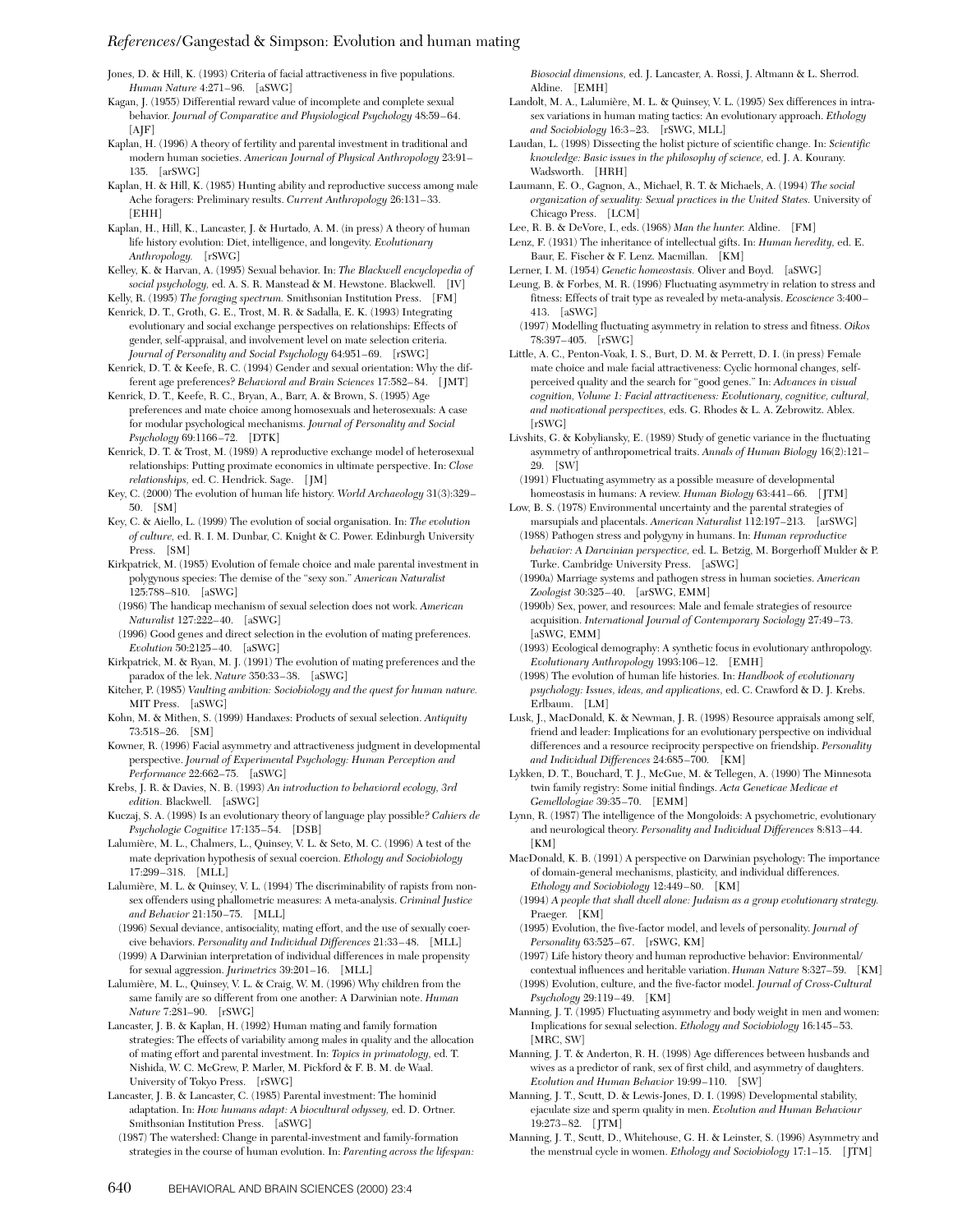(1997) Breast asymmetry and phenotypic quality in women. *Evolution and Human Behaviour* 18:1–13. [JTM]

Manning, J. T., Trivers, R. L., Thornhill, R., Singh, D., Denman, J., Eklo, M. H. & Anderton, R. H. (1997) Ear asymmetry and left-side cradling. *Evolution and Human Behavior* 18:327–340. [SW]

Marlowe, F. (1999) Male care and mating effort among Hadza foragers. *Behavioral Ecology and Sociobiology* 46:57–64. [FM]

Mauch, R. A., Marschall, E. A. & Parker, P. G. (1999) Adult survival and imperfect assessment effects on male parenting decisions. *American Naturalist* 154:99– 109. [rSWG]

Maynard Smith, J. (1974) The theory of games and the evolution of animal conflict. *Journal of Theoretical Biology* 47:209–21. [DSB]

(1982) *Evolution and the theory of games.* Cambridge University Press. [aSWG] Mayr, E. (1974) Behavior programs and evolutionary strategies. *American Scientist* 62:650–59. [AJF, aSWG]

Mazur, A. (1986) U. S. trends in feminine beauty and overadaptation. *Journal of Sex Research* 22:281–303. [AM]

Mazur, A. & Booth, A. (1998) Testosterone and dominance in men. *Behavioral and Brain Sciences* 21(3):353–97. [ALB, rSWG]

McDowell, R., Goodrich, D. & Fuentes, A. (1999) Assessing conflict negotiation: A preliminary comparison of chimpanzees' and human children's post-conflict behavior. *Proceedings of Annual Meetings of the Human Behavior and Evolution Society, June 2–6, 1999, Salt Lake City, UT.* (Abstract). [AF]

McKnight, J. & Hills, A. M. (1999) Just how good are we at estimating attractiveness? Research in natural mating groups. *Psychology, Evolution and Gender* 1(3):231–58. [JM]

McNamara, J. M., Forslund, P. & Lang, A. (1999a) An ESS model for divorce strategies in birds. *Philosophical Transactions of the Royal Society of London B* 354:223–36. [ICC]

McNamara, J. M., Gasson, C. E. & Houston, A. I. (1999b) Incorporating rules for responding into evolutionary games. *Nature* 401:368–71. [ICC]

McPhee, J. (1990) *The control of nature.* Noonday Press. [JAB] Mealey, L. (1990) Differential use of reproductive strategies by human groups? *Psychological Science* 1(6):385–87. [LM]

(1995) The sociobiology of sociopathy: An integrated evolutionary model. *Behavioral and Brain Sciences* 18(3):523–99. [LM]

(1999) The multiplicity of rape: From life history strategies to prevention strategies. *Jurimetrics* 39(Winter):217–26. [LM]

(2000) Anorexia: A "losing" strategy? *Human Nature* 11:105–16. [LM]

Mealey, L., Bridgestock, R. & Townsend, G. C. (1999) Symmetry and perceived facial attractiveness: A monozygotic co-twin comparison. *Journal of Personality and Social Psychology* 76:151–58. [arSWG]

Mellen, S. L. W. (1981) *The evolution of love.* Freeman. [rSWG]

Mesnick, S. L. (1997) Sexual alliances: Evidence and evolutionary implications. In: *Feminism and evolutionary biology,* ed. P. A. Gowaty. Chapman & Hall. [JND, aSWG]

Michael, R. T., Gagnon, J. H., Laumann, E. O. & Kolata, G. (1994) *Sex in America: A definitive survey.* Little, Brown. [DTK]

Mikach, S. M. & Bailey, J. M. (1999) What distinguishes women with high numbers of sex partners? *Evolution and Human Behavior* 20:141–50. [JMB]

Miller, E. M. (1994a) Paternal provisioning versus mate seeking in human populations. *Personality and Individual Differences* 17:227–55. [KM, EMM]

(1994b) Optimal adjustment of mating effort to environmental conditions: A critique of Chisholm's application of life history theory, with comments on race differences in male paternal investment strategies. *Mankind Quarterly* 34:297–316. [EMM]

(1995) Environmental variability selects for large families only in special circumstances: Another objection to differential K theory. *Personality and Individual Differences* 19:903–18. [EMM]

(1998) Fertility and a mate's signals of continued presence. *Mankind Quarterly* 38:237–78. [EMM]

(1999) The pheromone androstenol: Evolutionary considerations. *Mankind Quarterly* 39:455–66. [EMM]

Miller, G. F. (1997) Mate choice: From sexual cues to cognitive adaptations. In: *Characterizing human psychological adaptations,* ed. M. Daly. Wiley. [rSWG]

(1998) How mate choice shaped human nature: A review of sexual selection and human evolution. In: *Handbook of evolutionary psychology: Ideas, issues, and applications,* ed. C. Crawford & D. L. Krebs. Erlbaum. [aSWG]

Miller, G. F. & Todd, P. M. (1998) Mate choice turns cognitive. *Trends in Cognitive Science* 2:190–98. [rSWG]

Miller, L. C. & Fishkin, S. A. (1997) On the dynamics of human bonding and reproductive success: Seeking windows on the adapted-for-humanenvironment interface. In: *Evolutionary social psychology,* ed. J. A. Simpson & D. T. Kenrick. Erlbaum. [MRC, AHE, arSWG, DTK]

Miller, W. B. & Pasta, D. J. (in press) Early family environment, reproductive

strategy, and contraceptive behavior: Testing a genetic hypothesis. In: *Genetic influences on human fertility and sexuality,* ed. J. L. Rodgers, D. C. Rowe & W. Miller. Kluwer Academic Press. [LM]

Mithen, S. (1996) *The prehistory of the mind.* Thames & Hudson. [SM]

Mitton, J. B. (1993) Enzyme heterozygosity and developmental stability. *Acta Theriologica, Supplement* 3:33–54. [SW]

Mitton, J. B. & Grant, M. C. (1984) Associations among protein heterozygosity, growth rate, and developmental homeostasis. *Annual Review of Ecology and Systematics* 15:479–99. [SW]

Moffitt, T. E., Caspi, A., Belsky, J. & Silva, P. A. (1992) Childhood experience and the onset of menarche: A test of a sociobiological model. *Child Development* 63:47–58. [LM]

Møller, A. P. (1987) Social control of deception amoung status signaling house sparrows *Passer domesticus. Behavioral Ecology and Sociobiology 20:*307–11. [rSWG]

(1990) Fluctuating asymmetry in male sexual ornaments may reliably reveal male quality. *Animal Behaviour* 40:1185–87. [RM]

(1992) Parasites differentially increase the degree of fluctuating asymmetry in secondary sexual characters. *Journal of Evolutionary Biology* 5:691–700. [aSWG]

(1994a) Directional selection on directional asymmetry: Testes size and secondary sexual characters in birds. *Proceedings of the Royal Society of London, Series B* 258:147–51. [SW]

(1994b) *Sexual selection in the barn swallow.* Cambridge University Press. [aSWG]

(1997) Developmental stability and fitness: A review. *American Naturalist* 149:916–32. [aSWG]

(1999) Asymmetry as a predictor of growth, fecundity and survival. *Ecology Letters* 2:149–56. [arSWG]

Møller, A. P., Gangestad, S. W. & Thornhill, R. (1999) *Nonlinearity and the importance of fluctuating asymmetry as a predictor of fitness.* Oikos. [aSWG]

Møller, A. P. & Pomiankowski, A. (1993) Fluctuating asymmetry and sexual selection. *Genetica* 89:267–79. [SW]

Møller, A. P., Soler, M. & Thornhill, R. (1995) Breast asymmetry, sexual selection and human reproductive success. *Ethology and Sociobiology* 16:207–19. [JTM]

Møller, A. P. & Swaddle, J. P. (1997) *Asymmetry, developmental stability and evolution.* Oxford University Press. [aSWG, SW]

Møller, A. P. & Thornhill, R. (1997) A meta-analysis of the heritability of developmental stability. *Journal of Evolutionary Biology* 10:1–16. [arSWG, LCM, RM]

(1998a) Bilateral symmetry and sexual selection: A meta-analysis. *American Naturalist* 151(2):174–92. [AF, aSWG]

(1998b) Male parental care, differential parental investment by females, and sexual selection. *Animal Behaviour* 55:1507–15. [arSWG]

Montgomerie, R. & Bullock, H. (1999) Fluctuating asymmetry and the human female orgasm. Paper presented at the annual meeting of the Human Behavior and Evolution Society, Salt Lake City, UT, June 1999. [rSWG]

Moore, M. M. (1985) Nonverbal courtship patterns in women: Context and consequences. *Ethology and Sociobiology* 6:201–12. [TP]

(1995) Courtship signaling and adolescents: "Girls just wanna have fun"? *Journal of Sex Research* 32:319–28. [TP]

(1998) Nonverbal courtship patterns in women: Rejection signaling – an empirical investigation. *Semiotica* 118(3/4):201–14. [TP]

Moore, M. M. & Butler, D. L. (1989) Predictive aspects of nonverbal courtship behavior in women. *Semiotica* 76:205–15. [TP]

Morbeck, M. E., Galloway, A. & Zihlman, A. L., eds. (1997) *The evolving female: A life history perspective.* Princeton University Press. [LM]

Mousseau, T. A. & Roff, D. A. (1987) Natural selection and the heritability of fitness. *Heredity* 59:181–97. [aSWG]

Mower, O. H. (1938) Preparatory set (expectancy) – a determinant in motivation and learning. *Psychological Review* 45:62–91. [AJF]

Mueller, U. & Mazur, A. (1997) Facial dominance in homo sapiens as honest signaling of male quality. *Behavioral Ecology* 8:569–79. [UM]

Murdock, G. P. & White, D. R. (1969) Standard cross-cultural sample. *Ethnology* 8:329 –69. [aSWG]

Nowak, M. A. & May, R. (1992) Evolutionary games and spatial chaos. *Nature* 359:826–29. [rSWG]

O'Connell, J. F., Hawkes, K. & Blurton-Jones, N. G. (1999) Grandmothering and the evolution of *Homo erectus. Journal of Human Evolution* 36:461–85. [AF, SM]

Oliver, M. B. & Hyde, J. S. (1996) Gender differences in sexuality: A meta-analysis. *Psychological Bulletin* 114:29–51. [aSWG]

Palmer, A. R. (1996) Waltzing with asymmetry. *BioScience* 46:518–32. [RM] (1999) Detecting publication bias in meta-analysis: A case-study of fluctuating asymmetry and sexual selection. *American Naturalist* 154:220–33. [ICC, rSWG, RM]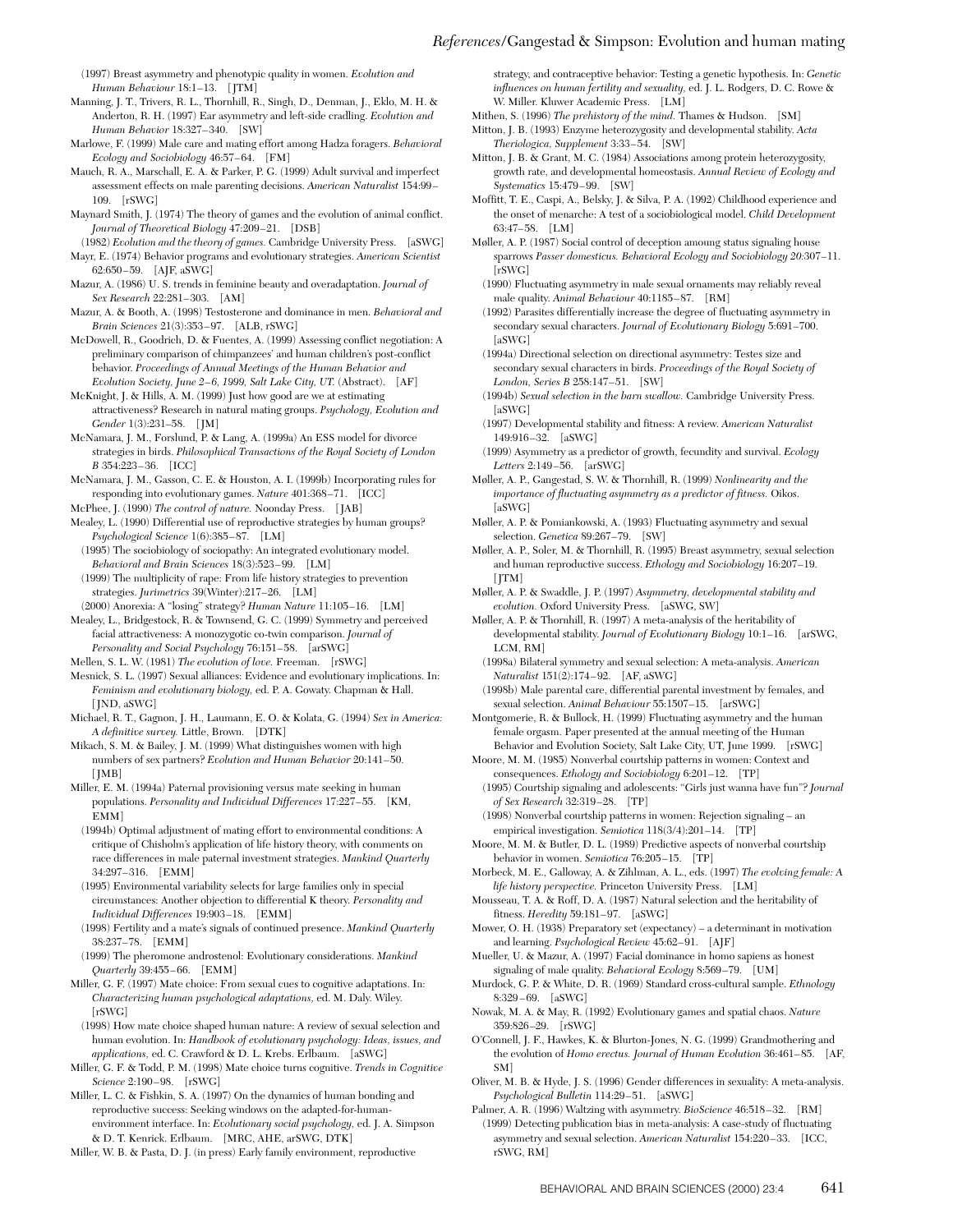Palmer, A. R. & Strobeck, C. (1986) Fluctuating asymmetry: Measurement, analysis, patterns. *Annual Review of Ecology and Systematics* 17:392–421. [aSWG, SW]

(1992) Fluctuating asymmetry as a measure of developmental stability: Implications of non-normal distributions and power of statistical tests. *Acta Zoologica Fennica* 191:57–72. [SW]

- (1997) Fluctuating asymmetry and developmental stability: Heritability of observable variation vs. heritability of inferred cause. *Journal of Evolutionary Biology* 10:39–49. [LCM]
- Palombit, R. A. (1996) Pair bonds in monogamous apes: A comparison of the Siamang (*Hylobates syndactylus*) and the White-handed Gibbon (*Hylobates lar*). *Behaviour* 133:321–56. [AF]
- (1999) Infanticide and the evolution of pair bonds in nonhuman primates. *Evolutionary Anthropology* 7(4):117–29. [AF]
- Parker, G. A. (1984) Evolutionary stable strategies. In: *Behavioural ecology: An evolutionary approach,* ed. J. R. Krebs & N. B. Davies. Sinauer. [aSWG]
- Parker, G. A., Baker, R. R. & Smith, V. C. F. (1972) The origin and maintenance of gamete distribution and the male-female phenomenon. *Journal of Theoretical Biology* 36:1222–42. [aSWG]
- Parker, G. A. & Maynard Smith, J. (1991) Optimality theory in evolutionary biology. *Nature* 348:27–33. [arSWG]
- Parsons, P. A. (1990) Fluctuating asymmetry: An epigenetic measure of stress. *Biological Review* 65:131–45. [aSWG]
- Pedersen, F. A. (1991) Secular trends in human sex ratios: Their influence on individual and family behavior. *Human Nature* 2:271–91. [AC]
- Pelton, L. (1978) The myth of classlessness in child abuse cases. *American Journal of Orthopsychiatry* 48:569–79. [AC]
- Penton-Voak, I. S. & Perrett, D. I. (2000) Female preference for male faces changes cyclically – further evidence. *Evolution and Human Behavior* 21:39– 48. [rSWG]
- Penton-Voak, I. S., Perrett, D. I., Castles, D., Koyabashi, T., Burt, D. M., Murray, L. K. & Minamisawa, R. (1999) Female preference for male faces changes cyclically. *Nature* 399:741–42. [MRC, rSWG]
- Perper, T. (1985) *Sex signals: The biology of love.* ISI Press. [TP, IV] (1989) Theories and observations on sexual selection and female choice in human beings. *Medical Anthropology* 11:409–54. [TP]
- (1994) Courtship. In: *Human sexuality: An encyclopedia,* ed. V. L. Bullough & B. Bullough. Garland. [TP]
- (1999) Interactive chaotic dynamics during human courtship. Paper presented at the 9th Annual International Conference of the Society for Chaos Theory in Psychology and Life Sciences, Berkeley, CA, July 23–26, 1999. [TP]
- Perper, T. & Weis, D. L. (1987) Proceptive and rejective strategies of U. S. and Canadian college women. *Journal of Sex Research* 23:455–80. [TP]
- Perrett, D. I., Burt, D. M., Penton-Voak, I. S., Lee, K. J., Rowland, D. A. & Edwards, R. (1999) Symmetry and human facial attractiveness. *Evolution and Human Behavior* 20:295–307. [rSWG]
- Perrett, D. I., Lee, K. J., Penton-Voak, I. S., Rowland, D. R., Yoshikawa, S., Burt, D. M., Henzi, S. P., Castles, D. L. & Atamatsu, S. (1998) Effects of sexual dimorphism on facial attractiveness. *Nature* 394:884–87. [rSWG]
- Perrett, D. I., May, K. A. & Yoshikawa, S. (1994) Facial shape and judgments of female attractiveness: Preferences for non-average characteristics. *Nature* 386:239–42. [aSWG]
- Perusse, D. (1993) Cultural and reproductive success in industrial societies: Testing the relationship at proximate and ultimate levels. *Behavioral and Brain Sciences* 16:267–322. [aSWG]
- (1994) Mate choice in modern societies: Testing evolutionary hypotheses with behavioral data. *Human Nature* 5:255–78. [aSWG]
- Petrie, M. & Kempanaers, B. (1998) Extra-pair paternity in birds: Explaining variation between species and populations. *Trends in Ecology and Evolution* 13:52–58. [aSWG]
- Petrinovich, L. (1979) Probabilistic functionalism: A conception of research method. *American Psychologist* 34:373–90. [AJF]
- Pianka, E. R. (1970) On *r* and K-selection. *American Naturalist* 104:592–97. [TRA]
- Pinker, S. (1994) *The language instinct: How the mind creates language.* William Morrow. [AJF]
	- (1997) *How the mind works.* W. W. Norton. [IV]
- Pomiankowski, A. (1987) Sexual selection: The handicap principle does work sometimes. *Proceedings of the Royal Society of London B* 231:123–45. [aSWG]
- Pomiankowski, A., Iwasa, Y. & Nee, S. (1991) The evolution of costly mate
- preferences. I. Fisher and biased mutation. *Evolution* 45:1422–30. [aSWG] Pomiankowski, A. & Møller, A. P. (1995) A resolution of the lek paradox.
- *Proceedings of the Royal Society of London B* 260:21–29. [arSWG] Pound, N., Javed, M. H., Ruberto, C., Shaikh, M. A. & Del Valle, A. P. (1999) Duration of sexual arousal predicts parameters of semen ejaculate collected via masturbation. (submitted). [NP]
- Power, C. & Aiello, L. (1997) Female proto-symbolic strategies. In: *Women in human evolution,* ed. L. D. Hager. Routledge. [SM]
- Pressat, R. (1972) *Demographic analysis.* Aldine. [rSWG]
- Quinsey, V. L. & Lalumière, M. L. (1995) Evolutionary perspectives on sexual offending. *Sexual Abuse* 7:301–15. [MLL]
- Raine, A. (1993) *The psychopathology of crime: Criminal behavior as a clinical disorder.* Academic Press. [MLL]
- Rendall, D. & Difiore, A. (1995) The road less traveled: Phylogenetic perspectives in primatology. *Evolutionary Anthropology* 4:43–52. [AF]
- Rhodes, G., Proffitt, F., Grady, J. & Sumich, A. (1998) Facial symmetry and the perception of beauty. *Psychometric Bulletin and Review* 5:659–69. [rSWG]
- Riechard, U. & Sommer, V. (1997) Group encounters in wild gibbons (*Hylobates lar*): Agonism, affiliation, and the concept of infanticide. *Behaviour* 134:1135– 74. [AF]
- Rikowski, A. & Grammer, K. (1999) Human body odour, symmetry and attractiveness. *Proceedings of the Royal Society of London B* 266:869–74. [rSWG]
- Robertson, I. C. & Roitberg, B. D. (1998) Duration of paternal care in pine engraver beetles: Why do larger males care less? *Behavioral Ecology and Sociobiology* 43:379–86. [rSWG]
- Roff, D. A. (1992) *The evolution of life histories: Theory and analysis.* Chapman and Hall. [EMH]
- Rosenthal, R. (1990) How are we doing in soft psychology? *American Psychologist* 45:775–77. [JA]
- Rowe, D. C. (1996) An adaptive strategy theory of crime and delinquency. In: *Delinquency and crime: Current theories,* ed. J. D. Hawkins. Cambridge University Press. [MLL]
- Rowe, L. & Houle, D. (1996) The lek paradox and the capture of genetic variance by condition dependent traits. *Proceedings of the Royal Society of London B* 1415–21. [rSWG]
- Rowe, D. C., Rodgers, J. L., Meseck-Bushey, & St. John, C. (1989) Sexual behavior and nonsexual deviance: A sibling study of their relationship. *Developmental Psychology* 25:61–69. [MLL]
- Rushton, J. P. (1995) *Race, evolution, and behavior.* Transaction. [KM]
- Ryan, M. J. (1990) Sensory systems, sexual selection, and sensory exploitation. *Oxford Surveys in Evolutionary Biology* 7:157–95. [ICC]
- (1997) Sexual selection and mate choice. In: *Behavioural Ecology, 4th edition,* ed. J. R. Krebs & N. B. Davies. Blackwells. [ICC]
- Sadalla, E., Kenrick, D. T. & Vershure, B. (1987) Dominance and heterosexual attraction. *Journal of Personality and Social Psychology* 52:730–38. [JMT]
- Scheib, J. E. (1999) Context-specific mate choice criteria: Trade-offs in the contexts of long-term and extra-pair mateships. (submitted). [aSWG]
- Scheib, J. E., Gangestad, S. W. & Thornhill, R. (1999) Facial attractiveness, symmetry, and cues of good genes. *Proceedings of the Royal Society of London B* 266:1913–17. [ICC, arSWG]
- Schick, K. & Toth, N. (1993) *Making silent stone speak.* Simon and Schuster. [SM]
- Scutt, D. & Manning, J. T. (1996) Symmetry and ovulation in women. *Human Reproduction* 11:2477–80. [JTM]
- Seligman, M. E. P. (1970) On the generality of the laws of learning. *Psychological Review* 77:406–18. [AJF]
- Seligman, M. E. P. & Hager, J. L. (1972) Introduction. In: *Biological boundaries of learning,* ed. M. E. P. Seligman & J. L. Hager. Appleton-Century-Crofts.  $[A]F]$
- Shackleford, T. K. & Larsen, R. J. (1997) Facial asymmetry as an indicator of psychological, emotional and physiological distress. *Journal of Personality and Social Psychology* 72:456–66. [MRC]
- Sheffield, F. D., Wulff, J. J. & Backer, R. (1951) Reward value of copulation without sex drive reduction. *Journal of Comparative and Physiological Psychology* 44:3–8. [AJF]
- Shepard, J. A. & Strathman, A. J. (1989) Attractiveness and height: The role of stature in dating preference, frequency of dating, and perception of attractiveness. *Personality and Social Psychology Bulletin* 15:617–27. [MRC]
- Simmons, L. W., Tomkins, J. L., Kotiaho, J. S. & Hunt, J. (1999) Fluctuating paradigm. *Proceedings of the Royal Society of London B* 266:593–95. [RM]
- Simpson, J. A. (1990) Influence of attachment styles on romantic relationships. *Journal of Personality and Social Psychology* 59:971–80. [rSWG]
- (1999) Attachment theory in modern evolutionary perspective. In: *Handbook of attachment theory and research,* ed. J. Cassidy & P. R. Shaver. Guilford. [arSWG, EMM]
- Simpson, J. A. & Gangestad, S. W. (1991a) Individual differences in sociosexuality: Evidence for convergent and discriminant validity. *Journal of Personality and Social Psychology* 60:870–83. [JMB, REC, aSWG, MLL, JMT]
- (1991b) Personality and sexuality: Empirical relations and an integrative theoretical model. In: *Sexuality in close relationships,* ed. K. McKinney & S. Sprecher. Erlbaum. [rSWG]
- (1992) Sociosexuality and romantic partner choice. *Journal of Personality* 60:31– 51. [JMB, aSWG]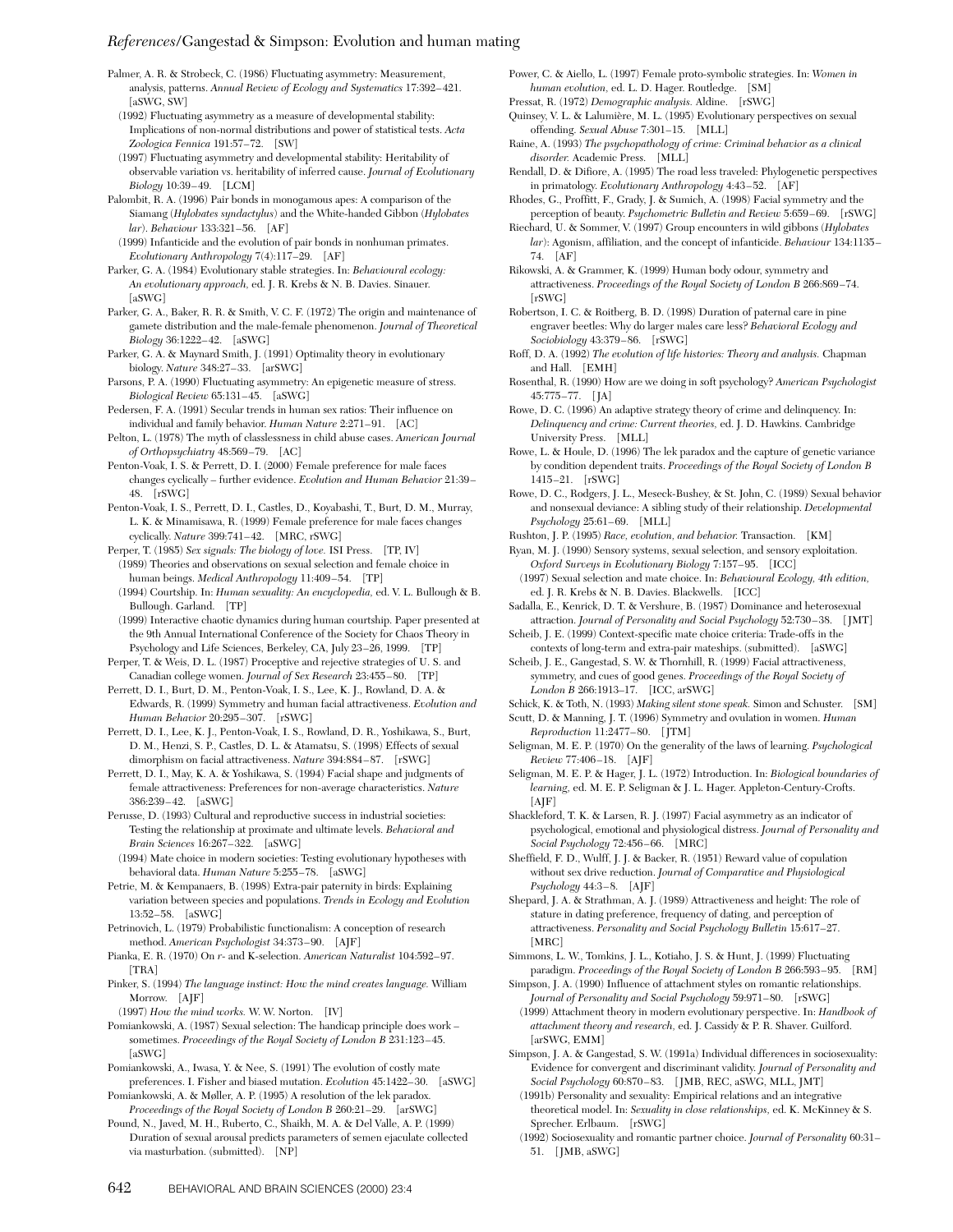- Simpson, J. A., Gangestad, S. W., Christensen, P. N. & Leck, K. (1999) Fluctuating asymmetry, sociosexuality, and intrasexual competitive tactics. *Journal of Personality and Social Psychology* 76:159–72. [MRC, arSWG]
- Smith, R. L. (1984) Human sperm competition. In: *Sperm competition and the evolution of human mating systems,* ed. R. L. Smith. Academic Press. [aSWG]
- Smith, T. W. (1994) American sexual behavior: Trends, socio-demographic differences, and risk behavior. In: *The demography of sexual behavior,* ed. J. Garrison, M. Smith & D. Bersharov. Kaiser Family Foundation. [DTK]
- Smuts, B. B. (1985) *Sex and friendship in baboons.* Aldine de Gruyter. [JND, aSWG]
	- (1992) Male aggression against women: An evolutionary perspective. *Human Nature* 3(1):1–44. [JSC]
- (1995) The evolutionary origins of patriarchy. *Human Nature* 6(1):1–32. [JSC] Smuts, B. B. & Gubernick, D. J. (1992) Male-infant relationships in nonhuman primates: Paternal investment or mating effort? In: *Father-child relations: Cultural and biosocial contexts,* ed. B. S. Hewlett. Aldine de Gruyter. [JSC]
- Soule, M. E. (1982) Allometric variation. I. The theory and some consequences. *American Naturalist* 120:751–64. [aSWG]
- Spence, K. W. (1956) *Behavior theory and conditioning.* Yale University Press.  $[A]F]$
- Stanford, C. B. (1998) *Chimpanzee and red colobus: The ecology of predator and prey.* Harvard University Press. [EHH]
- Stanovich, K. E. & West, R. F. (2000) Individual differences in reasoning: Implications for the rationality debate? *Behavioral and Brain Sciences* 23(5).  $[KM]$
- Stearns, S. (1992) *The evolution of life histories.* Oxford University Press. [EMH] Steinberg, L., Catalano, R. & Dooley, D. (1981) Economic antecedents of child
- abuse and neglect. *Child Development* 52:975–85. [AC]
- Swaddle, J. P. (2000) Is fluctuating asymmetry a visual signal? In: *DKNVS Foundation Series of Proceedings from the International Kongsvoll Symposiums,* ed. Y. Espmark, T. Amundsen & G. Rosenqvist. The Royal Norwegian Society of Sciences and Letters. [ICC]
- Swaddle, J. P. & Cuthill, I. C. (1994) Preference for symmetric males by female zebra finches. *Nature* 367:165–66. [ICC]
- Swaddle, J. P., Witter, M. S. & Cuthill, I. C. (1994) The analysis of fluctuating symmetry. *Animal Behavior* 48:986–89. [LCM]
- Symons, D. (1979) *The evolution of human sexuality.* Oxford University Press. [JA, REC, arSWG, NP, TKS]
	- (1982) Another woman that never existed. *Quarterly Review of Biology* 57(3):297–30.
	- (1985) Darwinism and contemporary marriage. In: *Contemporary marriage,* ed. K. Davis. Russell Sage Foundation. [rSWG, JMT]
	- (1987) If we're all Darwinians, what's the fuss about? In: *Sociobiology and psychology: Ideas, issues and applications,* ed. C. Crawford, M. Smith & D. Krebs. Erlbaum. [aSWG]
- (1992) On the use and misuse of Darwinism in the study of human behavior. In: *The adapted mind: Evolutionary psychology and the generation of culture,* ed. J. Barkow, L. Cosmides & J. Tooby. Oxford University Press. [aSWG]
- Symons, D., Salmon, C. & Ellis, B. (1997) Unobtrusive measures of human sexuality. In: *Human nature: A critical reader,* ed. L. Betzig. Oxford University
- Press. [EHH] Tabachnik, B. G. & Fidell, L. S. (1996) *Using multivariate statistics.* Harper Collins. [LCM]
- Taylor, G. K. & Thomas, A. L. R. (in press) Can symmetry signal quality? *Proceedings of the Royal Society of London B.* [rSWG]
- Thiessen, D. (1994) Environmental tracking by females: Sexual lability. *Human Nature* 5:167–202. [JSC, aSWG]
- Thoday, J. M. (1955) Balance, heterozygosity, and the developmental stability. *Cold Spring Harbor Symposium on Quantitative Biology* 20:318–26. [aSWG]
- Thornhill, R. (1991) The study of adaptation. In: *Interpretation and explanation in the study of behavior,* ed. M. Bekoff & D. Jamieson. Westview. [aSWG] (1997) The concept of an evolved adaptation. In: *Characterizing human psychological adaptations. Ciba Foundation Symposium 208.* Wiley. [rSWG]
- Thornhill, R. & Alcock, J. (1983) *The evolution of insect mating systems.* Harvard University Press. [AJF]
- Thornhill, R. & Gangestad, S. W. (1994) Fluctuating asymmetry and human sexual behavior. *Psychological Science* 5:297–302. [arSWG, RM, SW]
- (1999a) Facial attractiveness. *Trends in Cognitive Science* 3:452–60. [rSWG] (1999b) The scent of symmetry: A human sex pheromone that signals fitness? *Evolution and Human Behavior* 20:175–201. [arSWG, EMM]
- Thornhill, R., Gangestad, S. W. & Comer, R. (1995) Human female orgasm and mate fluctuating asymmetry. *Animal Behavior* 50:1601–15. [SBr, arSWG, NP, SW]
- Thornhill, R. & Møller, A. P. (1997) Developmental stability, disease and medicine. *Biological Reviews* 72:497–548. [aSWG]
- Thornhill, R., Møller, A. P. & Gangestad, S. W. (1999) The biological significance

of fluctuating asymmetry and sexual selection: A reply to Palmer. *American Naturalist* 154:234–41. [rSWG]

- Thornhill, R. & Thornhill, N. W. (1983) Human rape: An evolutionary analysis. *Ethology and Sociobiology* 4:137–73. [MLL]
	- (1992) The evolutionary psychology of men's coercive sexuality. *Behavioral and Brain Sciences* 15(2):363–421. [AJF]
- Tinbergen, N. (1950) The hierarchical organization of nervous mechanisms underlying instinctive behavior. *Symposia of the Society for Experimental Biology* 4:302–12. [AJF]
- Tolman, E. C. (1925) Behaviorism and purpose. *Journal of Philosophy* 22:36–41.  $[A]F]$
- Tooby, J. (1982) Pathogens, polymorphism, and the evolution of sex. *Journal of Theoretical Biology* 97:557–76. [aSWG]
- Tooby, J. & Cosmides, L. (1990a) On the universality of human nature and the uniqueness of the individual: The role of genetics and adaptation. *Journal of Personality* 58:17–67. [JMB]
	- (1990b) The past explains the present: Emotional adaptations and the structure of ancestral environments. *Ethology and Sociobiology* 11:375–424. [rSWG]
	- (1992) The psychological foundations of culture. In: *The adapted mind: Evolutionary psychology and the generation of culture,* ed. J. Barkow, L. Cosmides & J. Tooby. Oxford University Press. [aSWG]
- Townsend, J. M. (1989) Mate selection criteria: A pilot study. *Ethology and Sociobiology* 10:241–53. [aSWG, JMT]
- (1993) Sexuality and partner selection: Sex differences among college students. *Ethology and Sociobiology* 14:305–30. [JMT]
- (1995) Sex without emotional involvement: An evolutionary interpretation of sex differences. *Archives of Sexual Behavior* 24:171–204. [JMT]

(1998) *What women want - what men want: Why the sexes still see love and commitment so differently.* Oxford University Press. [JMT]

- Townsend, J. M., Kline, J. & Wasserman, T. (1995) Low-investment copulation: Sex differences in motivations and emotional reactions. *Ethology and Sociobiology* 16:25–51. [JMT]
- Townsend, J. M. & Levy, G. (1990) Effects of potential partners' costume and physical attractiveness on sexuality and partner selection. *Journal of Psychology* 124:371–89. [JMT]
- Townsend, J. M. & Roberts, L. W. (1993) Gender differences in mate preference among law students: Divergence and convergence of criteria. *Journal of Psychology* 127:507–28. [JMT]
- Townsend, J. M. & Wasserman, T. (1998) Sexual attractiveness: Sex differences in assessment and criteria. *Evolution and Human Behavior* 19:1–21. [JMT]
- Trivers, R. (1972) Parental investment and sexual selection. In: *Sexual selection and the descent of man, 1871–1971,* ed. B. Campbell. Aldine-Atherton. [JA, REC, AF, arSWG, EMH, AM, TKS]

(1985) *Social evolution.* Benjamin/Cummings. [aSWG]

- Troisi, A. & Carosi, M. (1998) Female orgasm rate increases with male dominance in Japanese macaques. *Animal Behaviour* 56:1261–66. [AF, aSWG]
- Udry, J. R. & Eckland, B. K. (1984) Benefits of being attractive: Differential payoffs for men and women. *Psychological Reports* 54:47–56. [JMT]
- United Nations Development Programme (1995) *Human development report 1995.* Oxford University Press. [aSWG]
- Vahed, K. (1998) The function of nuptial feeding in insects: A review of empirical studies. *Biological Reviews of the Cambridge Philosophical Society* 73:43–78. [EHH]
- Van Dongen, S. (1998) How repeatable is the estimation of developmental stability by fluctuating asymmetry? *Proceedings of the Royal Society of London B* 265:1423–27. [rSWG]
- Van Noordwijk, M. A. (1985) Sexual behavior of Sumatran long-tailed macaques (*Macaca fascicularis*). *Zoologia Tierpsychologia* 70:277–96. [AF]
- Van Rhijn, J. G. (1974) Behavioural dimorphism in male ruffs *Philomachus pugnax* (L.). *Behaviour* 47:153–229. [JA]
- Van Valen, L. (1962) A study of fluctuating symmetry. *Evolution* 16:125–42. [aSWG, SW]
- Vila, B. J. & Cohen, L. E. (1993) Crime as strategy: Testing an evolutionary ecological theory of expropriative crime. *American Journal of Sociology* 98(4):873–912. [LM]
- Vine, I. (1987) Inclusive fitness and the self-system: The roles of human nature and sociocultural processes in intergroup discrimination. In: *The sociobiology of ethnocentrism,* ed. V. Reynolds, V. S. E. Falger & I. Vine. Croom Helm. [IV]
	- (1992) Altruism and human nature: Resolving the evolutionary paradox. In: *Embracing the other,* ed. P. M. Oliner, S. P. Oliner, L. Baron, L. A. Blum, D. L. Krebs & M. Z. Smolenska. New York University Press. [IV]
- Waddington, C. H. (1957) *The strategy of the genes.* Macmillan. [aSWG] Allen & Unwin. [AJF]
- Walker, A. & Leakey, R., eds. (1993) *The Nariokotome homo erectus skeleton.* Springer Verlag. [SM]
- Waller, N. (1994) Individual differences in age preferences in mates. *Behavioral and Brain Sciences* 17:578–81. [JMT]
- Walsh, A. (1993) Love styles, masculinity/feminity, physical attractiveness, and